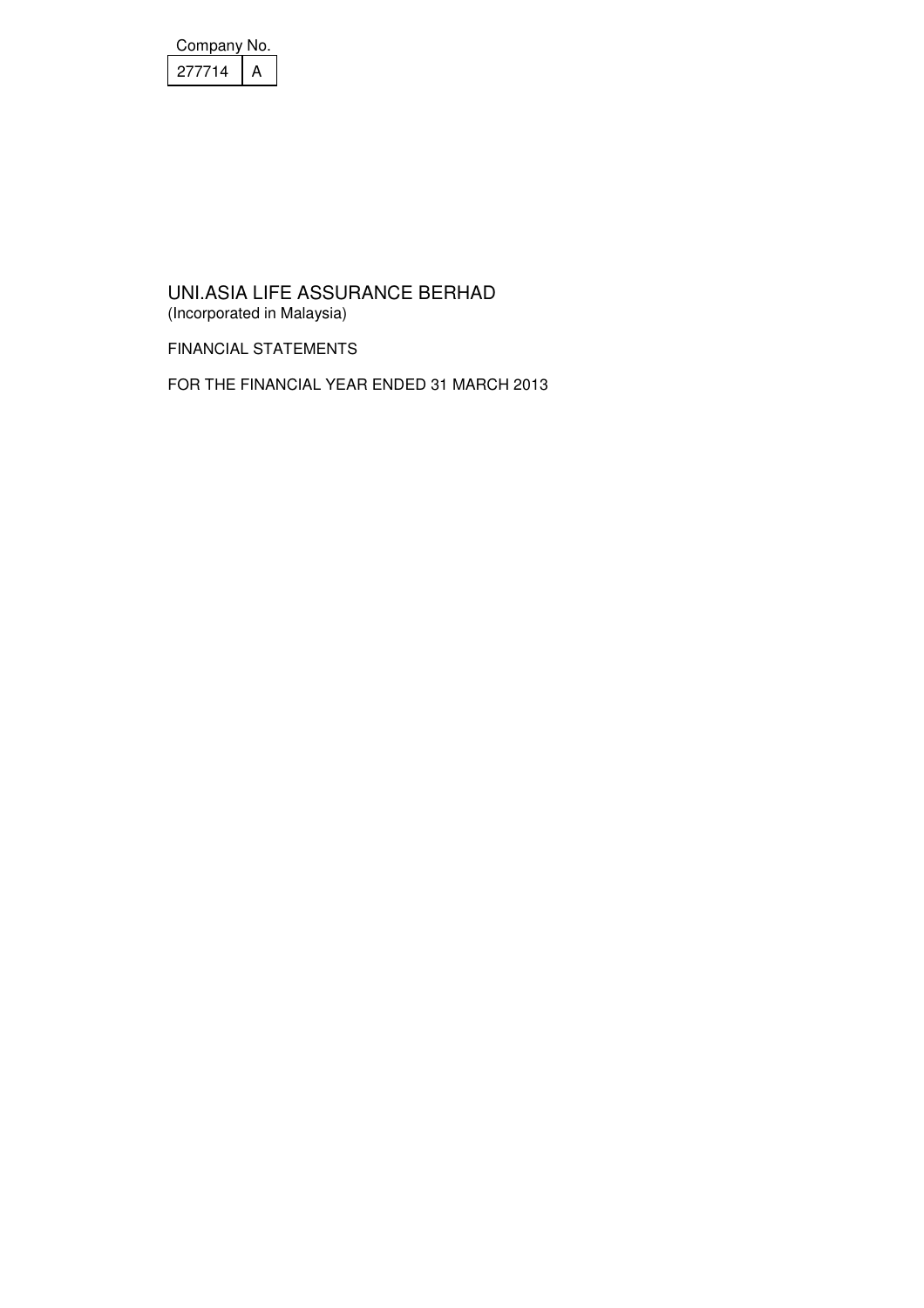| Company No. |  |  |
|-------------|--|--|
| 27714       |  |  |

# FINANCIAL STATEMENTS FOR THE FINANCIAL YEAR ENDED 31 MARCH 2013

| <b>CONTENT</b>                    | <b>PAGE</b> |
|-----------------------------------|-------------|
| Directors' Report                 | $1 - 10$    |
| <b>Statement by Directors</b>     | 11          |
| Statutory declaration             | 11          |
| Independent auditors' report      | $12 - 13$   |
| <b>Financial statements</b>       |             |
| Statement of financial position   | $14 - 15$   |
| Income statement                  | 16          |
| Statement of comprehensive income | 17          |
| Statement of changes in equity    | 18          |
| Statement of cash flows           | 19          |
| Notes to the financial statements | $20 - 107$  |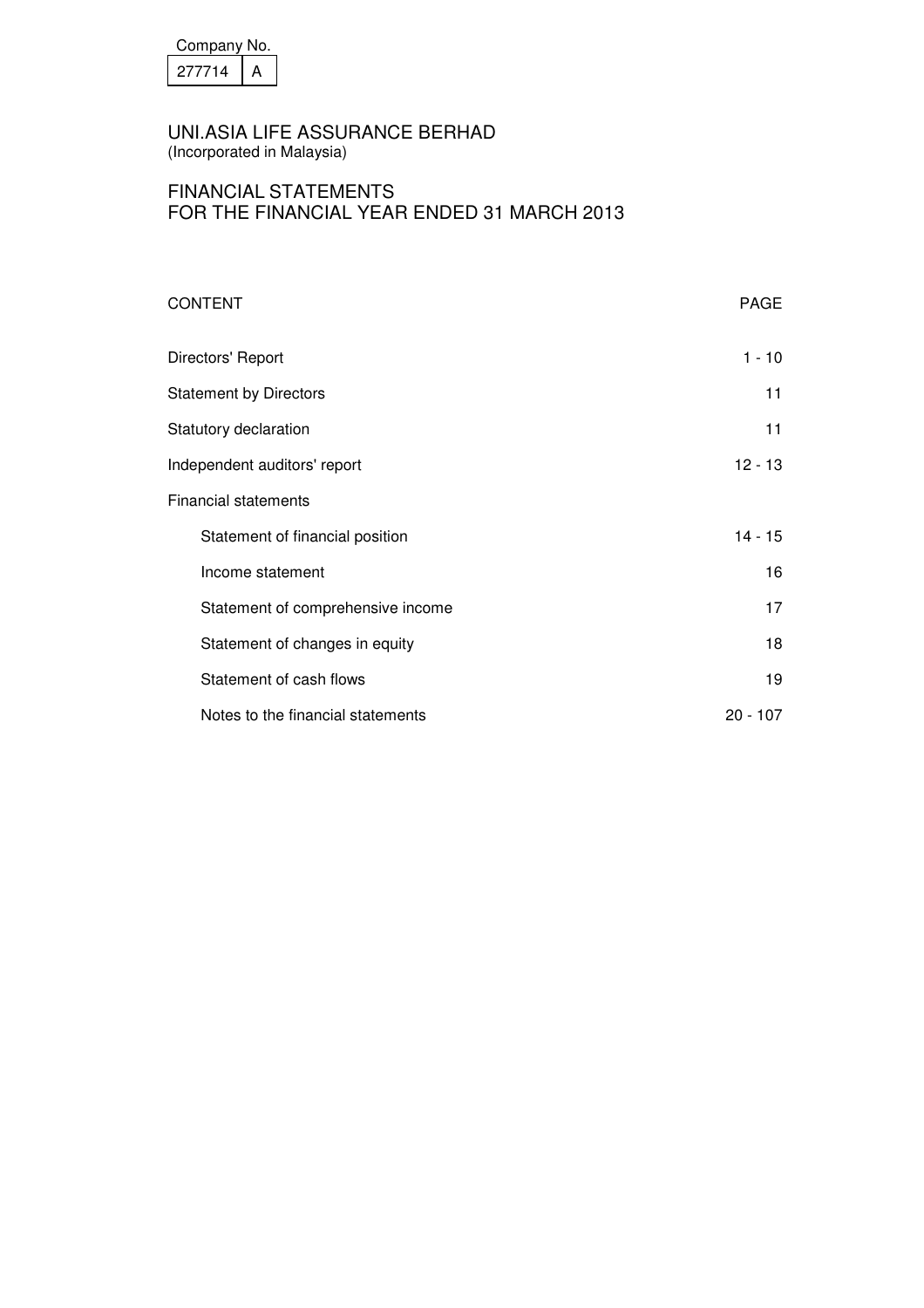

## DIRECTORS' REPORT

The Directors have pleasure in submitting their report together with the audited financial statements of the Company for the financial year ended 31 March 2013.

#### PRINCIPAL ACTIVITY

The Company is engaged principally in the underwriting of life insurance business including investment-linked business. There has been no significant change in the nature of this activity during the financial year.

## FINANCIAL RESULTS

|                               | RM'000 |
|-------------------------------|--------|
| Profit for the financial year | 17,154 |

### DIVIDENDS

No dividend has been paid or declared by the Company since 31 March 2012. The Directors do not recommend the payment of any dividend for the financial year ended 31 March 2013.

### RESERVES AND PROVISIONS

All material transfers to or from reserves and provisions during the financial year are disclosed in the financial statements.

### PROVISION FOR INSURANCE LIABILITIES

Before the financial statements of the Company were made out, the Directors took reasonable steps to ascertain that there was adequate provision for its insurance liabilities in accordance with the valuation methods specified in Part D of the Risk-Based Capital Framework ("RBC Framework") for insurers issued by BNM.

#### BAD AND DOUBTFUL DEBTS

Before the financial statements of the Company were made out, the Directors took reasonable steps to ascertain that action had been taken in relation to the writing off of bad debts and the making of allowance for doubtful debts, and satisfied themselves that all known bad debts had been written off and adequate allowance had been made for doubtful debts.

At the date of this report, the Directors are not aware of any circumstances that would render the amount written off for bad debts or the amount of the allowance for impairment in the financial statements of the Company inadequate to any substantial extent.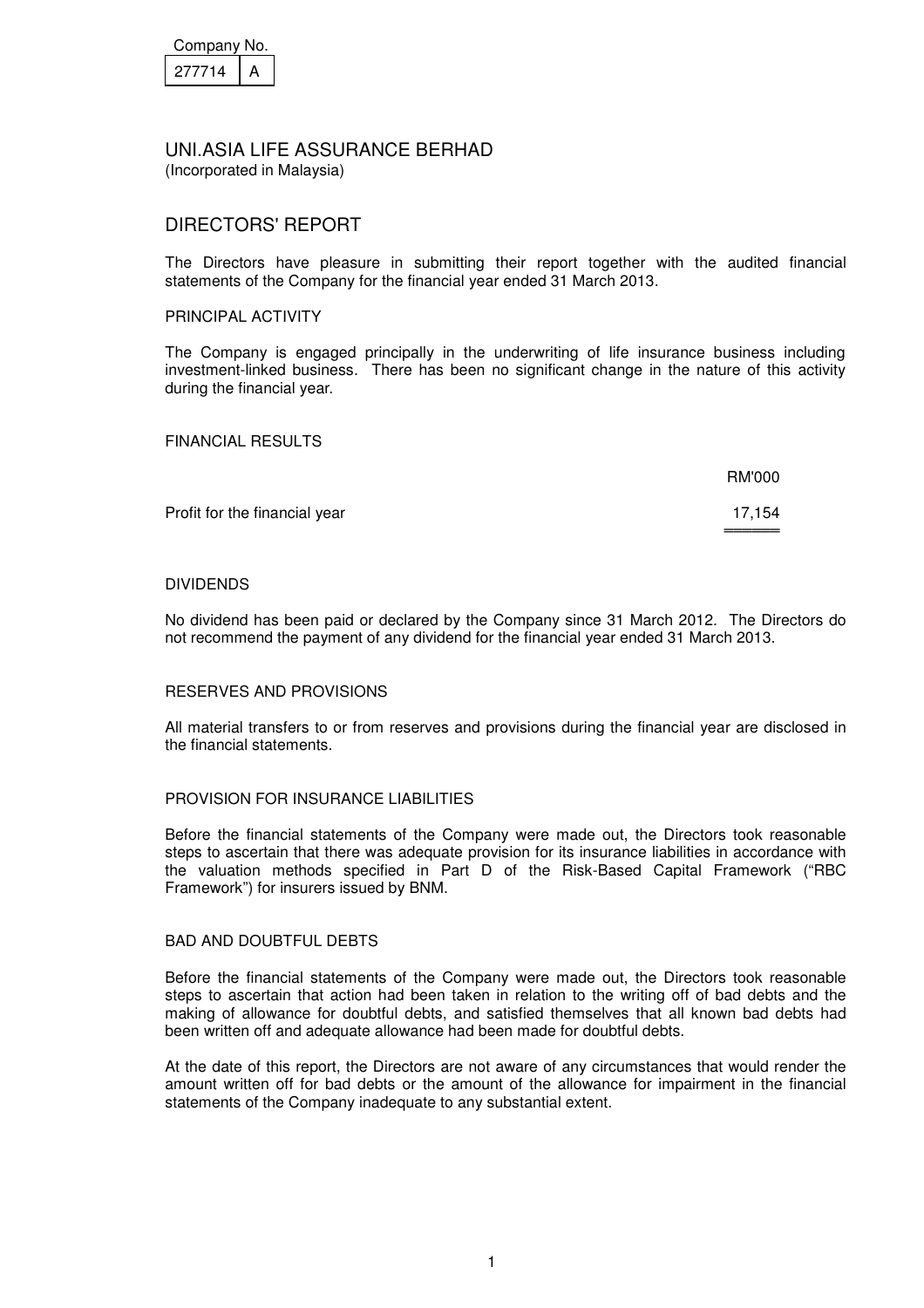| Company No. |  |
|-------------|--|
| 277714      |  |

# DIRECTORS' REPORT (CONTINUED)

### CURRENT ASSETS

Before the financial statements of the Company were made out, the Directors took reasonable steps to ensure that any current assets, which were unlikely to be realised in the ordinary course of business, their values as shown in the accounting records of the Company have been written down to an amount which they might be expected to realise.

At the date of this report, the Directors are not aware of any circumstances which would render the values attributed to current assets in the financial statements of the Company misleading.

### VALUATION METHODS

At the date of this report, the Directors are not aware of any circumstances which have arisen which render adherence to the existing methods of valuation of assets or liabilities of the Company misleading or inappropriate.

### CONTINGENT AND OTHER LIABILITIES

At the date of this report, there does not exist:

- (a) any charge on the assets of the Company that has arisen since the end of the financial year which secures the liabilities of any other person; or
- (b) any contingent liability in respect of the Company that has arisen since the end of the financial year.

No contingent or other liability of the Company has become enforceable or is likely to become enforceable within the period of twelve months after the end of the financial year which, in the opinion of the Directors, will or may substantially affect the ability of the Company to meet its obligations as and when they fall due.

For the purpose of this paragraph, contingent or other liabilities do not include liabilities arising from contracts of insurance underwritten in the ordinary course of business of the Company.

#### CHANGE OF CIRCUMSTANCES

At the date of this report, the Directors are not aware of any circumstances not otherwise dealt with in this report or the financial statements of the Company which would render any amount stated in the financial statements misleading.

### ITEMS OF AN UNUSUAL NATURE

The results of the operations of the Company during the financial year were not, in the opinion of the Directors, substantially affected by any item, transaction or event of a material and unusual nature other than those disclosed in the financial statements.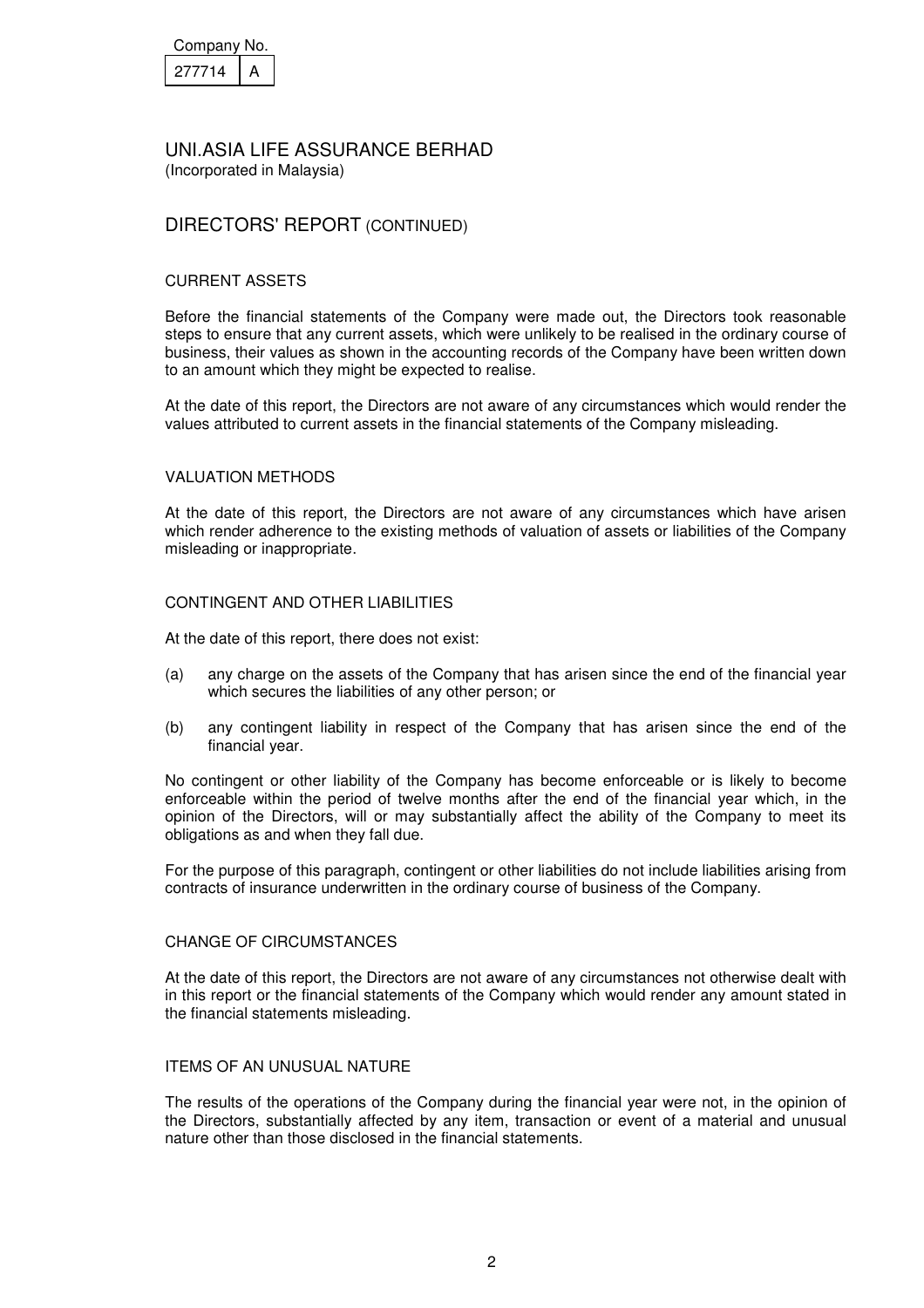| Company No. |  |
|-------------|--|
| 277714      |  |

DIRECTORS' REPORT (CONTINUED)

### ITEMS OF AN UNUSUAL NATURE (CONTINUED)

There has not arisen in the interval between the end of the financial year and the date of this report any item, transaction or event of a material and unusual nature likely, in the opinion of the Directors, to affect substantially the results of the operations of the Company for the period in which this report is made.

### CORPORATE GOVERNANCE

(a) Importance and commitment

 The Company, with the leadership of the Board of Directors ("the Board"), is adopting the necessary measures to ensure that the corporate and management practices are consistent with the regulatory requirements and best practice standards ordained under JPI/GPI 25: Prudential Framework of Corporate Governance for Insurers ("the Framework") issued on 10 May 2000 by Bank Negara Malaysia ("BNM"). JPI 13/2009 issued on 19 May 2009 supplemented the framework with additional guidelines and measures to be adopted by insurers. The Company's policy is to achieve best practices in their business standards for all activities throughout the Company and good corporate governance, which the Board fully recognises to be one of its principal responsibilities.

(b) Key issues and aspects

Key elements of the industry's corporate governance captured by the Framework are:

- i. An effective and balanced Board appointed through a predetermined appointment procedure;
- ii. Executive remuneration set by the Remuneration Committee that attracts and retains the people needed to run the Company;
- iii. A sound system of internal controls that safeguards the Company's assets and investments, and identifies and manages business risks.

The Company's commitment to the corporate governance standards entails the following:

- i. The Board has a mix of independent and non-independent Directors. The Board comprises 8 non-executive Directors with vast experience, of which 4 are independent non-executive Directors of the calibre necessary to carry sufficient weight in Board's decisions. The role of independent non-executive Directors is important in ensuring that the strategies proposed by management are fully discussed and examined, and takes into account the long-term interest of various stakeholders. The Board appoints new Directors on the recommendation of the Nominating Committee.
- ii. Executive remuneration is set by the Remuneration Committee. The Company's executive remuneration policy is to reward employees competitively, taking into account individual performance, company performance, market comparisons and the competitiveness in the local insurance industry. Remuneration packages are reviewed annually and comprise a mix of basic salary and performance-linked elements.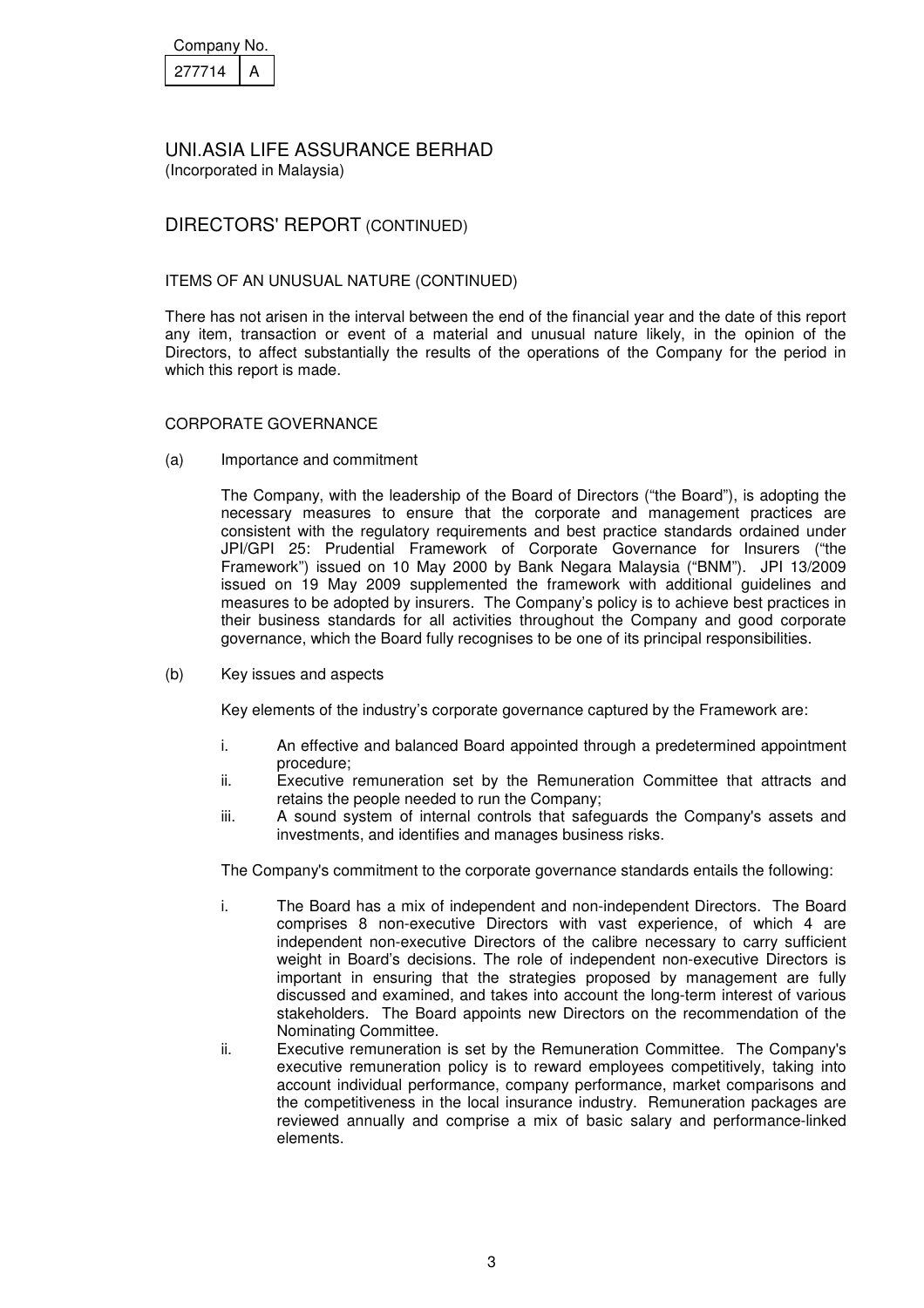| Company No. |  |
|-------------|--|
| 277714      |  |

## DIRECTORS' REPORT (CONTINUED)

## CORPORATE GOVERNANCE (CONTINUED)

- (b) Key issues and aspects (continued)
	- iii. The Board is responsible for the Company's system of internal controls and risk management, and reviewing the effectiveness of these systems which are designed to proactively manage, rather than eliminate, the risk of failure to achieve sustainable business objectives. In achieving this, the following are put in place:
		- the Risk Management Committee which oversees and provides overall direction on risk management efforts;
		- a system of financial and business controls which provides regular reports by the Chief Financial Officer ("CFO") and the Chief Executive Officer ("CEO") to the Board;
		- regular assessments of internal controls by the Company's internal audit department; and
		- review of the effectiveness of the internal control processes by the Audit Committee, on behalf of the Board.
- (c) Board responsibilities

 The Board is ultimately responsible for the Company's strategic direction and overseeing the performance of the Company. Its focuses are:

- i. Strategy
- ii. Development
- iii. Shareholder value
- iv. Oversight and control
- v. Corporate governance
- (d) Supply of information

 The Board is mindful that its strategic focus on matters relating to their business and exposures should be based on informed decisions. Hence, all the Directors are provided with the meeting agenda and Board reports well ahead of Board meetings. This is to enable the Directors to obtain further explanations, where necessary, in order to be briefed properly before the meeting. As and when necessary, the Board, in furtherance of their duties may seek independent professional advice at the Company's expense. All the Directors have access to the advice and services of the Company Secretary.

 The Directors who have held office during the period since the date of the last report are as follows:

#### Board Members **Category of Directorship**

| Dato' Haji Kamil Khalid Ariff (Chairman)    | Independent Director     |
|---------------------------------------------|--------------------------|
| Lee Chin Yong (Deputy Chairman)             | Non-Independent Director |
| Dato' Chan Choy Lin                         | Non-Independent Director |
| Dato' Dr. Mohd Shahari bin Ahmad Jabar      | Independent Director     |
| Dato' Majid bin Mohamad                     | Independent Director     |
| Dato' Mohamed Hazlan bin Mohamed Hussain    | Non-Independent Director |
| (Appointed on 30 August 2012)               |                          |
| Chan Kok Seong                              | Non-Independent Director |
| Lee Siang Korn @ Lee Siang Chin             | Independent Director     |
| Dato' Sri Haji Mohd Khamil bin Jamil        | Non-Independent Director |
| (Resigned on 3 September 2012)              |                          |
| Yeong Chee Wah (Resigned on 15 August 2012) | Independent Director     |
|                                             |                          |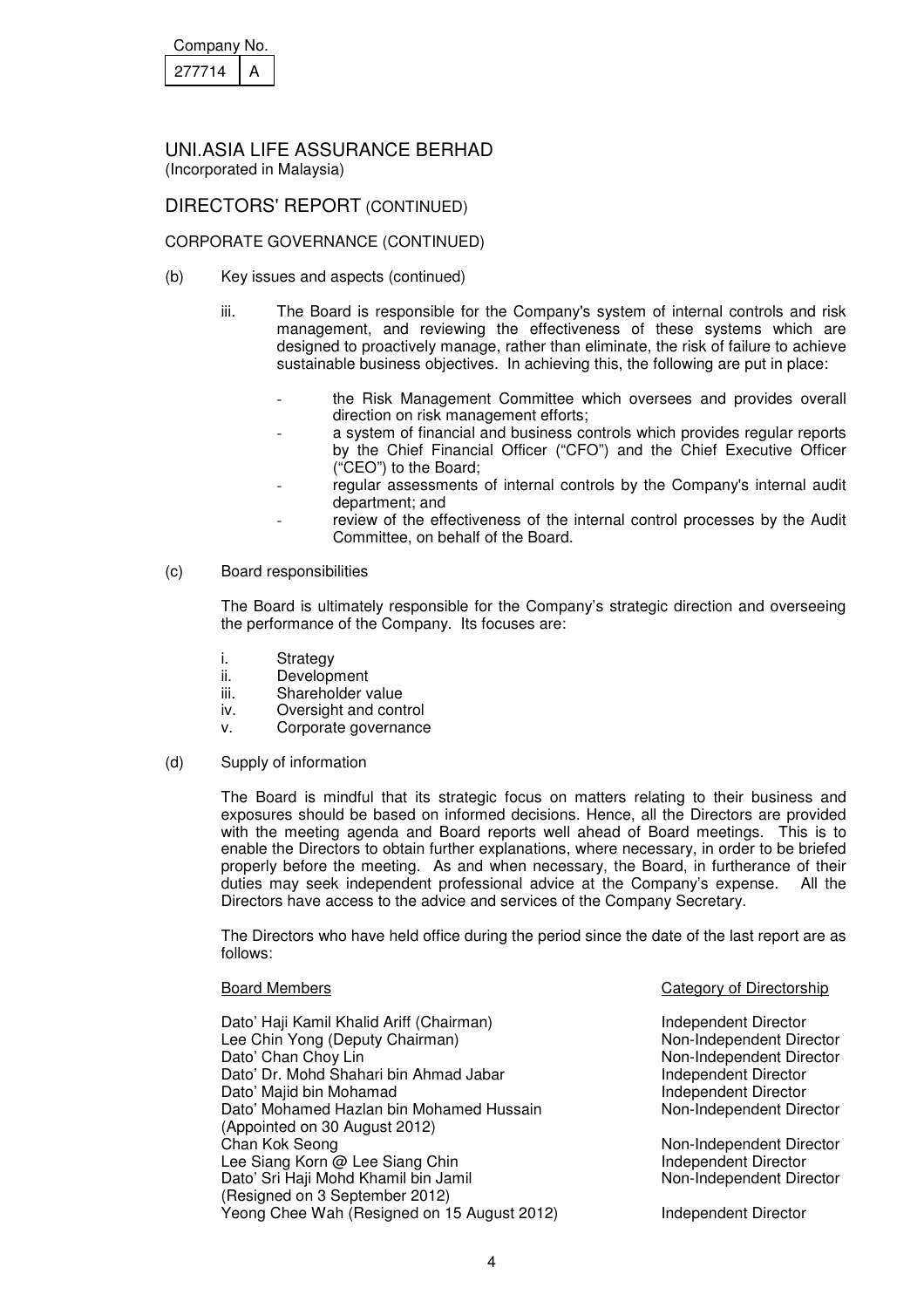| Company No. |  |
|-------------|--|
| 277714      |  |

# DIRECTORS' REPORT (CONTINUED)

## CORPORATE GOVERNANCE (CONTINUED)

(d) Supply of information (continued)

 The Board meetings and attendance for the financial year ended 31 March 2013 are as follows:

| <b>Directors</b>                                                          | Number of Board meeting |          |
|---------------------------------------------------------------------------|-------------------------|----------|
|                                                                           | Held                    | Attended |
| Dato' Haji Kamil Khalid Ariff<br>Lee Chin Yong                            | 6<br>6                  | 6<br>6   |
| Dato' Chan Choy Lin                                                       | 6                       | 5        |
| Dato' Dr. Mohd Shahari bin Ahmad Jabar                                    | 6                       | 6        |
| Dato' Majid bin Mohamad                                                   | 6                       | 6        |
| Dato' Mohamed Hazlan bin Mohamed Hussain<br>(Appointed on 30 August 2012) | 4                       | 4        |
| Chan Kok Seong                                                            | 6                       | 6        |
| Lee Siang Korn @ Lee Siang Chin                                           | 6                       | 5        |
| Dato' Sri Haji Mohd Khamil bin Jamil<br>(Resigned on 3 September 2012)    | 2                       |          |
| Yeong Chee Wah (Resigned on 15 August 2012)                               | 2                       | 2        |

(e) Appointment/re-appointment of Directors

 The appointments/re-appointments of the Directors are based on the Company's Articles of Association. All the Directors who are appointed by the Board are subject to re-election every succeeding year, thereafter one-third of the Directors (being those who have been longest in office) shall retire or be re-elected.

(f) Directors' training

 The Directors are encouraged to attend continuous education programs and seminars to keep abreast with developments in the industry. The Company has established a mechanism for all the Directors to be kept abreast of changes and new legal and regulatory requirements on a regular basis. The Company also keeps a record of the Directors' training programs and attendance to the said programme.

(g) Directors' responsibility statement with respect to the financial statements.

 The Directors are required by the Companies Act, 1965 to prepare financial statements for each financial year which have been made out in accordance with the Malaysian Financial Reporting Standards ("MFRS"), International Financial Reporting Standards and comply with the requirements of the Companies Act 1965 in Malaysia and give a true and fair view of the state of affairs of the Company at the end of the financial year and of the results and cash flows of the Company for the financial year.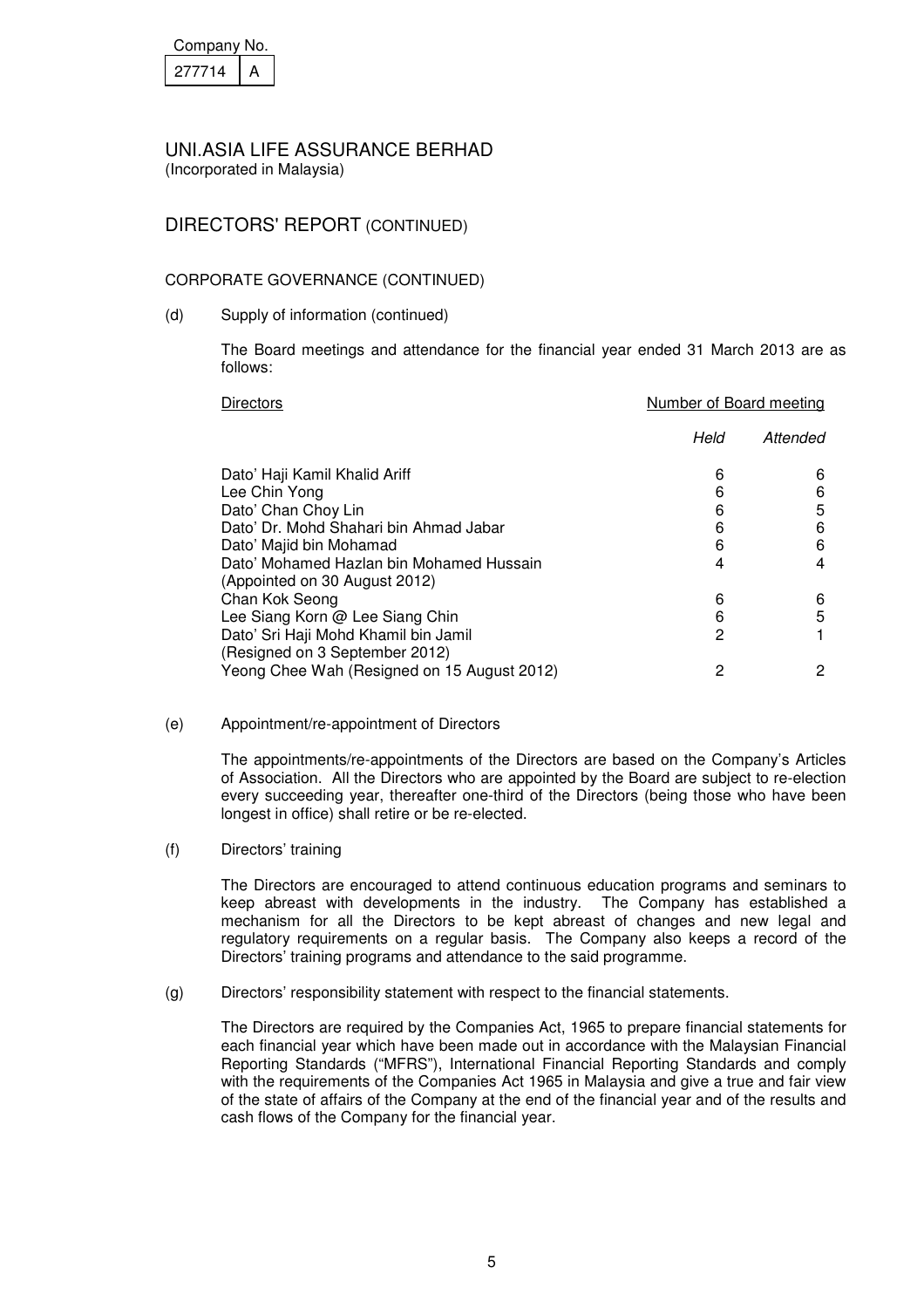| Company No. |  |
|-------------|--|
| 277714      |  |

# DIRECTORS' REPORT (CONTINUED)

## CORPORATE GOVERNANCE (CONTINUED)

(g) Directors' responsibility statement with respect to the financial statements. (continued)

In preparing the financial statements, the Directors have:

- adopted suitable accounting policies and applied them consistently;
- made judgements and estimates that are reasonable and prudent;
- ensured that all applicable accounting standards have been followed; and
- prepared financial statements on the going concern basis as the Directors have a reasonable expectation, having made enquiries, that the Company has adequate resources to continue in operational existence for the foreseeable future.

 The Directors have the responsibility for ensuring that the Company keeps accounting records, which disclose with reasonable accuracy, the financial position of the Company and to ensure that the financial statements comply with the Companies Act, 1965.

 The Directors have overall responsibility to take steps to safeguard the assets of the Company and to prevent and detect fraud and irregularities.

(h) Financial reporting

 In presenting the annual financial statements, the Directors aim to present a balanced and understandable assessment of the Company's position and prospects.

(i) Board committees

 The Board has assigned specific responsibilities to six board committees (Audit, Remuneration, Nomination, Risk Management, Executive and Investment Committees), details of which are set out below. These committees have the authority to examine particular issues and report back to the Board with their recommendations. The ultimate responsibility for the final decision on all matters, however, lies with the Board.

(j) The Audit Committee comprises the following members;

 Dato' Dr. Mohd Shahari bin Ahmad Jabar - Chairman Dato' Chan Choy Lin Dato' Haji Kamil Khalid Ariff Dato' Majid bin Mohamad Yeong Chee Wah (Resigned on 15 August 2012)

 The Audit Committee reviews the Company's accounting policies, systems of internal controls and risk management, reports from the Company's internal and external auditors and determines that appropriate actions are being taken by the management. Its conclusions are reported to the Board, which takes responsibility for the Company's system of internal controls.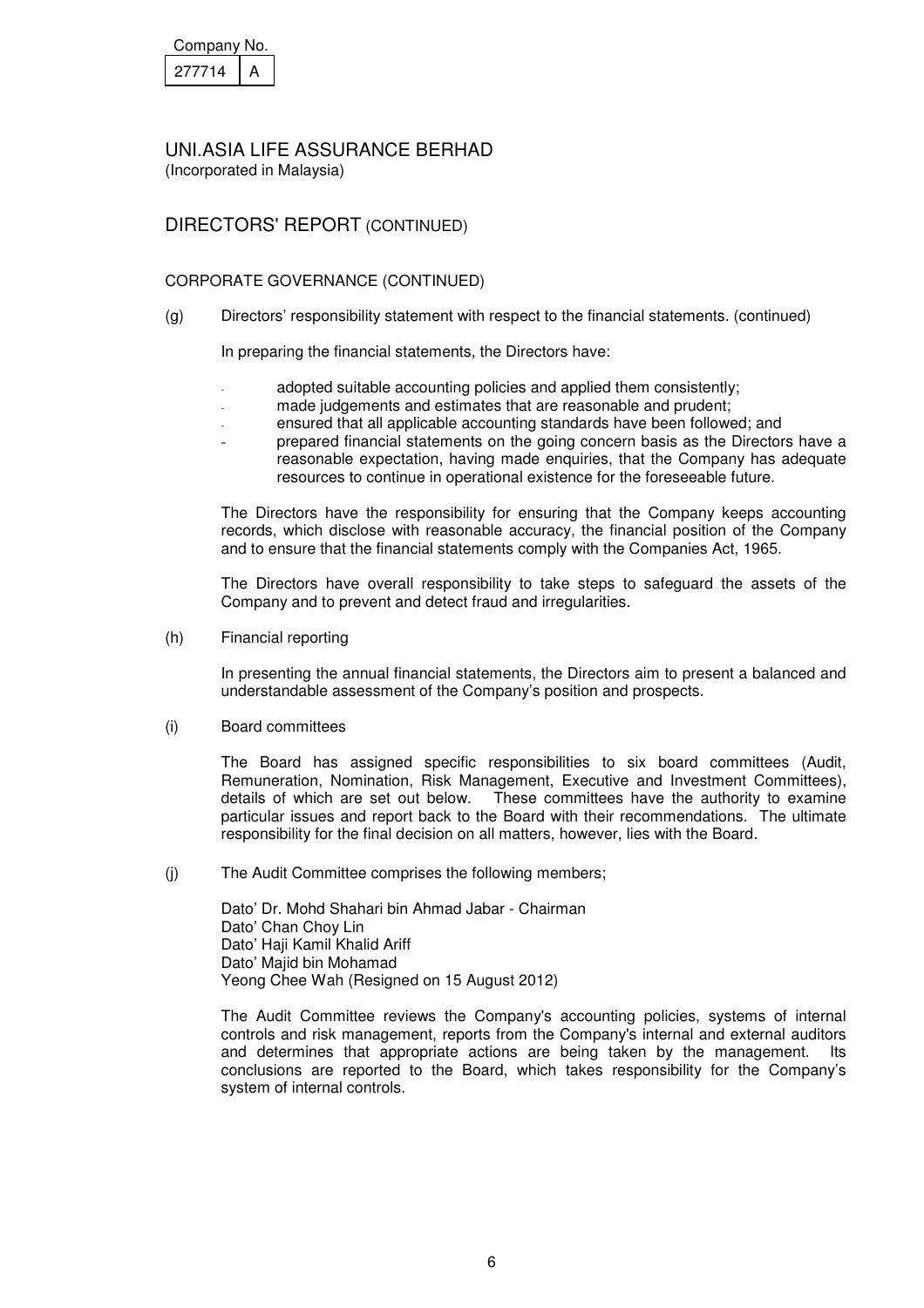| Company No. |  |
|-------------|--|
| 277714      |  |

## DIRECTORS' REPORT (CONTINUED)

## CORPORATE GOVERNANCE (CONTINUED)

(j) Audit Committee (continued)

 The Audit Committee also considers the Company's published financial statements for statutory compliance and best practice standards, and recommends to the Board appropriate disclosure in these reports. It also reviews the performance of the Company's external auditors annually to ensure an objective, professional and cost-effective relationship. It recommends to the Board, the external auditors fees for their audit services.

(k) Remuneration Committee

The Remuneration Committee comprises the following members;

 Dato' Haji Kamil Khalid Ariff – Chairman Lee Chin Yong Dato' Majid bin Mohamad Dato' Mohamed Hazlan bin Mohamed Hussain (Appointed on 19 September 2012) Lee Siang Korn @ Lee Siang Chin Dato' Chan Choy Lin (Resigned on 19 September 2012) Dato' Sri Haji Mohd Khamil bin Jamil (Resigned on 3 September 2012)

The Remuneration Committee sets the remuneration policy for the Directors, the CEO and senior management reporting to the Board. Specifically, the Remuneration Committee agrees their service/employment contracts, salaries, other benefits, including bonuses and participation in the Company's long-term incentive plans, and other terms and conditions of service/employment.

 It also agrees terms for their cessation of service/employment, approves changes in the Company's long term incentive plans, recommends to the Board those plans which require shareholder approval and oversees their operations.

Remuneration of the Directors and the CEO

 The aggregate remuneration of the Directors and the remuneration of the CEO have been disclosed in Note 24 to the financial statements, meeting the minimum requirement of JPI: 32/2003.

(l) Nomination Committee

The Nomination Committee comprises the following members;

 Dato' Haji Kamil Khalid Ariff – Chairman Lee Chin Yong – Deputy Chairman Dato' Dr. Mohd Shahari bin Ahmad Jabar Dato' Majid bin Mohamad Dato' Mohamed Hazlan bin Mohamed Hussain (Appointed on 19 September 2012) Dato' Chan Choy Lin (Resigned on 19 September 2012) Dato' Sri Haii Mohd Khamil bin Jamil (Resigned on 3 September 2012) Lee Siang Korn @ Lee Siang Chin (Resigned on 19 September 2012) Yeong Chee Wah (Resigned on 15 August 2012)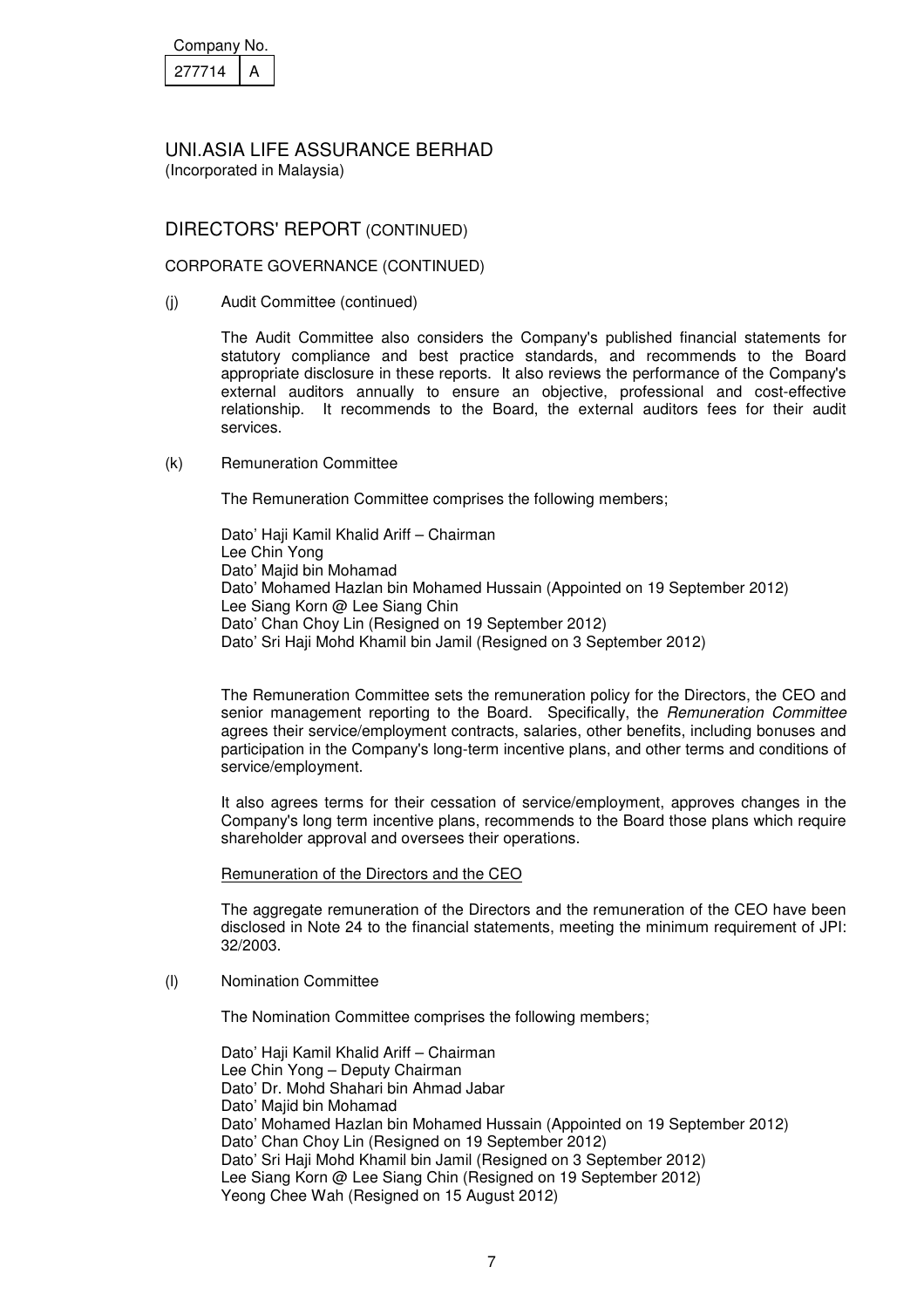| Company No. |  |  |
|-------------|--|--|
| 277714      |  |  |

DIRECTORS' REPORT (CONTINUED)

CORPORATE GOVERNANCE (CONTINUED)

l) Nomination Committee (continued)

The Nomination Committee recommends to the Board the appointments of all Directors and regularly reviews, a profile of the skills and attributes required from the Directors as a whole to ensure an appropriate balance of expertise and ability. This profile is used to assess the suitability of candidates put forward by the Directors and shareholders.

(m) Risk Management Committee

The Risk Management Committee comprises the following members;

 Dato' Majid bin Mohamad - Chairman Dato' Haji Kamil Khalid Ariff Lee Chin Yong Chan Kok Seong Yeong Chee Wah (Resigned on 15 August 2012)

The roles of the Risk Management Committee are:

- to oversee the development of risk management capabilities and development of an acceptable risk culture for the Company;
- to review the completeness of risk identification, assessment, controls and the managing of risks on a group-wide basis and assess their effectiveness on a regular basis;
- to oversee the development of general risk policies and procedures, and to monitor and evaluate their effectiveness;
- to oversee the implementation of a risk management framework in a manner that is consistent with the overall risk management objectives of the Company.
- (n) Executive Committee

The Executive Committee comprises the following members;

 Lee Chin Yong – Chairman Dato' Mohamed Hazlan bin Mohamed Hussain (Appointed on 19 September 2012) Chan Kok Seong Dato' Sri Haji Mohd Khamil bin Jamil (Resigned on 3 September 2012)

 It reviews matters relevant to the operations of the Company and is empowered by the Board with relevant authority for effective and efficient decision making.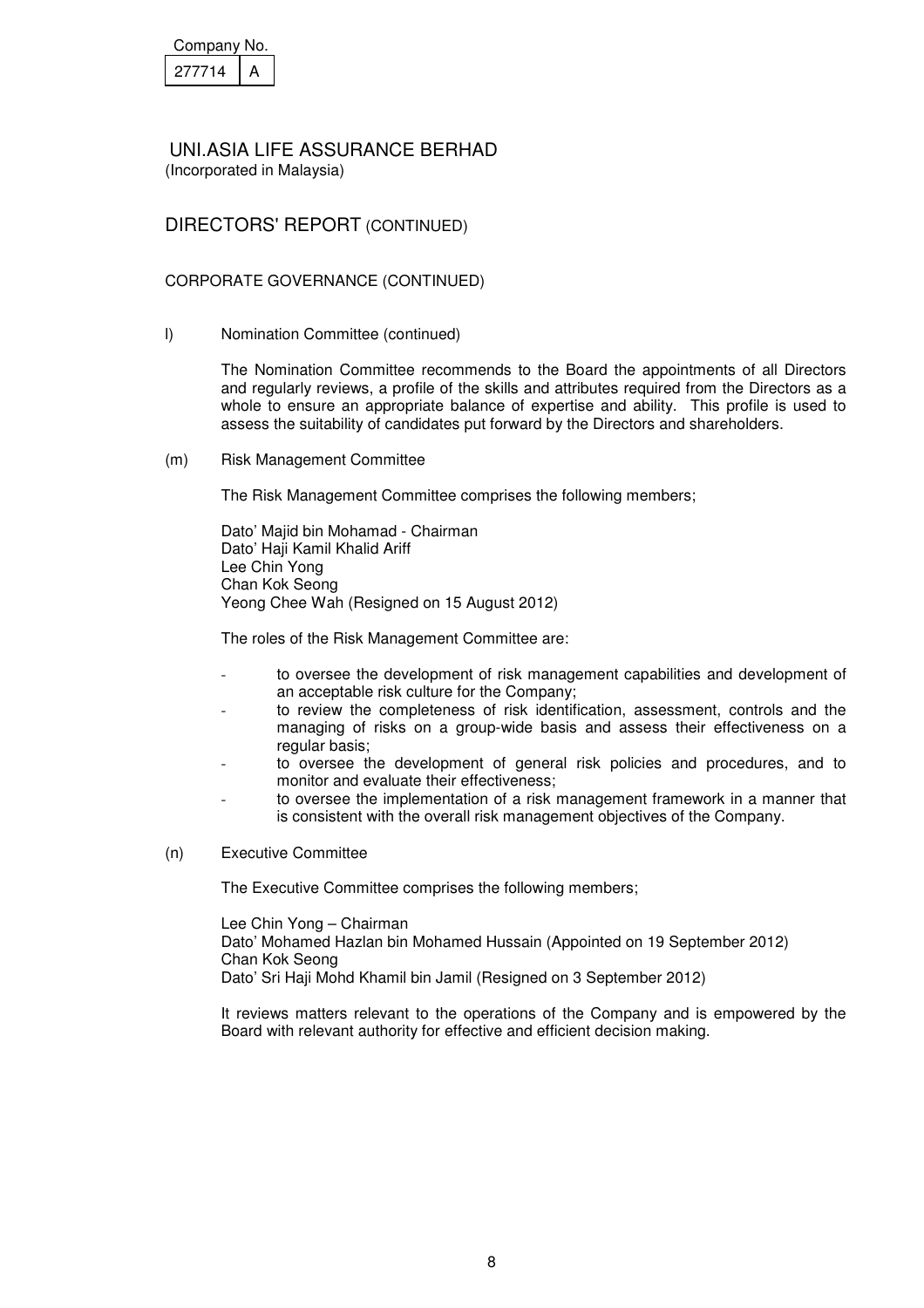| Company No. |  |  |
|-------------|--|--|
| 277714      |  |  |

# DIRECTORS' REPORT (CONTINUED)

## CORPORATE GOVERNANCE (CONTINUED)

o) Investment Committee

The Investment Committee comprises the following members;

 Lee Siang Korn @ Lee Siang Chin - Chairman Lee Chin Yong Dato' Mohamed Hazlan bin Mohamed Hussain (Appointed on 19 September 2012) Chan Kok Seong Dato' Sri Haji Mohd Khamil bin Jamil (Resigned on 3 September 2012)

 The Investment Committee is empowered by the Board to assist the Board and management in its strategic responsibilities and accountabilities in the investment areas of the Company. The Committee shall report to the Board the results, observations and recommendations for their deliberation and formalisation pertaining to the investment activities of the Company.

### DIRECTOR'S INTEREST IN SHARES

According to the Register of Directors' shareholdings, particulars of deemed interests of Directors who held office at the end of the financial year, in shares of the Company and in its related corporations were as follows:-

|                                                                                            | As at 1 April<br>2012 | <b>Acquired</b>              | <b>Disposed</b>          | As at 31 March<br>2013 |
|--------------------------------------------------------------------------------------------|-----------------------|------------------------------|--------------------------|------------------------|
| <b>Penultimate holding</b><br>company<br><b>Direct</b><br>bin<br>Majid<br>Dato'<br>Mohamad | 10,000                | $\qquad \qquad \blacksquare$ | $\overline{\phantom{0}}$ | 10,000                 |
| <b>Interest of Spouse of</b><br>the Directors<br>Dato' Dr. Mohd Shahari<br>bin Ahmad Jabar |                       | 20,000                       | ٠                        | 20,000                 |

Other than as disclosed above, according to the Register of Directors' Shareholdings, none of the Directors in office at the end of the financial year held any interest in shares in the Company or its related corporations during the financial year.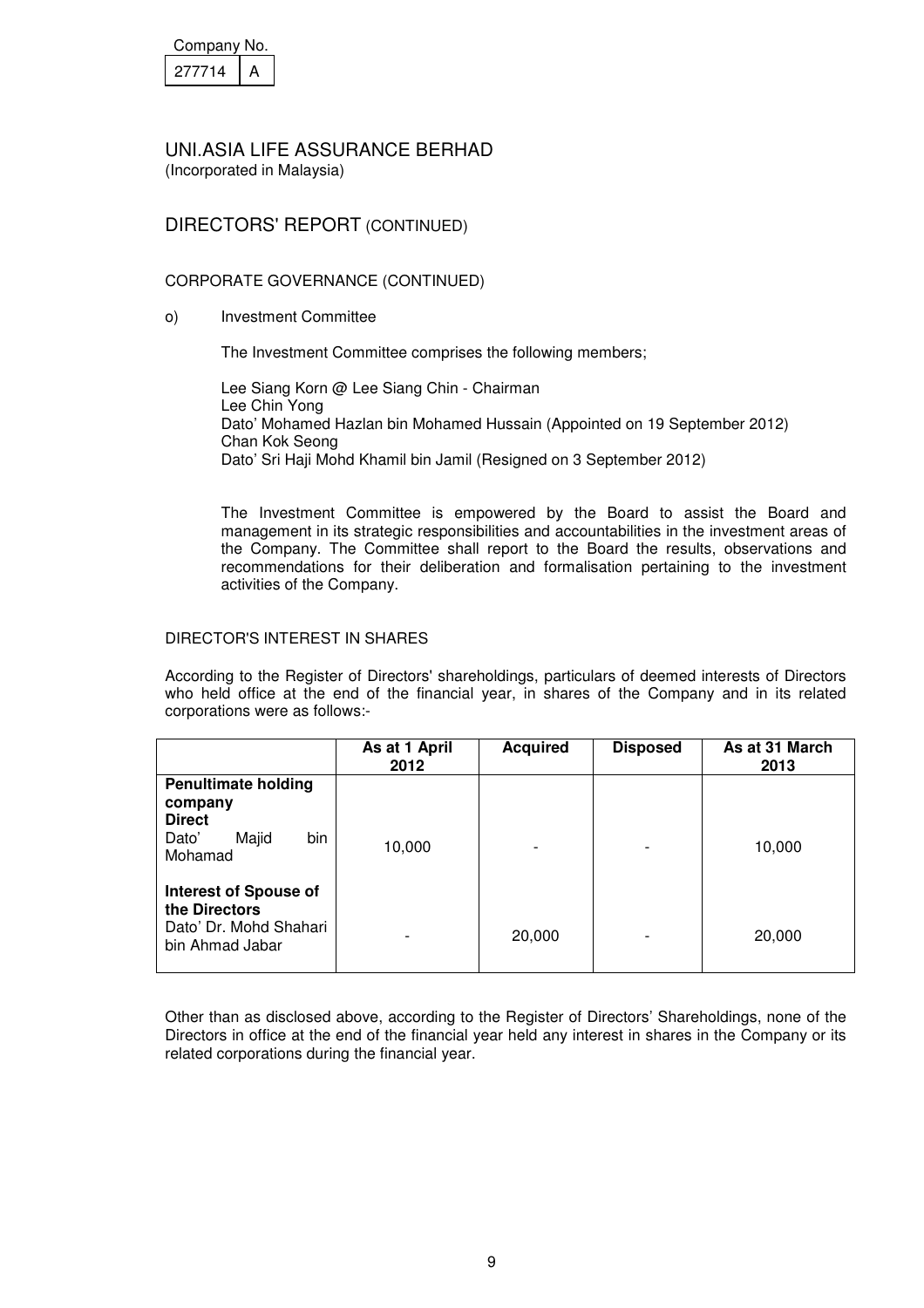| Company No. |  |  |
|-------------|--|--|
| 277714      |  |  |

# DIRECTORS' REPORT (CONTINUED)

### DIRECTORS' BENEFITS

During and at the end of the financial year, no arrangements subsisted to which the Company is a party with the object or objects of enabling Directors of the Company to acquire benefits by means of the acquisition of shares in, or debentures of, the Company or any other body corporate.

Since the end of the previous financial year, no Director of the Company has received or become entitled to receive any benefit (other than Directors' remuneration as shown in the financial statements) by reason of a contract made by the Company or a related corporation with the Director or with a firm of which the Director is a member, or with a company in which the Director has a substantial financial interest.

### ULTIMATE HOLDING COMPANY

The Directors regard Etika Strategi Sdn Bhd, a company incorporated in Malaysia, as the ultimate holding company and DRB-Hicom Berhad, as the penultimate holding company.

### AUDITORS

The auditors, PricewaterhouseCoopers, have indicated their willingness to continue in office.

Signed on behalf of the Board in accordance with their resolution dated 31 May 2013.

DATO' HAJI KAMIL KHALID ARIFF CHAN KOK SEONG CHAIRMAN DIRECTOR

Kuala Lumpur, Wilayah Persekutuan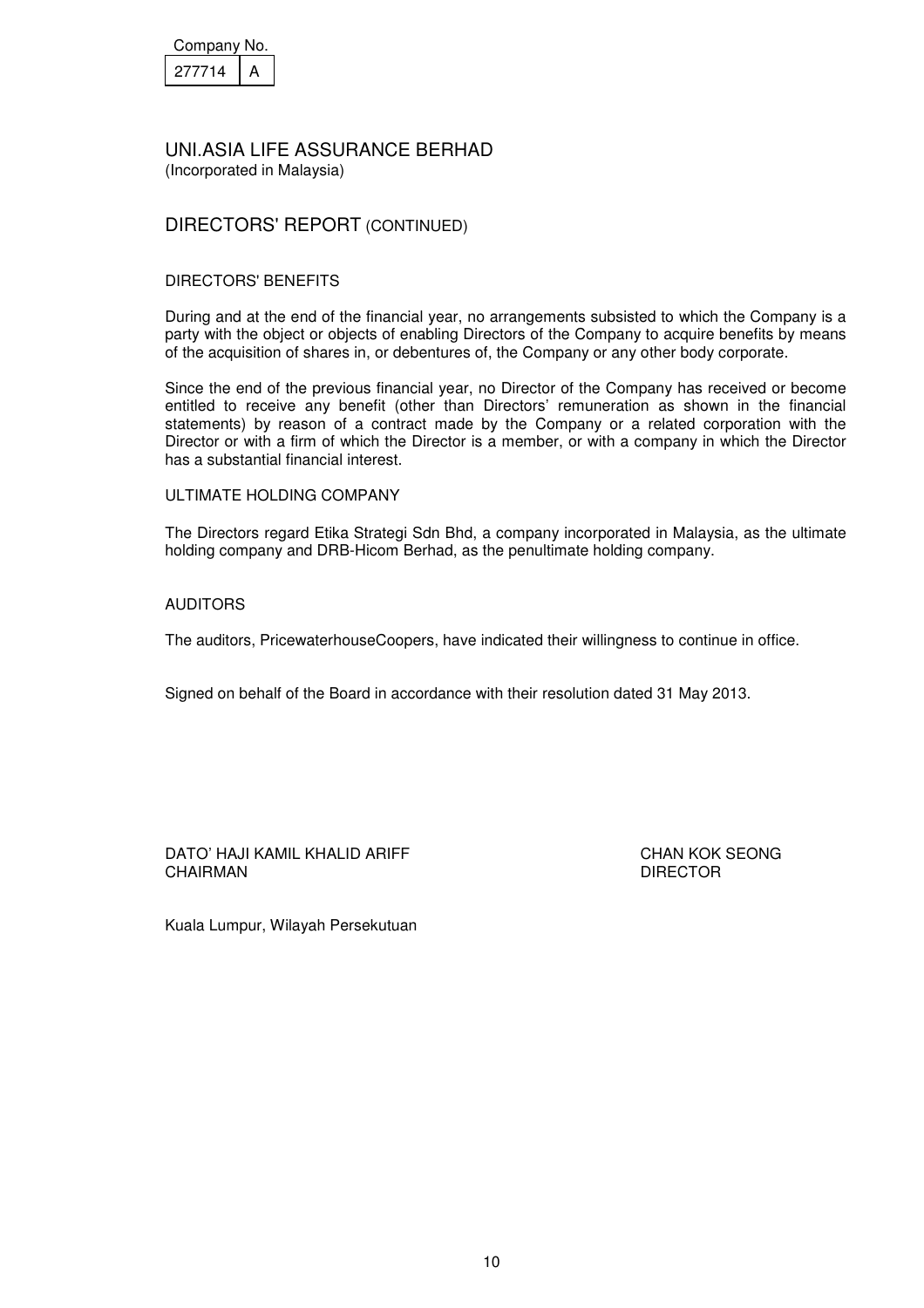| Company No. |  |  |
|-------------|--|--|
| 277714      |  |  |

## STATEMENT BY DIRECTORS PURSUANT TO SECTION 169 (15) OF THE COMPANIES ACT, 1965

We, Dato' Haji Kamil Khalid Ariff and Chan Kok Seong, two of the Directors, state that, in the opinion of the Directors, the financial statements set out on pages 14 to 107 are drawn up so as to give a true and fair view of the state of affairs of the Company as at 31 March 2013 and of the results and cash flows of the Company for the financial year ended on that date in accordance with the Malaysian Financial Reporting Standards ("MFRS"), International Financial Reporting Standards and comply with the requirements of the Companies Act 1965 in Malaysia.

Signed on behalf of the Board of Directors in accordance with their resolution dated 31 May 2013

DATO' HAJI KAMIL KHALID ARIFF CHAN KOK SEONG CHAIRMAN DIRECTOR

## STATUTORY DECLARATION PURSUANT TO SECTION 169(16) OF THE COMPANIES ACT, 1965

I, Kwo Shih Kang, the officer primarily responsible for the financial management of Uni.Asia Life Assurance Berhad, do solemnly and sincerely declare that the financial statements set out on pages 14 to 107 are, in my opinion, correct and I make this solemn declaration conscientiously believing the same to be true, and by virtue of the provisions of the Statutory Declarations Act, 1960.

Kwo Shih Kang

Subscribed and solemnly declared by the above named Kwo Shih Kang at Kuala Lumpur, Wilayah Persekutuan in Malaysia on 31 May 2013, before me.

COMMISSIONER FOR OATHS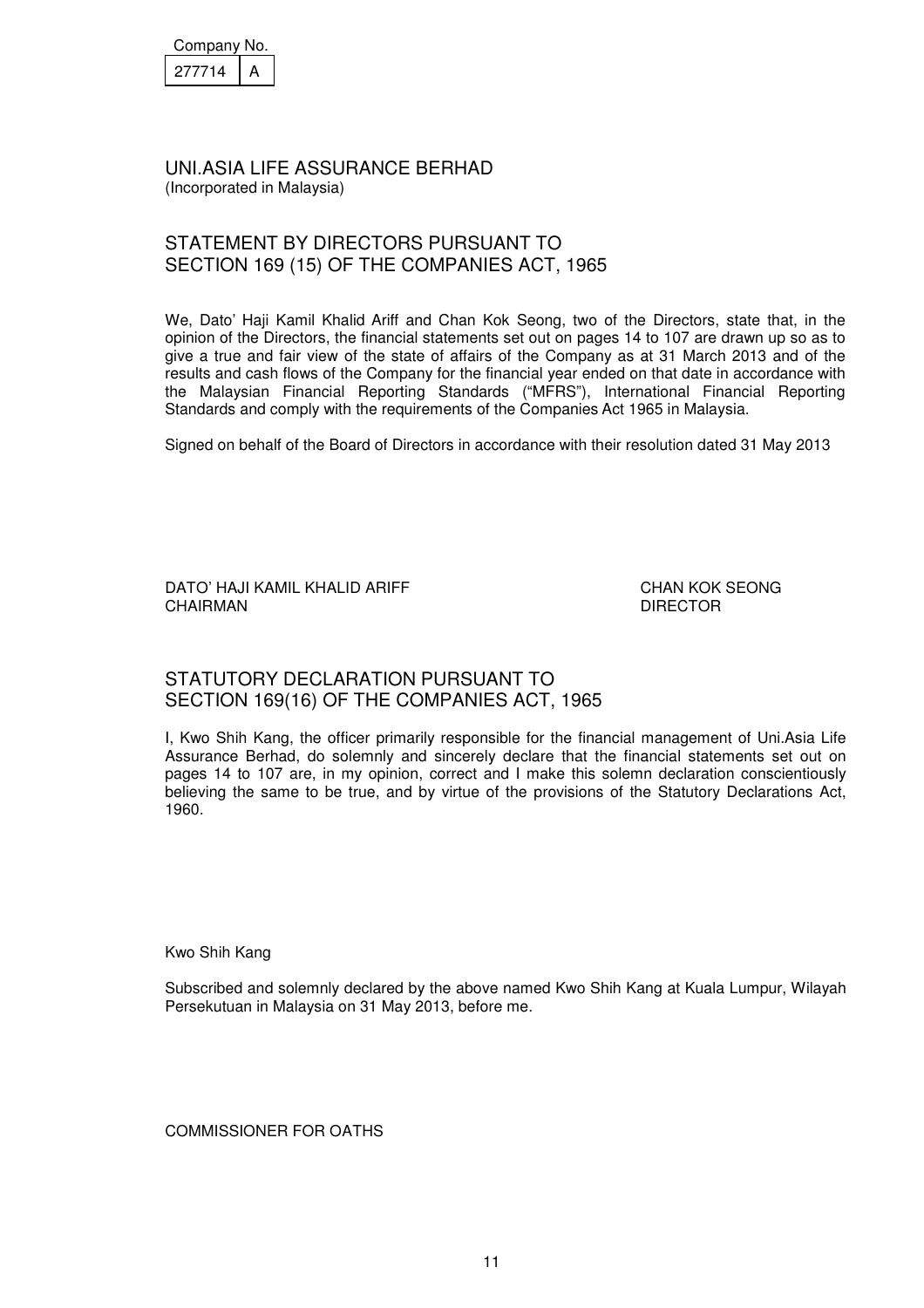

#### INDEPENDENT AUDITORS' REPORT TO THE MEMBERS OF UNI.ASIA LIFE ASSURANCE BERHAD (Incorporated in Malaysia) (Company No. 277714 A)

#### REPORT ON THE FINANCIAL STATEMENTS

We have audited the financial statements of Uni.Asia Life Assurance Berhad, which comprise the statement of financial position as at 31 March 2013, and the statements of income, comprehensive income, changes in equity and cash flows for the financial year then ended, and a summary of significant accounting policies and other explanatory notes, as set out on pages 14 to 107.

#### Directors' and Managements' Responsibilities for the Financial Statements

The Directors and management of the Company are responsible for the preparation of the financial statements that give a true and fair view in accordance with the Malaysian Financial Reporting Standards, International Financial Reporting Standards and comply with the requirements of the Companies Act, 1965 in Malaysia, and for such internal control as the Directors determine are necessary to enable the preparation of financial statements that are free from material misstatement whether due to fraud or error.

#### Auditors' Responsibility

Our responsibility is to express an opinion on these financial statements based on our audit. We conducted our audit in accordance with approved standards on auditing in Malaysia. Those standards require that we comply with ethical requirements and plan and perform the audit to obtain reasonable assurance whether the financial statements are free from material misstatement.

An audit involves performing procedures to obtain audit evidence about the amounts and disclosures in the financial statements. The procedures selected depend on our judgment, including the assessment of risks of material misstatement of the financial statements, whether due to fraud or error. In making those risk assessments, we consider internal control relevant to the Company's preparation of financial statements that give a true and fair view in order to design audit procedures that are appropriate in the circumstances, but not for the purpose of expressing an opinion on the effectiveness of the Company's internal control. An audit also includes evaluating the appropriateness of accounting policies used and the reasonableness of accounting estimates made by the Directors, as well as evaluating the overall presentation of the financial statements.

We believe that the audit evidence we have obtained is sufficient and appropriate to provide a basis for our audit opinion.

#### **Opinion**

In our opinion, the financial statements have been properly drawn up in accordance with the Malaysian Financial Reporting Standards, International Financial Reporting Standards and comply with the requirements of the Companies Act, 1965 in Malaysia, so as to give a true and fair view of the financial position of the Company as of 31 March 2013 and of its financial performance and cash flows for the financial year then ended.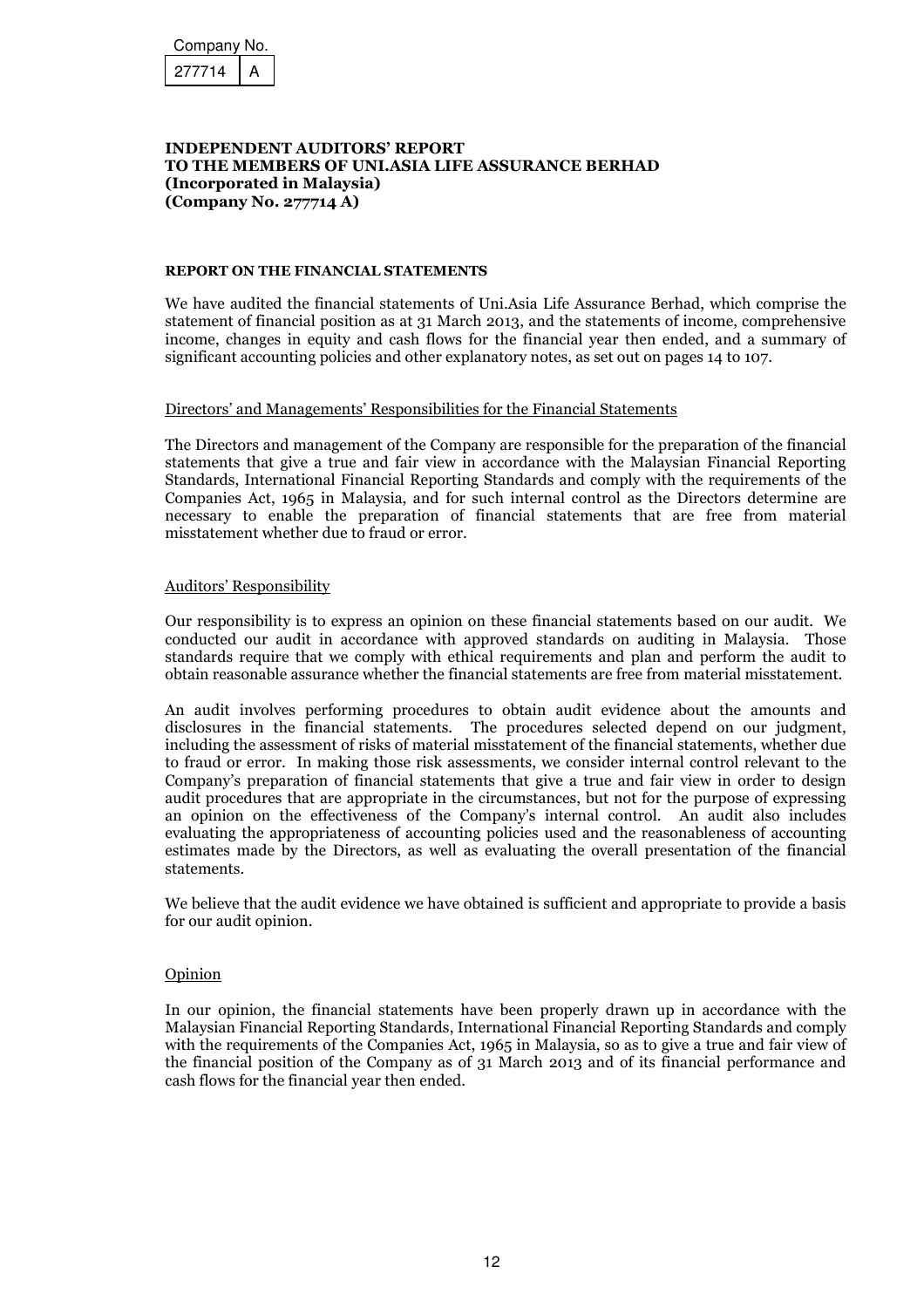

#### INDEPENDENT AUDITORS' REPORT TO THE MEMBERS OF UNI.ASIA LIFE ASSURANCE BERHAD (Incorporated in Malaysia) (Company No. 277714 A)

#### REPORT ON OTHER LEGAL AND REGULATORY REQUIREMENTS

In accordance with the requirements of the Companies Act 1965 in Malaysia, we also report that, in our opinion, the accounting and other records required by the Act to be kept by the Company have been properly kept in accordance with the provision of the Act.

#### OTHER MATTERS

- 1. As stated in Note 2 to the financial statements, the Company adopted Malaysian Financial Reporting Standards on 1 April 2012 with a transition date of 1 April 2011. These standards were applied retrospectively by directors to the comparative information in these financial statements, including the statements of financial position as at 31 March 2012 and 1 April 2011, and the statement of comprehensive income, statement of changes in equity and statement of cash flows for the year ended 31 March 2012 and related disclosures. We were not engaged to report on the restated comparative information and it is unaudited. Our responsibilities as part of our audit of the financial statements of the Group and of the Company for the year ended 31 March 2013 have, in these circumstances, included obtaining sufficient appropriate audit evidence that the opening balances as at 1 April 2012 do not contain misstatements that materially affect the financial position as of 31 March 2013 and financial performance and cash flows for the year then ended.
- 2. This report is made solely to the members of the Company, as a body, in accordance with Section 174 of the Companies Act, 1965 in Malaysia and for no other purpose. We do not assume responsibility to any other person for the content of this report.

 $(No. AF: 1146)$   $(No. 2059/06/14(J))$ Chartered Accountants Chartered Accountant

PRICEWATERHOUSECOOPERS JAYARAJAN A/L U. RATHINASAMY

Kuala Lumpur 31 May 2013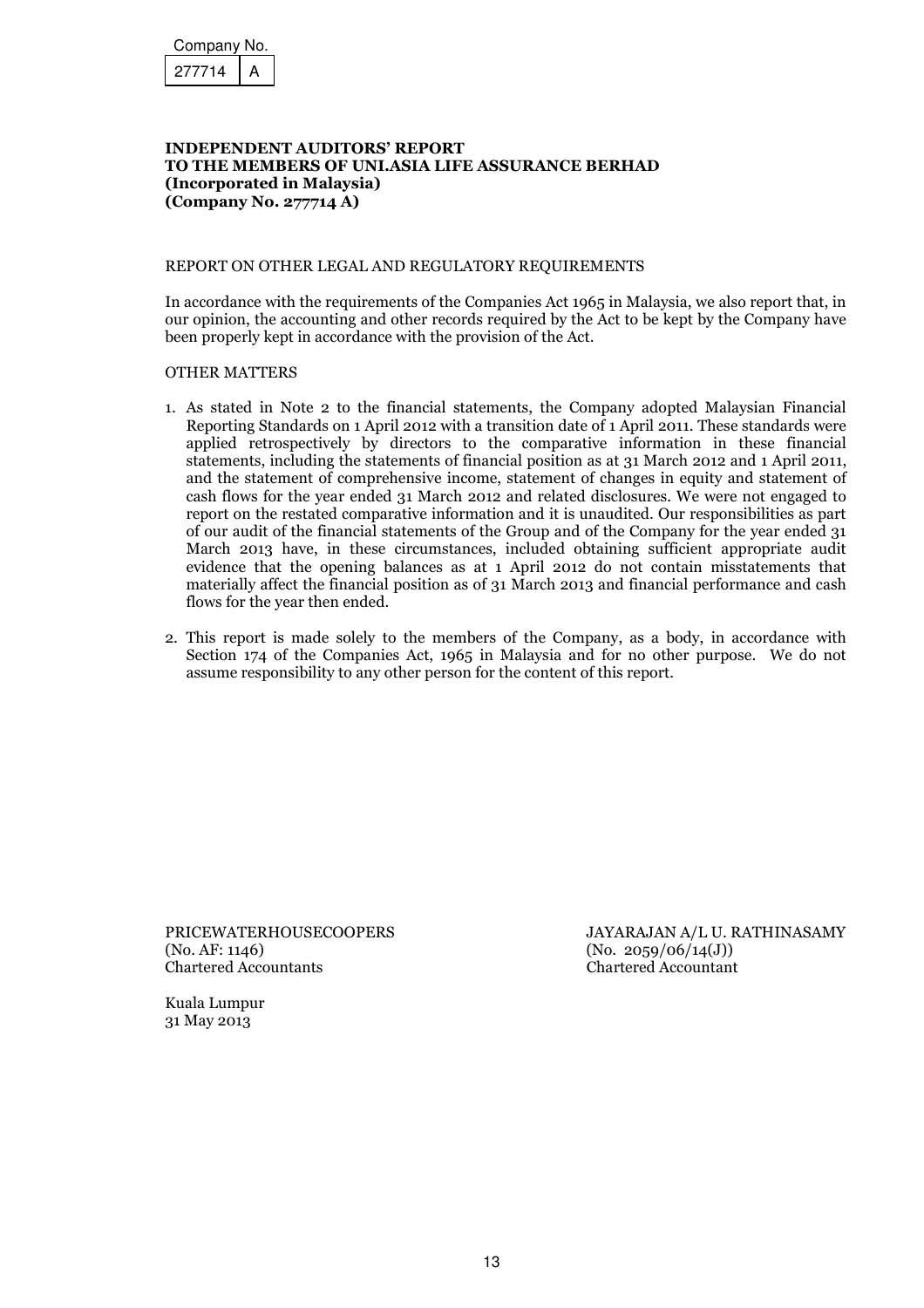| Company No. |  |  |
|-------------|--|--|
| 277714      |  |  |

# STATEMENT OF FINANCIAL POSITION AS AT 31 MARCH 2013

|                                                                                                                                                                               | Note                  | 31.03.2013<br>RM'000                                                     | Restated<br>31.03.2012<br>RM'000                                          | Restated<br>01.04.2011<br>RM'000                                           |
|-------------------------------------------------------------------------------------------------------------------------------------------------------------------------------|-----------------------|--------------------------------------------------------------------------|---------------------------------------------------------------------------|----------------------------------------------------------------------------|
| <b>ASSETS</b>                                                                                                                                                                 |                       |                                                                          |                                                                           |                                                                            |
| Properties and equipment<br>Investment property<br>Intangible assets<br>Prepaid lease property<br>Investments                                                                 | 3<br>4<br>5<br>6<br>7 | 21,473<br>5,000<br>3,381<br>246<br>2,366,661                             | 19,838<br>4,850<br>4,639<br>250<br>2,227,681                              | 14,858<br>9,800<br>5,329<br>253<br>2,135,150                               |
| <b>Malaysian Government Securities</b><br>Debt securities<br>Equity securities<br>Structured investments<br>Unit and property trust funds<br>Loans<br>Fixed and call deposits |                       | 114,244<br>1,178,926<br>190,061<br>80,054<br>80,042<br>87,407<br>635,927 | 140,649<br>1,227,943<br>193,969<br>82,277<br>103,559<br>82,156<br>397,128 | 170,855<br>1,069,383<br>208,639<br>112,568<br>112,024<br>76,724<br>384,957 |
| Reinsurance assets<br>Insurance receivables<br>Other receivables<br>Tax recoverable<br>Cash and cash equivalents                                                              | 8<br>9<br>10          | 8,360<br>8,799<br>5,986<br>1,765<br>8,053                                | 11,366<br>7,245<br>15,492<br>780<br>4,172                                 | 2,327<br>8,763<br>1,622<br>795<br>7,088                                    |
| <b>TOTAL ASSETS</b>                                                                                                                                                           |                       | 2,429,724                                                                | 2,296,313                                                                 | 2,185,985                                                                  |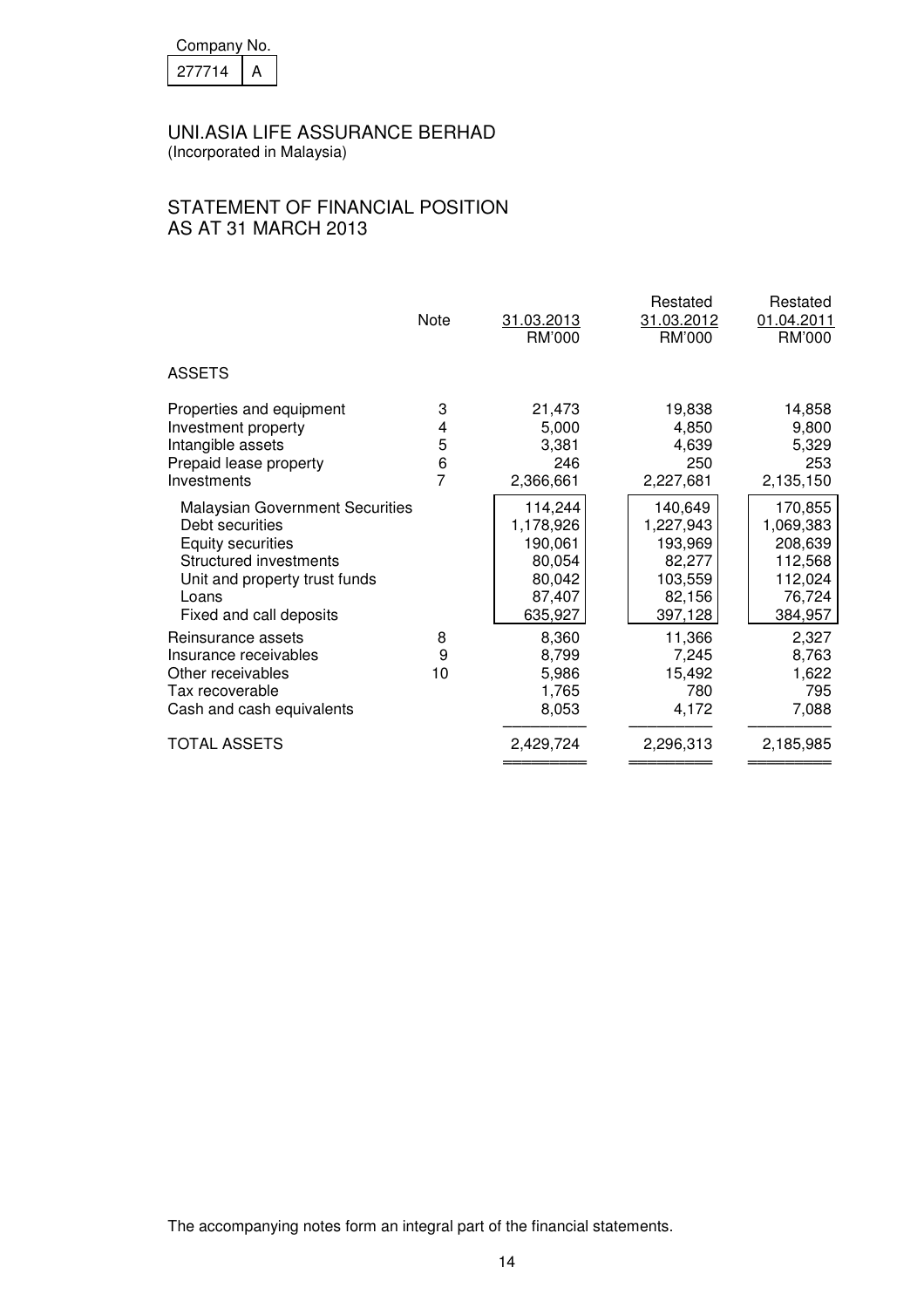| Company No. |  |  |
|-------------|--|--|
| 277714      |  |  |

# STATEMENT OF FINANCIAL POSITION AS AT 31 MARCH 2013 (CONTINUED)

|                                                                                                                                                     | Note                       | 31.03.2013<br>RM'000                               | Restated<br>31.03.2012<br>RM'000                            | Restated<br>01.04.2011<br>RM'000                            |
|-----------------------------------------------------------------------------------------------------------------------------------------------------|----------------------------|----------------------------------------------------|-------------------------------------------------------------|-------------------------------------------------------------|
| EQUITY, POLICYHOLDERS'<br><b>FUNDS AND LIABILITIES</b>                                                                                              |                            |                                                    |                                                             |                                                             |
| Share capital<br>Retained earnings<br>Available-for-sale fair value reserves<br>Asset revaluation reserves                                          | 11                         | 125,000<br>227,898<br>11,019<br>2,074              | 125,000<br>210,744<br>12,933<br>2,037                       | 125,000<br>189,891<br>7,778<br>1,994                        |
| <b>TOTAL EQUITY</b>                                                                                                                                 |                            | 365,991                                            | 350,714                                                     | 324,663                                                     |
| Insurance contract liabilities<br>Deferred tax liabilities<br>Subordinated term loan<br>Insurance payables<br>Current tax payable<br>Other payables | 12<br>13<br>14<br>15<br>16 | 1,828,200<br>41,471<br>53,000<br>125,071<br>15,991 | 1,687,979<br>45,562<br>53,000<br>140,173<br>1,564<br>17,321 | 1,585,678<br>46,603<br>53,000<br>157,329<br>1,427<br>17,285 |
| <b>TOTAL LIABILITIES</b>                                                                                                                            |                            | 2,063,733                                          | 1,945,599                                                   | 1,861,322                                                   |
| TOTAL EQUITY, POLICYHOLDERS'<br><b>FUNDS AND LIABILITIES</b>                                                                                        |                            | 2,429,724                                          | 2,296,313                                                   | 2,185,985                                                   |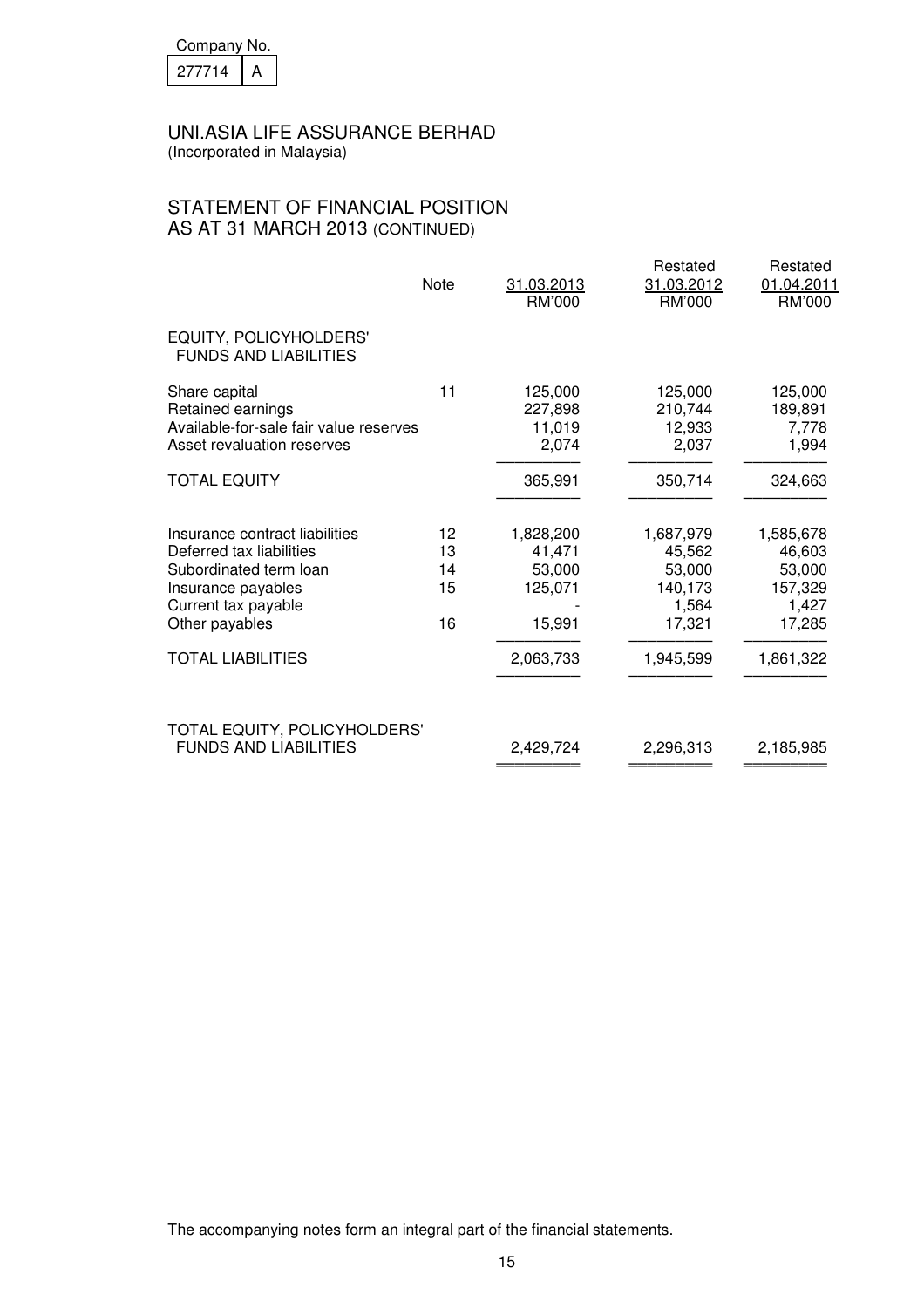| Company No. |  |  |
|-------------|--|--|
| 27714       |  |  |

## INCOME STATEMENT FOR THE FINANCIAL YEAR ENDED 31 MARCH 2013

| Note                             | 31.03.2013<br>RM'000                    | Restated<br>31.03.2012<br><b>RM'000</b>      |
|----------------------------------|-----------------------------------------|----------------------------------------------|
| 17                               | 373,817                                 | 402,868                                      |
| 18(a)<br>18(b)                   | 275,842<br>(12, 539)                    | 313,761<br>(12, 521)                         |
|                                  | 263,303                                 | 301,240                                      |
| 19<br>20<br>21<br>22             | 97,975<br>17,589<br>4,443<br>2<br>1,836 | 89,107<br>22,049<br>(23, 728)<br>13<br>2,415 |
|                                  | 121,845                                 | 89,856                                       |
| 23(a)<br>23(b)<br>23(c)<br>23(d) | (146, 402)<br>2,642<br>(125, 886)<br>15 | (180, 168)<br>9,592<br>(103, 306)<br>5,553   |
|                                  | (269, 631)                              | (268, 329)                                   |
| 24                               | (33, 485)<br>(49, 687)                  | (34, 314)<br>(52, 687)                       |
|                                  | (83, 172)                               | (87,001)                                     |
|                                  | 32,345                                  | 35,766                                       |
| 26                               | (7, 277)                                | (6,378)                                      |
|                                  | 25,068                                  | 29,388                                       |
| 25                               | (2,869)                                 | (2,912)                                      |
|                                  | 22,199                                  | 26,476                                       |
| 26                               | (5,045)                                 | (5,623)                                      |
|                                  | 17,154                                  | 20,853                                       |
| 27                               | 13.72                                   | 16.68                                        |
|                                  |                                         |                                              |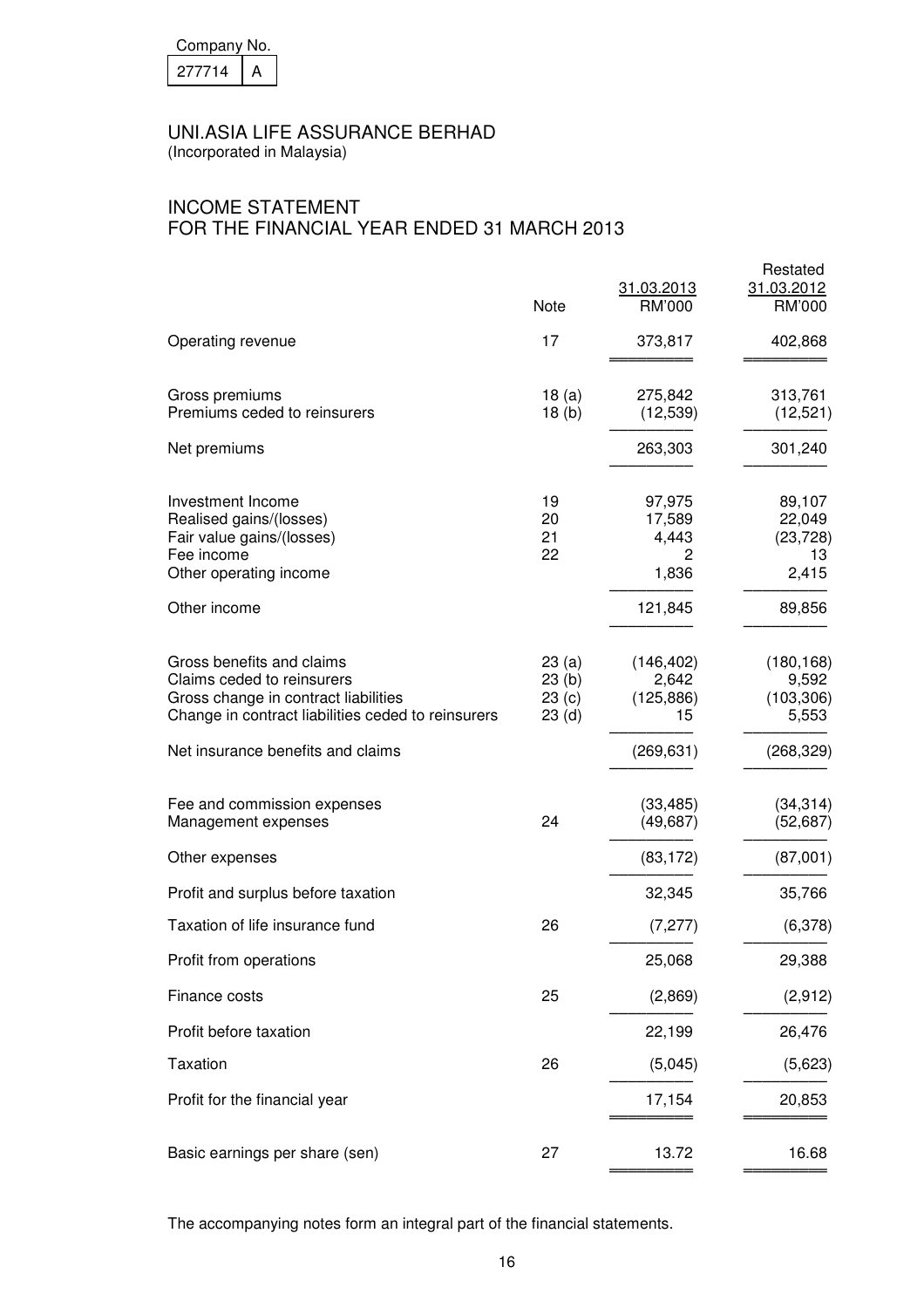| Company No. |  |  |
|-------------|--|--|
| 27714       |  |  |

# STATEMENT OF COMPREHENSIVE INCOME FOR THE FINANCIAL YEAR ENDED 31 MARCH 2013

|                                                                                  | <b>Note</b> | 31.03.2013<br>RM'000 | Restated<br>31.03.2012<br><b>RM'000</b> |
|----------------------------------------------------------------------------------|-------------|----------------------|-----------------------------------------|
| Profit for the financial year                                                    |             | 17,154               | 20,853                                  |
| Other comprehensive income/(loss):                                               |             |                      |                                         |
| Available-for-sale fair value reserves<br>Gross fair value changes<br>Taxation   | 7 (e)<br>13 | (9,019)<br>1,187     | 12,716<br>(2, 275)                      |
|                                                                                  |             | (7, 832)             | 10,441                                  |
| Change in insurance contract liabilities<br>Gross fair value changes<br>Taxation |             | 6,433<br>(515)       | (5,766)<br>480                          |
|                                                                                  | 12          | 5,918                | (5,286)                                 |
| Assets revaluation reserves<br>Gross surplus from revaluation of properties      |             |                      |                                         |
| and equipment<br>Taxation                                                        |             | 46<br>(9)            | 53<br>(10)                              |
|                                                                                  |             | (1, 877)             | 5,198                                   |
| Total comprehensive income for the financial year                                |             | 15,277               | 26,051                                  |
|                                                                                  |             |                      |                                         |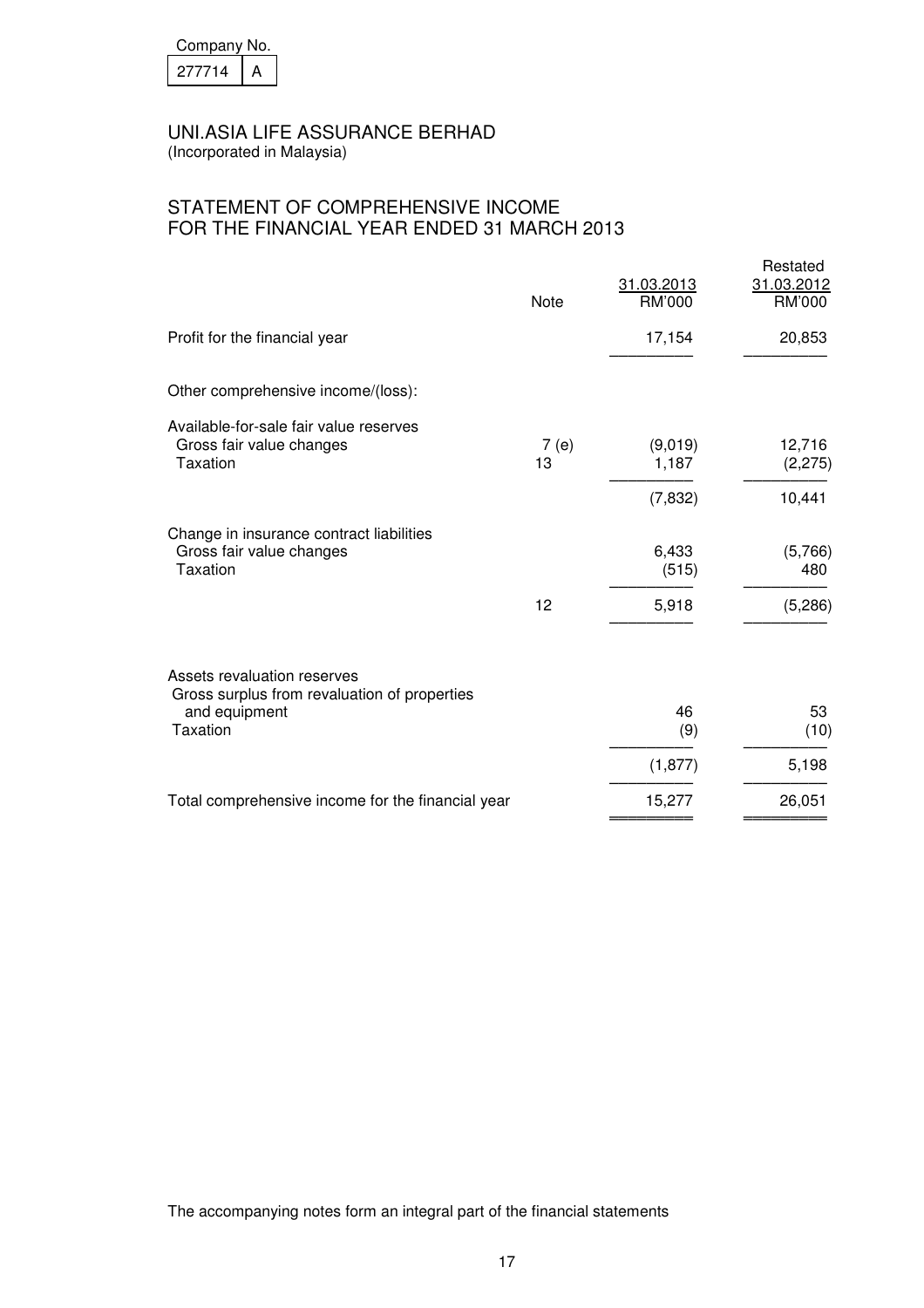| Company No. |  |  |
|-------------|--|--|
| 21/714      |  |  |

# STATEMENT OF CHANGES IN EQUITY FOR THE FINANCIAL YEAR ENDED 31 MARCH 2013

|                                                                                                      |      |                                |                                                           |                                                                |                                                        | ,,,,,,,,,,,,                          |                        |
|------------------------------------------------------------------------------------------------------|------|--------------------------------|-----------------------------------------------------------|----------------------------------------------------------------|--------------------------------------------------------|---------------------------------------|------------------------|
|                                                                                                      | Note | Share capital<br><b>RM'000</b> | <b>Assets</b><br>revaluation<br>reserves<br><b>RM'000</b> | Available-for-<br>sale fair value<br>reserves<br><b>RM'000</b> | Life non<br>participating<br>surplus*<br><b>RM'000</b> | Retained<br>earnings<br><b>RM'000</b> | Total<br><b>RM'000</b> |
| At 1 April 2012                                                                                      |      | 125,000                        |                                                           | 3,120                                                          |                                                        | 49,055                                | 177,175                |
| Effect of changes in accounting policies                                                             | 33   |                                | 2,037                                                     | 9,813                                                          | 161,689                                                |                                       | 173,539                |
| Restated as at 1 April 2012                                                                          |      | 125,000                        | 2,037                                                     | 12,933                                                         | 161,689                                                | 49,055                                | 350,714                |
| Total comprehensive<br>income for the financial year                                                 |      |                                | 37                                                        | (1, 914)                                                       | 15,901                                                 | 1,253                                 | 15,277                 |
| Transfer from life non-participating surplus as<br>recommended by the Appointed Actuary (net of tax) |      |                                |                                                           |                                                                | (27, 753)                                              | 27,753                                |                        |
| At 31 March 2013                                                                                     |      | 125,000                        | 2,074                                                     | 11,019                                                         | 149,837                                                | 78,061                                | 365,991                |
| At 1 April 2011                                                                                      |      | 125,000                        | Ĭ.                                                        | 2,107                                                          | $\overline{\phantom{a}}$                               | 23,290                                | 150,397                |
| Effect of changes in accounting policies                                                             | 33   |                                | 1,994                                                     | 5,671                                                          | 166,601                                                |                                       | 174,266                |
| Restated as at 1 April 2011                                                                          |      | 125,000                        | 1,994                                                     | 7,778                                                          | 166,601                                                | 23,290                                | 324,663                |
| Total comprehensive<br>income for the financial year                                                 |      |                                | 43                                                        | 5,155                                                          | 19,950                                                 | 903                                   | 26,051                 |
| Transfer from life non-participating surplus as<br>recommended by the Appointed Actuary (net of tax) |      |                                |                                                           |                                                                | (24, 862)                                              | 24,862                                |                        |
| At 31 March 2012                                                                                     |      | 125,000                        | 2,037                                                     | 12,933                                                         | 161,689                                                | 49,055                                | 350,714                |
|                                                                                                      |      |                                |                                                           |                                                                |                                                        |                                       |                        |

Non-distributable Distributable

The Life Non Participating Surplus amount is net of deferred tax. This amount is restricted until the actual recommended transfer from the life fund<br>into the shareholders' fund by the Appointed Actuary in accordance to the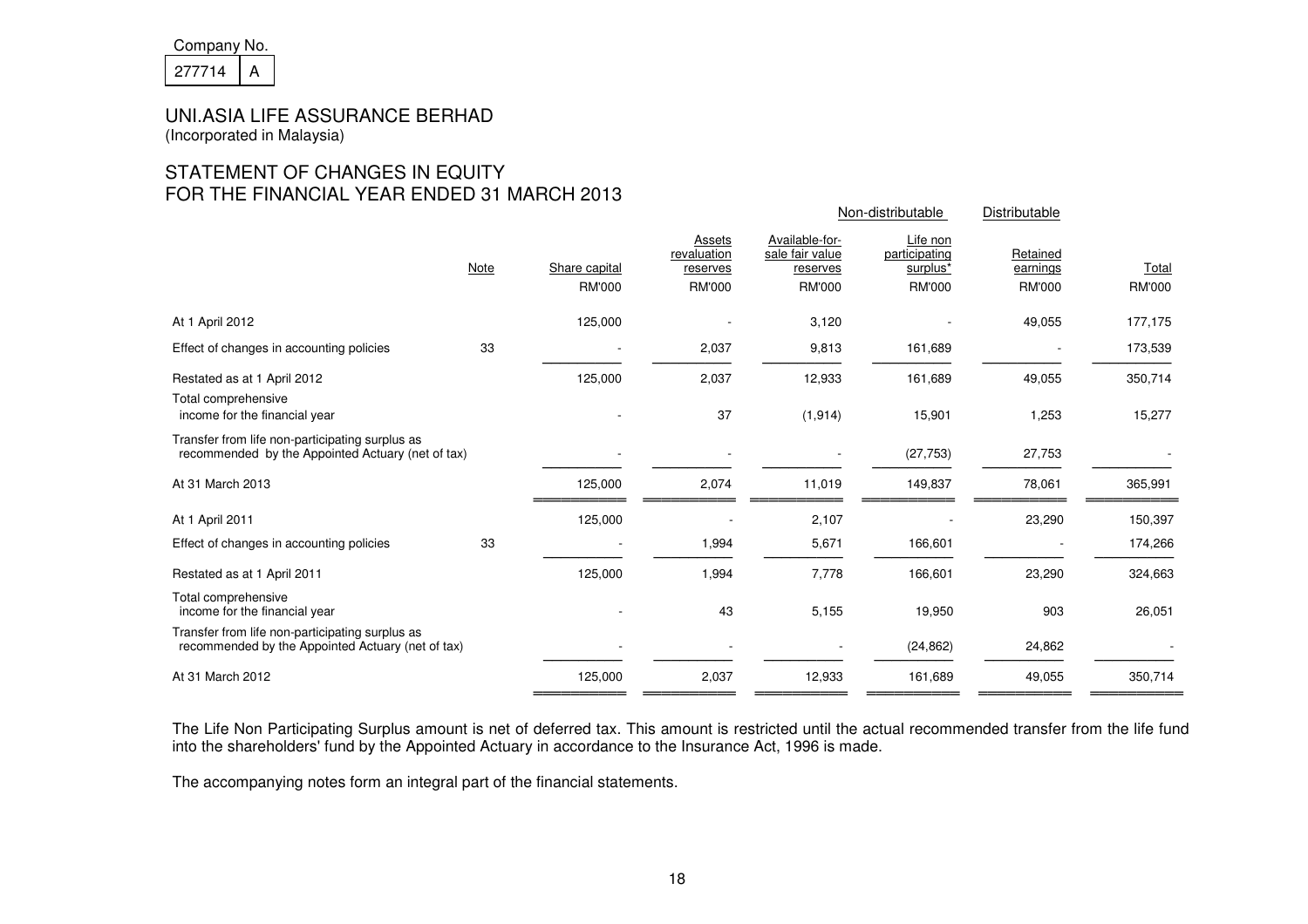| Company No. |  |  |
|-------------|--|--|
| 277714      |  |  |

# STATEMENT OF CASH FLOWS FOR THE FINANCIAL YEAR ENDED 31 MARCH 2013

| Note | 31.03.2013<br>RM'000                                       | Restated<br>31.03.2012<br>RM'000                            |
|------|------------------------------------------------------------|-------------------------------------------------------------|
|      |                                                            |                                                             |
| 28   | (67,059)<br>8,581<br>86,590<br>257<br>(2,871)<br>(17, 782) | (65, 491)<br>7,241<br>74,995<br>260<br>(2,901)<br>(15, 185) |
|      | 7,716                                                      | (1,081)                                                     |
|      |                                                            |                                                             |
|      | 46<br>(2,993)<br>(888)                                     | (1, 185)<br>(650)                                           |
|      | (3,835)                                                    | (1,835)                                                     |
|      | 3,881<br>4,172                                             | (2,916)<br>7,088                                            |
|      | 8,053                                                      | 4,172                                                       |
|      |                                                            |                                                             |
|      | 8,053                                                      | 4,172                                                       |
|      | 8,053                                                      | 4,172                                                       |
|      | Proceeds from disposal of properties and equipment         |                                                             |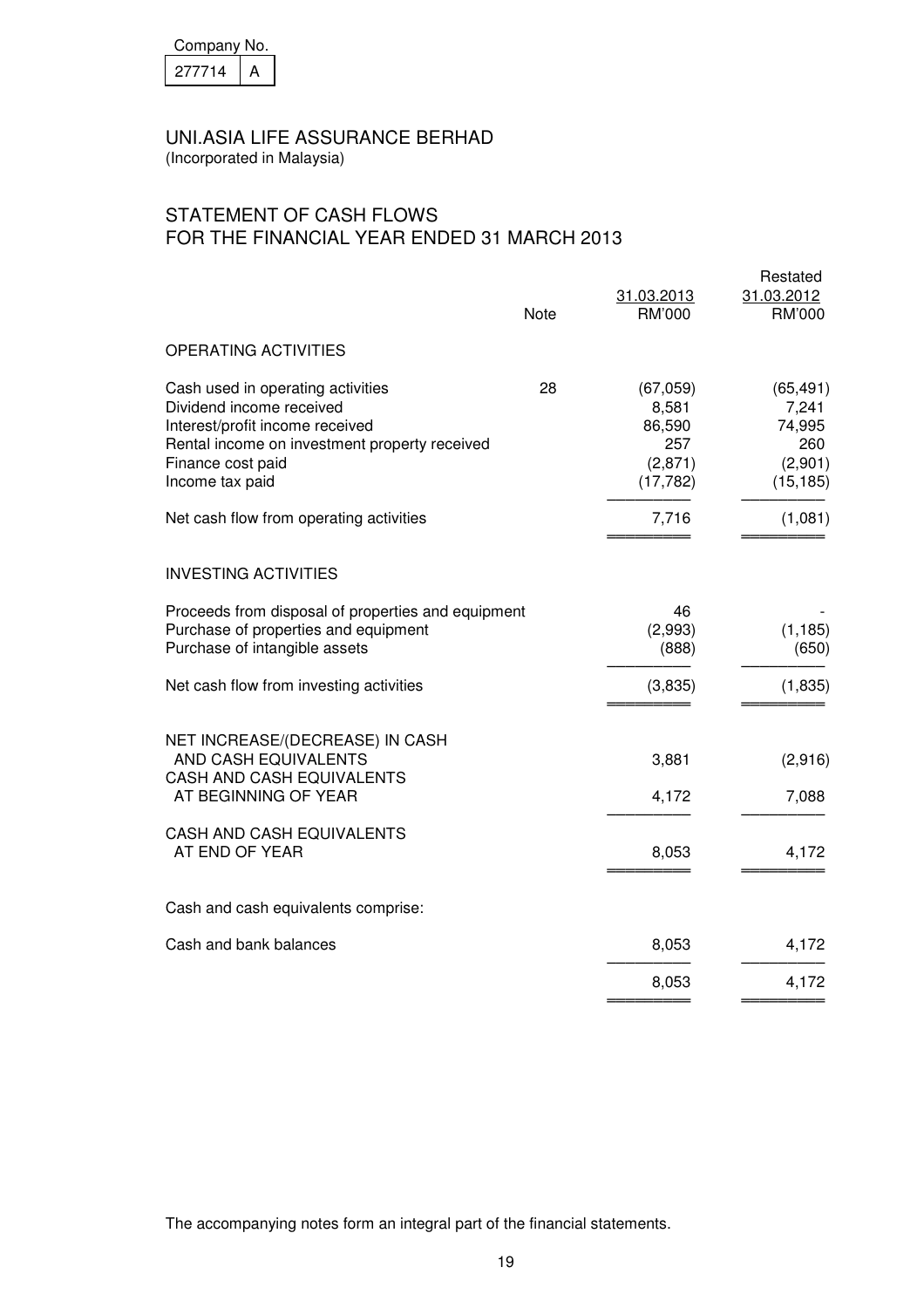

## NOTES TO THE FINANCIAL STATEMENTS FOR THE FINANCIAL YEAR ENDED 31 MARCH 2013

### 1 CORPORATE INFORMATION

The Company is engaged principally in the underwriting of life insurance business including investment-linked business. There has been no significant change in the nature of this activity during the financial year.

The Company is a public limited liability company, incorporated and domiciled in Malaysia. The registered office of the Company is located at 9th Floor, Menara Uni.Asia, 1008, Jalan Sultan Ismail, 50250 Kuala Lumpur.

The principal place of business of the Company is located at 16, Jalan Tun Tan Siew Sin, 50050 Kuala Lumpur.

The immediate holding, ultimate holding and penultimate holding companies are Uni.Asia Capital Sdn Bhd, Etika Strategi Sdn Bhd and DRB-HICOM Berhad respectively, which are incorporated in Malaysia.

The financial statements were authorised for issue by the Board of Directors in accordance with a resolution of the Directors dated 31 May 2013.

#### 2 SIGNIFICANT ACCOUNTING POLICIES

The following accounting policies have been applied consistently in dealing with items that are considered material in relation to the financial statements.

#### 2.1 Basis of Preparation

The financial statements of the Company have been prepared in accordance with the Malaysian Financial Reporting Standards ("MFRS"), International Financial Reporting Standards and comply with the requirements of the Companies Act 1965 in Malaysia. These are the Company's first financial statements prepared in accordance with MFRS, including MFRS 1 "First-time Adoption of MFRS". The Company's first financial including MFRS 1 "First-time Adoption of MFRS". statements has included three statements of financial position, two statements of comprehensive income, two statements of cash flows and two statements of changes in equity and related notes, including comparatives. Other than the change in accounting policies as stated in Note 33 to the financial statements, there is no significant financial impact on the adoption of MFRS that requires restatement to the comparative figures in the financial statements. The Company have consistently applied the same accounting policies in its opening MFRS statement of financial position at 1 April 2011 (transition date) and throughout all financial years presented, as if these policies had always been in effect. The restated comparative statements of financial position as at 31 March 2012, comparative income statements, comprehension income, changes in equity and cash flows for the financial year that ended have been audited under the previous financial reporting framework, Financial Reporting Standards in Malaysia.

The preparation of financial statements in conformity with MFRS requires the use of certain critical accounting estimates and assumptions that affect the reported amounts of assets and liabilities and disclosure of contingent assets and liabilities at the date of the financial statements, and the reported amounts of revenue and expenses during the reported period. It also requires Directors to exercise its judgment in the process of applying the Company's accounting policies. Although these estimates and judgement are based on the Directors' best knowledge of current events and actions, actual result may differ.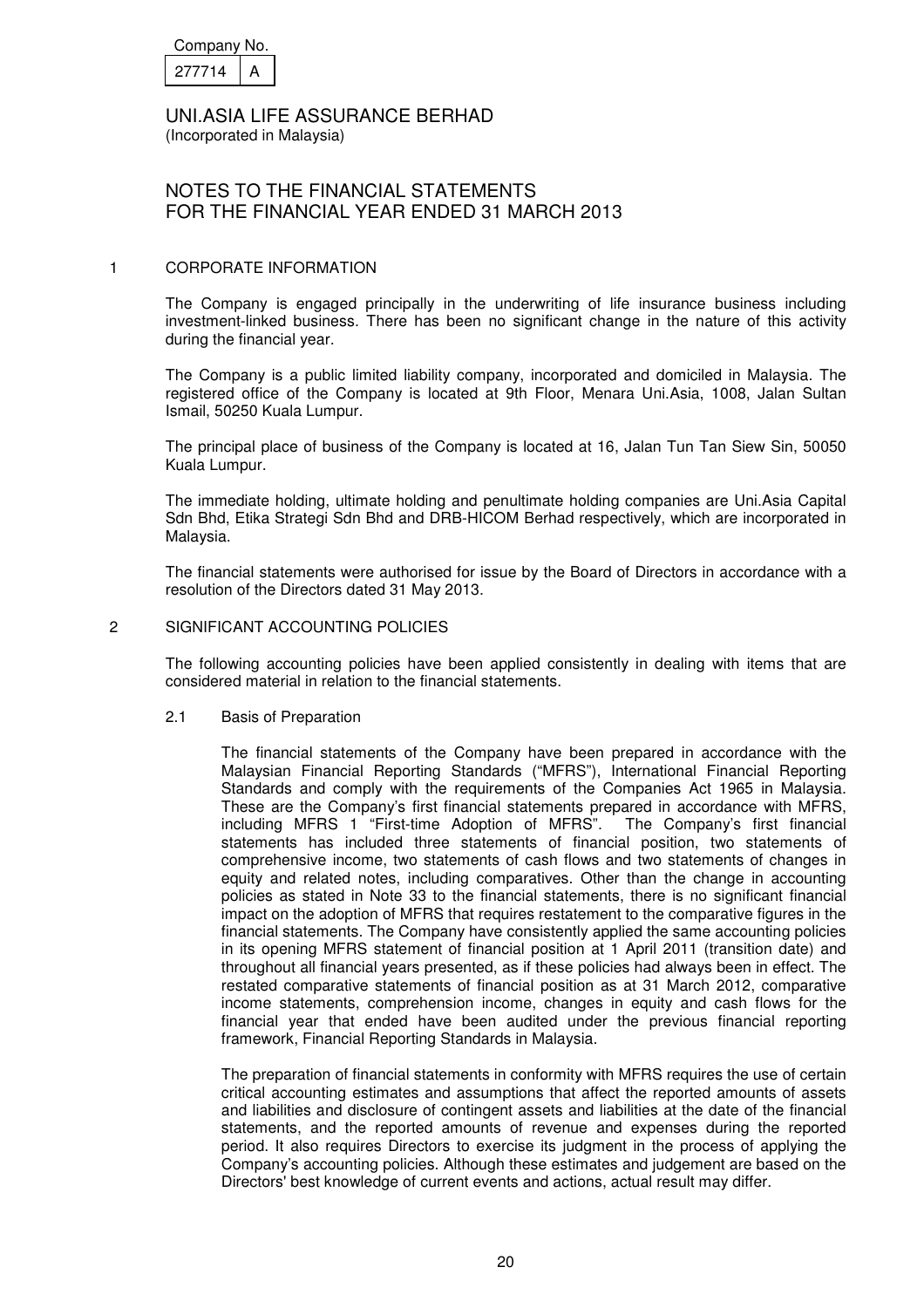| Company No. |  |  |
|-------------|--|--|
| 277714      |  |  |

# NOTES TO THE FINANCIAL STATEMENTS FOR THE FINANCIAL YEAR ENDED 31 MARCH 2013 (CONTINUED)

### 2 SIGNIFICANT ACCOUNTING POLICIES (CONTINUED)

2.1 Basis of Preparation (continued)

The areas involving a higher degree of judgment or complexity, or areas where assumptions and estimates are significant to the consolidated financial statements are disclosed in Note 2.4 to the financial statements.

- (a) The new accounting standards, amendments and improvements to published standards and interpretations to the existing standards that are relevant and applicable to the Company's following financial periods are as follows:
	- Financial year beginning on/after 1 April 2013

### MFRS 13: Fair value measurement

MFRS 13 "Fair value measurement" (effective from 1 January 2013) aims to improve consistency and reduce complexity by providing a precise definition of fair value and a single source of fair value measurement and disclosure requirements for use across MFRSs. The requirements do not extend the use of fair value accounting but provide guidance on how it should be applied where its use is already required or permitted by other standards. The enhanced disclosure requirements are similar to those in MFRS 7 "Financial Instruments: Disclosures", but apply to all assets and liabilities measured at fair value, not just financial ones. The Company will apply this standard from financial periods beginning on 1 April 2013.

#### Amendment to MFRS 7: Financial Instruments: Disclosures

Amendment to MFRS 7 "Financial Instruments: Disclosures" (effective from 1 January 2013) requires more extensive disclosures focusing on quantitative information about recognised financial instruments that are subject to offset in the statement of financial position and those that are subject to master netting or similar arrangements irrespective of whether they are offset. The Company will apply this standard from financial periods beginning on 1 April 2013.

#### Amendment to MFRS 101: Presentation of items of other comprehensive income

Amendment to MFRS 101 "Presentation of items of other comprehensive income" (effective from 1 July 2012) requires entities to separate items presented in 'other comprehensive income' (OCI) in the statement of comprehensive income into two groups, based on whether or not they may be recycled to profit or loss in the future. The amendments do not address which items are presented in OCI.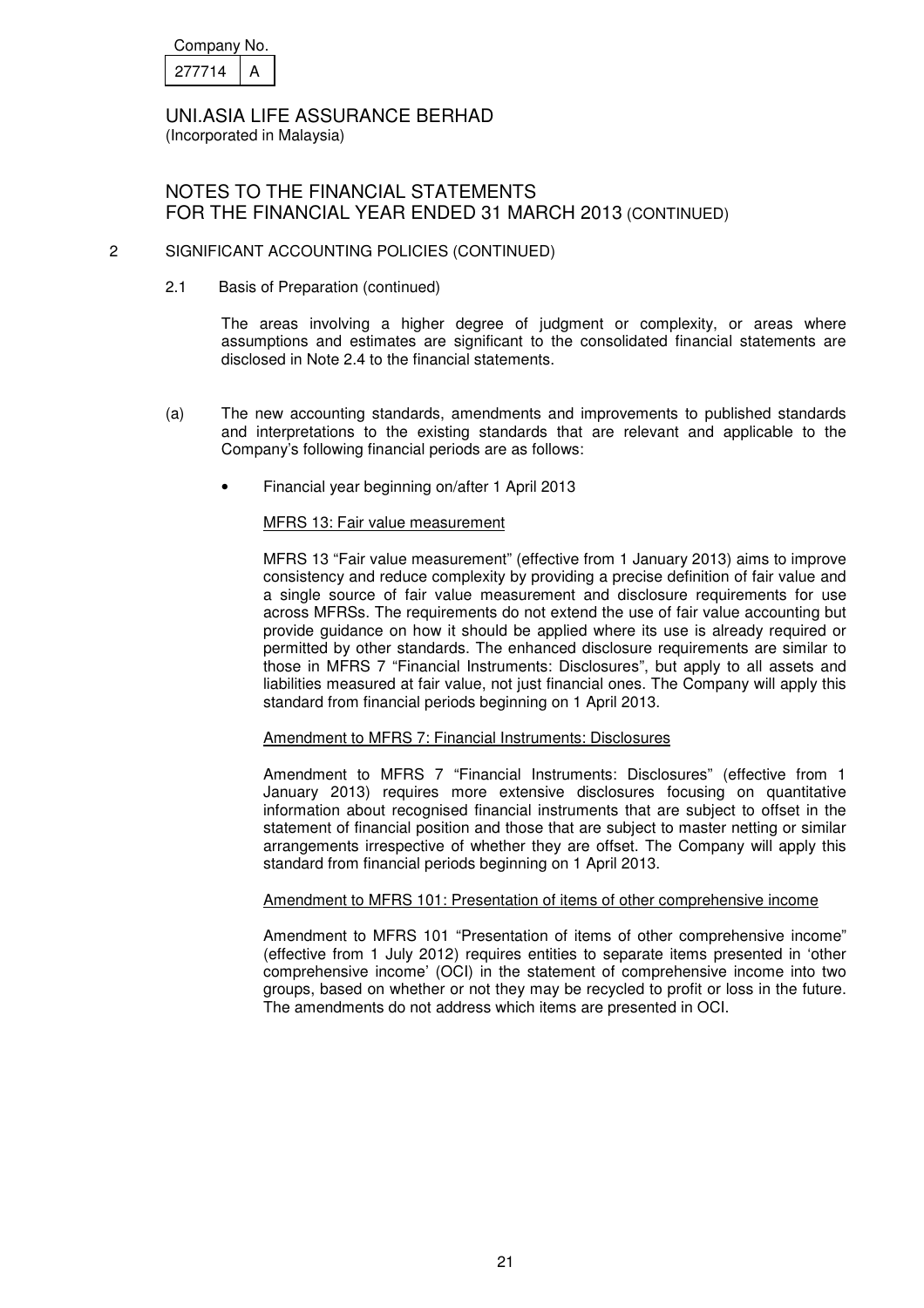| Company No. |  |  |
|-------------|--|--|
| 277714      |  |  |

# NOTES TO THE FINANCIAL STATEMENTS FOR THE FINANCIAL YEAR ENDED 31 MARCH 2013 (CONTINUED)

### 2 SIGNIFICANT ACCOUNTING POLICIES (CONTINUED)

- 2.1 Basis of Preparation (continued)
- (a) The new accounting standards, amendments and improvements to published standards and interpretations to the existing standards that are relevant and applicable to the Company's following financial periods are as follows: (continued)
	- Financial year beginning on/after 1 April 2014

#### MFRS 132: Financial Instruments: Presentation

Amendment to MFRS 132 "Financial Instruments: Presentation" (effective from 1 January 2014) does not change the current offsetting model in MFRS 132. It clarifies the meaning of 'currently has a legally enforceable right of set-off' that the right of set-off must be available today (not contingent on a future event) and legally enforceable for all counterparties in the normal course of business. It clarifies that some gross settlement mechanisms with features that are effectively equivalent to net settlement will satisfy the MFRS 132 offsetting criteria. The Company will apply this standard from financial periods beginning on 1 April 2014.

• Financial year beginning on/after 1 April 2015

#### MFRS 9: Financial Instruments

MFRS 9 "Financial Instruments - classification and measurement of financial assets and financial liabilities" (effective from 1 January 2015) replaces the multiple classification and measurement models in MFRS 139 with a single model that has only two classification categories: amortised cost and fair value. The basis of classification depends on the entity's business model for managing the financial assets and the contractual cash flow characteristics of the financial asset.

 The accounting and presentation for financial liabilities and for de-recognising financial instruments has been relocated from MFRS 139, without change, except for financial liabilities that are designated at fair value through profit or loss ("FVTPL"). Entities with financial liabilities designated at FVTPL recognise changes in the fair value due to changes in the liability's credit risk directly in other comprehensive income ("OCI"). There is no subsequent recycling of the amounts in OCI to profit or loss, but accumulated gains or losses may be transferred within equity.

The guidance in MFRS 139 on impairment of financial assets and hedge accounting continues to apply.

MFRS 7 requires disclosures on transition from MFRS 139 to MFRS 9. The Company will apply this standard from financial periods beginning on 1 April 2015.

The Company is in the process of accessing the impact of adopting MFRS 9 on the Company's prevailing accounting policies.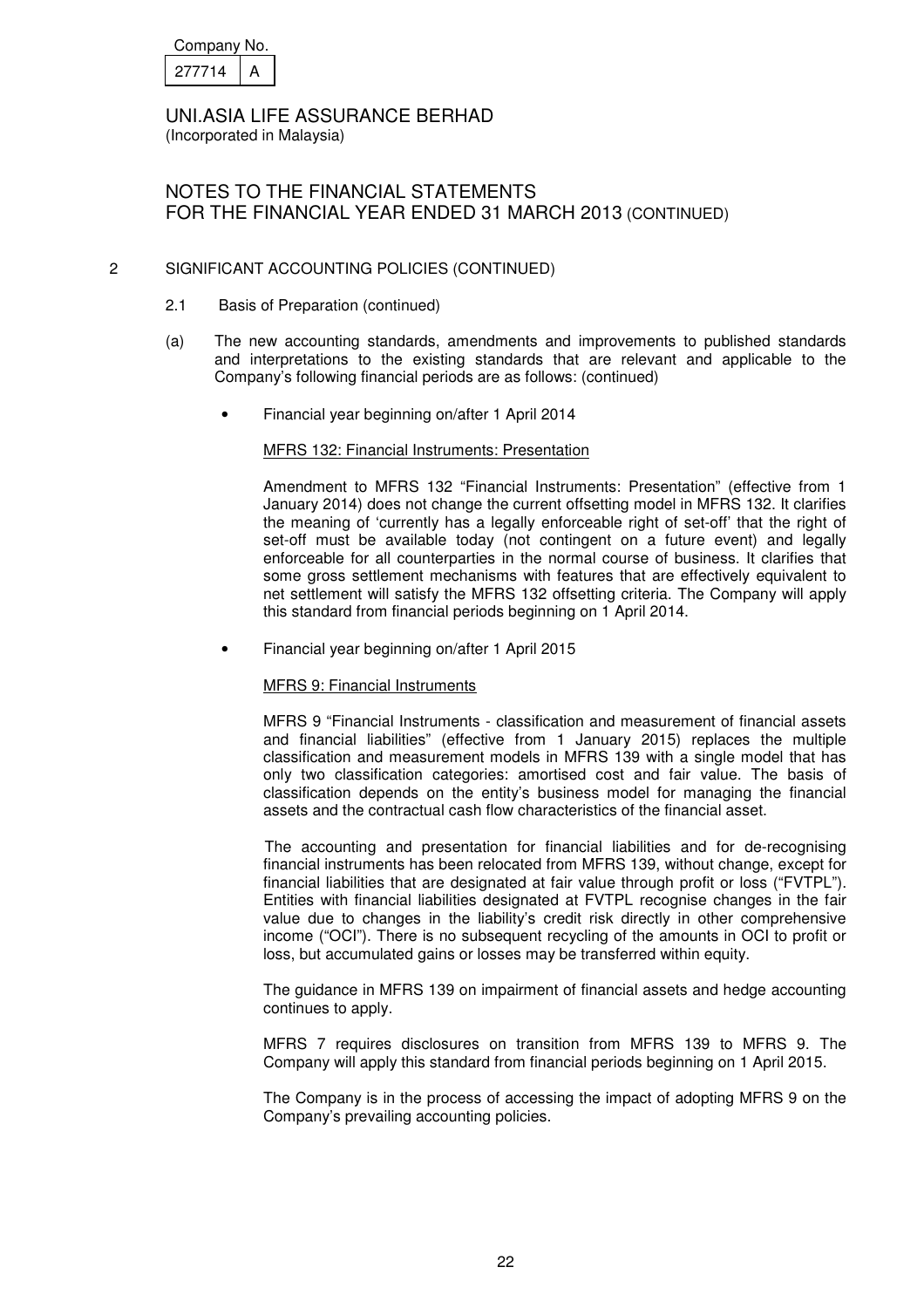| Company No. |  |  |
|-------------|--|--|
| 277714      |  |  |

# NOTES TO THE FINANCIAL STATEMENTS FOR THE FINANCIAL YEAR ENDED 31 MARCH 2013 (CONTINUED)

## 2 SIGNIFICANT ACCOUNTING POLICIES (CONTINUED)

- 2.2 Foreign Currencies
- (a) Functional and presentation currency

 The financial statements are presented in Ringgit Malaysia ("RM"), which is the Company's functional currency. All financial information is presented in RM and has been rounded to the nearest thousand, unless otherwise stated.

(b) Transactions and balances

 Foreign currency transactions of the Company are translated into the functional currency using the exchange rates prevailing at the transaction dates. Foreign currency monetary assets and liabilities are translated at exchange rates prevailing at the statement of financial position date.

 Exchange differences arising from the settlement of foreign currency transactions and from the translation of foreign currency monetary assets and liabilities are included in the income statement.

- 2.3 Summary of Significant Accounting Policies
- (a) Properties and equipment

Properties and equipment are initially stated at cost. Land and building are subsequently shown at fair value, based on periodic, but at least triennial, valuations by external independent valuers, less subsequent depreciation and impairment losses. Valuations are performed with sufficient regularity to ensure that the fair value of a revalued asset does not differ materially from its carrying amount. Any accumulated depreciation at the date of revaluation is eliminated against the gross carrying amount of the asset, and the net amount is restated to the revalued amount of the asset. All other properties and equipment are stated at cost less accumulated depreciation and accumulated impairment losses. Cost includes expenditure that is directly attributable to the acquisition of the items.

Subsequent costs are included in the asset's carrying amount or recognised as a separate asset, as appropriate, only when it is probable that future economic benefits associated with the item will flow to the Company and the cost of the item can be measured reliably. The carrying amount of the replaced part is derecognised. All other repairs and maintenance are charged to the income statement during the financial year in which they are incurred.

The surplus arising on revaluation is credited to the revaluation reserves except that a surplus, to the extent that such surplus is related to and not greater than a deficit arising on revaluation previously recorded as an expense, is credited to income statement. A deficit arising from revaluation is recognised as an expense except that, to the extent that such a deficit is related to a surplus which was previously recorded as a credit to the asset revaluation reserves account and which has not been subsequently reversed or utilised, it is charged directly to the revaluation reserves.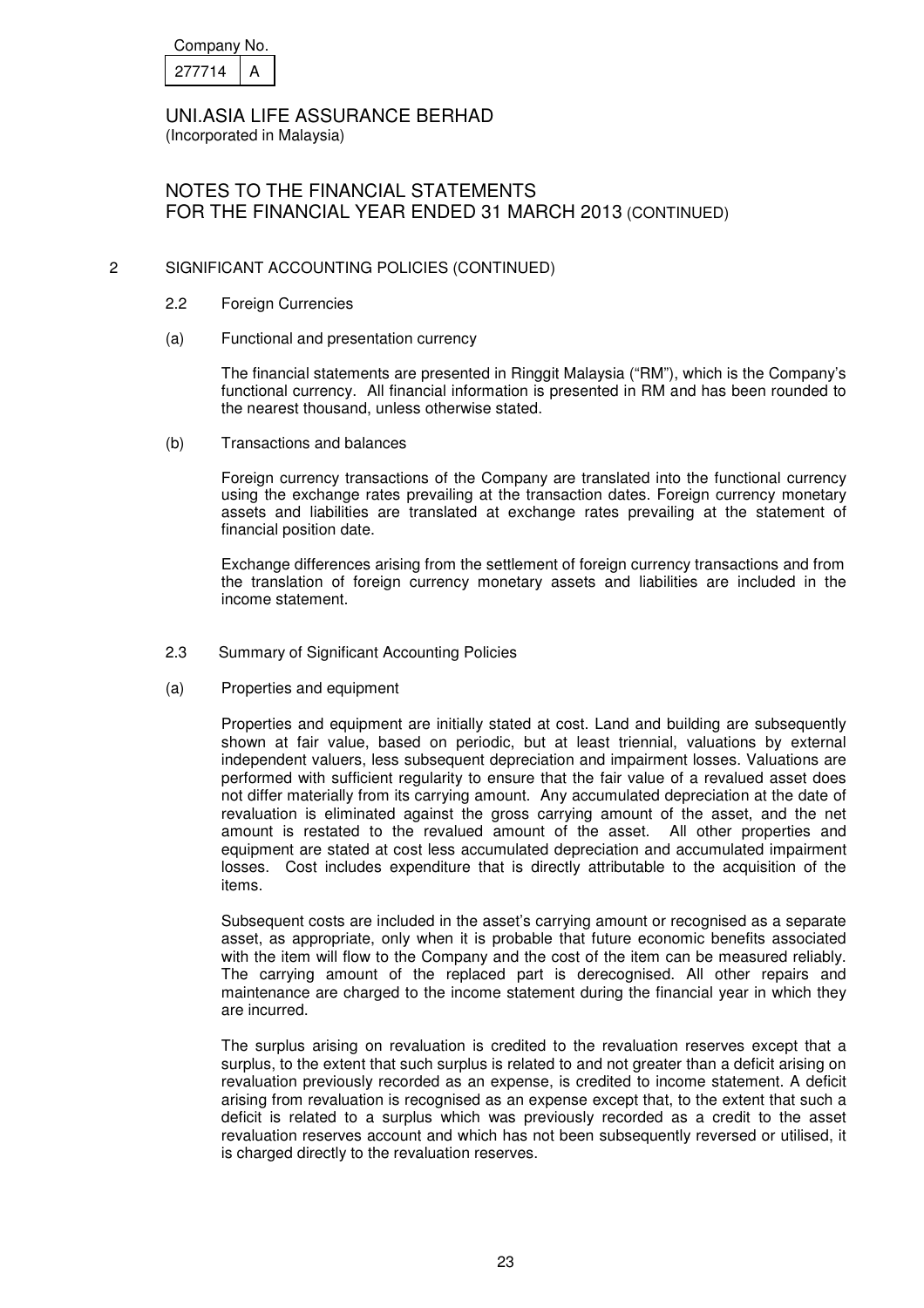| Company No. |  |  |
|-------------|--|--|
| 277714      |  |  |

## NOTES TO THE FINANCIAL STATEMENTS FOR THE FINANCIAL YEAR ENDED 31 MARCH 2013 (CONTINUED)

### 2 SIGNIFICANT ACCOUNTING POLICIES (CONTINUED)

- 2.3 Summary of Significant Accounting Policies (continued)
- (a) Properties and equipment (continued)

Freehold land is not depreciated as it has an infinite life. Other properties and equipment are depreciated on a straight line basis to write off the cost of the assets, or their revalued amounts, to their residual values over their estimated useful lives, summarised as follows:

| Freehold building                 | 50 years |
|-----------------------------------|----------|
| Motor vehicles                    | 5 years  |
| Office equipment                  | 4 years  |
| Computers                         | 3 years  |
| Furniture fittings and renovation | 5 years  |

Leasehold buildings are depreciated over the remaining lease term of the leasehold land on which the building resides.

Residual values and useful lives are reviewed, and adjusted if appropriate, at each balance sheet date.

At each date of the statement of financial position, the Company assesses whether there is any indication of impairment. If such indications exist, an analysis is performed to assess whether the carrying amount of the asset is fully recoverable. A write down is made if the carrying amount exceeds the recoverable amount. See accounting policy Note 2.3(v) to the financial statements on impairment of assets.

Gains and losses on disposal are determined by comparing proceeds with the carrying amount and are included in the income statement. On disposal of revalued assets, the revaluation reserves relating to those assets is transferred to retained earnings and/or unallocated surplus.

(b) Intangible assets – computer software

 Acquired computer software licences are capitalised on the basis of the costs incurred to acquire and bring to use the specific software. These costs are amortised over their estimated useful lives of 5 years.

 Costs associated with maintaining computer software programmes are recognised as an expense when incurred. Costs that are directly associated with identifiable and unique software products controlled by the Company, and that will probably generate economic benefits exceeding costs beyond one year, are recognised as intangible assets. Costs include employee costs incurred as a result of developing software and an appropriate portion of relevant overheads.

 Computer software development costs recognised as assets are amortised using the straight line method over their estimated useful lives of 5 years.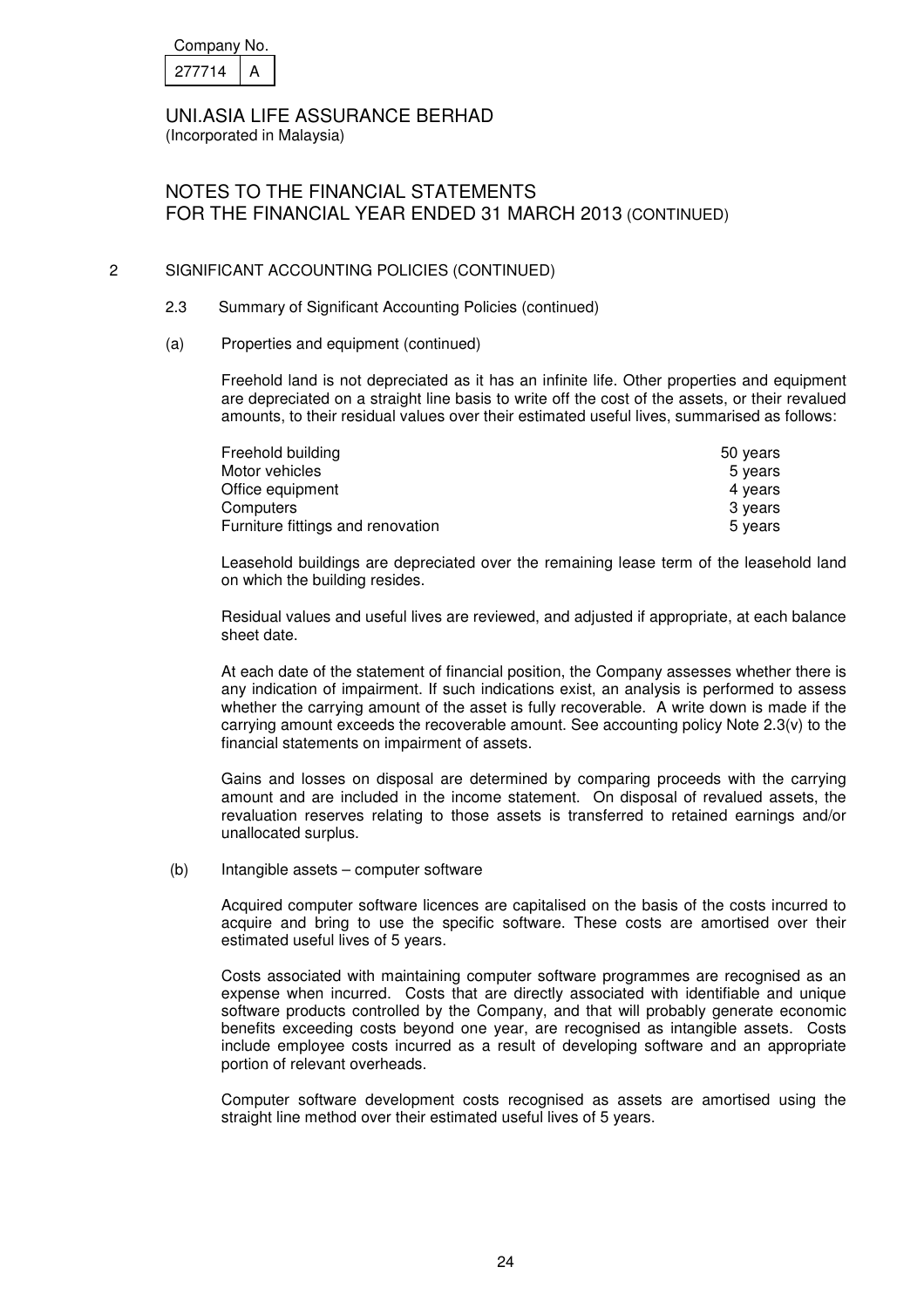| Company No. |  |  |
|-------------|--|--|
| 277714      |  |  |

# NOTES TO THE FINANCIAL STATEMENTS FOR THE FINANCIAL YEAR ENDED 31 MARCH 2013 (CONTINUED)

### 2 SIGNIFICANT ACCOUNTING POLICIES (CONTINUED)

- 2.3 Summary of Significant Accounting Policies
- (c) Investment property

 Investment property, comprising principally land and office building, is held for long term rental yields or for capital appreciation or both, and is not occupied by the Company.

 Investment property is initially stated at cost and subsequently carried at fair value. Fair value is based on active market prices, adjusted, if necessary, for any difference in the nature, location or condition of the specific asset. If this information is not available, the Company uses alternative valuation methods such as recent prices on less active markets or discounted cash flow projections. The fair values of investment property is reviewed annually, and a formal valuation by an independent professional valuer is carried out once in every three years or earlier if the carrying value of the investment property differs materially from the fair value. Changes in fair values are recorded in the income statement as part of other income.

 On disposal of an investment property, or when it is permanently withdrawn from use and no future economic benefits are expected from its disposal, it shall be derecognised (eliminated from the statement of financial position). The difference between the net disposal proceeds and the carrying amount is recognised in the income statement in the period of the retirement or disposal.

(d) Prepaid lease property

Payment for rights to use land over the predetermined period is classified as prepaid lease property and is stated at cost less accumulated amortisation and accumulated impairment. The prepaid lease property are amortised on a straight line basis over the lease periods of up to 99 years.

(e) Insurance receivables

Insurance receivables are recognised when due and measured on initial recognition at the fair value of the consideration received or receivable. Subsequent to initial recognition, insurance receivables are measured at amortised cost, using the effective yield method.

If there is objective evidence that the insurance receivables are impaired, the Company reduces the carrying amount of the insurance receivable accordingly and recognises that impairment loss in income statement. The Company gathers the objective evidence that an insurance receivable is impaired using the same process adopted for financial assets carried at amortised cost. The impairment loss is calculated under the same method used for these financial assets. These processes are described in Note  $2.3(v)$  to the financial statements.

Insurance receivables are derecognised when the derecognition criteria for financial assets, as described in Note 2.3(v) to the financial statements, have been met.

(f) Cash and cash equivalents

 Cash and cash equivalents consist of cash and bank balances, excluding fixed and call deposits.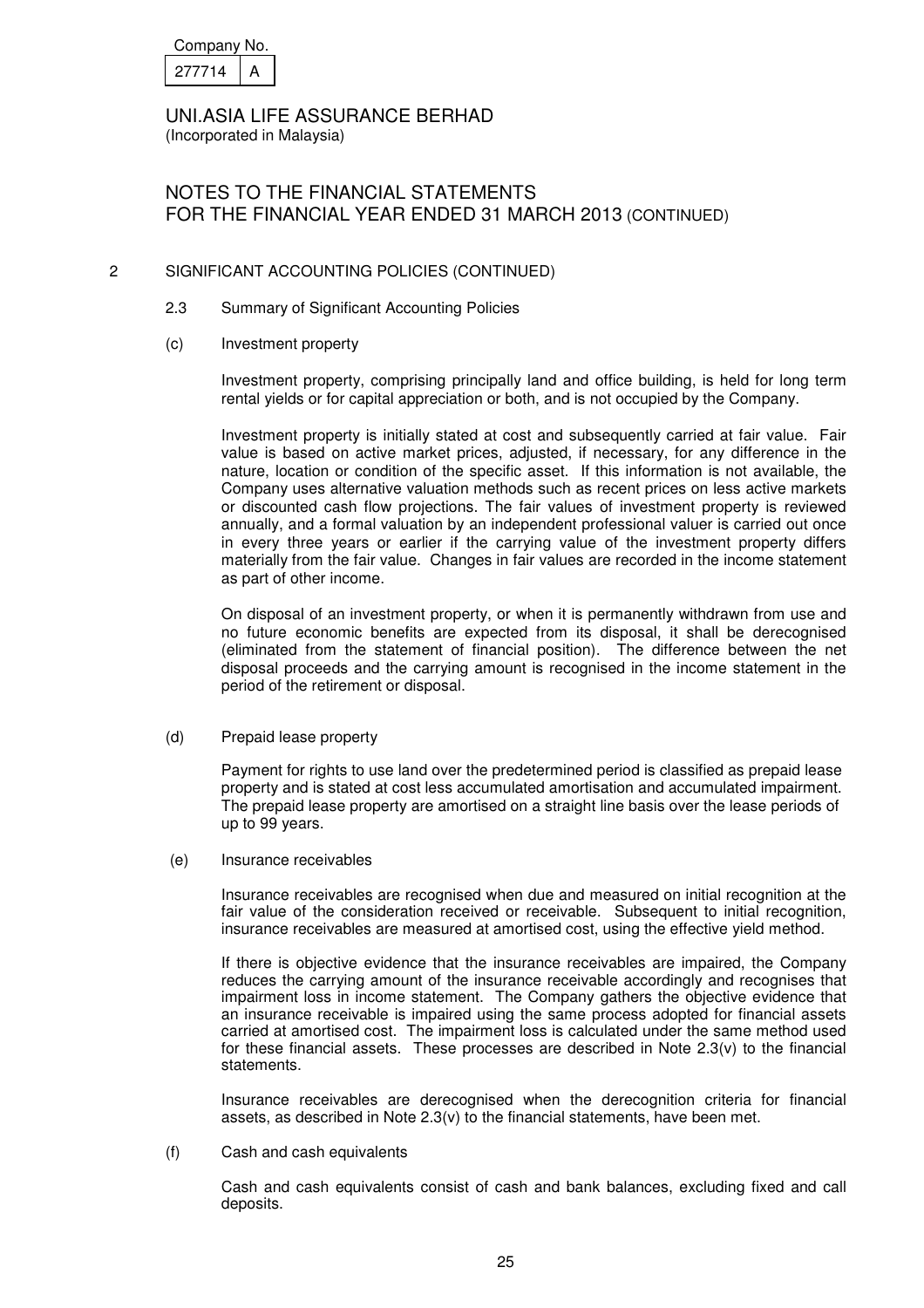| Company No. |  |  |
|-------------|--|--|
| 277714      |  |  |

# NOTES TO THE FINANCIAL STATEMENTS FOR THE FINANCIAL YEAR ENDED 31 MARCH 2013 (CONTINUED)

### 2 SIGNIFICANT ACCOUNTING POLICIES (CONTINUED)

- 2.3 Summary of Significant Accounting Policies (continued)
- (g) Payables

 Trade and other payables are classified as current liabilities if payment is due within one year or less.

 Trade and other payables are recognised initially at fair value and subsequently measured at amortised cost using the effective interest method.

(h) Provisions

 Provisions are recognised when the Company has a present obligation as a result of a past event and it is probable that an outflow of resources embodying economic benefits will be required to settle the obligation, and a reliable estimate of the amount can be made. Provisions are reviewed at each statement of financial position date and adjusted to reflect the current best estimate.

(i) Borrowings

Borrowings are recognised initially at the amount of proceeds received, net of transaction costs incurred. Borrowings are subsequently stated at amortised cost, using the effective interest rate method; any difference between proceeds (net of transaction costs) and the redemption value is recognised in the income statement over the period of the borrowings.

Interest relating to borrowings is reported within finance costs in the income statement.

(j) Share capital

Proceeds from ordinary shares issued are accounted for as equity, with the nominal value of the share being separately disclosed as share capital. Costs directly attributable to the issuance of new ordinary shares are accounted for as a deduction from equity.

Dividends to equity holders are recognised as a liability in the period in which they are declared.

(k) Contingent liabilities and contingent assets

The Company does not recognise a contingent liability but discloses its existence in the financial statements. A contingent liability is a possible obligation that arises from past events whose existence will be confirmed by uncertain future events beyond the control of the Company or a present obligation that is not recognised because it is not probable that an outflow of resources will be required to settle the obligation. A contingent liability also arises in the extremely rare circumstance where there is a liability that cannot be recognised because it cannot be measured reliably.

A contingent asset is a possible asset that arises from past events whose existence will be confirmed by uncertain future events beyond the control of the Company. The Company does not recognise a contingent asset but discloses its existence where inflows of economic benefits are probable, but not virtually certain.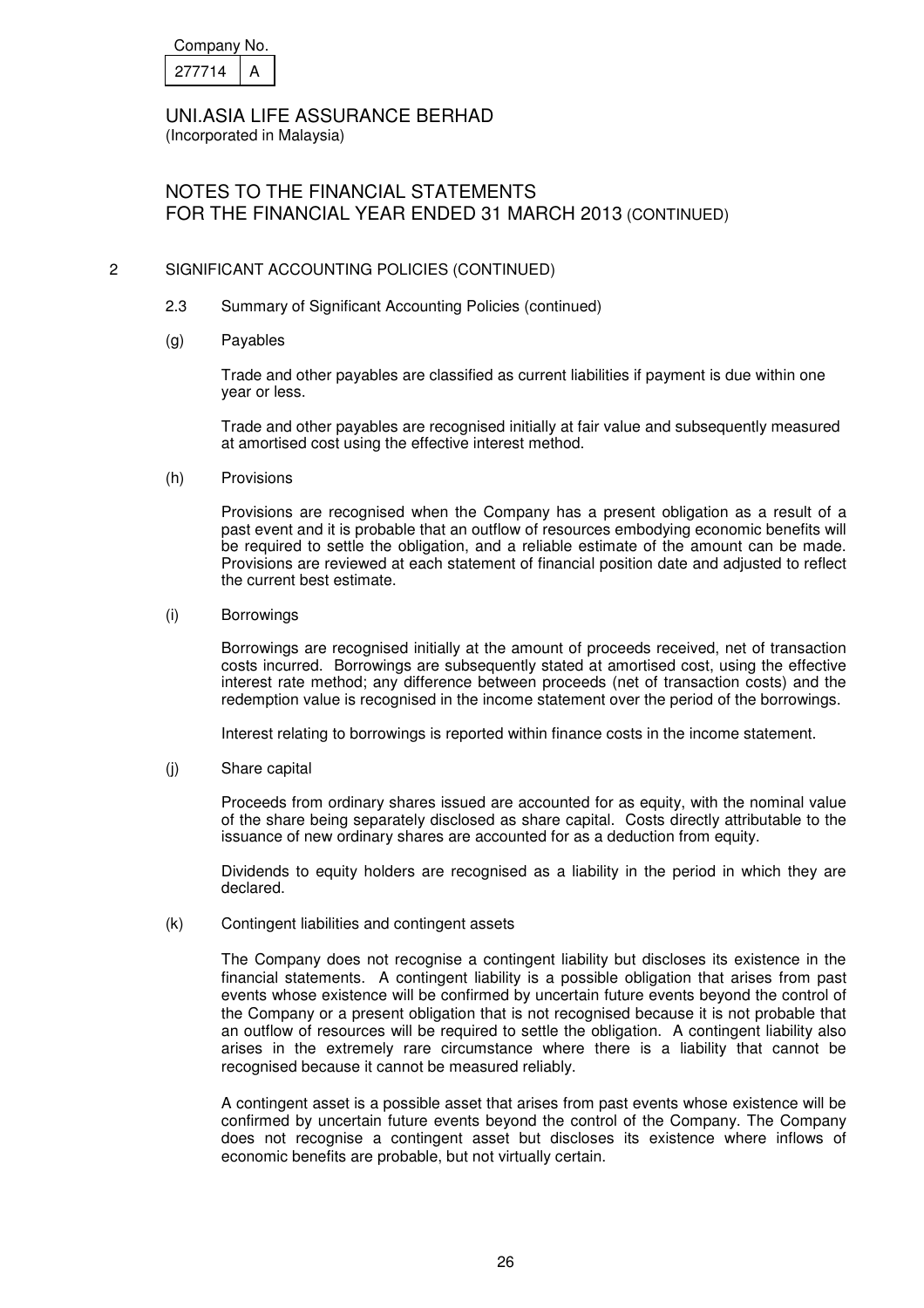| Company No. |  |
|-------------|--|
| 277714      |  |

## NOTES TO THE FINANCIAL STATEMENTS FOR THE FINANCIAL YEAR ENDED 31 MARCH 2013 (CONTINUED)

### 2 SIGNIFICANT ACCOUNTING POLICIES (CONTINUED)

- 2.3 Summary of Significant Accounting Policies (continued)
- (l) Employee benefits
	- (i) Short term employee benefits

Wages, salaries, paid annual leave and sick leave, bonuses and non-monetary benefits are accounted in the financial year in which the associated services are rendered by employees of the Company.

(ii) Defined contribution plans

A defined contribution plan is a pension plan under which the Company pays fixed contributions to the state pension scheme, the Employees Provident Fund ("EPF").

The Company's contributions to defined contribution plans are charged to the income statement in the financial year to which they relate. Once the contributions have been made, the Company has no further payment obligations.

(m) Product classification

The Company issues contracts that transfer insurance risk or financial risk or both.

Financial risk is the risk of a possible future change in one or more of a specified interest rate, financial instrument price, commodity price, foreign exchange rate, index of price or rate, credit rating or credit index or other variable, provided in the case of non-financial variable that the variable is not specific to a party to the contract. Insurance risk is the risk other than financial risk. All discretionary participation features ("DPF") liabilities, including unallocated surpluses, both guaranteed and discretionary at the end of the reporting year are held within insurance liabilities.

Insurance contracts are those contracts that transfer significant insurance risk. An insurance contract is a contract under which the Company (the insurer) has accepted significant insurance risk from another party (the policyholders) by agreeing to compensate the policyholders if a specified uncertain future event (the insured event) adversely affects the policyholders. As a general guideline, the Company determines whether it has significant insurance risk, by comparing benefits paid with benefits payable if the insured event did not occur. The Company defines insurance risk to be significant when the ratio of the insurance risk over the deposit component is not less than 105% of the deposit component at any point of the insurance contract in force.

Investment contracts are those contracts that do not transfer significant insurance risk.

Once a contract has been classified as an insurance contract, it remains an insurance contract for the remainder of its life-time, even if the insurance risk reduces significantly during this period, unless all rights and obligations are extinguished or expire. Investment contracts can, however, be reclassified as insurance contracts after inception if insurance risk becomes significant.

Based on the Company's assessment, all contracts underwritten by the Company meet the definition of insurance contracts and accordingly are classified as insurance contracts.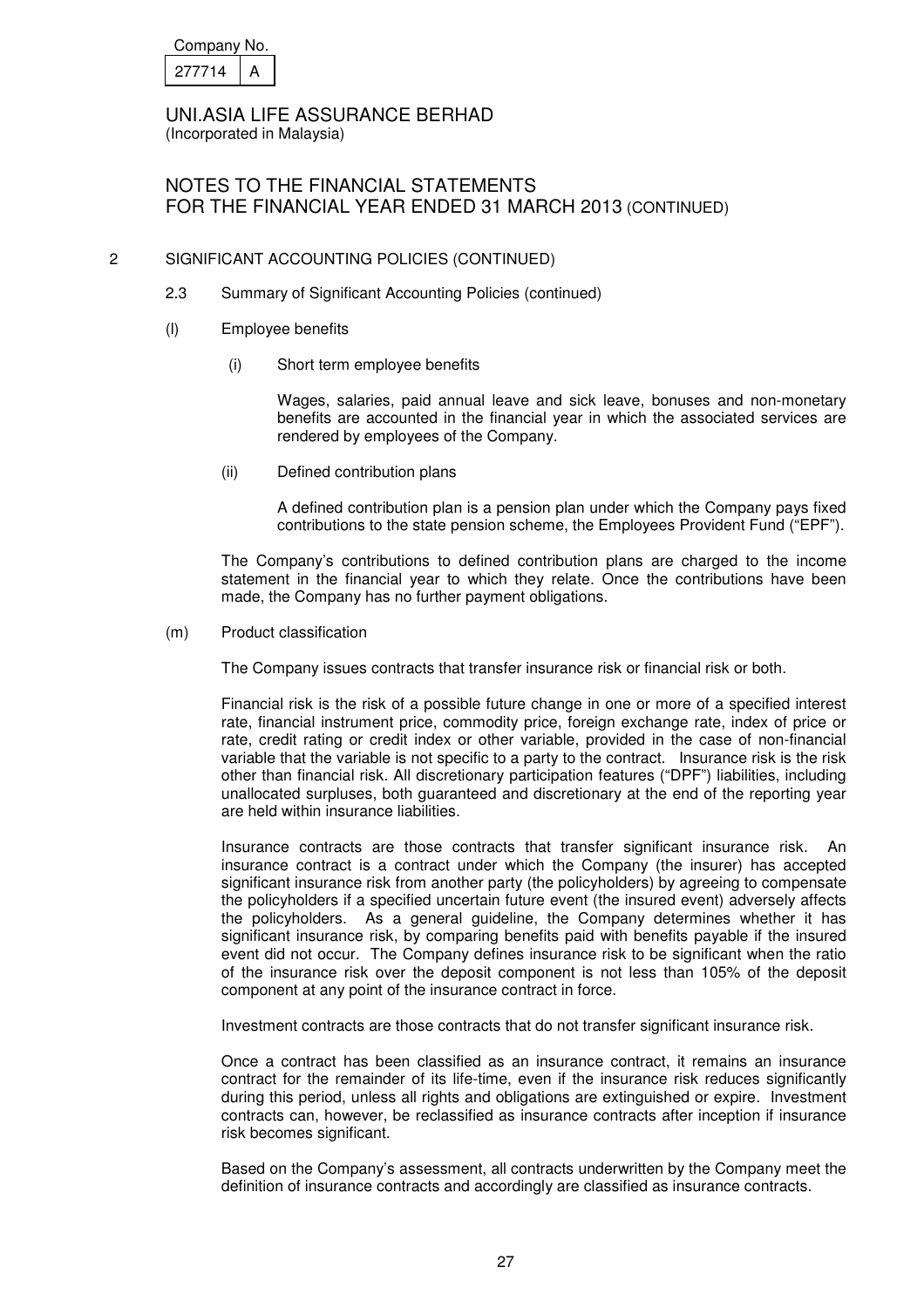

 NOTES TO THE FINANCIAL STATEMENTS FOR THE FINANCIAL YEAR ENDED 31 MARCH 2013 (CONTINUED)

### 2 SIGNIFICANT ACCOUNTING POLICIES (CONTINUED)

- 2.3 Summary of Significant Accounting Policies (continued)
- (m) Product classification (continued)

Insurance and investment contracts are further classified as being either with or without DPF. DPF is a contractual right to receive, as supplement to guaranteed benefits, additional benefits that are:

- i) Likely to be significant portion of the total contractual benefits;
- ii) Whose amount or timing is contractually at the discretion of the issuer, and
- iii) That are contractually based on the:
	- performance of a specified pool of contracts or a specified type of contract;
	- realised and/or unrealised investment returns on a specified pool of assets held by the issuer; or
	- the profit or loss of the Company, fund or other entity that issues the contract.

Local statutory regulations and the terms and conditions of these contracts set out the bases for the determination of the amounts on which the additional discretionary benefits are based (the DPF eligible surplus) and within which the Company may exercise its discretion as to the quantum and timing of their payment to contract holders of the eligible surplus must be attributed to contract holders as a group (which can include future contract holders); the amount and timing of the distribution to individual contract holders is at the discretion of the Company, subject to the advice of the Appointed Actuary. All DPF liabilities, including unallocated surpluses both guaranteed and discretionary, at the end of the reporting year are held within insurance liabilities.

Surpluses in the non-DPF funds are attributable wholly to the shareholders, and the amount and timing of distribution to shareholders is subject to the advice of the Company's Appointed Actuary.

For financial options and guarantees which are not closely related to the host insurance contract and/or investment contract with DPF, bifurcation is required the embedded derivative is itself an insurance contract and/or investment contract with DPF, or if the host insurance contract and /or investment contract itself is measured at fair value through profit or loss.

When insurance contracts contain both a financial risk component and significant insurance risk component and the cash flows from the two components are distinct and can be measured reliably, the underlying amounts are unbundled. Any premiums relating to the insurance risk component are accounted for on the same bases as insurance contracts and the remaining element is accounted for as a deposit through the statement of financial position similar to investment contracts.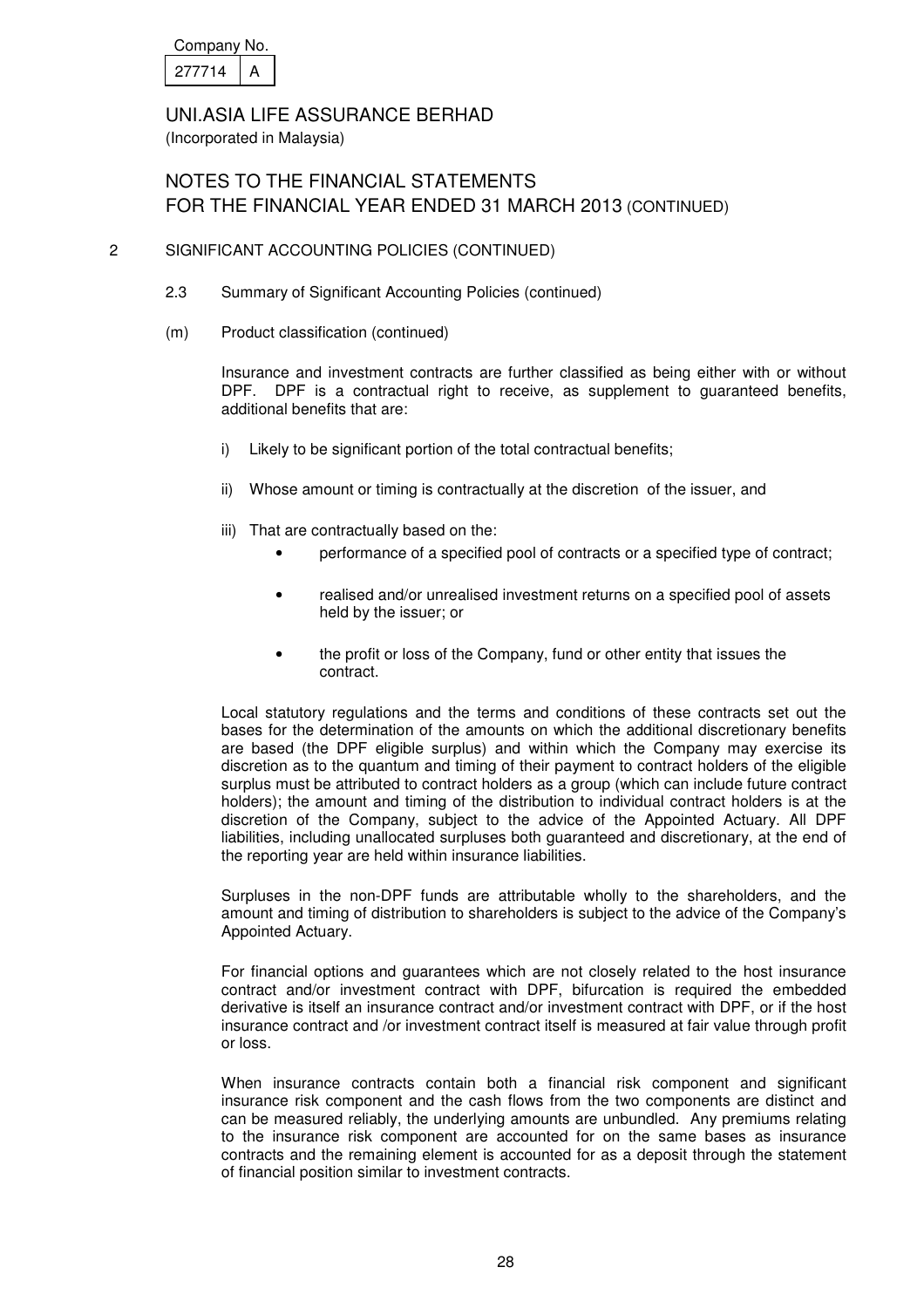| Company No. |  |
|-------------|--|
| 277714      |  |

## NOTES TO THE FINANCIAL STATEMENTS FOR THE FINANCIAL YEAR ENDED 31 MARCH 2013 (CONTINUED)

### 2 SIGNIFICANT ACCOUNTING POLICIES (CONTINUED)

- 2.3 Summary of Significant Accounting Policies (continued)
- (n) Reinsurance

The Company cedes insurance risk in the normal course of businesses for all of its businesses. Reinsurance assets represent balances due from reinsurance companies. Amounts recoverable from reinsurers are estimated in a manner consistent with the outstanding claims provision or settled claims associated with the reinsurer's policies and are in accordance with the related reinsurance contracts.

Ceded reinsurance arrangements do not relieve the Company from its obligations to policyholders. Premiums and claims are presented on a gross basis for both ceded and assumed reinsurance.

Reinsurance assets are reviewed for impairment at each reporting date or more frequently when an indication of impairment arises during the reporting period. Impairment occurs when there is objective evidence as a result of an event that occurred after initial recognition of the reinsurance asset that the Company may not receive all outstanding amounts due under the terms of the contract and the event has a reliably measurable impact on the amounts that the Company will receive from the reinsurer. The impairment loss is recorded in income statement.

Reinsurance assets or liabilities are derecognised when the contractual rights are extinguished or expire or when the contract is transferred to another party.

(o) Life insurance contract liabilities

Life insurance contract liabilities comprise:

- (i) Actuarial liabilities
- (ii) Unallocated surplus of DPF contracts
- (iii) Claims liabilities
- (iv) Available-for-sale fair value reserves
- (v) Asset revaluation reserves
- (vi) Net asset value attributable to unit holders

A liability for contractual benefits that are expected to be incurred in the future is recorded when the premiums are recognised. The valuation of life insurance contract liabilities is determined according to BNM's Risk-Based Capital Framework ("RBC Framework") as follows:

#### Participating fund insurance contract liabilities

Participating plans are valued using a prospective actuarial valuation based on the sum of the present value of future guaranteed and appropriate level of non-guaranteed benefits, and the expected future management and distribution expenses, less the present value of future gross considerations arising from the policy discounted at the appropriate risk discount rate.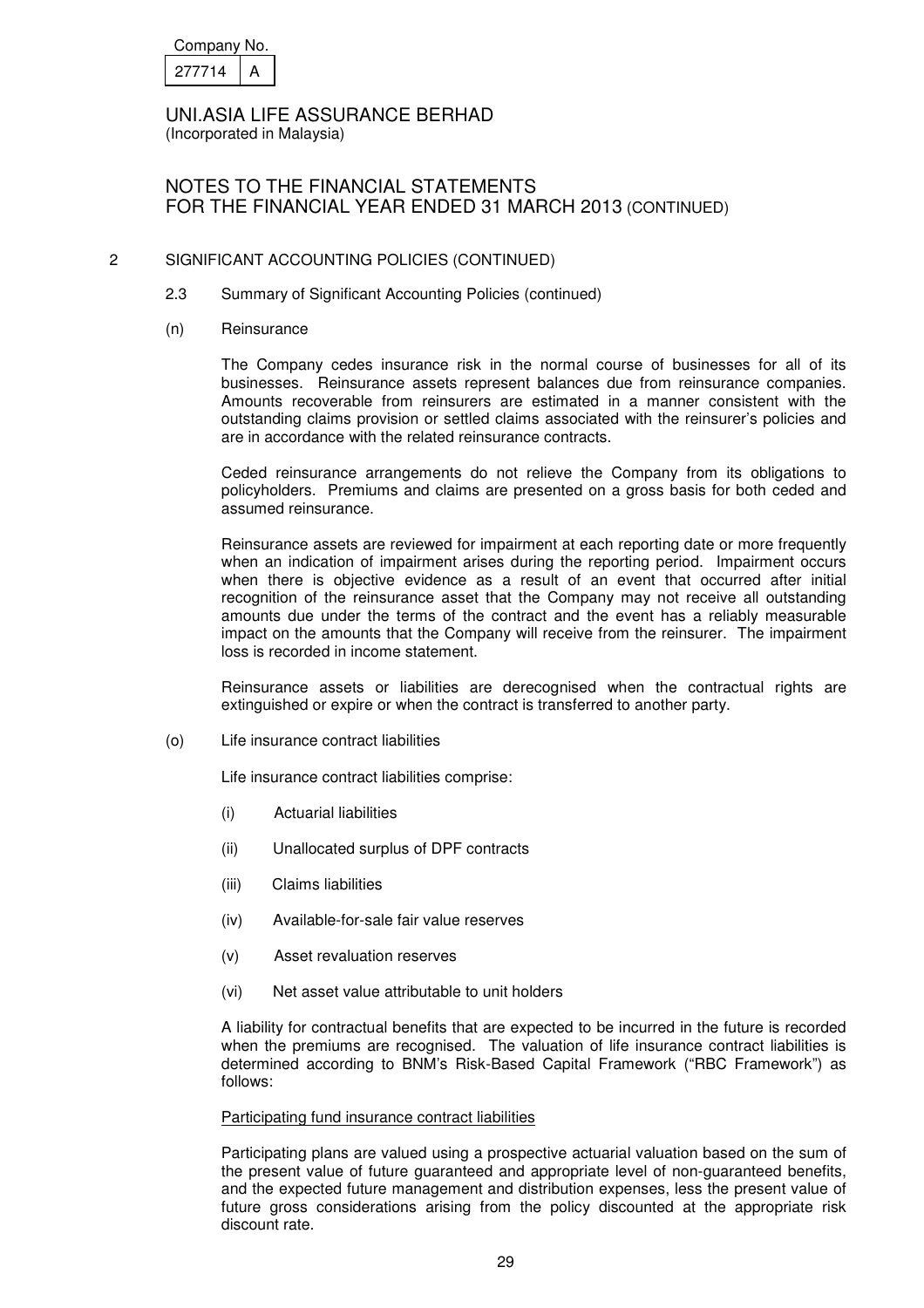| Company No. |  |
|-------------|--|
| 277714      |  |

# NOTES TO THE FINANCIAL STATEMENTS FOR THE FINANCIAL YEAR ENDED 31 MARCH 2013 (CONTINUED)

### 2 SIGNIFICANT ACCOUNTING POLICIES (CONTINUED)

- 2.3 Summary of Significant Accounting Policies (continued)
- (o) Life insurance contract liabilities (continued)

### Participating fund insurance contract liabilities (continued)

The participating life insurance liability is taken as the higher of the guaranteed benefit liabilities or the total benefit liabilities.

#### Non-participating fund insurance contract liabilities

The liability of non-participating life plans is valued using a prospective actuarial valuation based on the sum of the present value of future benefits, and the expected future management and distribution expenses, less the present value of future gross considerations arising from the policy discounted at the appropriate risk discount rate.

#### Investment-linked fund insurance contract liabilities

The liability is the sum of:

- (i) The unit reserves, calculated as the value of the underlying assets backing the units relating to the policy; and
- (ii) The non-unit reserves are determined by projecting future cashflows to ensure that all future outflows can be met without recourse to additional finance or capital support at any future time during the duration of the investment-linked policy.

#### Unallocated surplus

Surpluses in the DPF are distributable to policyholders and shareholders in accordance with the relevant terms under the insurance contracts. The Company, however, has the discretion over the amount and timing of the distribution of these surpluses to policyholders and shareholders. Surpluses in the non-DPF fund are attributable wholly to the shareholders and the amount and timing of the distribution to the shareholders is subject to the advice of the Company's Appointed Actuary.

Following the transition to MFRS, the unallocated surplus, AFS fair value reserves and assets revaluation reserves of the life insurance non DPF fund are classified as equity components in the statement of financial position. These changes to the accounting policies are adopted retrospectively as described in Note 33 to the financial statements.

#### Liability adequacy test

BNM Guidelines on Financial Reporting for Insurers (BNM/RH/GL003-28) stipulates that insurers are deemed to comply with the requirements of the liability adequacy test under MFRS 4 Insurance Contracts as long as the valuation methods used are in accordance with Appendix VI or Appendix VII of the RBC Framework for Insurers. As the Company complies with the valuation method stipulated in the RBC Framework, the Company is deemed to comply with the liability adequacy test.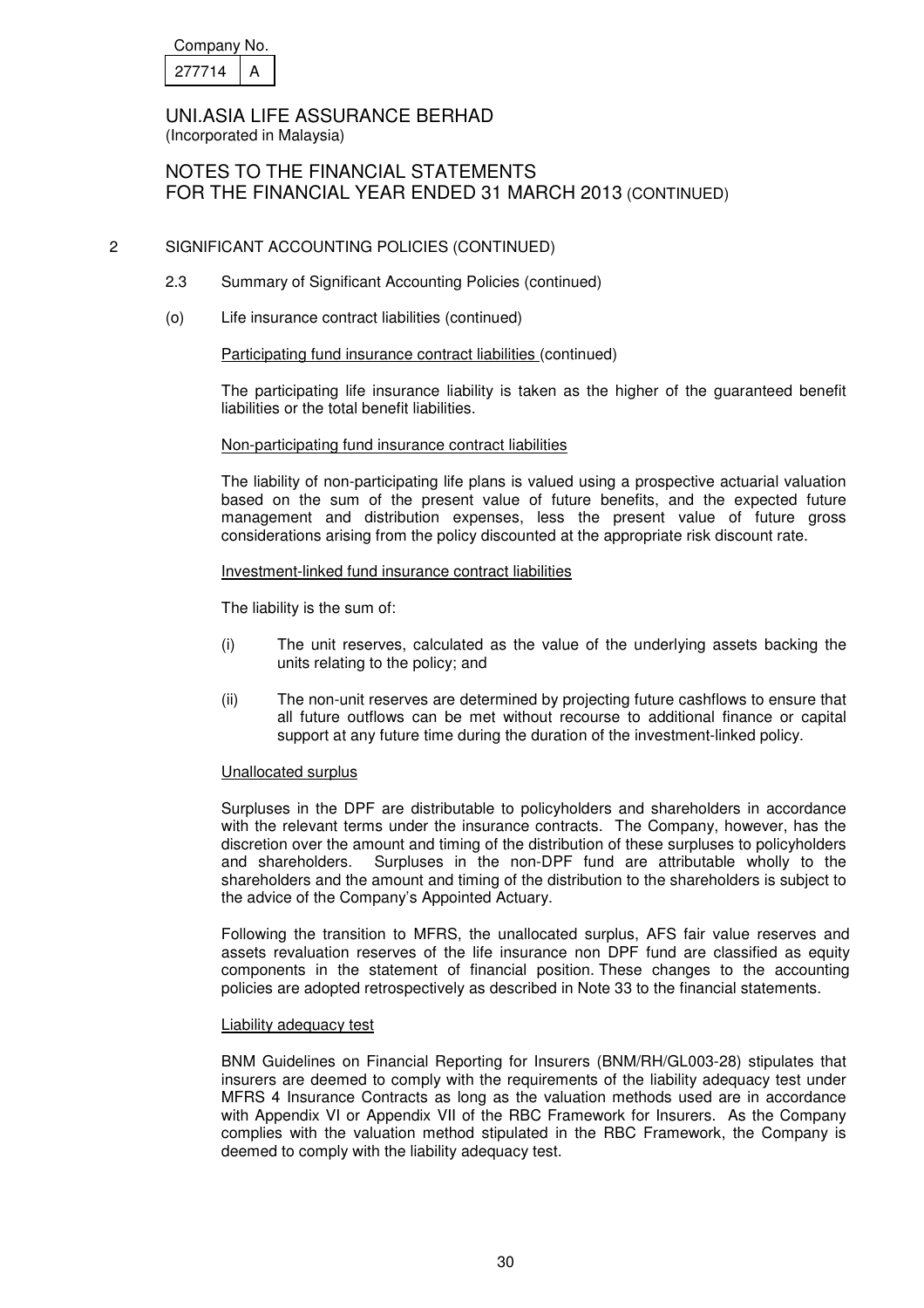| Company No. |  |
|-------------|--|
| 277714      |  |

# NOTES TO THE FINANCIAL STATEMENTS FOR THE FINANCIAL YEAR ENDED 31 MARCH 2013 (CONTINUED)

### 2 SIGNIFICANT ACCOUNTING POLICIES (CONTINUED)

- 2.3 Summary of Significant Accounting Policies (continued)
- (o) Life insurance contract liabilities (continued)

### Claims liabilities

Claims liabilities represent the amount payable under a life insurance policy in respect of claims including settlement costs, are accounted for using the case-by-case method as set out above under benefits, claims and expenses.

#### AFS fair value reserves

Where unrealised gains or losses arise on AFS financial assets of the life participating fund, the adjustment to the insurance contact liabilities equal to the effect that the realisation of these gains or losses at the end of the reporting period would have on these liabilities that is recognised directly in the other comprehensive income.

#### Asset revaluation reserves

Asset revaluation reserves represent unrealised gains arising from the revaluation of selfoccupied properties of the Life fund. The reserves arising in DPF and non-DPF is reported as a separate component of insurance contract liabilities and equity respectively until the properties are derecognised or the properties are determined to be impaired.

The surplus arising from the revaluation of the DPF's assets may be distributed by way of bonuses to life policyholders, subject to the limit that the amount distributed should not be more than 30% of the addition to revaluation reserves or 10% of the market value of the revalued property, whichever is lower (where applicable).

### Net asset value attributable to unit holders

The unit liabilities of investment-linked policy is equal to the net asset value of the investment-linked funds, which represent net premium received and investment returns credited to the policy less deduction for mortality and morbidity costs and expenses charges.

### (p) Life insurance underwriting results

#### Distribution of life fund surplus to the shareholders

The surplus distributable from the life insurance fund to the shareholders is based on the surplus determined by an annual actuarial valuation of the long term liabilities to policyholders, made in accordance with the provisions of the Insurance Act, 1996 and related regulations by the Company's Appointed Actuary.

#### Gross premiums

Premium income includes premium recognised in the life fund and the Investment-linked funds. Premium income of the life fund is recognised as soon as the amount of the premium can be reliably measured. First premium is recognised from inception date and subsequent premium is recognised when it is due.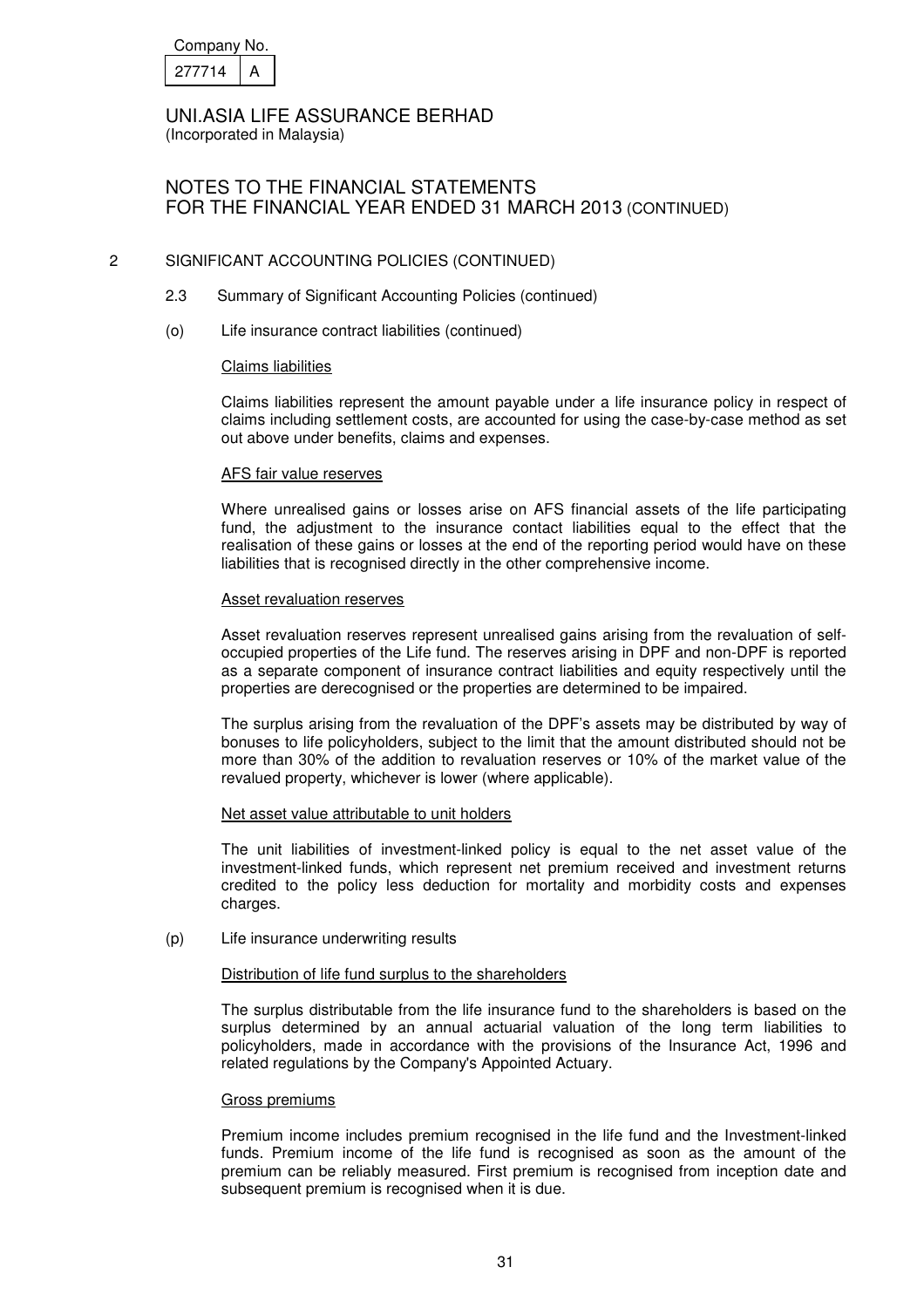| Company No. |  |
|-------------|--|
| 277714      |  |

# NOTES TO THE FINANCIAL STATEMENTS FOR THE FINANCIAL YEAR ENDED 31 MARCH 2013 (CONTINUED)

## 2 SIGNIFICANT ACCOUNTING POLICIES (CONTINUED)

- 2.3 Summary of Significant Accounting Policies (continued)
- (p) Life insurance underwriting results (continued)

### Gross premiums (continued)

At the end of the financial year, all due premiums are accounted for to the extent that they can be reliably measured.

Premium income of the Investment-linked funds is in respect of the net creation of units which represents premiums paid by policyholders as payment for a new contract or subsequent payments to increase the amount of that contract. Net creation of units is recognised on a receipt basis.

#### Reinsurance premium

Outward reinsurance premium are recognised in the same accounting period as the original policies to which the reinsurance relates.

#### Commission and agency expenses

 Commission and agency expenses, which are costs directly incurred in securing premium on insurance policies, net of income derived from reinsurers in the course of ceding of premium to reinsurers, are charged to income statement in the financial year in which they are incurred.

#### Benefits, claims and expenses

 Benefits and claims that are incurred during the financial year are recognised when a claimable event occurs and/or when the insurer is notified.

 Recoveries on reinsurance claims are accounted for in the same financial year as the original claims are recognised.

 Benefits and claims arising on life insurance policies including settlement costs, less reinsurance recoveries, are accounted for using the case basis method and for this purpose, the benefits payable under a life insurance policy are recognised as follows:

- (i) maturity or other policy benefit payments due on specified dates are treated as claims payable on the due dates; and
- (ii) death, surrender and other benefits without due dates are treated as claims payable, on the date of receipt of intimation of death of the assured or occurrence of contingency covered.
- (q) Other revenue recognition

Interest income on loans is recognised on an accrual basis except where a loan is considered non-performing, where repayments are in arrears for more than six months, in which case recognition of such interest is suspended. Subsequent to suspension, interest is recognised on the receipt basis until all arrears have been paid.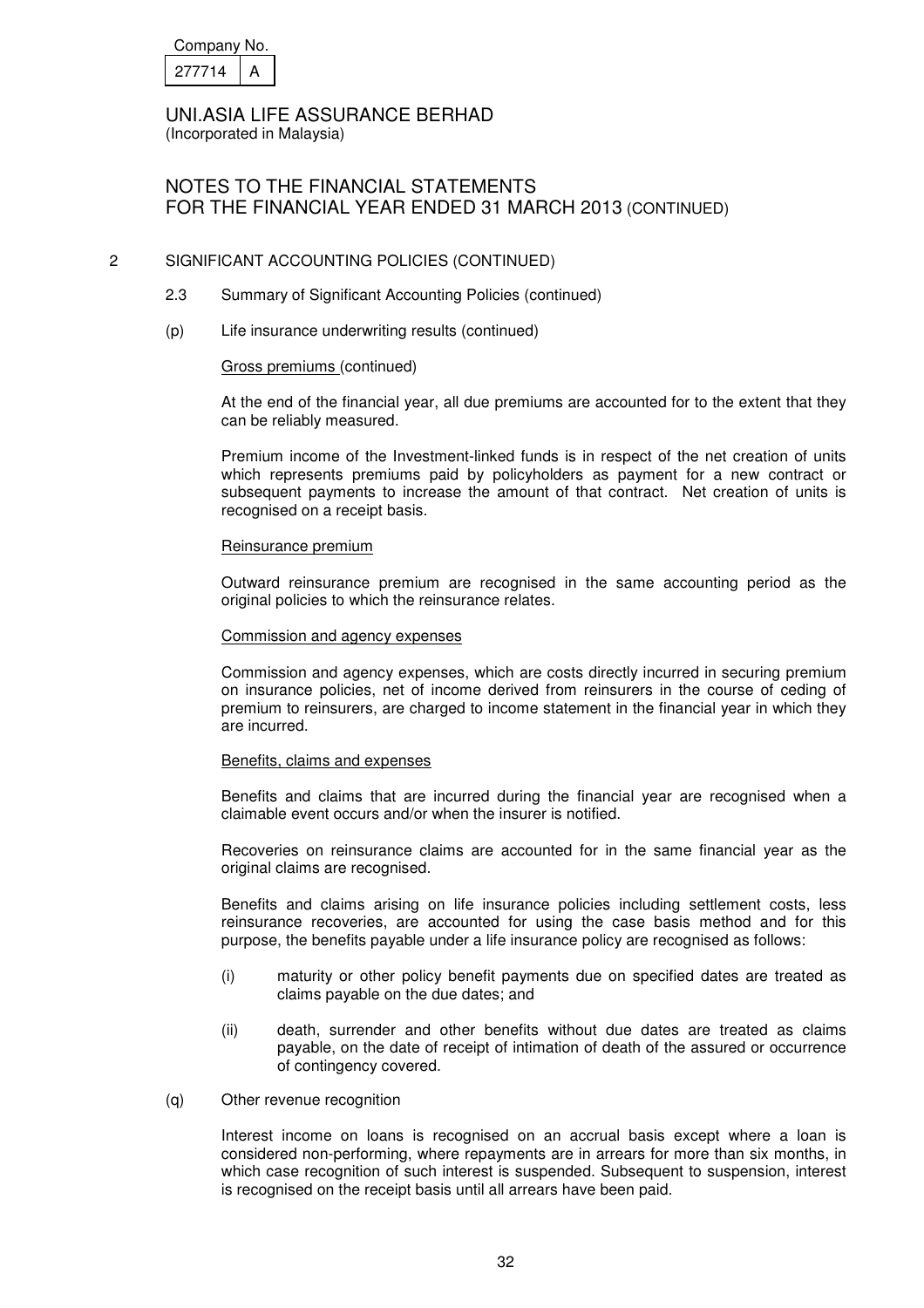| Company No. |  |
|-------------|--|
| 277714      |  |

## NOTES TO THE FINANCIAL STATEMENTS FOR THE FINANCIAL YEAR ENDED 31 MARCH 2013 (CONTINUED)

### 2 SIGNIFICANT ACCOUNTING POLICIES (CONTINUED)

- 2.3 Summary of Significant Accounting Policies (continued)
- (q) Other revenue recognition (continued)

Other interest income including the amount of amortisation of premium and accretion of discount is recognised on a time proportion basis that takes into account the effective yield of the assets.

 Rental income is recognised on an accrual basis except where default in payment of rent has already occurred and rent due remains outstanding for more than six months, in which case recognition of rental income is suspended. Subsequent to suspension, income is recognised on the receipt basis until all arrears have been paid.

Dividend income is recognised when the right to receive payment is established.

Profits or losses arising on disposal of investments are credited or charged to the income statement.

(r) Taxation

Income tax on income statement for the financial year comprises current and deferred tax. Current tax is the expected amount of income taxes payable in respect of the taxable profit and surplus for the financial year and is measured using the tax rates that have been enacted at the reporting date.

Deferred tax is recognised in full, using the liability method, on temporary differences arising between the amounts attributed to assets and liabilities for tax purposes and their carrying amounts in the financial statements.

Deferred tax assets are recognised to the extent that it is probable that future taxable profits will be available against which the deductible temporary differences or unused tax losses can be utilised.

Deferred tax is determined using tax rates (and tax laws) that have been enacted or substantially enacted by the date of the statement of financial position and are expected to apply when the related deferred tax asset is realised or when the deferred tax liability is settled.

(s) Dividends

 Dividends on ordinary shares are recognised as a liability in the financial year in which it is declared.

(t) Financial Instruments

Classification, recognition and measurement of financial assets

 The Company classifies its financial assets into the following categories: financial assets at fair value through profit or loss ("FVTPL"), held-to-maturity ("HTM") financial assets, available-for-sale ("AFS") financial assets and loans and receivables ("LAR").

 The classification depends on the purpose for which the investments were acquired or originated. Management determines the classification of its investments at initial recognition and re-evaluates this at every reporting date.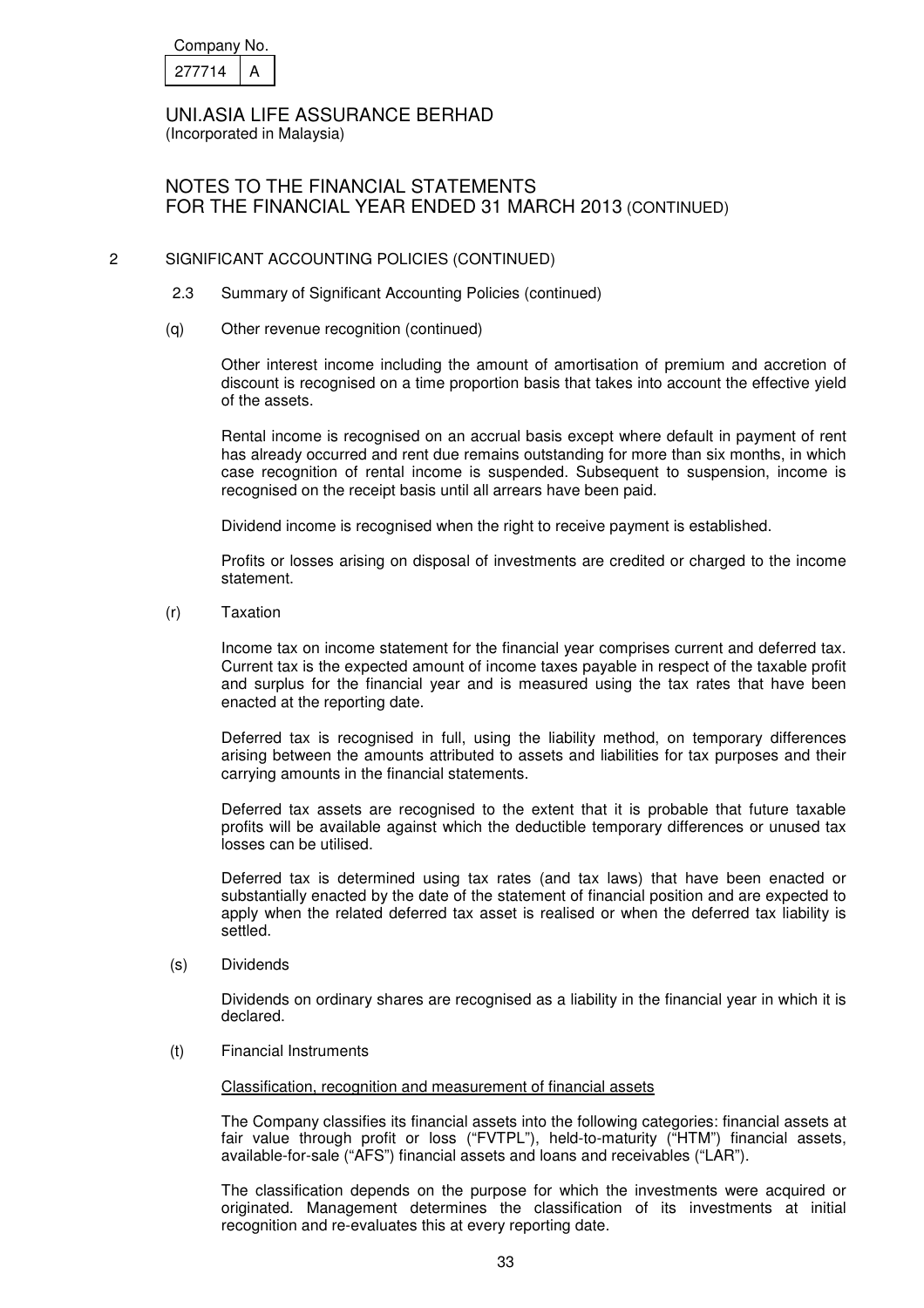| Company No. |  |
|-------------|--|
| 277714      |  |

# NOTES TO THE FINANCIAL STATEMENTS FOR THE FINANCIAL YEAR ENDED 31 MARCH 2013 (CONTINUED)

## 2 SIGNIFICANT ACCOUNTING POLICIES (CONTINUED)

- 2.3 Summary of Significant Accounting Policies (continued)
- (t) Financial Instruments (continued)

Classification, recognition and measurement of financial assets (continued)

(i) FVTPL

 Financial assets at FVTPL include financial assets held for trading and those designated at fair value through income statement at inception. Investments typically bought with the intention to sell in the near future are classified as heldfor-trading. For investments designated at fair value through profit or loss, the following criteria must be met:

- the designation eliminates or significantly reduces the inconsistent treatment that would otherwise arise from measuring the assets or liabilities or recognising gains or losses on a different basis, or
- the assets and liabilities are part of a group of financial assets, financial liabilities or both which are managed and their performance are evaluated on a fair value basis, in accordance with a documented risk management or investment strategy.

These investments are initially recorded at fair value and transaction costs are expensed in income statement. Subsequent to initial recognition, these investments are re-measured at fair value. Fair value adjustments and realised gains and losses are recognised in the profit and loss.

(ii) HTM

 Non-derivative financial assets with fixed or determinable payments and fixed maturities are classified as HTM when the Company has the positive intention and ability to hold until maturity. These investments are initially recognised at cost, being the fair value of the consideration paid for the acquisition of the investment. After initial measurement, HTM financial assets are measured at amortised cost, using the effective yield method, less allowance for impairment. Gains and losses recognised in income statement when the investments are derecognised or impaired, as well as through the amortisation process.

(iii) LAR

 LAR are non-derivative financial assets with fixed or determinable payments that are not quoted in an active market. These investments are initially recognised at cost, being the fair value of the consideration paid for the acquisition of the investments. All transaction costs directly attributable to the acquisition are also included in the cost of the investments. After initial measurement, loans and receivables are measured at amortised cost, using the effective yield method, less allowance for impairment. Gains and losses are recognised in income statement when the investments are derecognised or impaired, as well as through the amortisation process.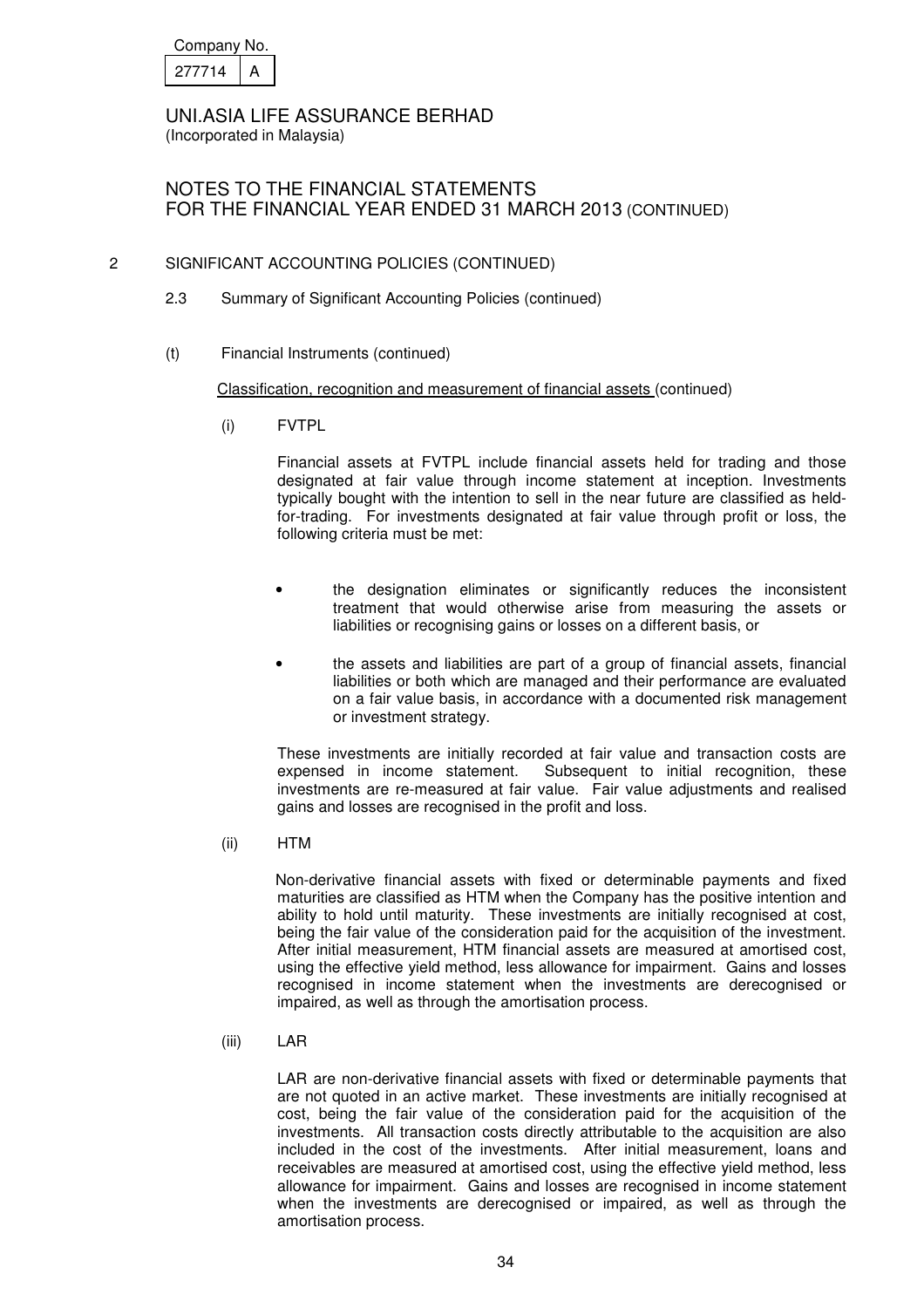| Company No. |  |  |  |
|-------------|--|--|--|
| 277714      |  |  |  |

# NOTES TO THE FINANCIAL STATEMENTS FOR THE FINANCIAL YEAR ENDED 31 MARCH 2013 (CONTINUED)

### 2 SIGNIFICANT ACCOUNTING POLICIES (CONTINUED)

- 2.3 Summary of Significant Accounting Policies (continued)
- (t) Financial Instruments (continued)
	- (iv) AFS

 AFS are non-derivative financial assets that are designated as available-for-sale or are not classified in any of the three preceding categories. These investments are initially recognised at cost, being the fair value of the consideration paid for the acquisition of the investments. After initial measurement, AFS are remeasured at fair value.

 Fair value gains and losses of these investments are reported as a separate component of equity or insurance contract liabilities until the investments are derecognised or the investments are determined to be impaired.

 On derecognition or impairment, the cumulative fair value gains and losses previously reported in equity or insurance contract liabilities is transferred to income statement.

#### Derecognition and impairment of financial assets

Financial assets are derecognised when the rights to receive cash flows from the financial assets have expired or when they have been transferred and the Company have also transferred substantially all risks and rewards of ownership.

All financial assets, except for FVTPL, are subject to review for impairment (see Note 2.3(v) to the financial statements).

(u) Fair value of financial instruments

The fair value of financial instruments that are actively traded in organised financial markets is determined by reference to quoted market bid prices for assets and other prices for liabilities, at the close of business on the reporting date.

For investments in unit and real estate investments trusts, fair value is determined by reference to published bid values.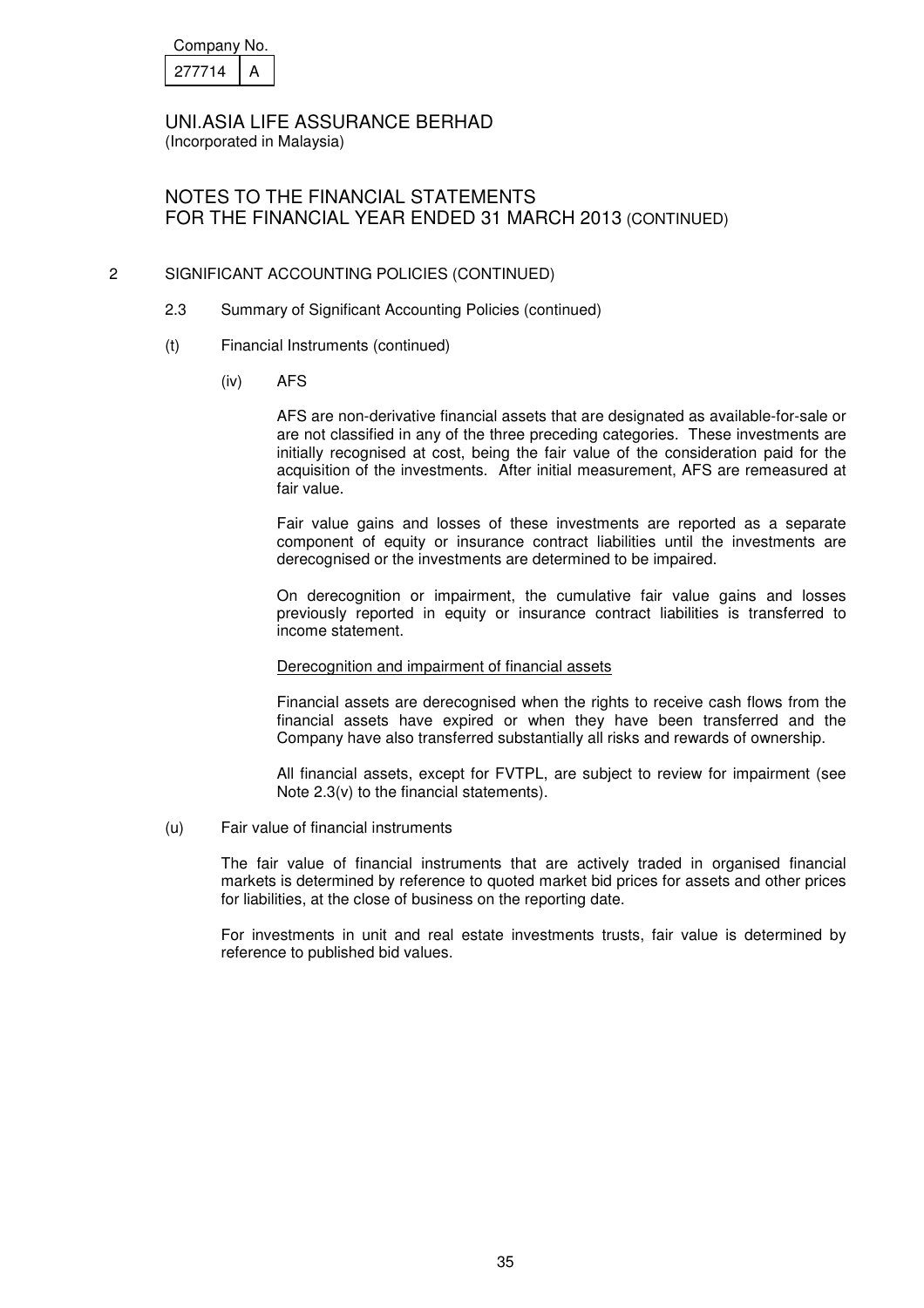| Company No. |  |  |  |
|-------------|--|--|--|
| 277714      |  |  |  |

# NOTES TO THE FINANCIAL STATEMENTS FOR THE FINANCIAL YEAR ENDED 31 MARCH 2013 (CONTINUED)

### 2 SIGNIFICANT ACCOUNTING POLICIES (CONTINUED)

- 2.3 Summary of Significant Accounting Policies (continued)
- (u) Fair value of financial instruments (continued)

For financial instruments where there is no active market, the fair value is determined by using valuation techniques. Such techniques include using recent arm's length transactions, reference to the current market value of another instrument which is substantially the same, discounted cash flow analysis and/or option pricing models making maximum use of market inputs and relying as little as possible on entity-specific inputs. For discounted cash flow techniques, estimated future cash flows are based on management's best estimates and the discount rate used is a market related rate for a similar instrument. Certain financial instruments are valued using pricing models that consider, among others factors, contractual and market prices, co-relation, time value of money, credit risk, yield curve volatility factors and/or prepayment rates of the underlying positions. The use of different pricing models and assumptions could produce materially different estimates of fair values.

The fair value of floating rate and over-night deposits with financial institutions is their carrying value i.e. the cost of the deposits/placements and accrued interest/profits. The fair value of fixed interest/yield-bearing deposit is estimated using discounted cash flow techniques. Expected cash flows are discounted at current market rates for similar instruments at the reporting date.

If the fair value cannot be measured reliably, these financial instruments are measured at cost, being the fair value of the consideration paid for the acquisition of the instrument or the amount received on issuing the financial liability. All transaction costs directly attributable to the acquisition are also included in the cost of the investment.

(v) Impairment of assets

#### Financial assets

The Company assesses at each reporting date whether a financial asset or group financial assets is impaired.

If there is objective evidence that an impairment loss on assets carried at amortised cost has been incurred, the amount of the impairment loss is measured as the difference between the asset's carrying amount and the present value of estimated future cash flows (excluding future expected credit losses that have not been incurred) discounted at the financial asset's original effective interest rate. The carrying amount of the asset is reduced and the impairment loss is recorded in the income statement.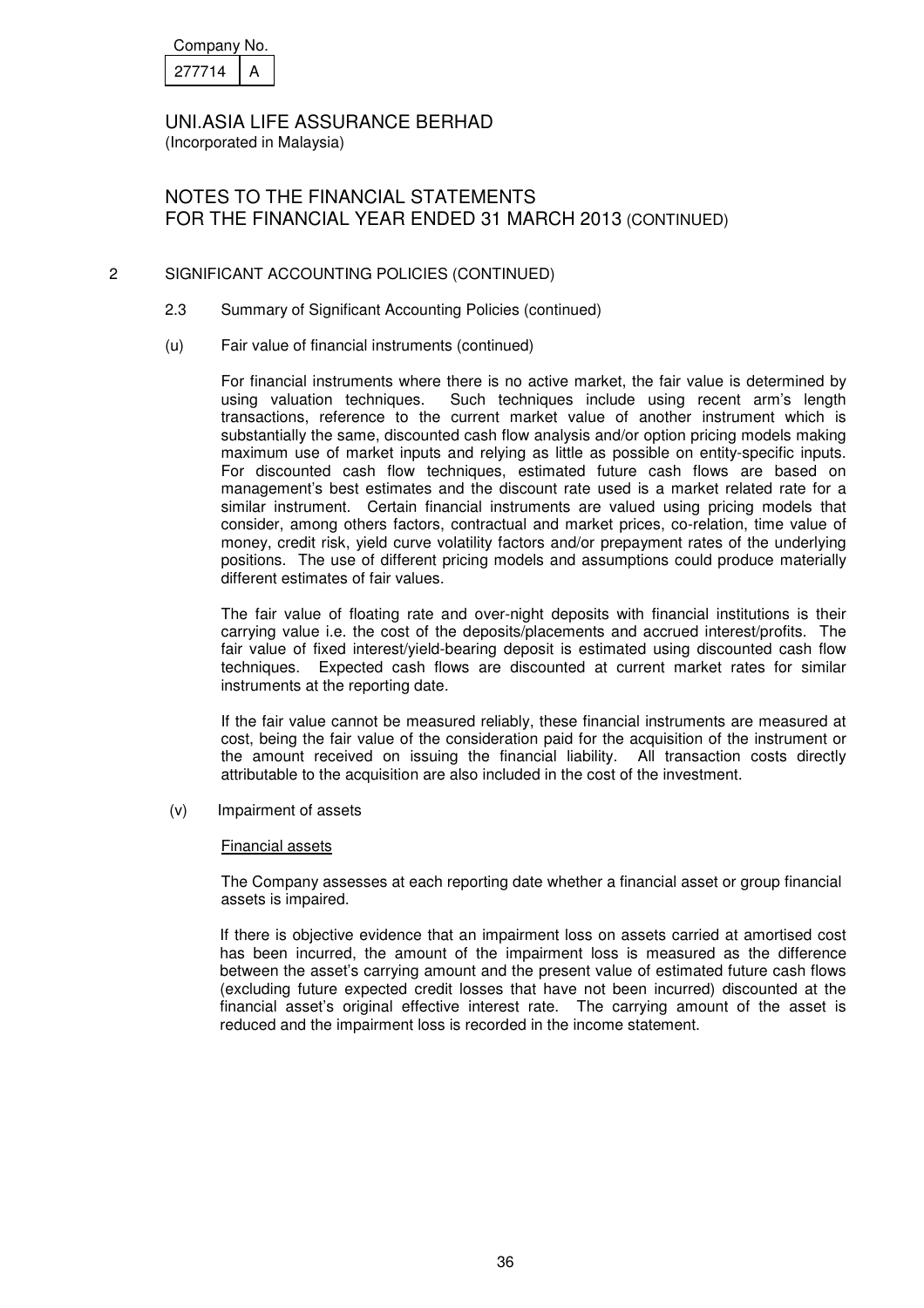| Company No. |  |  |  |
|-------------|--|--|--|
| 277714      |  |  |  |

# NOTES TO THE FINANCIAL STATEMENTS FOR THE FINANCIAL YEAR ENDED 31 MARCH 2013 (CONTINUED)

### 2 SIGNIFICANT ACCOUNTING POLICIES (CONTINUED)

- 2.3 Summary of Significant Accounting Policies (continued)
- (v) Impairment of assets (continued)
	- Assets carried at amortised costs

The Company first assesses whether objective evidence of impairment exists for financial assets that are individually significant, and individually or collectively for financial assets that are not individually significant. If it is determined that no objective evidence of impairment exists for an individually assessed financial asset, whether significant or not, the asset is included in a group of financial assets with similar credit risk characteristics and that group of financial assets is collectively assessed for impairment. Assets that are individually assessed for impairment and for which an impairment loss is or continues to be recognised are not included in the collective assessment of impairment. The impairment assessment is performed at each reporting date.

If, in a subsequent period, the amount of the impairment loss decreases and the decrease can be related objectively to an event occurring after the impairment was recognised, the previously recognised impairment loss is reversed. Any subsequent reversal of an impairment loss is recognised in income statement, to the extent that the carrying value of the asset does not exceed its amortised cost at the reversal date.

• AFS financial assets

If an AFS financial asset is impaired, an amount comprising the difference between its cost (net of any principal repayment and amortisation) and its current fair value, less any impairment loss previously recognised in other comprehensive income, is transferred from equity or insurance contract liabilities to income statement. Reversals in respect of equity instruments classified as AFS are not recognised in income statement. Reversals of impairment losses on debt instruments classified as AFS are reversed through income statement if the increase in the fair value of the instruments can be objectively related to an event occurring after the impairment losses were recognised in the income statement.

#### Non-financial assets

 Assets that have an indefinite useful life are not subject to amortisation and are tested annually for impairment. Assets that are subject to amortisation are reviewed for impairment whenever events or changes in circumstances indicate that the carrying amount may not be recoverable. Impairment loss is recognised for the amount by which the carrying amount of the assets exceeds its recoverable amount. The recoverable amount is the higher of an asset's fair value less costs to sell and value in use. For the purposes of assessing impairment, assets are grouped at the lowest level for which there is separately identifiable cash flows.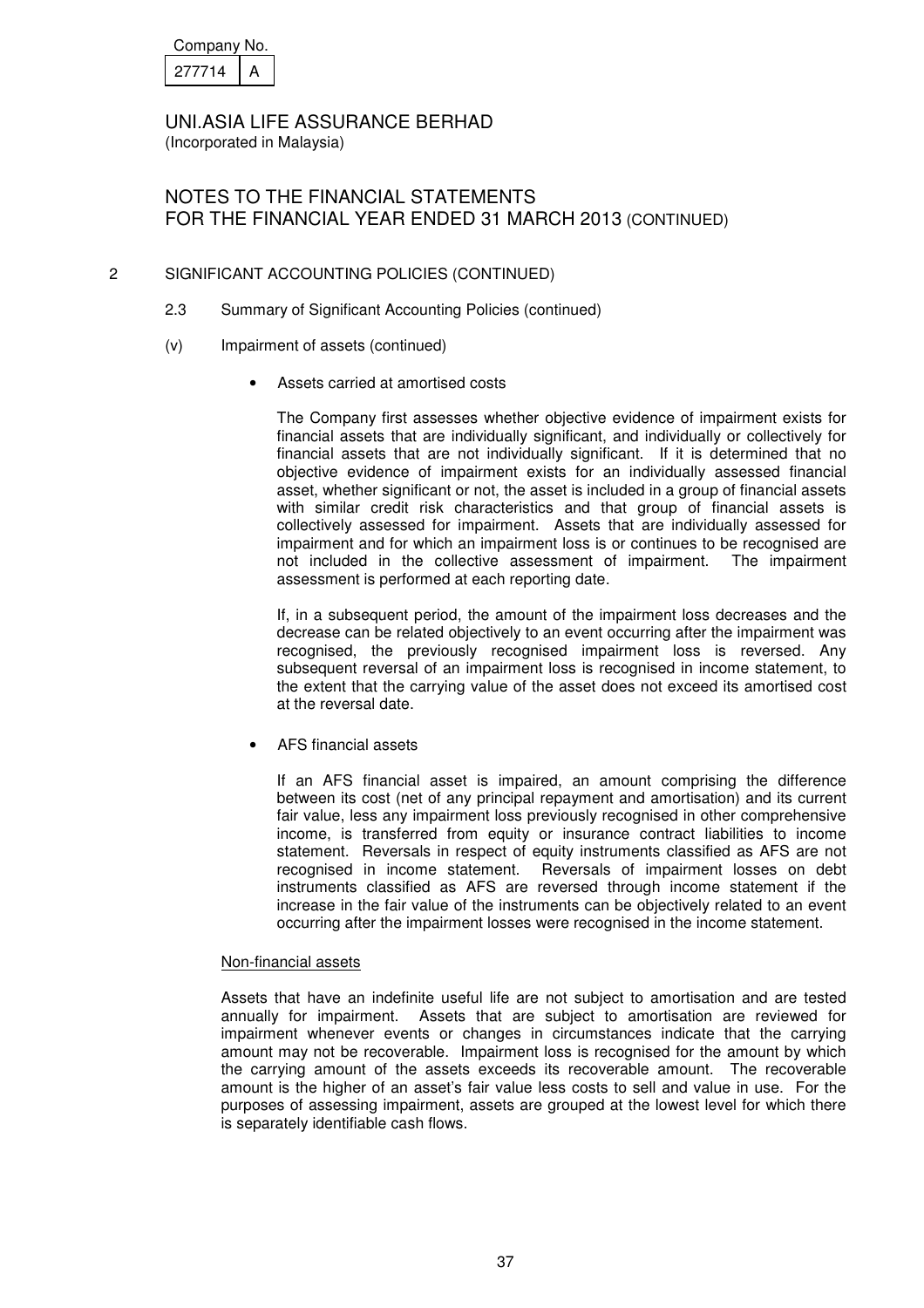| Company No. |  |  |  |
|-------------|--|--|--|
| 277714      |  |  |  |

# NOTES TO THE FINANCIAL STATEMENTS FOR THE FINANCIAL YEAR ENDED 31 MARCH 2013 (CONTINUED)

### 2 SIGNIFICANT ACCOUNTING POLICIES (CONTINUED)

- 2.3 Summary of Significant Accounting Policies (continued)
- (v) Impairment of assets (continued)

Non-financial assets that had suffered impairment are reviewed for possible reversal of the impairment at each reporting date. The impairment loss is charged to income statement unless it reverses a previous revaluation in which case it is charged to the revaluation surplus. Any subsequent increase in recoverable amount is recognised in income statement unless it reverses an impairment loss on a revalued asset, in which case it is taken a revaluation surplus.

2.4 Critical Accounting Estimates and Judgements

Estimates and judgements are continuously evaluated by the Directors and are based on historical experience and other factors, including expectation of future events that are believed to be reasonable under the circumstances.

A. Critical accounting estimates and assumptions

The Company makes estimates and assumptions concerning the future. The resulting accounting will by definition rarely equal the related actual results.

To enhance the information contact of the estimates, certain key variables that are anticipated to have material impact to the Company's results and financial position are tested for sensitivity to changes in the underlying parameters. The estimates and assumptions that have a significant risk of causing a material adjustment to the carrying amounts of assets and liabilities within the next financial year are outlined below.

#### Valuation of life insurance contract liabilities

The valuation of the ultimate liability arising from policy benefits made under life insurance contracts is the Company's most critical accounting estimate.

The main assumptions used relate to mortality, morbidity, expenses, persistency and discount rates. The Company bases mortality and morbidity on established industry and Malaysian tables which reflect historical experiences, adjusted when appropriate to reflect the Company's unique risk exposure, product characteristics, targets markets and own claims severity and frequency experiences.

Estimates are also made as to future investment income arising from the assets backing life insurance contracts. These estimates are based on current market return as well as expectation about future economic and financial developments.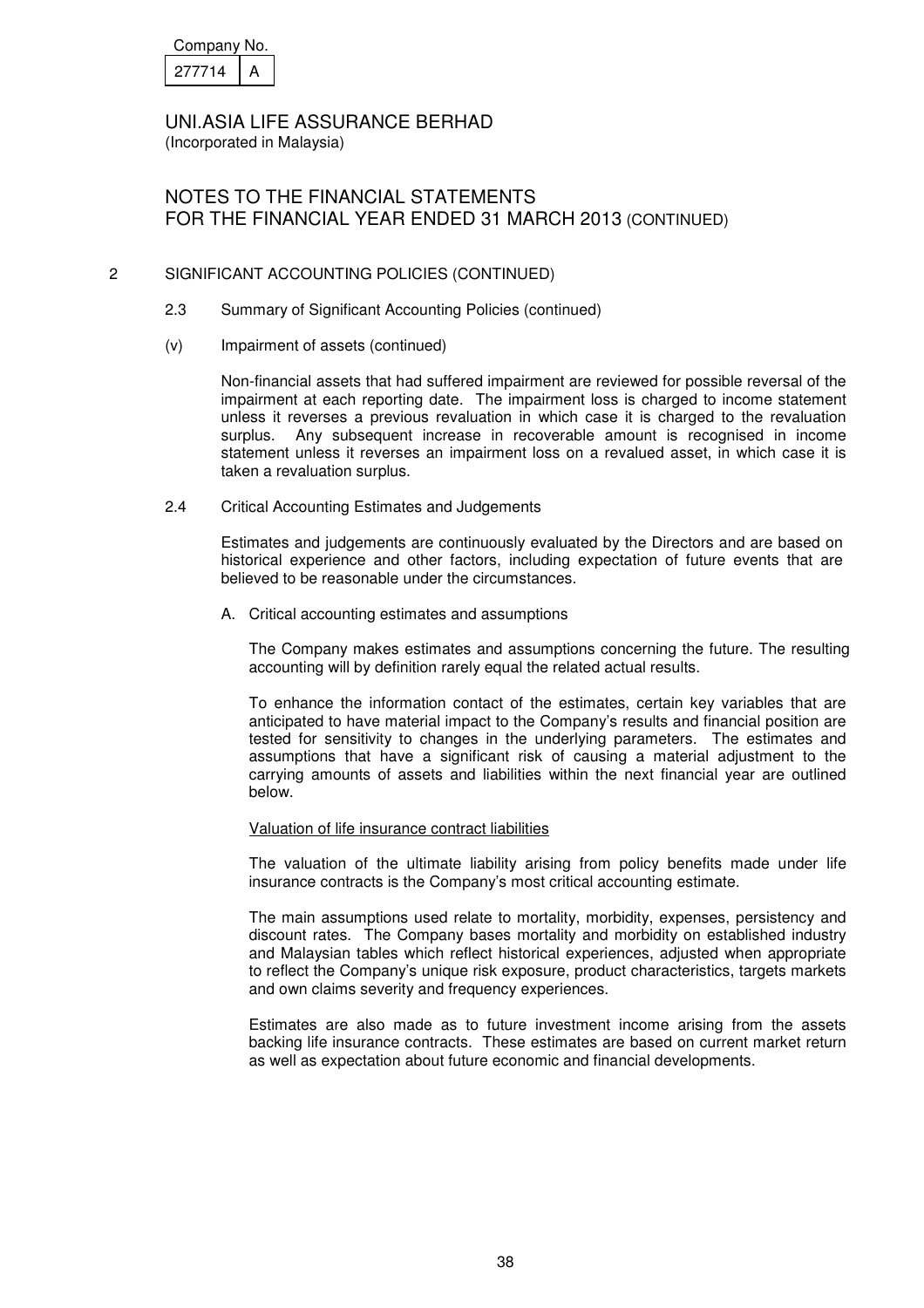| Company No. |  |  |  |
|-------------|--|--|--|
| 277714      |  |  |  |

 NOTES TO THE FINANCIAL STATEMENTS FOR THE FINANCIAL YEAR ENDED 31 MARCH 2013 (CONTINUED)

### 2 SIGNIFICANT ACCOUNTING POLICIES (CONTINUED)

- 2.4 Critical Accounting Estimates and Judgements (Continued)
	- A. Critical accounting estimates and assumptions (Continued)

Assumptions on future expenses are based on company experience investigations, adjusted for expected expense inflation adjustments, if appropriate. An expense overrun provision is also held currently. Lapse and surrender rates are based on the Company's historical experience of lapses and surrenders.

Discount rates for non-participating policies, guaranteed benefits of participating policies and the non-unit liability of investment-linked policies are based on the yields available on Malaysian Government Securities ("MGS") of the term up to 15 years. In the case of total benefits liabilities of participating policies, the discount rate is based on the historical yield and future investment outlook of the participating fund, net of tax on investment income of the life fund.

Any movement in the above key assumptions will have an effect in determining the insurance business liabilities. It should be noted that movements in these assumptions are non-linear and would vary according to the current economic assumptions.

Refer to Note 32 to the financial statements for the sensitivity analysis of the above mentioned key assumptions.

B. Critical judgements in applying the entity's accounting policies

In determining and applying accounting policies, judgement is often required in respect of items where the choice of specific policy could materially affect the reported results and financial position of the Company. However, the Directors are of the opinion that there are currently no accounting policies, which require significant judgment to be exercised.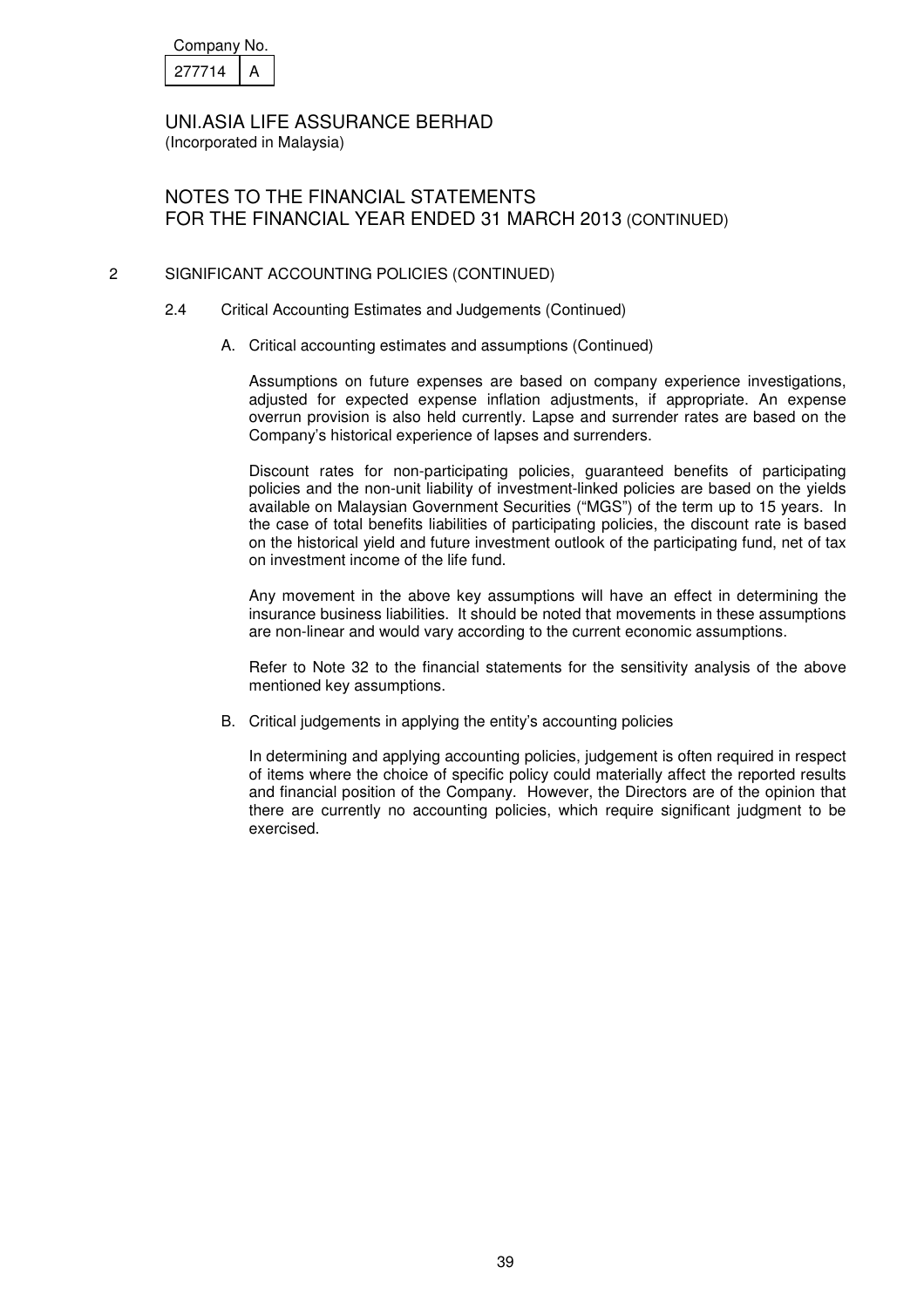| Company No. |  |  |  |  |
|-------------|--|--|--|--|
| 27714       |  |  |  |  |

# NOTES TO THE FINANCIAL STATEMENTS FOR THE FINANCIAL YEAR ENDED 31 MARCH 2013 (CONTINUED)

### 3 PROPERTIES AND EQUIPMENT

|                                            |             |          |                  |               | Office<br>equipment | Furniture     |              |
|--------------------------------------------|-------------|----------|------------------|---------------|---------------------|---------------|--------------|
|                                            |             | Freehold |                  | Motor         | and                 | fittings and  |              |
|                                            | <b>Note</b> | land     | <b>Buildings</b> | vehicles      | computers           | renovation    | <u>Total</u> |
|                                            |             | RM'000   | RM'000           | <b>RM'000</b> | <b>RM'000</b>       | <b>RM'000</b> | RM'000       |
| Cost/Valuation                             |             |          |                  |               |                     |               |              |
| At 1 April 2012                            |             | 6,600    | 10,050           | 542           | 12,900              | 5,055         | 35,147       |
| Additions                                  |             |          | 928              |               | 357                 | 1,708         | 2,993        |
| Disposals                                  |             |          |                  | (125)         | (356)               | (5)           | (486)        |
| Transfer between properties and equipment  |             |          |                  |               | (12)                | 12            |              |
| Transfer from intangible assets            | 5           |          |                  |               | 35                  |               | 35           |
| Elimination of accumulated depreciation    |             |          | (179)            |               |                     |               | (179)        |
| Revaluation surplus/(reversal)             | 12          | 945      | (640)            |               |                     |               | 305          |
| Revaluation surplus/(reversal) recorded in |             |          |                  |               |                     |               |              |
| other comprehensive income                 |             | 255      | (209)            |               |                     |               | 46           |
| At 31 March 2013                           |             | 7,800    | 9,950            | 417           | 12,924              | 6,770         | 37,861       |
| <b>Accumulated Depreciation</b>            |             |          |                  |               |                     |               |              |
| At 1 April 2012                            |             |          |                  | 277           | 11,745              | 3,287         | 15,309       |
| <b>Disposals</b>                           |             |          |                  | (60)          | (356)               | (4)           | (420)        |
| Transfer from intangible assets            | 5           |          |                  |               | 3                   |               | 3            |
| Elimination of accumulated depreciation    |             |          | (179)            |               |                     |               | (179)        |
| Depreciation charge                        |             |          | 179              | 36            | 639                 | 821           | 1,675        |
| At 31 March 2013                           |             |          |                  | 253           | 12,031              | 4,104         | 16,388       |
| Net Book Value                             |             |          |                  |               |                     |               |              |
| At 31 March 2013                           |             |          |                  |               |                     |               |              |
|                                            |             | 7,800    | 9,950            | 164           | 893                 | 2,666         | 21,473       |
|                                            |             |          |                  |               |                     |               |              |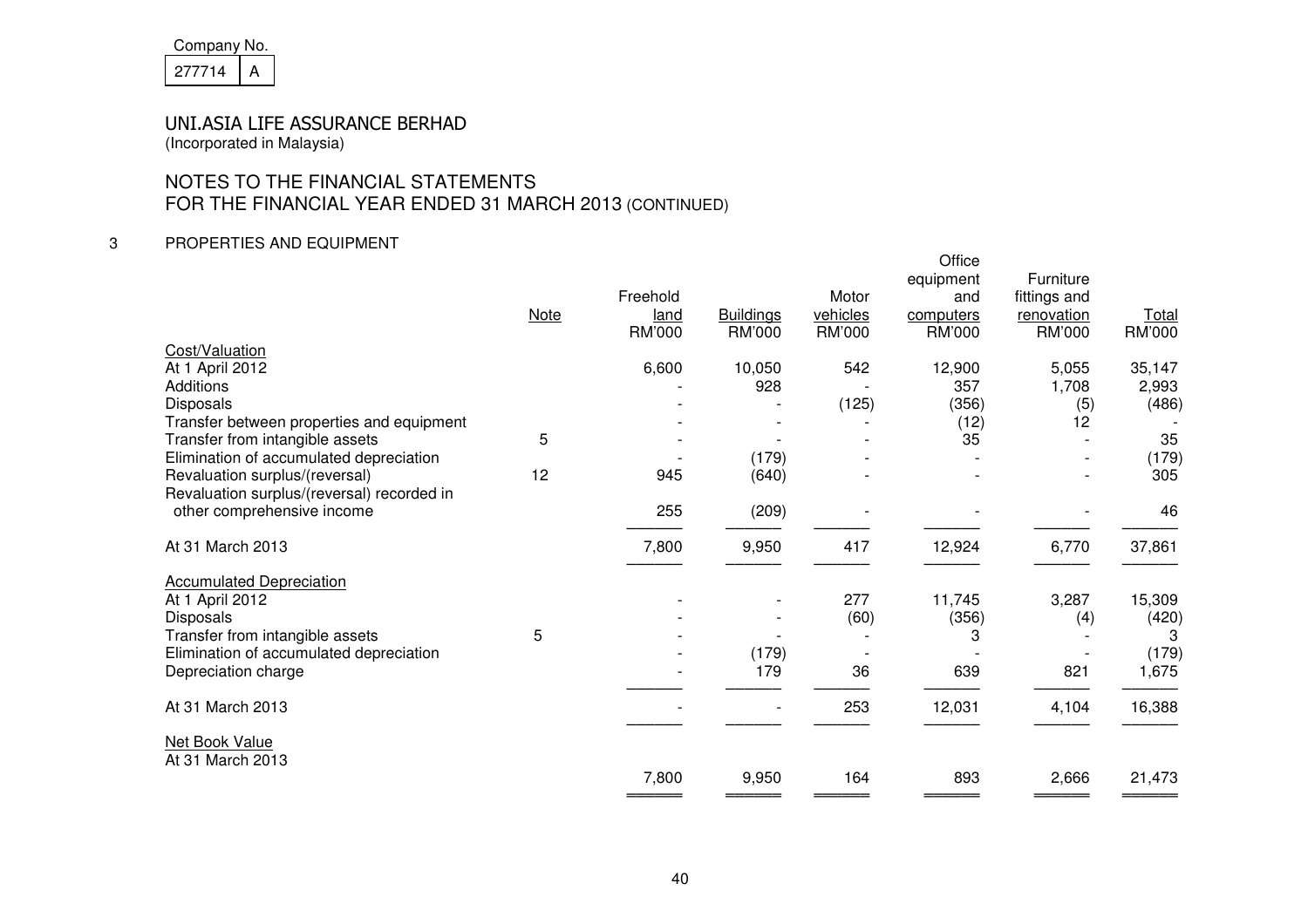| Company No. |  |  |  |
|-------------|--|--|--|
| 277714      |  |  |  |

# NOTES TO THE FINANCIAL STATEMENTS FOR THE FINANCIAL YEAR ENDED 31 MARCH 2013 (CONTINUED)

### 3 PROPERTIES AND EQUIPMENT (CONTINUED)

|                                           |             |          |                  |          | Office    |              |              |
|-------------------------------------------|-------------|----------|------------------|----------|-----------|--------------|--------------|
|                                           |             |          |                  |          | equipment | Furniture    |              |
|                                           |             | Freehold |                  | Motor    | and       | fittings and |              |
|                                           | <b>Note</b> | land     | <b>Buildings</b> | vehicles | computers | renovation   | <b>Total</b> |
|                                           |             | RM'000   | RM'000           | RM'000   | RM'000    | RM'000       | RM'000       |
| Cost/Valuation                            |             |          |                  |          |           |              |              |
| At 1 April 2011                           |             | 6,300    | 5,260            | 640      | 12,285    | 4,696        | 29,181       |
| Additions                                 |             |          |                  |          | 680       | 505          | 1,185        |
| Disposals                                 |             |          |                  | (98)     | (78)      | (146)        | (322)        |
| Transfer from investment property         | 4           |          | 5,000            |          |           |              | 5,000        |
| Transfer from intangible assets           | 5           |          |                  |          | 13        |              | 13           |
| Elimination of accumulated depreciation   |             |          | (178)            |          |           |              | (178)        |
| Revaluation surplus/(reversal)            | 12          | 236      | (21)             |          |           |              | 215          |
| Effects on changes in accounting policies | 33          | 64       | (11)             |          |           |              | 53           |
| At 31 March 2012 (as restated)            |             | 6,600    | 10,050           | 542      | 12,900    | 5,055        | 35,147       |
| <b>Accumulated Depreciation</b>           |             |          |                  |          |           |              |              |
| At 1 April 2011                           |             |          |                  | 236      | 11,173    | 2,914        | 14,323       |
| Disposals                                 |             |          |                  | (98)     | (78)      | (146)        | (322)        |
| Elimination of accumulated depreciation   |             |          | (178)            |          |           |              | (178)        |
| Depreciation charge                       |             |          | 178              | 139      | 650       | 519          | 1,486        |
| At 31 March 2012 (as restated)            |             |          |                  | 277      | 11,745    | 3,287        | 15,309       |
| Net Book Value                            |             |          |                  |          |           |              |              |
| At 31 March 2012 (as restated)            |             |          |                  |          |           |              |              |
|                                           |             | 6,600    | 10,050           | 265      | 1,155     | 1,768        | 19,838       |
|                                           |             |          |                  |          |           |              |              |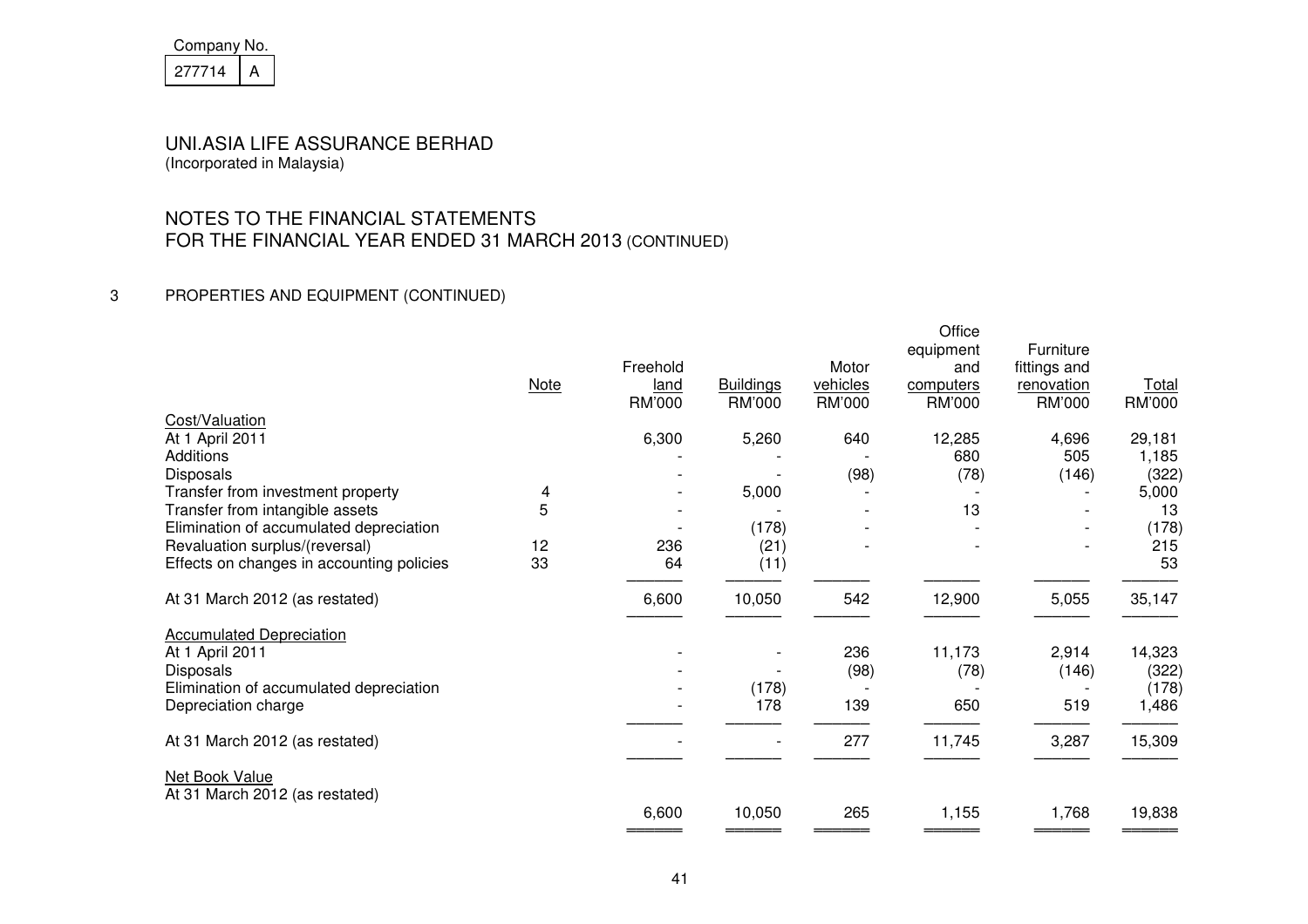| Company No. |  |  |  |  |
|-------------|--|--|--|--|
| 277714      |  |  |  |  |

# NOTES TO THE FINANCIAL STATEMENTS FOR THE FINANCIAL YEAR ENDED 31 MARCH 2013 (CONTINUED)

### 3 PROPERTIES AND EQUIPMENT (CONTINUED)

|                                              |             |          |                  |          | Office    |                          |              |
|----------------------------------------------|-------------|----------|------------------|----------|-----------|--------------------------|--------------|
|                                              |             |          |                  |          | equipment | Furniture                |              |
|                                              |             | Freehold |                  | Motor    | and       | fittings and             |              |
|                                              | <b>Note</b> | land     | <b>Buildings</b> | vehicles | computers | renovation               | <u>Total</u> |
|                                              |             | RM'000   | RM'000           | RM'000   | RM'000    | RM'000                   | RM'000       |
| Cost/Valuation                               |             |          |                  |          |           |                          |              |
| At 1 April 2010                              |             | 5,800    | 5,460            | 640      | 11,950    | 3,812                    | 27,662       |
| Additions                                    |             |          |                  |          | 566       | 1,132                    | 1,698        |
| <b>Disposals</b>                             |             |          |                  |          | (231)     | (248)                    | (479)        |
| Elimination of accumulated depreciation      |             |          | (59)             |          |           |                          | (59)         |
| Revaluation surplus /(reversal)              | 12          | 394      | 600              |          |           |                          | 994          |
| Effects on changes in accounting policies    | 33          | 106      | (741)            |          |           | $\overline{\phantom{a}}$ | (635)        |
|                                              |             |          |                  |          |           |                          |              |
| At 31 March 2011/ 1 April 2011 (as restated) |             | 6,300    | 5,260            | 640      | 12,285    | 4,696                    | 29,181       |
|                                              |             |          |                  |          |           |                          |              |
| <b>Accumulated Depreciation</b>              |             |          |                  |          |           |                          |              |
| At 1 April 2010                              |             |          |                  | 171      | 10,644    | 2,725                    | 13,540       |
| <b>Disposals</b>                             |             |          |                  |          | (223)     | (247)                    | (470)        |
| Elimination of accumulated depreciation      |             |          | (59)             |          |           |                          | (59)         |
| Depreciation charge                          |             |          | 59               | 65       | 752       | 436                      | 1,312        |
|                                              |             |          |                  |          |           |                          |              |
| At 31 March 2011/1 April 2011 (as restated)  |             |          |                  | 236      | 11,173    | 2,914                    | 14,323       |
|                                              |             |          |                  |          |           |                          |              |
| Net Book Value                               |             |          |                  |          |           |                          |              |
| At 31 March 2011/1 Aprial 2011 (as restated) |             | 6,300    | 5,260            | 404      | 1,112     | 1,782                    | 14,858       |
|                                              |             |          |                  |          |           |                          |              |

The land and building were revalued in 2013 based on open market values of the properties on existing use basis carried out by an independent professional valuer, Knight Frank, Registered Valuer (V-335).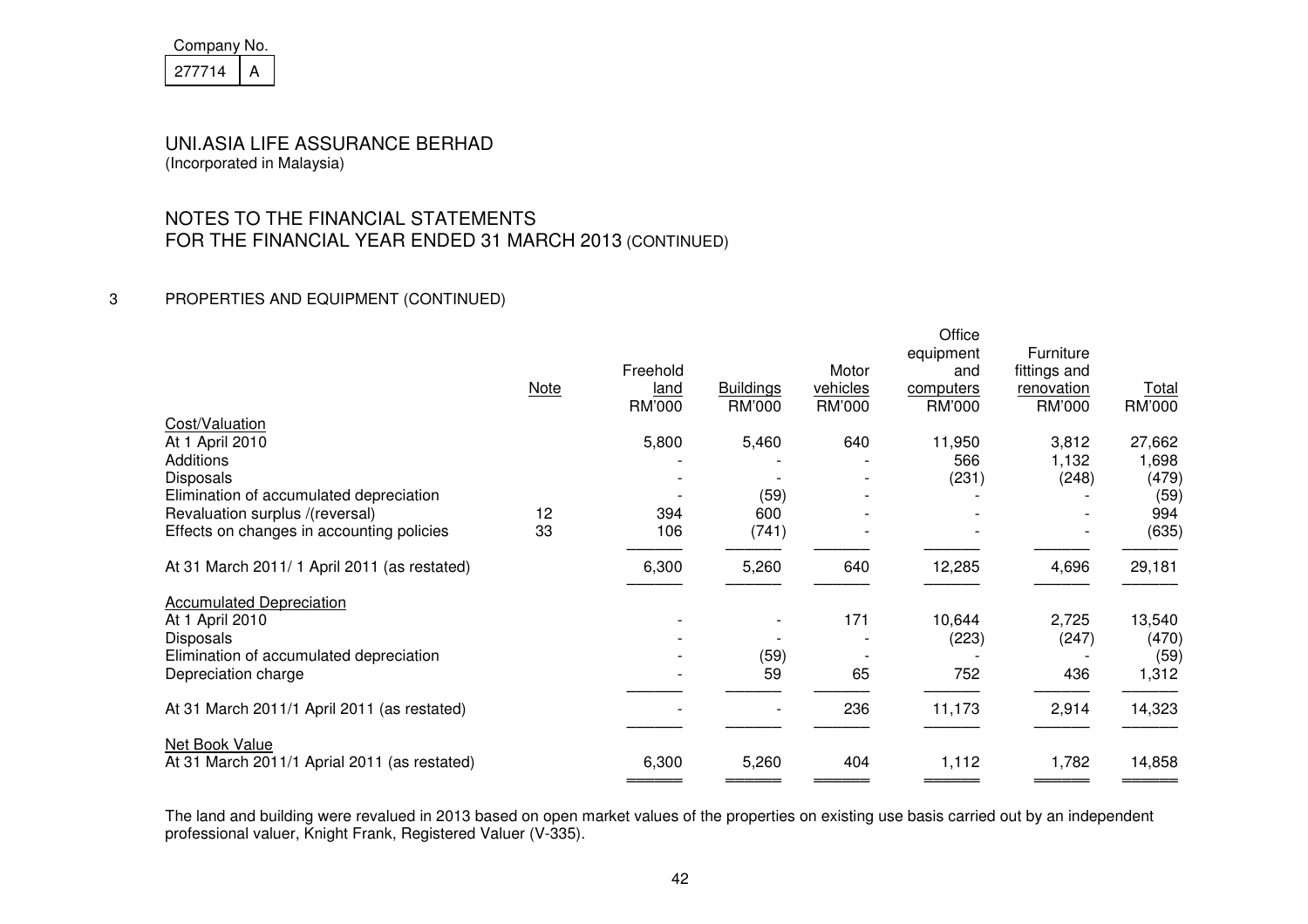| Company No. |  |  |  |
|-------------|--|--|--|
| 277714      |  |  |  |

# NOTES TO THE FINANCIAL STATEMENTS FOR THE FINANCIAL YEAR ENDED 31 MARCH 2013 (CONTINUED)

### 3 PROPERTIES AND EQUIPMENT (CONTINUED)

Had the freehold building and long term leasehold buildings been carried at historical cost less accumulated depreciation, the carrying amounts that would have been included in the financial statements at the end of the financial year are as follows:

|                                                        | 31.03.2013 | 31.03.2012 | 01.04.2011 |
|--------------------------------------------------------|------------|------------|------------|
|                                                        | RM'000     | RM'000     | RM'000     |
| Freehold building and<br>long term leasehold buildings | 5.930      | 5.084      | 5.161      |

The long term leasehold buildings have unexpired lease periods ranging from 66 years to 81 years (2012: 67 years to 82 years)

### 4 INVESTMENT PROPERTY

|                                                                                                | Note    | 31.03.2013<br>RM'000 | 31.03.2012<br>RM'000   | 01.04.2011<br>RM'000 |
|------------------------------------------------------------------------------------------------|---------|----------------------|------------------------|----------------------|
| At 1 April<br>Transfer to properties and equipment<br>Fair value changes                       | 3<br>21 | 4,850<br>150         | 9,800<br>(5,000)<br>50 | 9,500<br>300         |
| At 31 March                                                                                    |         | 5,000                | 4,850                  | 9,800                |
| The following investment property is<br>held under lease terms:<br>Leasehold land and building |         | 5,000                | 4,850                  | 9,800                |

Investment property is stated at fair value, which had been determined based on valuations performed by an external independent professional valuer in 2013. Valuation is performed on an annual basis and fair value changes are recorded in the income statement. Investment property was revalued in 2013 based on open market values of the properties on existing use basis carried out by an independent professional valuer, Knight Frank, Registered Valuer (V-335).

The following are recognised in the income statement in respect of investment property:

|                           | 31.03.2013<br>RM'000 | 31.03.2012<br>RM'000 |
|---------------------------|----------------------|----------------------|
| Rental income             | 254                  | 266                  |
| Direct operating expenses | (8)                  | (15)                 |
|                           |                      |                      |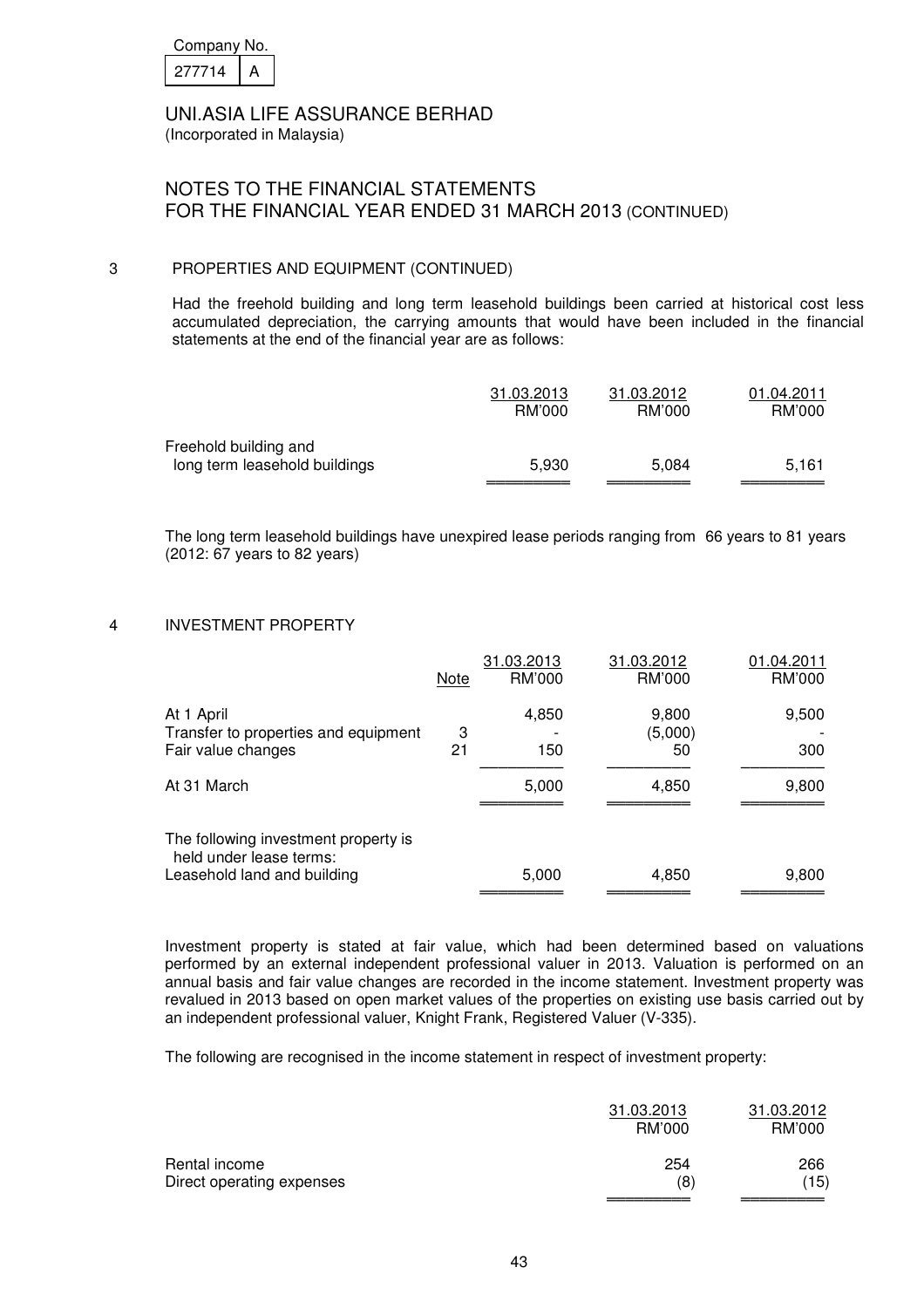| Company No. |  |
|-------------|--|
| 27714       |  |

# NOTES TO THE FINANCIAL STATEMENTS FOR THE FINANCIAL YEAR ENDED 31 MARCH 2013 (CONTINUED)

## 5 INTANGIBLE ASSETS

|   |                                                                                                                                     | <b>Note</b> | 31.03.2013<br>RM'000           | 31.03.2012<br>RM'000 | 01.04.2011<br>RM'000 |
|---|-------------------------------------------------------------------------------------------------------------------------------------|-------------|--------------------------------|----------------------|----------------------|
|   | <b>Software Costs</b>                                                                                                               |             |                                |                      |                      |
|   | Cost<br>At 1 April<br>Additions                                                                                                     |             | 7,449<br>888                   | 6,812<br>650         | 3,678<br>3,134       |
|   | Write-off<br>Transfer to properties and equipment                                                                                   | 3           | (1,062)<br>(35)                | (13)                 |                      |
|   | At 31 March                                                                                                                         |             | 7,240                          | 7,449                | 6,812                |
|   | <b>Accumulated Amortisation</b><br>At 1 April<br>Charge for the financial year<br>Write-off<br>Transfer to properties and equipment | 3           | 2,810<br>1,353<br>(301)<br>(3) | 1,483<br>1,327       | 651<br>832           |
|   | At 31 March                                                                                                                         |             | 3,859                          | 2,810                | 1,483                |
|   | Net Book Value<br>At 31 March                                                                                                       |             | 3,381                          | 4,639                | 5,329                |
| 6 | PREPAID LEASE PROPERTY                                                                                                              |             |                                |                      |                      |
|   | Life Fund                                                                                                                           |             | 31.03.2013<br>RM'000           | 31.03.2012<br>RM'000 | 01.04.2011<br>RM'000 |
|   | Cost<br>At 1 April / 31 March                                                                                                       |             | 265                            | 265                  | 265                  |
|   | <b>Accumulated Amortisation</b><br>At 1 April<br>Charge for the financial year                                                      |             | 15<br>4                        | 12<br>3              | 9<br>3               |
|   | At 31 March                                                                                                                         |             | 19                             | 15                   | 12                   |
|   | Net Book Value<br>At 31 March                                                                                                       |             | 246                            | 250                  | 253                  |
|   |                                                                                                                                     |             |                                |                      |                      |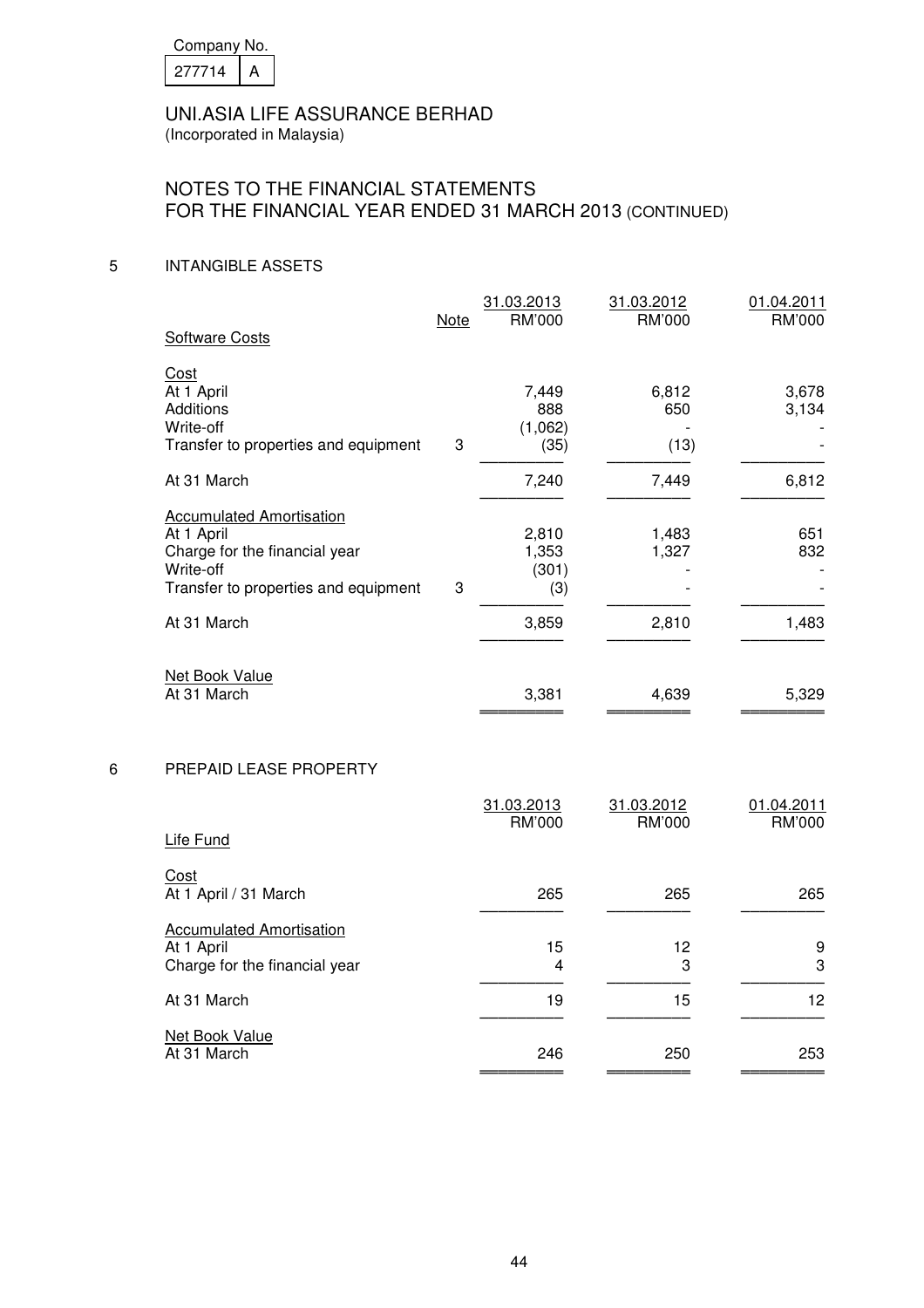| Company No. |  |
|-------------|--|
| 27714       |  |

# NOTES TO THE FINANCIAL STATEMENTS FOR THE FINANCIAL YEAR ENDED 31 MARCH 2013 (CONTINUED)

## 7 INVESTMENTS

|            |                                                                                             | 31.03.2013<br>RM'000 | 31.03.2012<br>RM'000 | 01.04.2011<br>RM'000 |
|------------|---------------------------------------------------------------------------------------------|----------------------|----------------------|----------------------|
|            | <b>Malaysian Government Securities</b>                                                      | 114,244              | 140,649              | 170,855              |
|            | Debt securities                                                                             | 1,178,926            | 1,227,943            | 1,069,383            |
|            | <b>Equity securities</b>                                                                    | 190,061              | 193,969              | 208,639              |
|            | Structured investments                                                                      | 80,054               | 82,277               | 112,568              |
|            | Unit and property trust funds                                                               | 80,042               | 103,559              | 112,024              |
| Loans      |                                                                                             | 87,407               | 82,156               | 76,724               |
|            | Fixed and call deposits                                                                     | 635,927              | 397,128              | 384,957              |
|            |                                                                                             | 2,366,661            | 2,227,681            | 2,135,150            |
|            |                                                                                             |                      |                      |                      |
|            | Held-to-maturity financial assets ("HTM")                                                   | 383,961              | 415,172              | 332,758              |
|            | Loans and receivables ("LAR")                                                               | 723,334              | 479,284              | 461,681              |
|            | Available-for-sale financial assets ("AFS")<br>Fair value through profit and loss ("FVTPL") | 897,842<br>361,524   | 941,339<br>391,886   | 897,300<br>443,411   |
|            |                                                                                             |                      |                      |                      |
|            |                                                                                             | 2,366,661            | 2,227,681            | 2,135,150            |
|            | The following investments mature                                                            |                      |                      |                      |
|            | after 12 months:                                                                            |                      |                      |                      |
| <b>HTM</b> |                                                                                             | 363,691              | 389,664              | 323,784              |
| LAR        |                                                                                             | 86,728               | 86,040               | 74,746               |
| <b>AFS</b> |                                                                                             | 865,195              | 904,042              | 843,968              |
|            |                                                                                             | 1,315,614            | 1,379,746            | 1,242,498            |
| (a)        | <b>HTM</b>                                                                                  |                      |                      |                      |
|            |                                                                                             | 31.03.2013           | 31.03.2012           | 01.04.2011           |
|            |                                                                                             | RM'000               | RM'000               | RM'000               |
|            | <b>Amortised Cost</b><br>Unquoted in Malaysia                                               |                      |                      |                      |
|            | <b>Malaysian Government Securities</b>                                                      | 20,004               | 20,021               | 20,037               |
|            | Debt securities                                                                             | 358,887              | 389,721              | 308,648              |
|            | Accrued interest                                                                            | 5,070                | 5,430                | 4,073                |
|            |                                                                                             | 383,961              | 415,172              | 332,758              |
|            | <b>Fair Value</b>                                                                           |                      |                      |                      |
|            | Unquoted in Malaysia<br><b>Malaysian Government Securities</b>                              | 20,489               | 20,687               | 20,707               |
|            | Debt securities                                                                             | 342,076              | 407,799              | 320,958              |
|            | Accrued interest                                                                            | 5,070                | 5,430                | 4,073                |
|            |                                                                                             | 367,635              | 433,916              | 345,738              |
|            |                                                                                             |                      |                      |                      |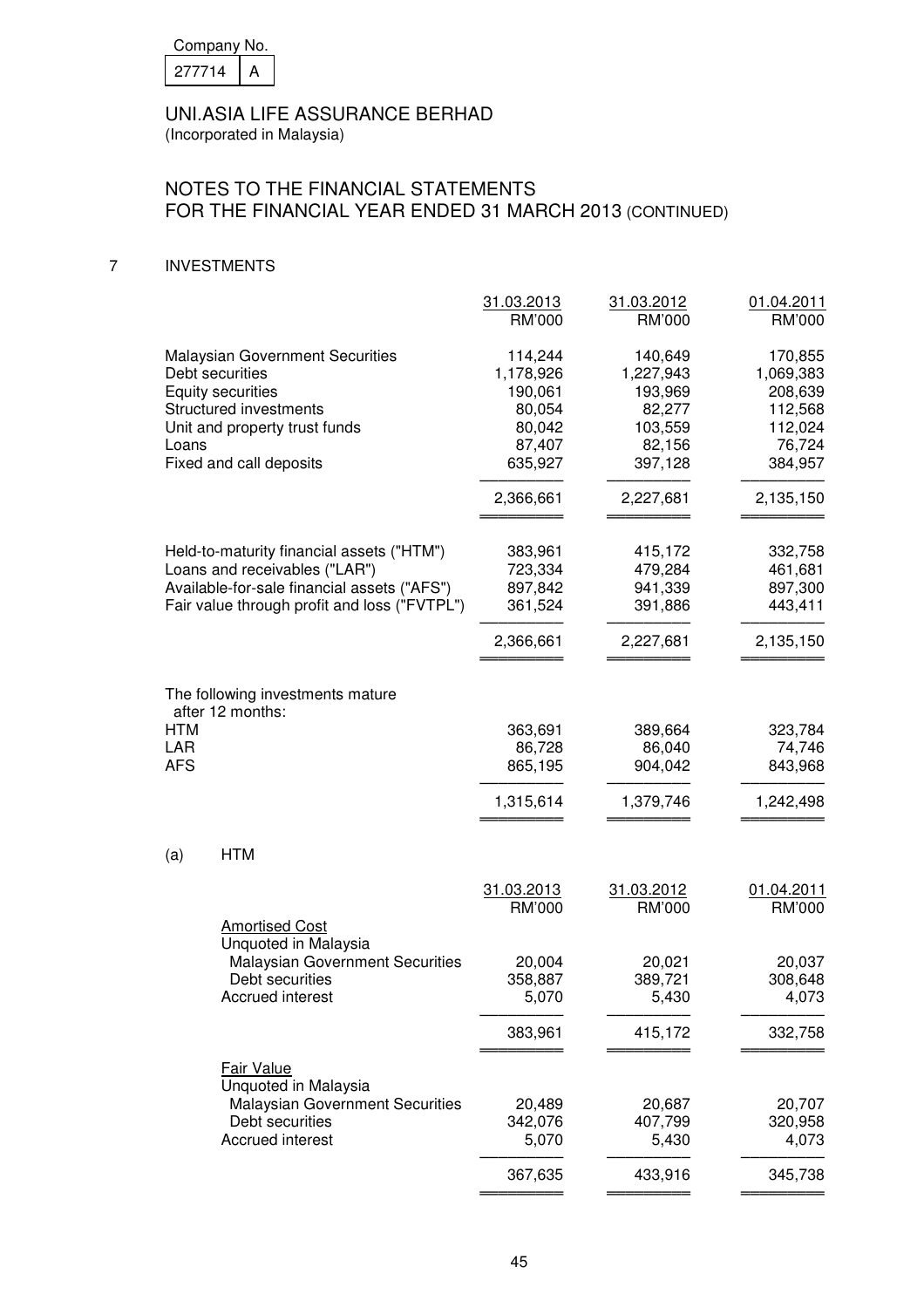| Company No. |  |
|-------------|--|
| 277714      |  |

# NOTES TO THE FINANCIAL STATEMENTS FOR THE FINANCIAL YEAR ENDED 31 MARCH 2013 (CONTINUED)

## 7 INVESTMENTS (CONTINUED)

#### b) LAR

|                         | 31.03.2013 | 31.03.2012 | 01.04.2011 |
|-------------------------|------------|------------|------------|
|                         | RM'000     | RM'000     | RM'000     |
| <b>Amortised Cost</b>   |            |            |            |
| Fixed and call deposits | 633,074    | 396,534    | 384,754    |
| Policy loans            | 30,238     | 25,477     | 21,623     |
| Secured loans           | 45,888     | 45,747     | 45,000     |
| Unsecured loans         | 2,101      | 3,208      | 3,664      |
| Staff loans             |            |            | З          |
| Accrued interest        | 12,033     | 8,318      | 6,637      |
|                         | 723,334    | 479,284    | 461,681    |
| Fair Value              |            |            |            |
| Fixed and call deposits | 633,074    | 396,534    | 384,754    |
| Policy loans            | 30,238     | 25,477     | 21,623     |
| Secured loans           | 45,888     | 45,747     | 45,000     |
| Unsecured loans         | 2,101      | 3,208      | 3,664      |
| Staff loans             |            |            | З          |
| Accrued interest        | 12,033     | 8,318      | 6,637      |
|                         | 723,334    | 479,284    | 461,681    |
|                         |            |            |            |

 Fixed and call deposits of the Company have an average maturity of 101 days (2012: 142 days). The interest rate per annum of fixed deposits, that was effective as at the end of the reporting period, was 3.24% per annum (2012: 3.23% per annum)

c) AFS

|                                        | 31.03.2013<br>RM'000 | 31.03.2012<br>RM'000 | 01.04.2011<br>RM'000 |
|----------------------------------------|----------------------|----------------------|----------------------|
| Fair Value                             |                      |                      |                      |
| Unquoted in Malaysia                   |                      |                      |                      |
| Equity securities                      | 2,140                | 2,139                | 2,138                |
| Debt securities                        | 792,261              | 809,203              | 735,874              |
| <b>Malaysian Government Securities</b> | 93,418               | 119,517              | 149,666              |
| Accrued interest                       | 10,023               | 10,480               | 9,622                |
|                                        | 897,842              | 941,339              | 897,300              |
|                                        |                      |                      |                      |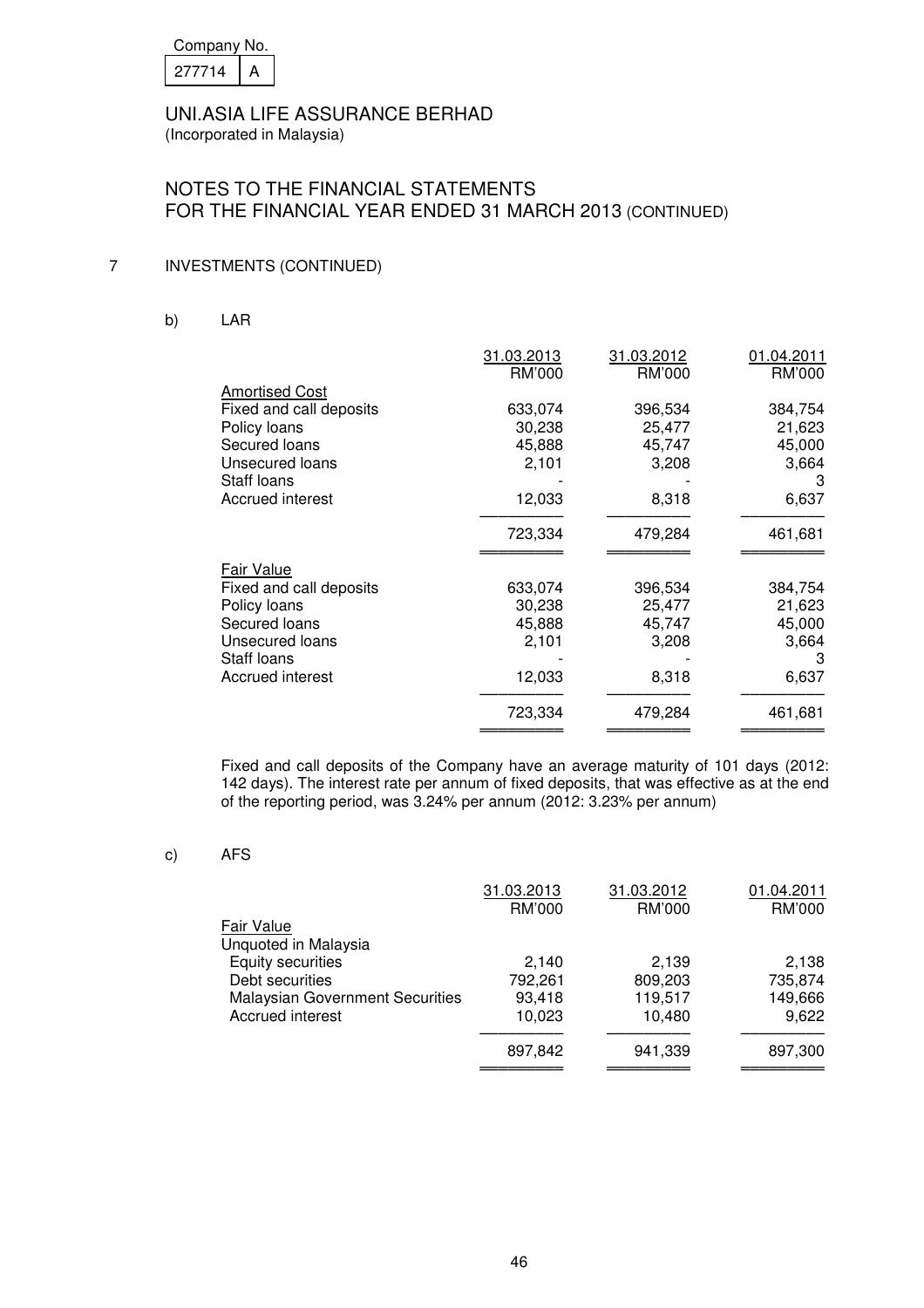| Company No. |  |
|-------------|--|
| 27714       |  |

# NOTES TO THE FINANCIAL STATEMENTS FOR THE FINANCIAL YEAR ENDED 31 MARCH 2013 (CONTINUED)

# 7 INVESTMENTS (CONTINUED)

(d) FVTPL

|                                                 | 31.03.2013<br>RM'000 | 31.03.2012<br>RM'000 | 01.04.2011<br>RM'000 |
|-------------------------------------------------|----------------------|----------------------|----------------------|
| Fair Value                                      |                      |                      |                      |
| Quoted in Malaysia                              |                      |                      |                      |
| Held-for-Trading                                |                      |                      |                      |
| <b>Equity securities</b>                        | 138,703              | 148,830              | 155,791              |
| Unit and property trust funds                   | 15,815               | 18,782               | 16,711               |
| <b>By Designation</b>                           |                      |                      |                      |
| <b>Equity securities</b>                        | 42,032               | 42,999               | 50,710               |
| Unit and property trust funds                   | 1,770                | 392                  |                      |
| Quoted outside Malaysia                         |                      |                      |                      |
| By Designation                                  |                      |                      |                      |
| Equity securities                               | 7,185                |                      |                      |
| Unquoted in Malaysia                            |                      |                      |                      |
| By Designation                                  |                      |                      |                      |
| Debt securities                                 | 13,358               | 14,009               | 12,116               |
| Accrued interest                                | 151                  | 212                  | 202                  |
| <b>Structured investments</b>                   | 80,054               | 82,277               | 112,568              |
| Unit and property trust funds                   | 5,176                | 5,051                |                      |
| Unquoted outside Malaysia                       |                      |                      |                      |
| Held-for-Trading                                |                      |                      |                      |
| Unit and property trust funds<br>By Designation | 4,516                | 7,763                | 7,282                |
| Unit and property trust funds                   | 52,764               | 71,571               | 88,031               |
|                                                 | 361,524              | 391,886              | 443,411              |
|                                                 |                      |                      |                      |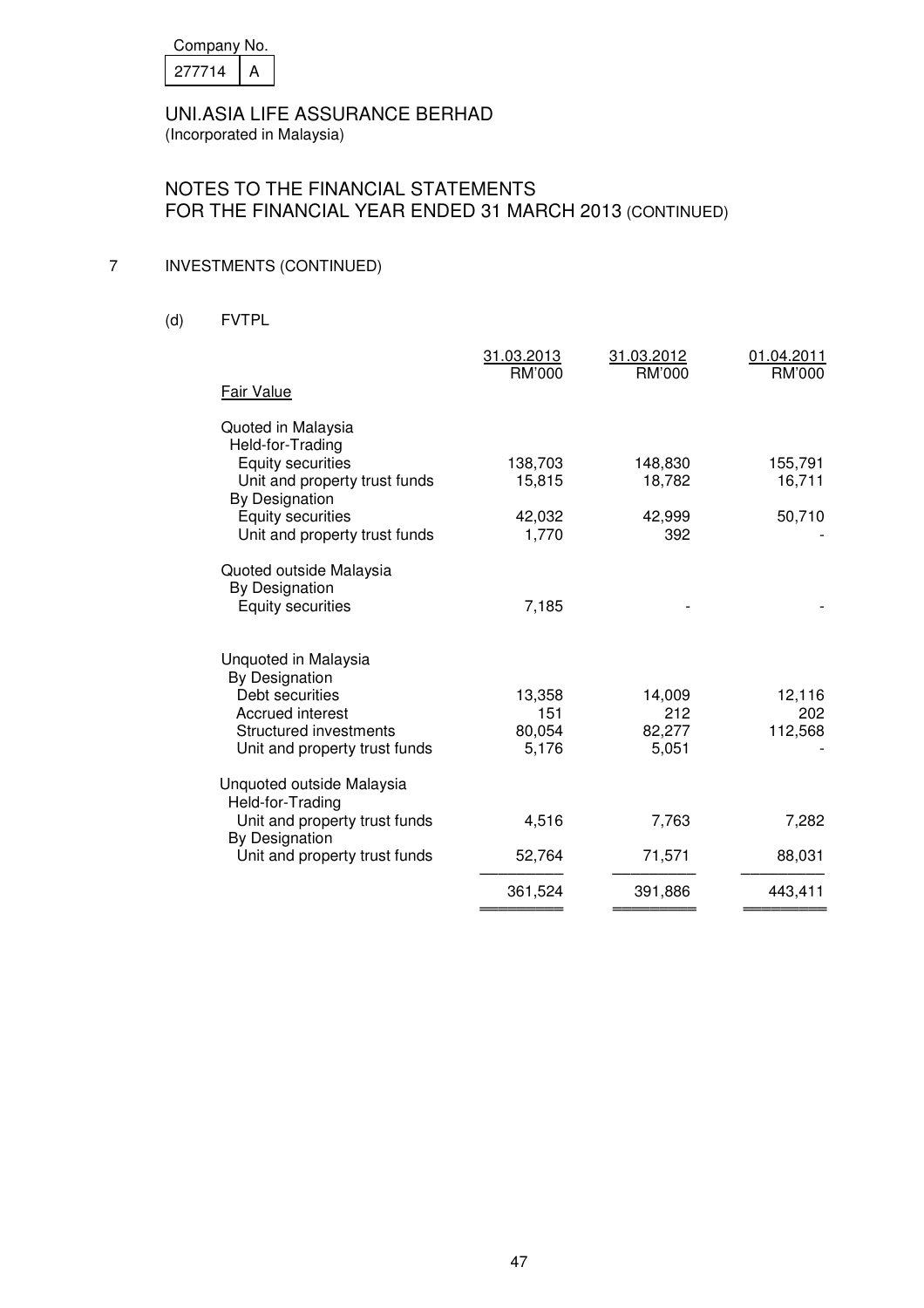| Company No. |  |  |
|-------------|--|--|
| 277714      |  |  |

# NOTES TO THE FINANCIAL STATEMENTS FOR THE FINANCIAL YEAR ENDED 31 MARCH 2013 (CONTINUED)

# 7 INVESTMENTS (CONTINUED)

## (e) Carrying Value of Financial Investments

|                                              | HTM<br>RM'000 | AFS<br><b>RM'000</b> | <b>FVTPL</b><br>RM'000 | Total<br>RM'000 |
|----------------------------------------------|---------------|----------------------|------------------------|-----------------|
| At 1 April 2012                              | 415,172       | 941,339              | 391,886                | 1,748,397       |
| Purchases                                    | 5,021         | 98,096               | 315,737                | 418,854         |
| Maturities/disposals/proceeds                | (36, 492)     | (134, 660)           | (364, 517)             | (535, 669)      |
| Realised gains                               | 506           | 6,028                | 11,075                 | 17,609          |
| Fair value losses recorded in:               |               |                      |                        |                 |
| Income statement                             |               |                      | 7,404                  | 7,404           |
| Other comprehensive income                   |               | (9,019)              |                        | (9,019)         |
| Movement in impairment allowance             |               | (3,089)              |                        | (3,089)         |
| Accretion of discount                        | 114           | (396)                |                        | (282)           |
| Movement of investment income accrued        | (360)         | (457)                | (61)                   | (878)           |
|                                              |               |                      |                        |                 |
| At 31 March 2013                             | 383,961       | 897,842              | 361,524                | 1,643,327       |
|                                              |               |                      |                        |                 |
| At 1 April 2011                              | 332,758       | 897,300              | 443,411                | 1,673,469       |
| Purchases                                    | 173,679       | 341,429              | 480,130                | 995,238         |
| Maturities/disposals/proceeds                | (98, 221)     | (322, 429)           | (515, 542)             | (936, 192)      |
| Realised gains                               | 4,930         | 9,631                | 7,493                  | 22,054          |
| Fair value losses recorded in:               |               |                      |                        |                 |
| Income statement                             |               |                      | (23, 616)              | (23, 616)       |
| Other comprehensive income                   |               | 12,716               |                        | 12,716          |
| Accretion of discount                        | 669           | 1,834                |                        | 2,503           |
| Movement of investment income accrued        | 1,357         | 858                  | 10                     | 2,225           |
|                                              |               |                      |                        |                 |
| At 31 March 2012 (as restated)               | 415,172       | 941,339              | 391,886                | 1,748,397       |
|                                              |               |                      |                        |                 |
| At 1 April 2010                              | 285,668       | 716,578              | 362,603                | 1,364,849       |
| Purchases                                    | 50,546        | 313,374              | 561,700                | 925,620         |
| Maturities/disposals/proceeds                | (5,100)       | (157, 303)           | (519, 017)             | (681, 420)      |
| Realised gains                               | 245           | 2,196                | 11,411                 | 13,852          |
| Fair value gains recorded in:                |               |                      |                        |                 |
| Income statement                             |               |                      | 26,728                 | 26,728          |
| Other comprehensive income                   |               | 21,905               |                        | 21,905          |
| Movement in impairment allowance             |               | (3,007)              |                        | (3,007)         |
| Accretion of discount                        | 878           | 1,994                |                        | 2,872           |
| Movement of investment income accrued        | 521           | 1,563                | (14)                   | 2,070           |
| At 31 March 2011/01 April 2011 (as restated) | 332,758       | 897,300              | 443,411                | 1,673,469       |
|                                              |               |                      |                        |                 |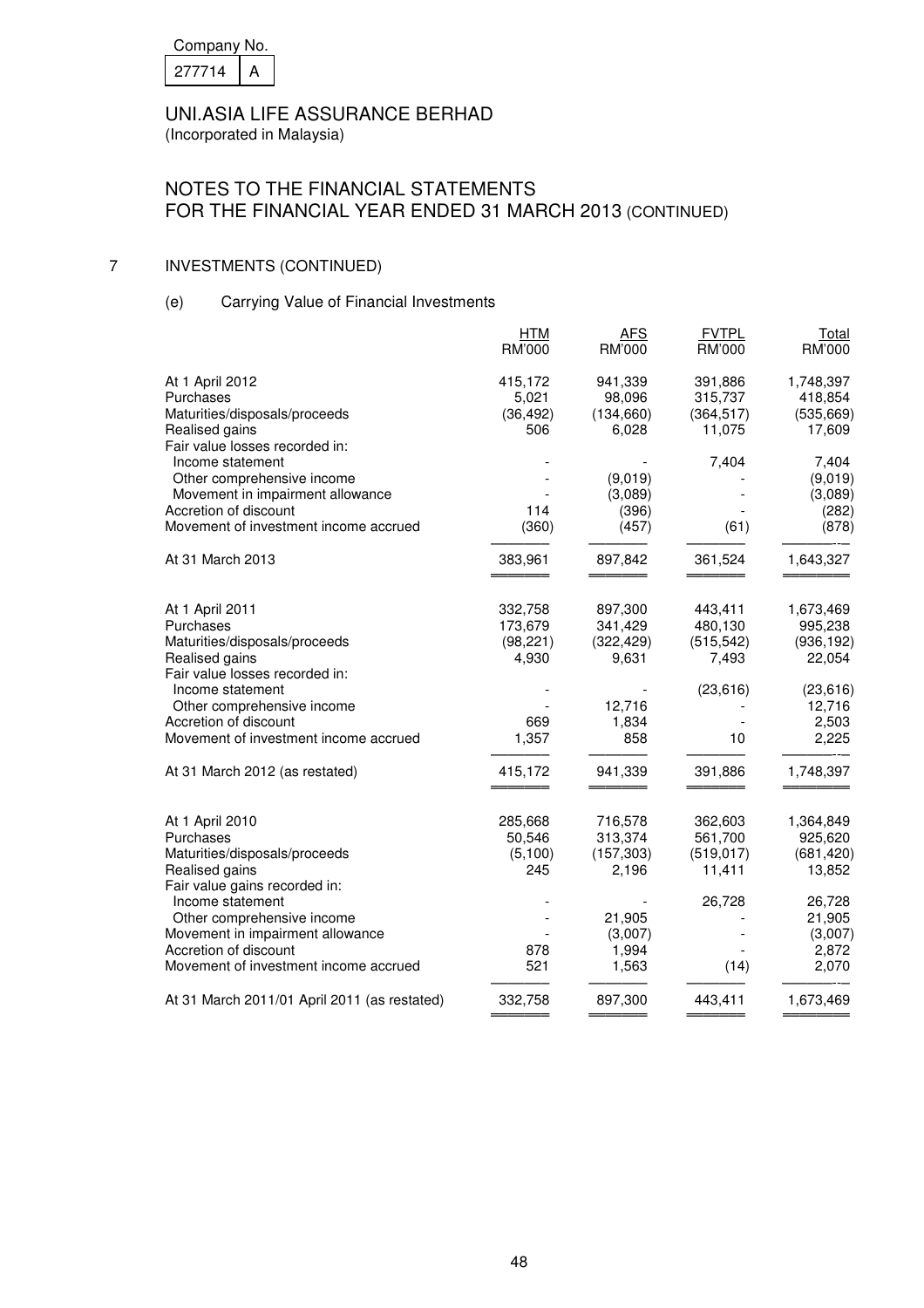| Company No. |  |
|-------------|--|
| 27714       |  |

# NOTES TO THE FINANCIAL STATEMENTS FOR THE FINANCIAL YEAR ENDED 31 MARCH 2013 (CONTINUED)

# 7 INVESTMENTS (CONTINUED)

(f) Estimation of Fair Value

#### Fair Value Hierarchy Disclosure

The following table presents the company's assets that are measured at fair value,

| 31 March 2013                                                           | Level 1<br>RM'000 | Level <sub>2</sub><br>RM'000 | Level 3<br>RM'000 | <b>Total</b><br>Balance<br>RM'000 |
|-------------------------------------------------------------------------|-------------------|------------------------------|-------------------|-----------------------------------|
| Assets<br>Financial assets at FVTPL<br>Trading securities<br><b>AFS</b> | 205,505           | 156,019                      |                   | 361,524                           |
| <b>Equity securities</b><br>Debt securities                             |                   | 895,702                      | 2,140             | 2,140<br>895,702                  |
|                                                                         | 205,505           | 1,051,721                    | 2,140             | 1,259,366                         |
| 31 March 2012                                                           |                   |                              |                   |                                   |
| Assets<br>Financial assets at FVTPL<br>Trading securities<br><b>AFS</b> | 211,003           | 180,883                      |                   | 391,886                           |
| <b>Equity securities</b><br>Debt securities                             |                   | 939,200                      | 2,139             | 2,139<br>939,200                  |
|                                                                         | 211,003           | 1,120,083                    | 2,139             | 1,333,225                         |
| 01 April 2011                                                           |                   |                              |                   |                                   |
| Assets<br>Financial assets at FVTPL<br>Trading securities<br><b>AFS</b> | 223,212           | 220,199                      |                   | 443,411                           |
| <b>Equity securities</b><br>Debt securities                             |                   | 895,162                      | 2,138             | 2,138<br>895,162                  |
|                                                                         | 223,212           | 1,115,361                    | 2,138             | 1,340,711                         |
|                                                                         |                   |                              |                   |                                   |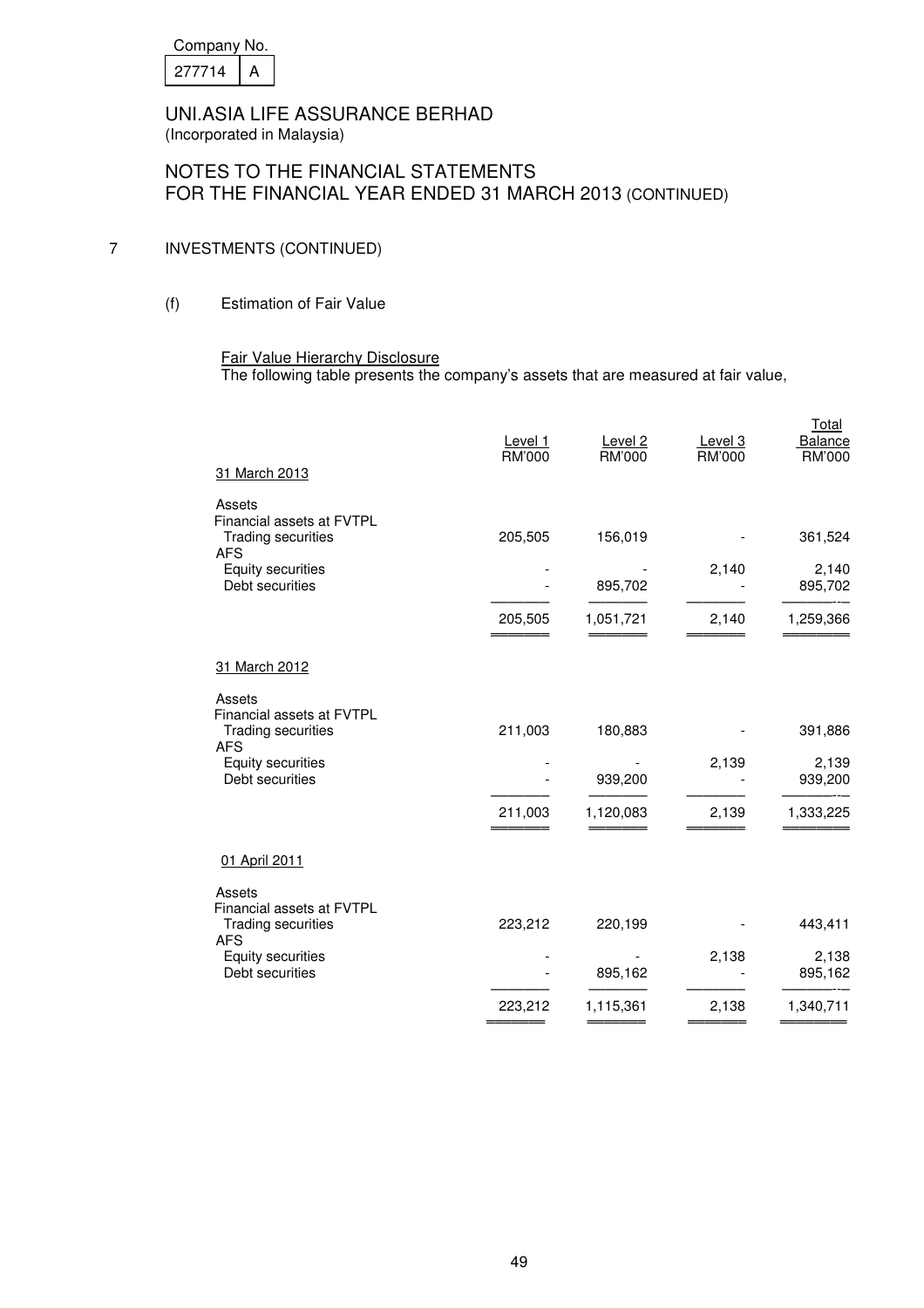| Company No. |  |
|-------------|--|
| 27714       |  |

# NOTES TO THE FINANCIAL STATEMENTS FOR THE FINANCIAL YEAR ENDED 31 MARCH 2013 (CONTINUED)

### 7 INVESTMENTS (CONTINUED)

(f) Estimation of Fair Value (continued)

### Fair Value Hierarchy Disclosure (continued)

Level 3

|                                                                                                                                  | 31.03.2013<br>RM'000 | 31.03.2012<br><b>RM'000</b> | 01.04.2011<br>RM'000 |
|----------------------------------------------------------------------------------------------------------------------------------|----------------------|-----------------------------|----------------------|
| At beginning of financial year<br>Total gains or losses for the period recognised in<br>income statement, presented in insurance | 2,139                | 2,138                       | 2,103                |
| contract liabilities                                                                                                             |                      |                             | (22)                 |
| Movement in impairment allowance                                                                                                 |                      |                             | 57                   |
| At end of financial year                                                                                                         | 2.140                | 2.139                       | 2.138                |

#### Level 1

Included in the quoted price category are financial instruments that are measured in whole or in part by reference to published quotes in an active market. A financial instrument is regarded as quoted in an active market if quoted prices are readily and regularly available from an exchange, secondary market via dealer and broker, pricing service or regulatory agency and those prices represent actual and regularly occurring market transactions on an arm's length basis.

### Level 2

Financial instruments measured using a valuation technique based on assumptions that are supported by prices from observable current market transactions are instruments for which pricing is obtained via pricing services but where prices have not been determined in an active market, instruments with fair values based on broker quotes, investment in unit and property trusts with fair values obtained via fund managers and instruments that are valued using the Company's own models whereby the majority of assumptions are market observable.

#### Level 3

Investments classified within level 3 have significant unobservable inputs, as they trade infrequently. Level 3 instruments include private equity securities. As observables prices are not available for those securities, the Directors have used valuation techniques to derive the fair value.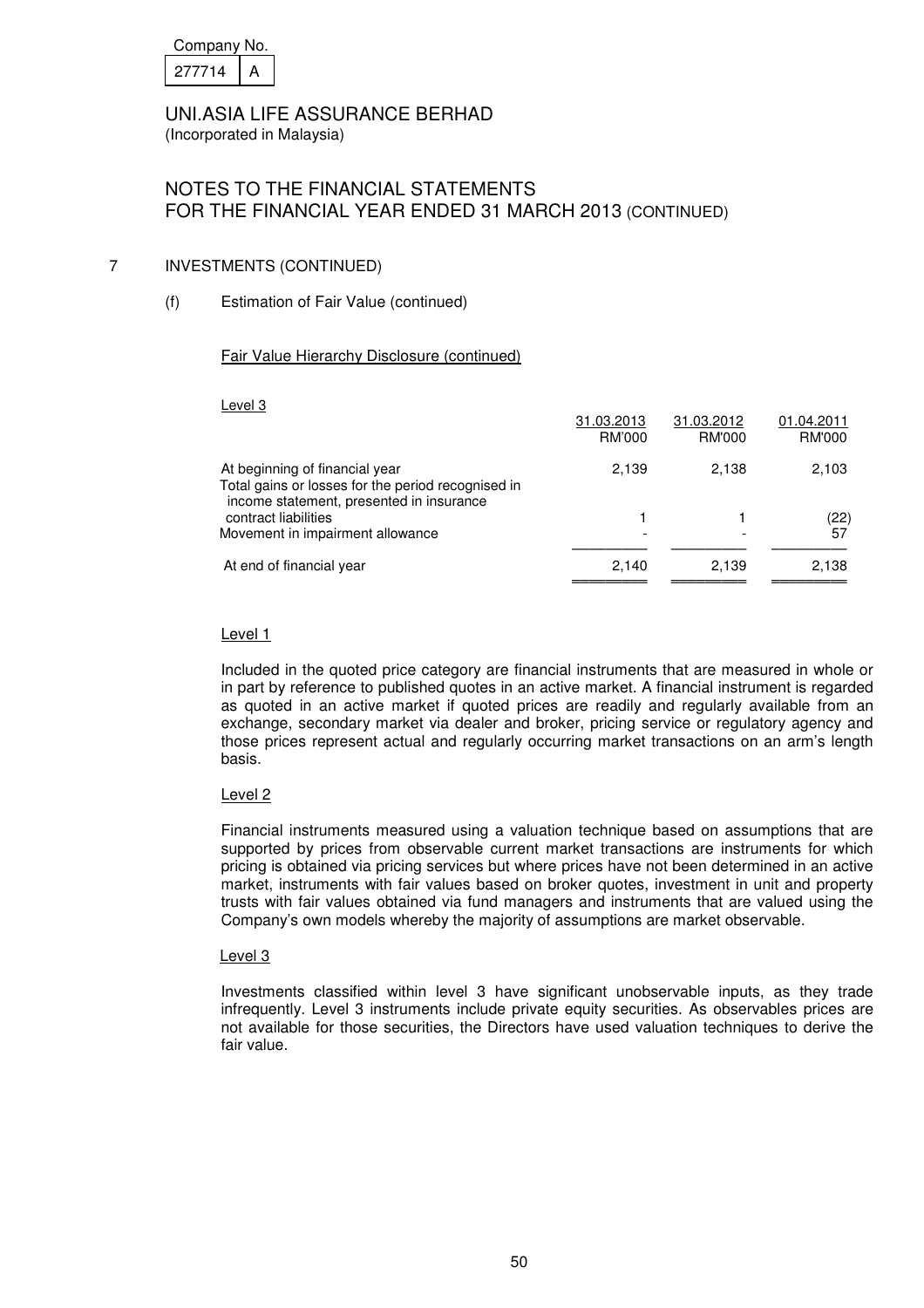| Company No. |  |
|-------------|--|
| 277714      |  |

# NOTES TO THE FINANCIAL STATEMENTS FOR THE FINANCIAL YEAR ENDED 31 MARCH 2013 (CONTINUED)

## 7 INVESTMENTS (CONTINUED)

(f) Estimation of Fair Value (Continued)

### Impaired Financial Assets

At 31 March 2013, impaired financial assets comprised of available-for-sales ("AFS") financial assets of RM3,088,750 (31.3.2012:NIL; 1.4.2011:RM7,659,000). A reconciliation of the allowance for impairment losses for AFS financial assets is as follows:

|                                                           | 31.03.2013<br>RM'000 | 31.03.2012<br>RM'000 | 01.04.2011<br><b>RM'000</b> |
|-----------------------------------------------------------|----------------------|----------------------|-----------------------------|
| At 1 April<br>Charge for the financial year<br>Recoveries | 3,089                | 7,659<br>(7,659)     | 4,595<br>3,064              |
| At 31 March                                               | 3,089                |                      | 7,659                       |

## 8 REINSURANCE ASSETS

|                                              | 31.03.2013 | 31.03.2012 | 01.04.2011 |
|----------------------------------------------|------------|------------|------------|
|                                              | RM'000     | RM'000     | RM'000     |
| Reinsurance of insurance contracts (Note 12) |            |            |            |
| Claims liabilities                           | 3.376      | 6.397      | 2.911      |
| Actuarial liabilities                        | 4,984      | 4.969      | (584)      |
|                                              |            |            |            |
|                                              | 8.360      | 11.366     | 2,327      |
|                                              |            |            |            |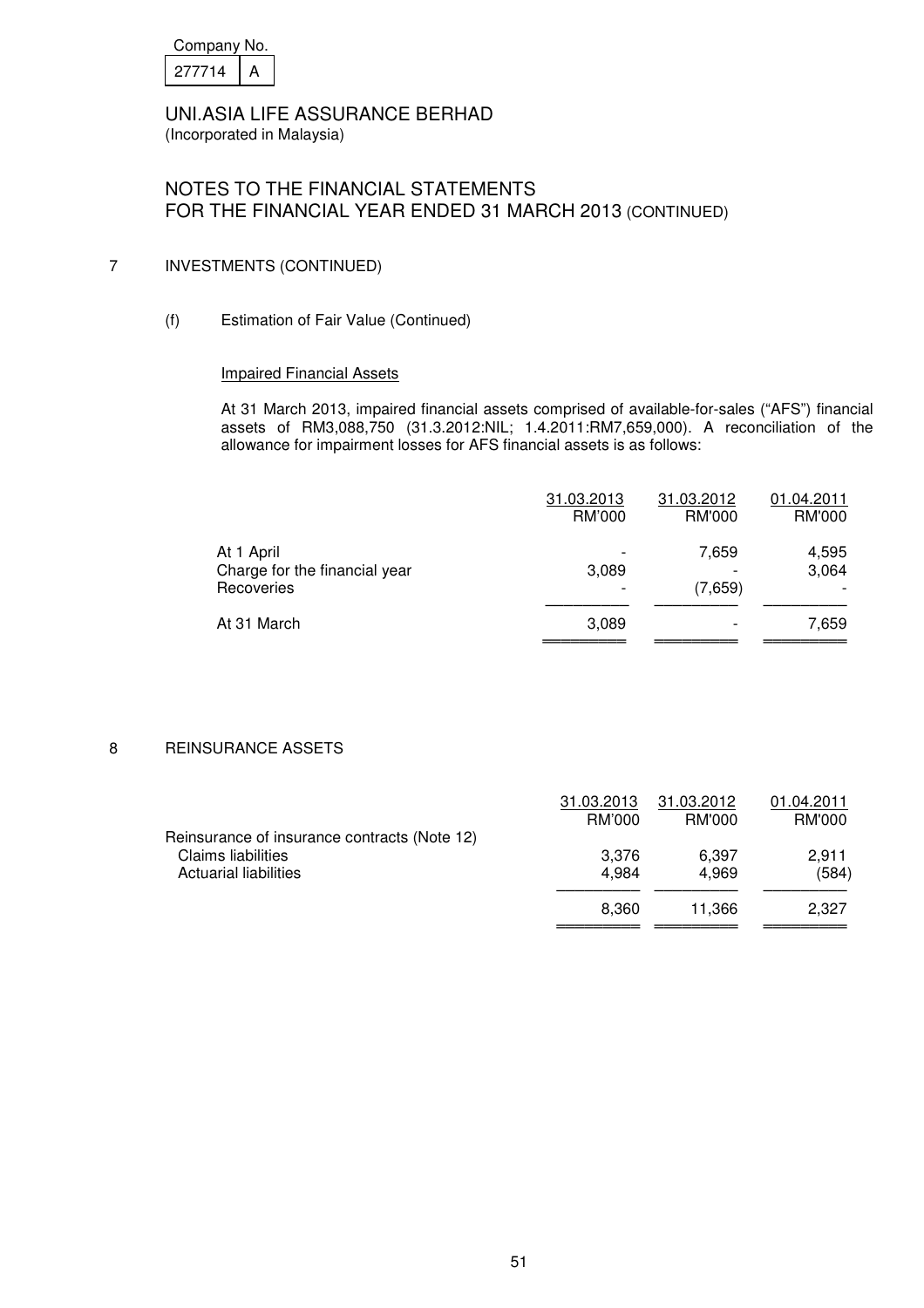| Company No. |  |
|-------------|--|
| 277714      |  |

# NOTES TO THE FINANCIAL STATEMENTS FOR THE FINANCIAL YEAR ENDED 31 MARCH 2013 (CONTINUED)

## 9 INSURANCE RECEIVABLES

|    |                                                                                                                                       | 31.03.2013<br>RM'000            | 31.03.2012<br><b>RM'000</b>      | 01.04.2011<br><b>RM'000</b>     |
|----|---------------------------------------------------------------------------------------------------------------------------------------|---------------------------------|----------------------------------|---------------------------------|
|    | Outstanding premiums including agents,<br>brokers and co-insurers balances<br>Amounts due from reinsurers<br>Allowance for impairment | 6,508<br>2,313<br>(22)<br>8,799 | 5,745<br>1,993<br>(493)<br>7,245 | 5,784<br>3,001<br>(22)<br>8,763 |
|    | Impairment movement                                                                                                                   |                                 |                                  |                                 |
|    | At 1 April<br>Charge for the financial year<br>Recoveries                                                                             | (493)<br>471                    | (22)<br>(471)                    | (106)<br>84                     |
|    | At 31 March                                                                                                                           | (22)                            | (493)                            | (22)                            |
| 10 | <b>OTHER RECEIVABLES</b>                                                                                                              |                                 |                                  |                                 |
|    |                                                                                                                                       | 31.03.2013<br>RM'000            | 31.03.2012<br><b>RM'000</b>      | 01.04.2011<br><b>RM'000</b>     |
|    | Income due and accrued<br>Other receivables, deposits and prepayments<br>Allowance for impairment                                     | 450<br>5,536                    | 446<br>15,046                    | 682<br>1,058<br>(118)           |
|    |                                                                                                                                       | 5,986                           | 15,492                           | 1,622                           |
|    | Receivables after 12 months:                                                                                                          | 343                             | 479                              | 404                             |
|    | Impairment movement                                                                                                                   |                                 |                                  |                                 |
|    | At 1 April<br>Recoveries                                                                                                              |                                 | (118)<br>118                     | (118)                           |
|    | At 31 March                                                                                                                           |                                 |                                  | (118)                           |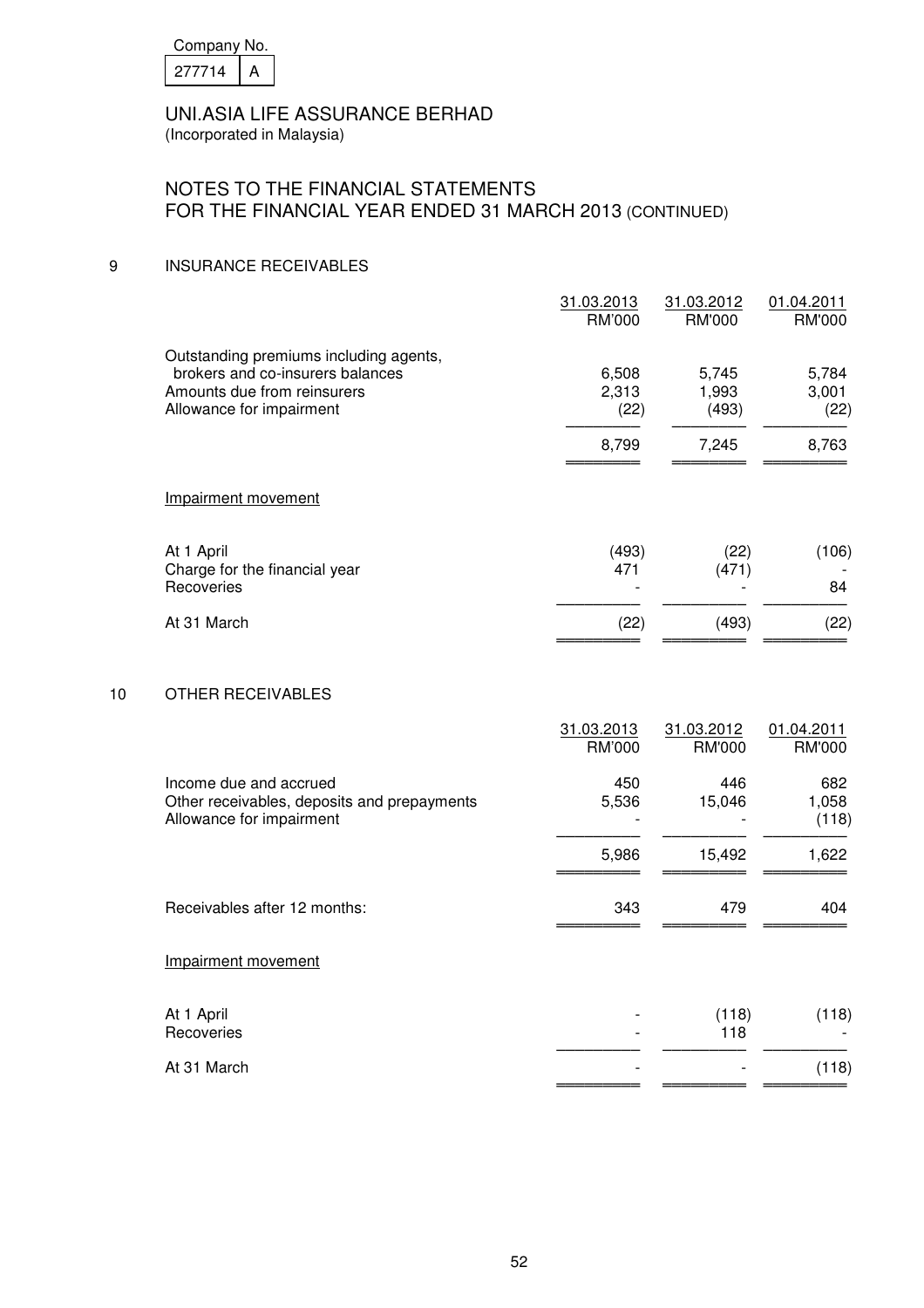| Company No. |  |  |
|-------------|--|--|
| 277714      |  |  |

# NOTES TO THE FINANCIAL STATEMENTS FOR THE FINANCIAL YEAR ENDED 31 MARCH 2013 (CONTINUED)

# 11 SHARE CAPITAL

|                                                                                  |                  | 31.03.2013 |                  | 31.03.2012 |                  | 01.04.2011 |
|----------------------------------------------------------------------------------|------------------|------------|------------------|------------|------------------|------------|
|                                                                                  | No. of<br>shares |            | No. of<br>shares |            | No. of<br>shares |            |
|                                                                                  | 000'             | RM'000     | 000'             | RM'000     | 000'             | RM'000     |
| Authorised:<br>Ordinary shares of RM1.00 each<br>At beginning and end of         |                  |            |                  |            |                  |            |
| financial year                                                                   | 125,000          | 125,000    | 125,000          | 125,000    | 125.000          | 125,000    |
| Issued and Paid-up:<br>Ordinary shares of RM1.00 each<br>At beginning and end of |                  |            |                  |            |                  |            |
| financial year                                                                   | 125,000          | 125.000    | 125,000          | 125,000    | 125.000          | 125,000    |
|                                                                                  |                  |            |                  |            |                  |            |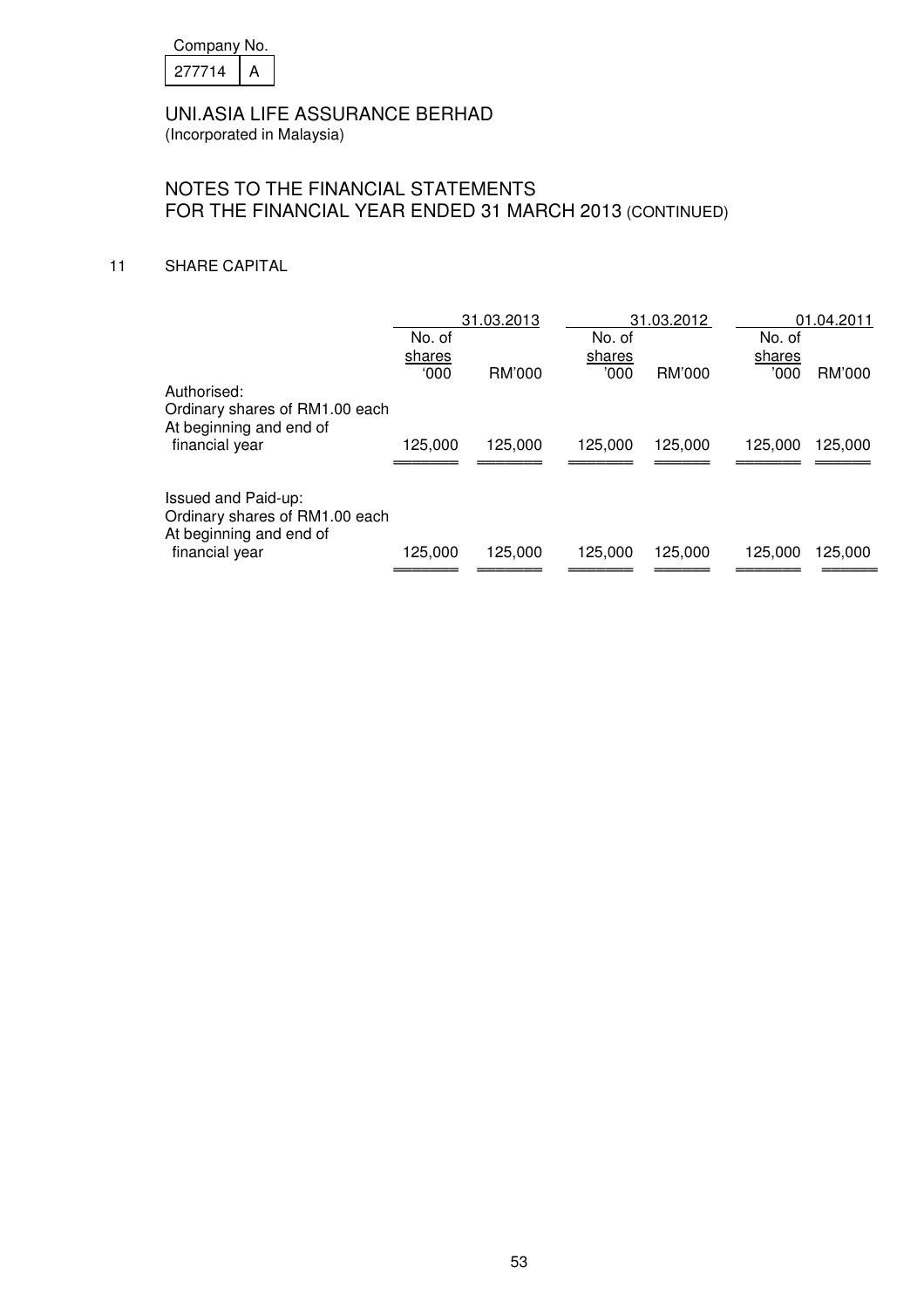| Company No. |  |  |  |
|-------------|--|--|--|
| 21/714      |  |  |  |

# NOTES TO THE FINANCIAL STATEMENTS FOR THE FINANCIAL YEAR ENDED 31 MARCH 2013 (CONTINUED)

## 12 INSURANCE CONTRACT LIABILITIES

|                                                   | 31.03.2013 |             |           |           | Restated<br>31.03.2012 |           |           | Restated<br>01.04.2011   |           |  |
|---------------------------------------------------|------------|-------------|-----------|-----------|------------------------|-----------|-----------|--------------------------|-----------|--|
|                                                   | Gross      | Reinsurance | Net       | Gross     | Reinsurance            | Net       | Gross     | Reinsurance              | Net       |  |
|                                                   | RM'000     | RM'000      | RM'000    | RM'000    | RM'000                 | RM'000    | RM'000    | RM'000                   | RM'000    |  |
| Benefits and claims<br>liabilities                | 75,644     | (3,376)     | 72,268    | 55,696    | (6, 397)               | 49,299    | 62,202    | (2,911)                  | 59,291    |  |
| <b>Actuarial liabilities</b>                      | 1,470,007  | (4,984)     | 1,465,023 | 1,338,216 | (4,969)                | 1,333,247 | 1,177,880 | 584                      | 1,178,464 |  |
| Unallocated surplus                               | 37,499     |             | 37,499    | 39,554    |                        | 39,554    | 51,936    | $\overline{\phantom{a}}$ | 51,936    |  |
| Available-for-sale fair<br>value reserves         | 9,736      |             | 9,736     | 15,654    |                        | 15,654    | 10,368    | $\overline{\phantom{0}}$ | 10,368    |  |
| Asset revaluation<br>reserves                     | 7,842      |             | 7,842     | 7,537     |                        | 7,537     | 7,322     |                          | 7,322     |  |
| Net asset value<br>attributable to<br>unitholders | 227,472    |             | 227,472   | 231,322   |                        | 231,322   | 275,970   |                          | 275,970   |  |
|                                                   | 1,828,200  | (8,360)     | 1,819,840 | 687,979,  | (11,366)               | 1,676,613 | 585,678   | (2, 327)                 | 1,583,351 |  |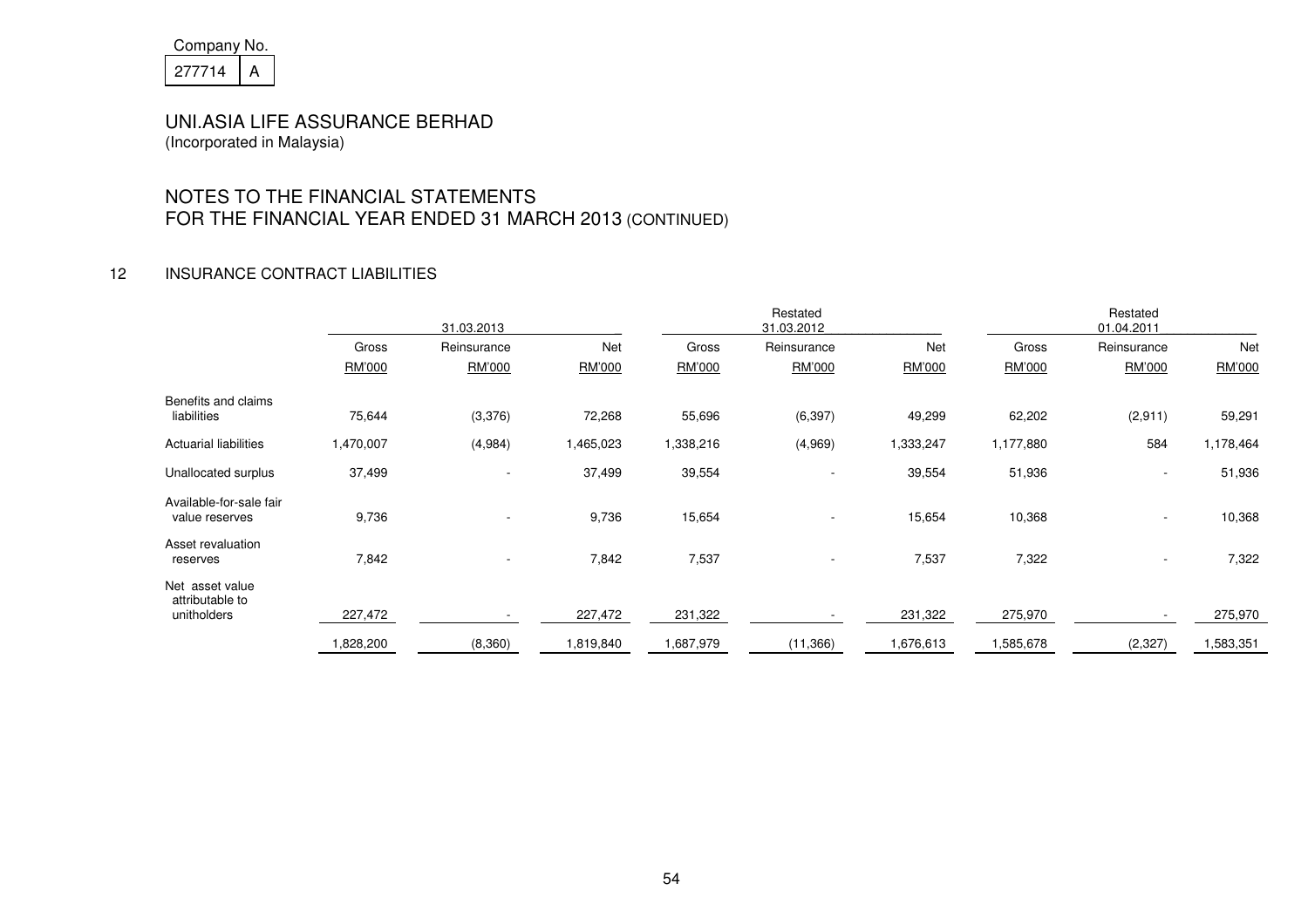| Company No. |  |  |  |
|-------------|--|--|--|
| 27714       |  |  |  |

# NOTES TO THE FINANCIAL STATEMENTS FOR THE FINANCIAL YEAR ENDED 31 MARCH 2013 (CONTINUED)

# 12 INSURANCE CONTRACT LIABILITIES (CONTINUED)

|                                                                                             | Gross           |                    | Reinsurance |                 |                    |                |            |
|---------------------------------------------------------------------------------------------|-----------------|--------------------|-------------|-----------------|--------------------|----------------|------------|
|                                                                                             | <b>With DPF</b> | <b>Without DPF</b> | Total       | <b>With DPF</b> | <b>Without DPF</b> | Total          | Net        |
|                                                                                             | <b>RM'000</b>   | RM'000             | RM'000      | RM'000          | RM'000             | RM'000         | RM'000     |
| At 1 April 2012 (as previously stated)                                                      | 1,080,877       | 824,026            | 1,904,903   | 36              | (11, 402)          | (11,366)       | 1,893,537  |
| Effects on changes in accounting policies: (Note 33)                                        |                 |                    |             |                 |                    |                |            |
| Unallocated surplus of Non Participating Funds<br>Available-for-sale fair value reserves of |                 | (202, 111)         | (202, 111)  |                 |                    |                | (202, 111) |
| Non Participating Funds (net of deferred tax)                                               |                 | (12, 267)          | (12, 267)   |                 |                    |                | (12, 267)  |
| Asset revaluation reserves of Non Participating funds                                       |                 | (2, 546)           | (2,546)     |                 |                    |                | (2, 546)   |
| At 1 April 2012 (as restated)                                                               | 1,080,877       | 607,102            | 1,687,979   | 36              | (11, 402)          | (11, 366)      | 1,676,613  |
| Change in life insurance fund contract liabilities<br>Due to assumptions change             |                 |                    |             |                 |                    |                |            |
| <b>Expenses</b>                                                                             | (2, 352)        | 3,281              | 929         |                 |                    |                | 929        |
| Mortality/morbidity                                                                         | (202)           | (2,033)            | (2, 235)    |                 |                    |                | (2, 235)   |
| Lapse/withdrawal                                                                            | 2,034           | 659                | 2,693       |                 |                    |                | 2,693      |
| Interest and bonus rate                                                                     | 5,687           | 11,161             | 16,848      |                 | (45)               | (45)           | 16,803     |
| Others                                                                                      | (110)           | 215                | 105         |                 | (236)              | (236)          | (131)      |
| Projected cash flow for inforce policies                                                    |                 |                    |             |                 |                    |                |            |
| Premium                                                                                     | 125,573         | 106,934            | 232,507     |                 | (5,099)            | (5,099)        | 227,408    |
| Investment return                                                                           | 44,715          | 10,790             | 55,505      |                 | (152)              | (152)          | 55,353     |
| <b>Benefits</b>                                                                             | (87, 385)       | (57,069)           | (144, 454)  |                 | 5,540              | 5,540          | (138, 914) |
| Expenses/commission                                                                         | (18, 867)       | (23, 498)          | (42, 365)   |                 | 109                | 109            | (42, 256)  |
| Variance on inforce policies                                                                | 11,163          | 4,094              | 15,257      |                 | (134)              | (134)          | 15,123     |
| New business reserves                                                                       | (897)           | (2,086)            | (2,983)     |                 |                    |                | (2,983)    |
| Others                                                                                      | (25)            | 9                  | (16)        |                 | 2                  | $\overline{c}$ | (14)       |
| Benefits and claims experience variation                                                    | 24,661          | (4,713)            | 19,948      | (238)           | 3,259              | 3,021          | 22,969     |
| Net asset value attributable to unit holders                                                |                 | (3,850)            | (3,850)     |                 |                    |                | (3,850)    |
| Available-for-sale fair value reserves (Note 7(e))                                          | (6, 433)        |                    | (6, 433)    |                 |                    |                | (6, 433)   |
| Assets revaluation reserves (Note 3)                                                        | 305             |                    | 305         |                 |                    |                | 305        |
| Unallocated surplus                                                                         | (2,055)         |                    | (2,055)     |                 |                    |                | (2,055)    |
| Deferred tax effects:                                                                       |                 |                    |             |                 |                    |                |            |
| Available-for-sale fair value reserves (Note 13)                                            | 515             |                    | 515         |                 |                    |                | 515        |
| At 31 March 2013                                                                            | 1,177,204       | 650,996            | 1,828,200   | (202)           | (8, 158)           | (8,360)        | 1,819,840  |
|                                                                                             |                 |                    |             |                 |                    |                |            |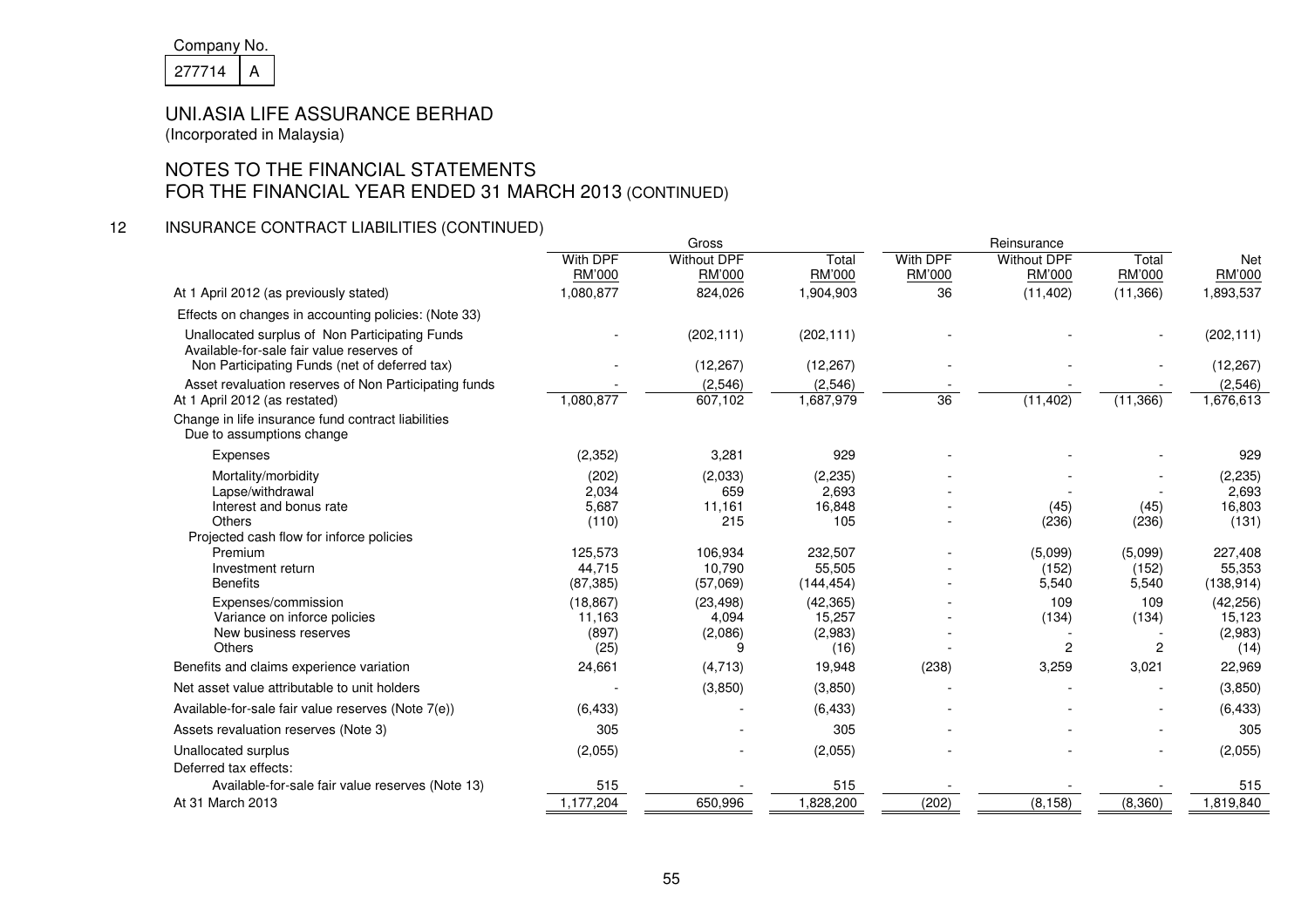| Company No. |  |  |  |  |
|-------------|--|--|--|--|
| 211114      |  |  |  |  |

# NOTES TO THE FINANCIAL STATEMENTS FOR THE FINANCIAL YEAR ENDED 31 MARCH 2013 (CONTINUED)

# 12 INSURANCE CONTRACT LIABILITIES (CONTINUED)

|                                                                                                        |           | Gross       |            |          | Reinsurance        |                |            |
|--------------------------------------------------------------------------------------------------------|-----------|-------------|------------|----------|--------------------|----------------|------------|
|                                                                                                        | With DPF  | Without DPF | Total      | With DPF | <b>Without DPF</b> | Total          | Net        |
|                                                                                                        | RM'000    | RM'000      | RM'000     | RM'000   | RM'000             | RM'000         | RM'000     |
| At 1 April 2011 (as previously stated)                                                                 | 982,453   | 821,058     | 1,803,511  | (554)    | (1,773)            | (2,327)        | 1,801,184  |
| Effects on changes in accounting policies: (Note 33)                                                   |           |             |            |          |                    |                |            |
| Unallocated surplus of Non Participating Funds<br>Available-for-sale fair value reserves of            |           | (208, 251)  | (208, 251) |          |                    |                | (208, 251) |
| Non Participating Funds (net of deferred tax)<br>Asset revaluation reserves of Non Participating funds |           | (7,089)     | (7,089)    |          |                    |                | (7,089)    |
| (net of deferred tax)                                                                                  |           | (2, 493)    | (2, 493)   |          |                    |                | (2, 493)   |
| At 1 April 2011 (as restated)                                                                          | 982,453   | 603,225     | 1,585,678  | (554)    | (1,773)            | (2, 327)       | 1,583,351  |
| Change in life insurance fund contract liabilities                                                     |           |             |            |          |                    |                |            |
| Due to assumptions change                                                                              |           |             |            |          |                    |                |            |
| Mortality/morbidity                                                                                    | 730       | 2,466       | 3,196      |          |                    |                | 3,196      |
| Lapse/withdrawal                                                                                       | 3,340     | 704         | 4,044      |          |                    |                | 4,044      |
| Interest and bonus rate                                                                                | 14,072    | 17,317      | 31,389     |          | (79)               | (79)           | 31,310     |
| Others                                                                                                 | (506)     | 4,588       | 4,082      |          | (5, 188)           | (5, 188)       | (1,106)    |
| Projected cash flow for inforce policies                                                               |           |             |            |          |                    |                |            |
| Premium                                                                                                | 118,504   | 109,998     | 228,502    |          | (4,740)            | (4,740)        | 223,762    |
| Investment return                                                                                      | 40,654    | 9,295       | 49,949     |          | (125)              | (125)          | 49,824     |
| <b>Benefits</b>                                                                                        | (80, 387) | (57, 416)   | (137, 803) |          | 4,887              | 4,887          | (132, 916) |
| Expenses/commission                                                                                    | (20, 202) | (25, 884)   | (46,086)   |          | 230                | 230            | (45, 856)  |
| Variance on inforce policies                                                                           | 8,362     | 1,285       | 9,647      |          | (634)              | (634)          | 9,013      |
| New business reserves                                                                                  | 914       | 11,637      | 12,551     |          |                    |                | 12,551     |
| <b>Others</b>                                                                                          | 115       | 750         | 865        |          | 96                 | 96             | 961        |
| Benefits and claims experience variation                                                               | 19,709    | (26, 215)   | (6,506)    | 590      | (4,076)            | (3,486)        | (9,992)    |
| Net asset value attributable to unit holders                                                           |           | (44, 648)   | (44, 648)  |          |                    |                | (44, 648)  |
| Available-for-sale fair value reserves (Note 7 (e))                                                    | 5,766     |             | 5,766      |          |                    |                | 5,766      |
| Assets revaluation reserves (Note 3)                                                                   | 215       |             | 215        |          |                    |                | 215        |
| Unallocated surplus                                                                                    | (12, 382) |             | (12, 382)  |          |                    | $\blacksquare$ | (12, 382)  |
| Deferred tax effects:                                                                                  |           |             |            |          |                    |                |            |
| Available-for-sale fair value reserves (Note 13)                                                       | (480)     |             | (480)      |          |                    |                | (480)      |
| At 31 March 2012 (as restated)                                                                         | 1,080,877 | 607,102     | 1,687,979  | 36       | (11, 402)          | (11, 366)      | 1,676,613  |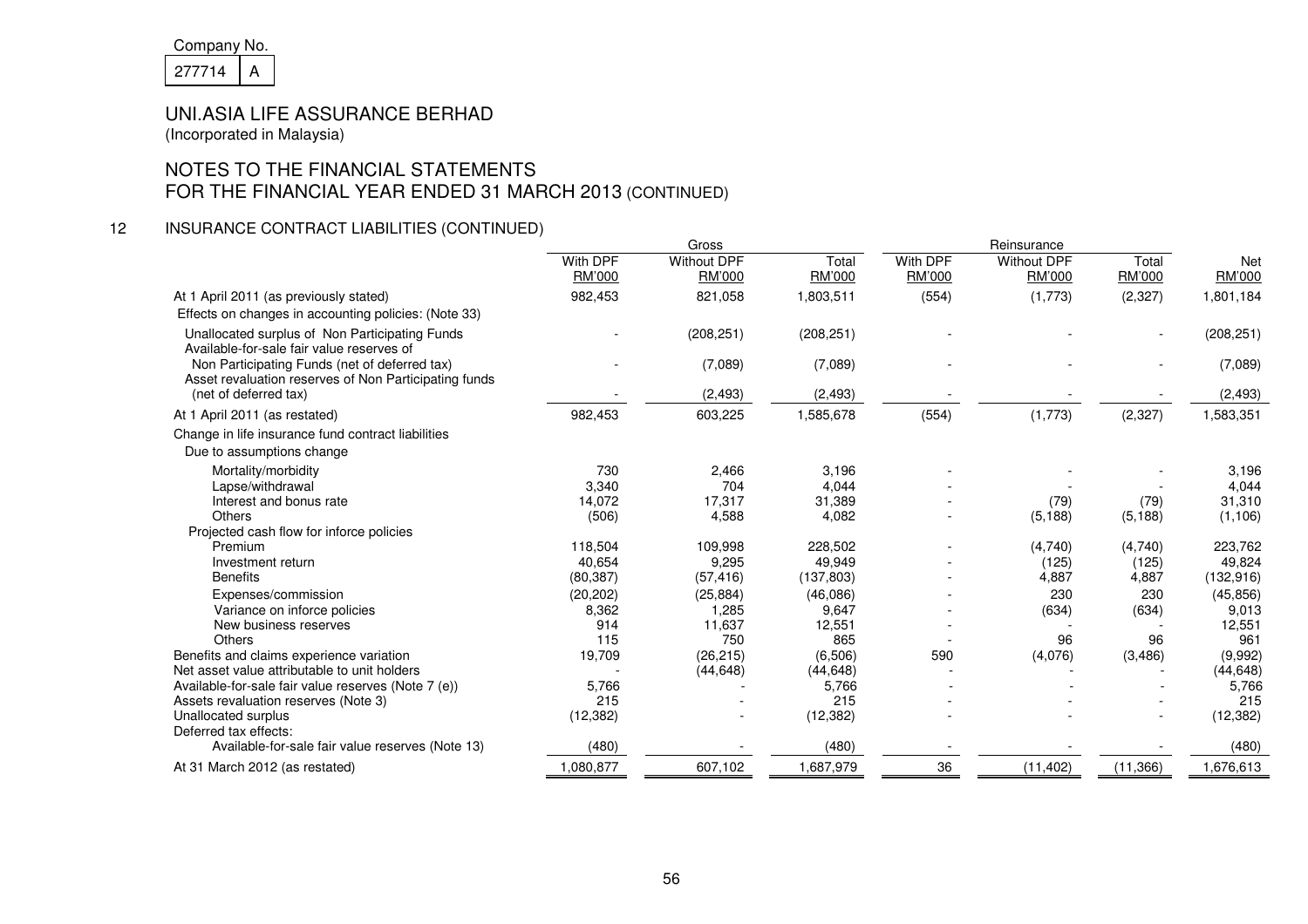| Company No. |  |  |  |
|-------------|--|--|--|
| 277714      |  |  |  |

# NOTES TO THE FINANCIAL STATEMENTS FOR THE FINANCIAL YEAR ENDED 31 MARCH 2013 (CONTINUED)

## 12 INSURANCE CONTRACT LIABILITIES (CONTINUED)

|                                                                                             | Gross     |                    | Reinsurance |          |                    |          |            |
|---------------------------------------------------------------------------------------------|-----------|--------------------|-------------|----------|--------------------|----------|------------|
|                                                                                             | With DPF  | <b>Without DPF</b> | Total       | With DPF | <b>Without DPF</b> | Total    | Net        |
|                                                                                             | RM'000    | RM'000             | RM'000      | RM'000   | RM'000             | RM'000   | RM'000     |
| At 1 April 2010 (as previously stated)                                                      | 854,298   | 725,202            | 1,579,500   | (220)    | (2, 245)           | (2, 465) | 1,577,035  |
| Effects on changes in accounting policies: (Note 33)                                        |           |                    |             |          |                    |          |            |
| Unallocated surplus of Non Participating Funds<br>Available-for-sale fair value reserves of |           | (158, 737)         | (158, 737)  |          |                    |          | (158, 737) |
| Non Participating Funds (net of deferred tax)                                               |           | (252)              | (252)       |          |                    |          | (252)      |
| Asset revaluation reserves of Non Participating funds                                       |           | (3,004)            | (3,004)     |          |                    |          | (3,004)    |
| At 1 April 2010 (as restated)                                                               | 854,298   | 563,209            | 1,417,507   | (220)    | (2, 245)           | (2, 465) | 1,415,042  |
| Change in life insurance fund contract liabilities<br>Due to assumptions change             |           |                    |             |          |                    |          |            |
| <b>Expenses</b>                                                                             | 7,044     | (6,530)            | 514         |          |                    |          | 514        |
| Mortality/morbidity                                                                         | 4,841     | 8,701              | 13,542      |          | (1,644)            | (1,644)  | 11,898     |
| Lapse/withdrawal                                                                            |           | (1, 352)           | (1, 352)    |          | 523                | 523      | (829)      |
| Interest and bonus rate                                                                     | (30, 543) | 4,050              | (26, 493)   |          | (21)               | (21)     | (26, 514)  |
| <b>Others</b>                                                                               | 4,696     | 472                | 5,168       |          | 134                | 134      | 5,302      |
| Projected cash flow for inforce policies                                                    |           |                    |             |          |                    |          |            |
| Premium                                                                                     | 110,404   | 56,208             | 166,612     |          | (3,340)            | (3,340)  | 163,272    |
| Investment return                                                                           | 38,343    | 6,826              | 45,169      |          | 6                  | 6        | 45,175     |
| <b>Benefits</b>                                                                             | (64,065)  | (27, 378)          | (91, 443)   |          | 3,973              | 3,973    | (87, 470)  |
| Expenses/commission                                                                         | (17,079)  | (10, 353)          | (27, 432)   |          | 33                 | 33       | (27, 399)  |
| Variance on inforce policies                                                                | 29,642    | 4,568              | 34,210      |          | (365)              | (365)    | 33,845     |
| New business reserves                                                                       | 2,753     | 5,638              | 8,391       |          |                    |          | 8,391      |
| Others                                                                                      | (324)     | 30                 | (294)       |          | 482                | 482      | 188        |
| Benefits and claims experience variation                                                    | 12,611    | 4,127              | 16,738      | (334)    | 691                | 357      | 17,095     |
| Net asset value attributable to unit holders                                                |           | (4,991)            | (4,991)     |          |                    |          | (4,991)    |
| Available-for-sale fair value reserves (Note 7(e))                                          | 11,887    |                    | 11,887      |          |                    |          | 11,887     |
| Assets revaluation reserves (Note 3)                                                        | 994       |                    | 994         |          |                    |          | 994        |
| Unallocated surplus                                                                         | 17,473    |                    | 17,473      |          |                    |          | 17,473     |
| Deferred tax effects:                                                                       |           |                    |             |          |                    |          |            |
| Available-for-sale fair value reserves (Note 13)                                            | (983)     |                    | (983)       |          |                    |          | (983)      |
| Assets revaluation reserves (Note 13)                                                       | 461       |                    | 461         |          |                    |          | 461        |
| At 31 March 2011 (as restated)                                                              | 982,453   | 603,225            | 1,585,678   | (554)    | (1,773)            | (2, 327) | 1,583,351  |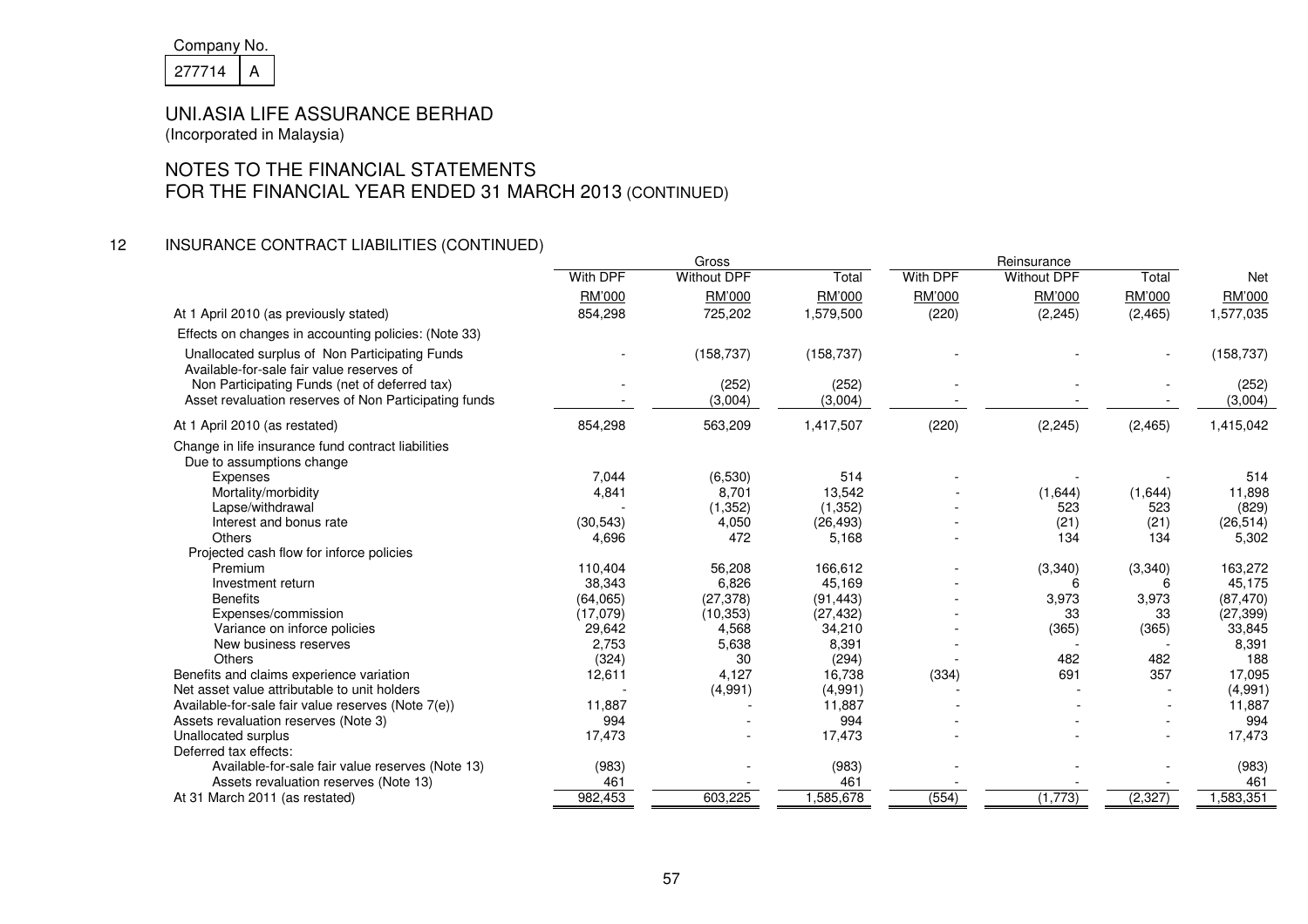| Company No. |  |
|-------------|--|
| 277714      |  |

# NOTES TO THE FINANCIAL STATEMENTS FOR THE FINANCIAL YEAR ENDED 31 MARCH 2013 (CONTINUED)

### 13 DEFERRED TAX LIABILITIES

|                                                                                         | 31.03.2013<br><b>RM'000</b> | 31.03.2012<br>RM'000 | 01.04.2011<br><b>RM'000</b> |
|-----------------------------------------------------------------------------------------|-----------------------------|----------------------|-----------------------------|
| At 1 April (as previously stated)<br>Effect of changes in accounting policies (Note 33) | (45, 562)                   | (46, 603)            | (3,036)                     |
| Deferred tax on unallocated surplus                                                     |                             |                      | (41,650)                    |
| Deferred tax on AFS                                                                     |                             |                      | (1, 418)                    |
| Deferred tax on assets revaluation reserves                                             |                             |                      | (499)                       |
| At 1 April (as restated)<br>Recognised in:                                              | (45,562)                    | (46,603)             | (46, 603)                   |
| Income statement (Note 26)<br>Other comprehensive income                                | 2,913                       | 3,326                |                             |
| Deferred tax on AFS                                                                     | 1,187                       | (2,275)              |                             |
| Deferred tax on assets revaluation reserves                                             | (9)                         | (10)                 |                             |
| At 31 March (as restated)                                                               | (41, 471)                   | (45, 562)            | (46, 603)                   |
|                                                                                         |                             |                      |                             |

 Deferred tax assets and liabilities are offset when there is a legally enforceable right to set off current tax assets against current tax liabilities and when the deferred taxes relate to the same tax authority.

|                                                       | 31.03.2013<br>RM'000 | Restated<br>31.03.2012<br>RM'000 | Restated<br>01.04.2011<br>RM'000 |
|-------------------------------------------------------|----------------------|----------------------------------|----------------------------------|
| Presented after appropriate<br>offsetting as follows: |                      |                                  |                                  |
| Deferred tax assets                                   | 3,070                | 3.224                            | 2,965                            |
| Deferred tax liabilities                              | (44, 541)            | (48, 786)                        | (49, 568)                        |
|                                                       | (41, 471)            | (45,562)                         | (46,603)                         |
|                                                       |                      |                                  |                                  |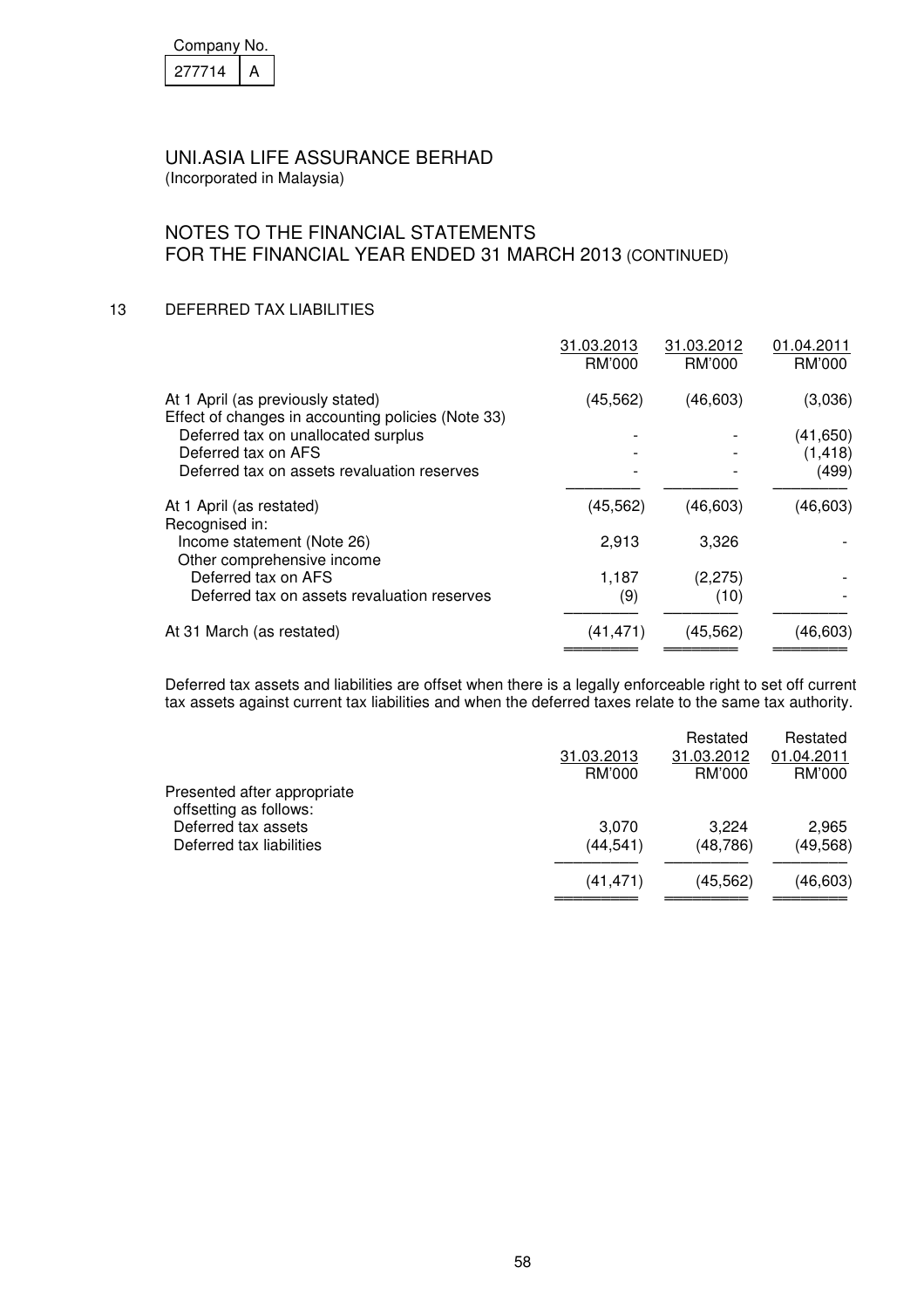| Company No. |  |  |
|-------------|--|--|
| 27714       |  |  |

# NOTES TO THE FINANCIAL STATEMENTS FOR THE FINANCIAL YEAR ENDED 31 MARCH 2013 (CONTINUED)

### 13 DEFERRED TAX ASSETS (CONTINUED)

The components and movements of deferred tax assets during the financial year are as follows:

|                                        |      |               |               | Accelerated<br>capital |               |               |
|----------------------------------------|------|---------------|---------------|------------------------|---------------|---------------|
|                                        |      |               |               | allowance<br>on        |               |               |
|                                        |      | Fair value of |               | properties             | Accretion of  |               |
|                                        |      | investment    | Loan and      | and                    | discounts on  |               |
|                                        | Note | assets        | receivable    | equipment              | investment    | Total         |
|                                        |      | <b>RM'000</b> | <b>RM'000</b> | <b>RM'000</b>          | <b>RM'000</b> | <b>RM'000</b> |
| At 1 April 2011 (as previously stated) |      | 2,906         |               | 23                     | 36            | 2,965         |
| At 1 April 2011 (as restated)          |      | 2,906         |               | 23                     | 36            | 2,965         |
| Recognised in:                         |      |               |               |                        |               |               |
| Income statement                       |      | (191)         | 163           | (17)                   | 304           | 259           |
| At 31 March 2012 (as restated)         |      | 2,715         | 163           | 6                      | 340           | 3,224         |
| Recognised in:                         |      |               |               |                        |               |               |
| Income statement                       |      | 11            | (163)         | (6)                    | (13)          | (171)         |
| Other comprehensive income             |      | 17            | ٠             |                        |               | 17            |
| At 31 March 2013                       |      | 2,743         |               |                        | 327           | 3,070         |
|                                        |      |               |               |                        |               |               |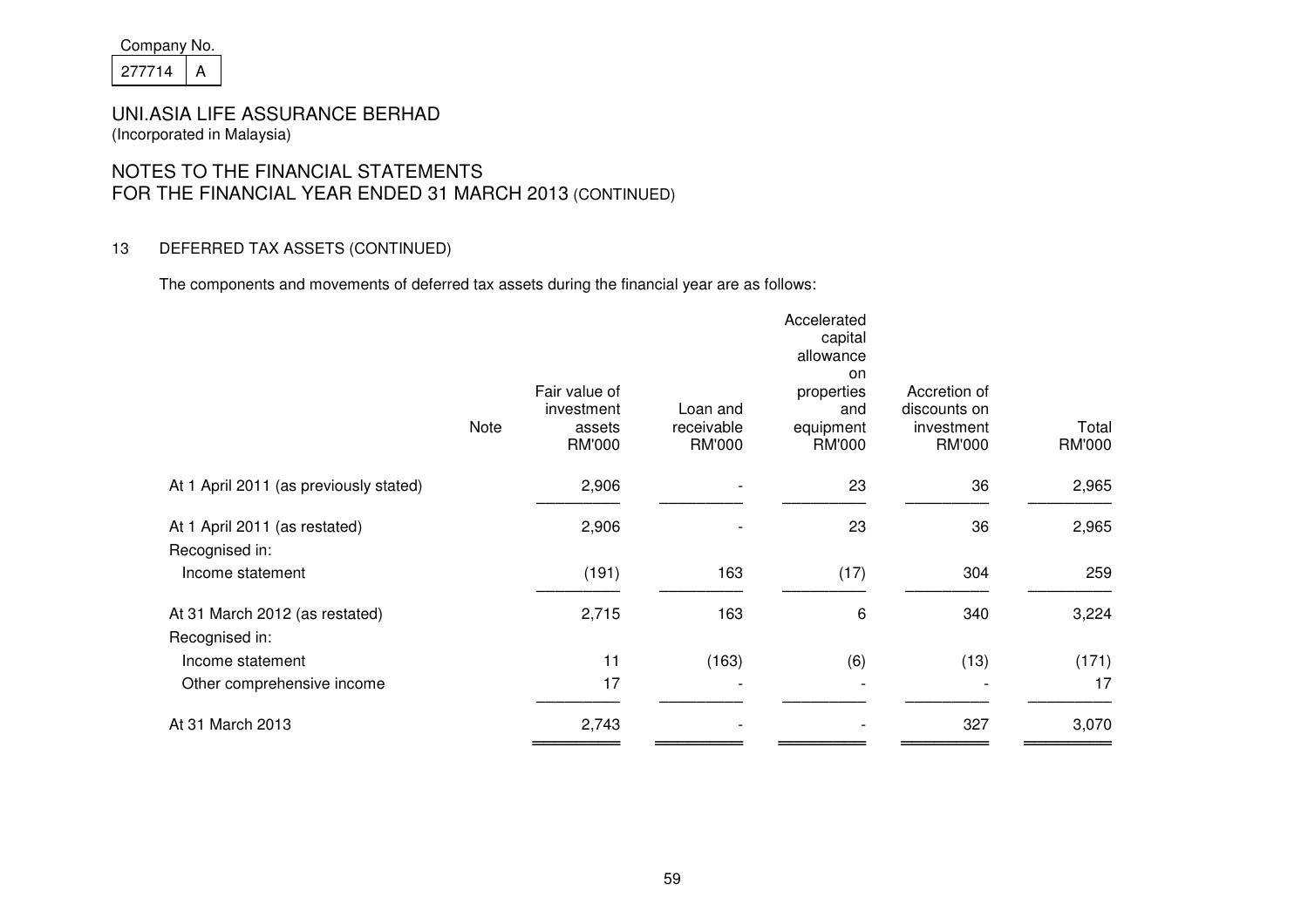| Company No. |  |  |
|-------------|--|--|
| 277714      |  |  |

# NOTES TO THE FINANCIAL STATEMENTS

# FOR THE FINANCIAL YEAR ENDED 31 MARCH 2013 (CONTINUED)

## 13 DEFERRED TAX LIABILITIES (CONTINUED)

The components and movements of deferred tax liabilities during the financial year are as follows:

|                                          |      |                                       |                                         | Accelerated<br>capital                      |                                            |                        |               |
|------------------------------------------|------|---------------------------------------|-----------------------------------------|---------------------------------------------|--------------------------------------------|------------------------|---------------|
|                                          | Note | Fair value of<br>investment<br>assets | Fair value of<br>investment<br>property | allowance on<br>properties and<br>equipment | Accretion of<br>discounts on<br>investment | Unallocated<br>surplus | Total         |
|                                          |      | <b>RM'000</b>                         | RM'000                                  | RM'000                                      | <b>RM'000</b>                              | <b>RM'000</b>          | <b>RM'000</b> |
| At 1 April 2011 (as previously stated)   |      | (4,675)                               |                                         | (194)                                       | (1, 132)                                   |                        | (6,001)       |
| Effect of changes in accounting policies | 33   |                                       |                                         |                                             |                                            |                        |               |
| Income statement                         |      |                                       |                                         |                                             |                                            | (41,650)               | (41, 650)     |
| Other comprehensive income               |      | (1, 418)                              | (499)                                   |                                             |                                            |                        | (1, 917)      |
| At 1 April 2011 (as restated)            |      | (6,093)                               | (499)                                   | (194)                                       | (1, 132)                                   | (41,650)               | (49, 568)     |
| Recognised in:                           |      |                                       |                                         |                                             |                                            |                        |               |
| Income statement                         |      | 1,582                                 | (89)                                    | (79)                                        | 425                                        | 1,228                  | 3,067         |
| Other comprehensive income               |      | (2, 275)                              | (10)                                    |                                             | $\overline{\phantom{a}}$                   |                        | (2,285)       |
| At 31 March 2012 (as restated)           |      | (6,786)                               | (598)                                   | (273)                                       | (707)                                      | (40, 422)              | (48, 786)     |
| Recognised in:                           |      |                                       |                                         |                                             |                                            |                        |               |
| Income statement                         |      | (445)                                 | (37)                                    | (6)                                         | 609                                        | 2,963                  | 3,084         |
| Other comprehensive income               |      | 1,170                                 | (9)                                     |                                             |                                            |                        | 1,161         |
| At 31 March 2013                         |      | (6,061)                               | (644)                                   | (279)                                       | (98)                                       | (37, 459)              | (44, 541)     |
|                                          |      |                                       |                                         |                                             |                                            |                        |               |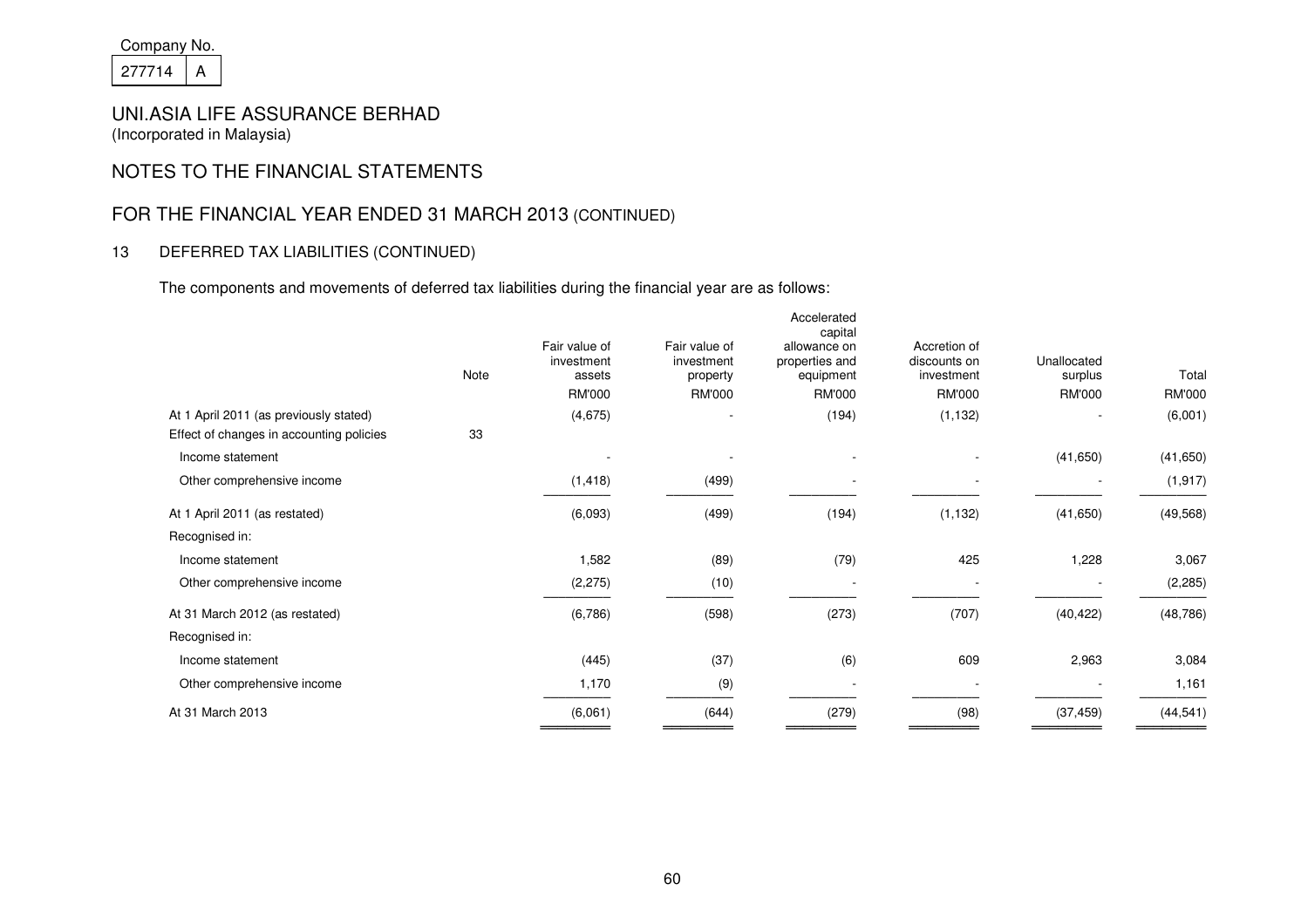| Company No. |  |
|-------------|--|
| 277714      |  |

# NOTES TO THE FINANCIAL STATEMENTS FOR THE FINANCIAL YEAR ENDED 31 MARCH 2013 (CONTINUED)

#### 14 SUBORDINATED TERM LOAN

|                        | 31.03.2013 | 31.03.2012 | 01.04.2011 |
|------------------------|------------|------------|------------|
|                        | RM'000     | RM'000     | RM'000     |
| Subordinated term loan | 53,000     | 53,000     | 53,000     |

 On 18 February 2009, a subordinated term loan of RM53 million was obtained from the holding Company, Uni.Asia Capital Sdn Bhd, to supplement the Company's capital requirements. The term of the loan facility is for a period of ten (10) years commencing from the date of first drawdown on 27 February 2009. The subordinated term loan shall be repaid in full on the maturity date (i.e. on 26 February 2019) and prior approval from Bank Negara Malaysia is required for prepayment of the loan in whole or in part before the maturity date.

 The rate of interest payable is KLIBOR plus 2% per annum for the first five (5) years of the tenure and KLIBOR plus 4% per annum for the remaining five (5) years of the tenure. The Company shall not be obligated to pay any interest which is otherwise payable if the Company does not record operating profit in the relevant financial year of such payment of interest. Accordingly, the related unpaid interest shall cease to accrue or accumulate to the holding company.

 Interest expense on the loan, amounting to RM2,869,478 (2012: RM2,912,183), is reported within finance cost in the income statement.

As this is a floating rate subordinated loan, the fair value is equivalent to its carrying amount.

#### 15 INSURANCE PAYABLES

|                                                | 31.03.2013 | 31.03.2012    | 01.04.2011    |
|------------------------------------------------|------------|---------------|---------------|
|                                                | RM'000     | <b>RM'000</b> | <b>RM'000</b> |
| Amount due to insureds                         | 116,023    | 131,726       | 147,119       |
| Amount owing to agents and brokers co-insurers | 6,310      | 5,803         | 5,690         |
| Amount owing to reinsurers and cedants         | 2,738      | 2,644         | 4,520         |
|                                                | 125.071    | 140.173       | 157.329       |
|                                                |            |               |               |

 The carrying amounts disclosed above approximate fair value at the statement of financial position date.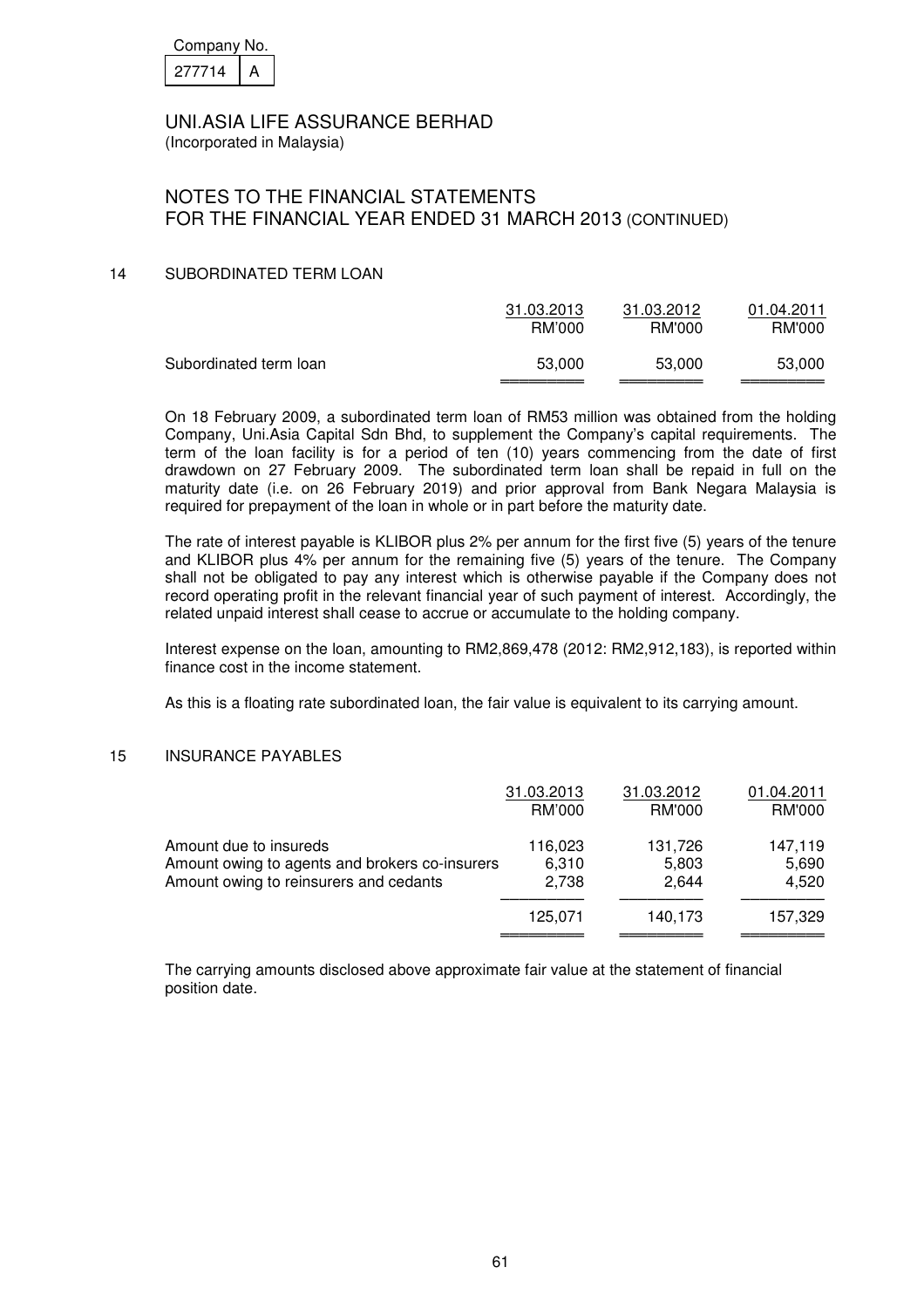| Company No. |  |  |
|-------------|--|--|
| 277714      |  |  |

# NOTES TO THE FINANCIAL STATEMENTS FOR THE FINANCIAL YEAR ENDED 31 MARCH 2013 (CONTINUED)

### 16 OTHER PAYABLES

|                             | 31.03.2013 | 31.03.2012    | 01.04.2011 |
|-----------------------------|------------|---------------|------------|
|                             | RM'000     | <b>RM'000</b> | RM'000     |
| Other payables and accruals | 15.991     | 17.321        | 17.285     |

 The carrying amounts disclosed above approximate fair value at the statement of financial position date.

### 17 OPERATING REVENUE

|    |     |                                                         | 31.03.2013<br><b>RM'000</b> | 31.03.2012<br><b>RM'000</b> |
|----|-----|---------------------------------------------------------|-----------------------------|-----------------------------|
|    |     | Gross premiums (Note 18)<br>Investment income (Note 19) | 275,842<br>97,975           | 313,761<br>89,107           |
|    |     |                                                         | 373,817                     | 402,868                     |
| 18 |     | <b>NET PREMIUMS</b>                                     |                             |                             |
|    |     |                                                         | 31.03.2013<br><b>RM'000</b> | 31.03.2012<br><b>RM'000</b> |
|    | (a) | Gross premiums :<br>Insurance contracts                 | 275,842                     | 313,761                     |
|    | (b) | Premiums ceded to reinsurers :<br>Insurance contracts   | (12, 539)                   | (12, 521)                   |
|    |     | Net premiums                                            | 263,303                     | 301,240                     |
|    |     |                                                         |                             |                             |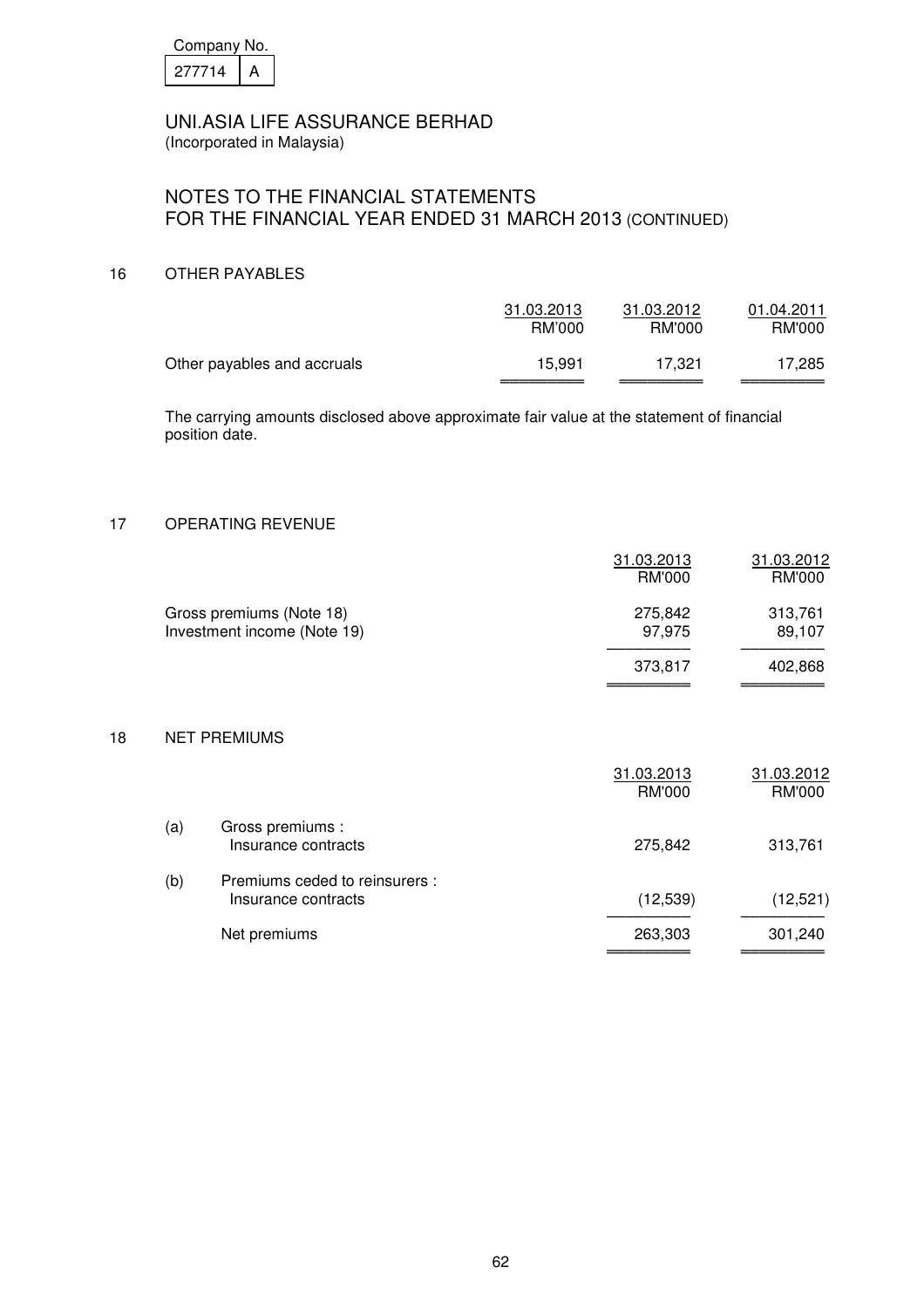| Company No. |  |  |
|-------------|--|--|
| 277714      |  |  |

# NOTES TO THE FINANCIAL STATEMENTS FOR THE FINANCIAL YEAR ENDED 31 MARCH 2013 (CONTINUED)

### 19 INVESTMENT INCOME

|                                                                                                    | 31.03.2013<br><b>RM'000</b> | 31.03.2012<br>RM'000 |
|----------------------------------------------------------------------------------------------------|-----------------------------|----------------------|
| Rental income from investment properties<br>Financial assets at FVTPL - held for trading purposes: | 246                         | 251                  |
| Interest<br>Dividend / distribution income                                                         | 5,665                       | 5,700                |
| - Equity securities quoted in Malaysia<br>- Equity securities quoted outside Malaysia              | 8,545<br>39                 | 7,370                |
| HTM financial assets:<br>Interest                                                                  | 21,288                      | 18,387               |
| Accretion of discounts net of amortisation of premiums                                             | 114                         | 669                  |
| AFS financial assets:<br>Interest                                                                  | 39,617                      | 36,521               |
| Accretion of discounts net of amortisation of premiums<br>LAR:                                     | (396)                       | 1,834                |
| Interest from loan                                                                                 | 6,585                       | 5,824                |
| Interest from fixed and called deposits<br>Accretion of discounts net of amortisation of premiums  | 15,916<br>356               | 12,307<br>244        |
|                                                                                                    | 97,975                      | 89,107               |
|                                                                                                    |                             |                      |

### 20. REALISED GAINS/(LOSSES)

|                                                                                                                                                                                                                       | 31.03.2013<br><b>RM'000</b> | 31.03.2012<br><b>RM'000</b> |
|-----------------------------------------------------------------------------------------------------------------------------------------------------------------------------------------------------------------------|-----------------------------|-----------------------------|
| Properties and equipment                                                                                                                                                                                              | (20)                        | (5)                         |
| Financial assets at FVTPL - held for trading purposes:<br>- Debt securities outside Malaysia<br>- Equity securities and unit trusts quoted in Malaysia<br>- Equity securities and unit trusts quoted outside Malaysia | 88<br>17,163<br>(6, 176)    | 7,493                       |
| HTM financial assets:<br>- Debt securities unquoted in Malaysia<br>AFS financial assets:                                                                                                                              | 506                         | 4,930                       |
| - Debt securities                                                                                                                                                                                                     | 6,028                       | 9,631                       |
|                                                                                                                                                                                                                       | 17,609                      | 22,054                      |
| Total realised gains and losses                                                                                                                                                                                       | 17,589                      | 22,049                      |
|                                                                                                                                                                                                                       |                             |                             |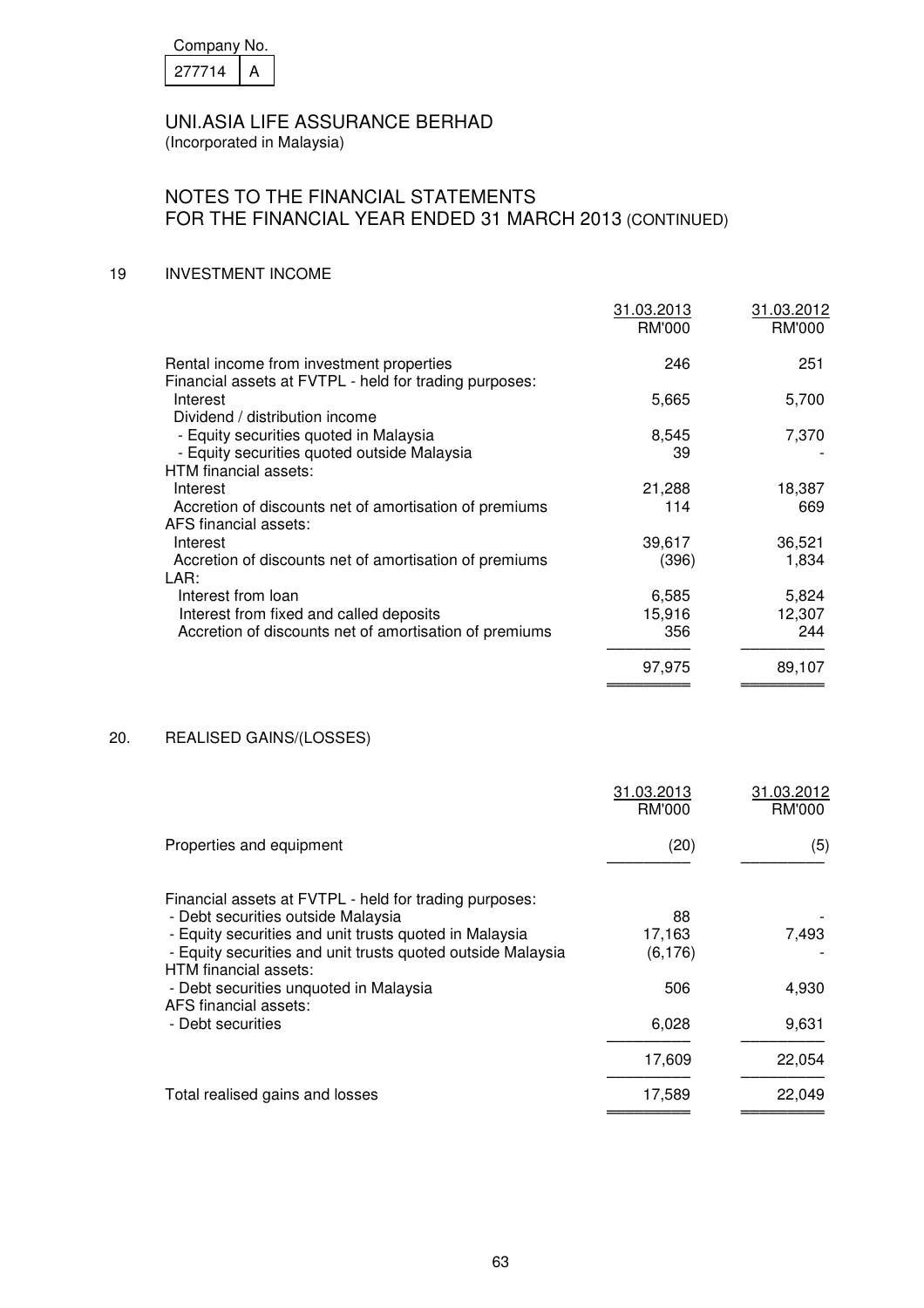| Company No. |  |
|-------------|--|
| 277714      |  |

# NOTES TO THE FINANCIAL STATEMENTS FOR THE FINANCIAL YEAR ENDED 31 MARCH 2013 (CONTINUED)

# 21 FAIR VALUE GAINS/(LOSSES)

22

|    |     |                                                                                                                                                  | 31.03.2013<br>RM'000        | 31.03.2012<br>RM'000                    |
|----|-----|--------------------------------------------------------------------------------------------------------------------------------------------------|-----------------------------|-----------------------------------------|
|    |     | Investment property (Note 4)<br>Financial investments - held for trading purposes<br>Financial investments - designated upon initial recognition | 150<br>4,645<br>2,759       | 50<br>(10, 587)<br>(13,029)             |
|    |     | Total fair value gains on financial statements at FVTPL<br>LAR - Unsecured loans<br>Impairment on AFS debt securitites                           | 7,554<br>(22)<br>(3,089)    | (23, 566)<br>(162)                      |
|    |     |                                                                                                                                                  | 4,443                       | (23, 728)                               |
| 22 |     | FEE INCOME                                                                                                                                       |                             |                                         |
|    |     |                                                                                                                                                  | 31.03.2013<br><b>RM'000</b> | 31.03.2012<br><b>RM'000</b>             |
|    |     | Policyholder administration and<br>investment management services                                                                                | $\overline{c}$              | 13                                      |
| 23 |     | NET BENEFITS AND CLAIMS                                                                                                                          |                             |                                         |
|    |     |                                                                                                                                                  | 31.03.2013<br><b>RM'000</b> | Restated<br>31.03.2012<br><b>RM'000</b> |
|    | (a) | Gross benefits and claims :<br>Insurance contracts                                                                                               |                             |                                         |
|    |     | Death<br>Maturity<br>Surrender                                                                                                                   | 20,210<br>4,982<br>62,865   | 22,553<br>39,312<br>62,982              |
|    |     | Others                                                                                                                                           | 58,345                      | 55,321                                  |
|    |     |                                                                                                                                                  | 146,402                     | 180,168                                 |
|    | (b) | Claims ceded to reinsurers :<br>Insurance contracts                                                                                              | (2,642)                     | (9,592)                                 |
|    | (c) | Gross change in contract liabilities :<br>Insurance contracts                                                                                    | 125,886                     | 103,306                                 |
|    | (d) | Change in contract liabilities ceded to reinsurers :<br>Insurance contracts                                                                      | (15)                        | (5, 553)                                |
|    |     |                                                                                                                                                  |                             |                                         |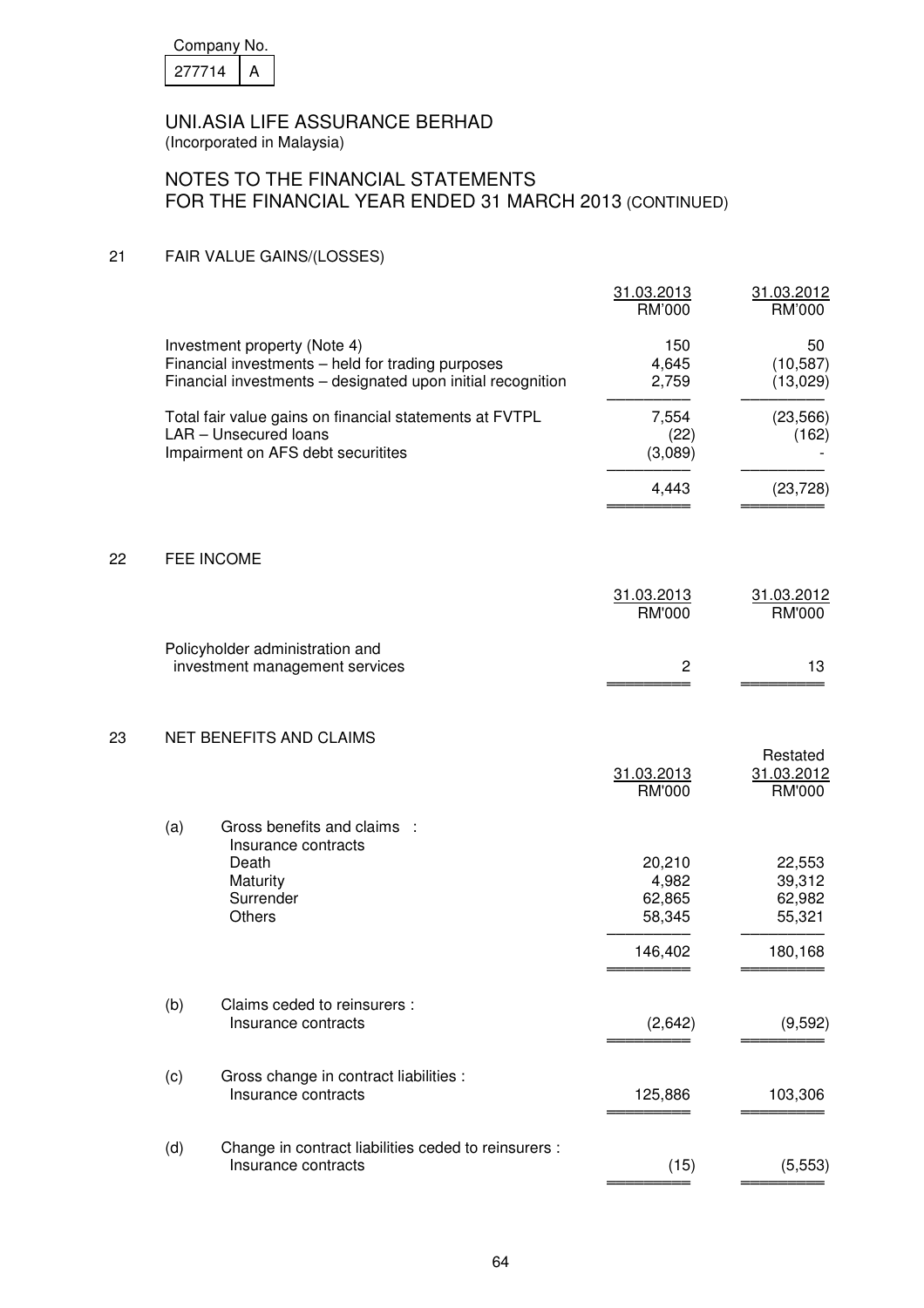| Company No. |  |
|-------------|--|
| 277714      |  |

# NOTES TO THE FINANCIAL STATEMENTS FOR THE FINANCIAL YEAR ENDED 31 MARCH 2013 (CONTINUED)

### 24 MANAGEMENT EXPENSES

|                                                                                                                                  | Note  | 31.03.2013<br><b>RM'000</b>       | 31.03.2012<br><b>RM'000</b>     |
|----------------------------------------------------------------------------------------------------------------------------------|-------|-----------------------------------|---------------------------------|
| Employee benefits expense<br>Directors' remuneration:                                                                            | 24(a) | 23,986                            | 23,315                          |
| - current year<br>- prior year over provision<br>Auditors' remuneration:                                                         | 24(b) | 757                               | 605<br>(15)                     |
| - current year<br>- prior year over provision<br>Depreciation of properties and equipment                                        |       | 261<br>(55)<br>1,678              | 258<br>1,486                    |
| Amortisation of intangible assets<br>Amortisation of prepaid lease property<br>Training expenses<br>Allowance for doubtful debts |       | 1,049<br>4<br>(24)                | 1,327<br>3<br>2,648<br>471      |
| Reversal of allowance for doubtful debts<br>Printing and stationery                                                              |       | 741                               | (118)<br>467                    |
| Postage, telephone and telefax<br>EDP expenses<br>Rental of office from third parties<br>Administration and general expenses     |       | 1,189<br>1,229<br>1,498<br>17,374 | 1,152<br>503<br>1,311<br>19,274 |
|                                                                                                                                  |       | 49,687                            | 52,687                          |
|                                                                                                                                  |       | 31.03.2013<br><b>RM'000</b>       | 31.03.2012<br><b>RM'000</b>     |
| (a)<br>Employee benefits expense                                                                                                 |       |                                   |                                 |
| Wages, salaries and bonuses<br>Contributions to social security ("SOCSO")<br>Contributions to EPF<br>Other benefits              |       | 19,230<br>154<br>2,888<br>1,714   | 18,820<br>135<br>2,783<br>1,577 |
| <b>Total Employee Benefits Expenses</b>                                                                                          |       | 23,986                            | 23,315                          |

 The remuneration, including benefits-in-kind, attributable to the Chief Executive Officer of the Company during the financial year amounted to RM1,321,387 (2012: RM1,082,544).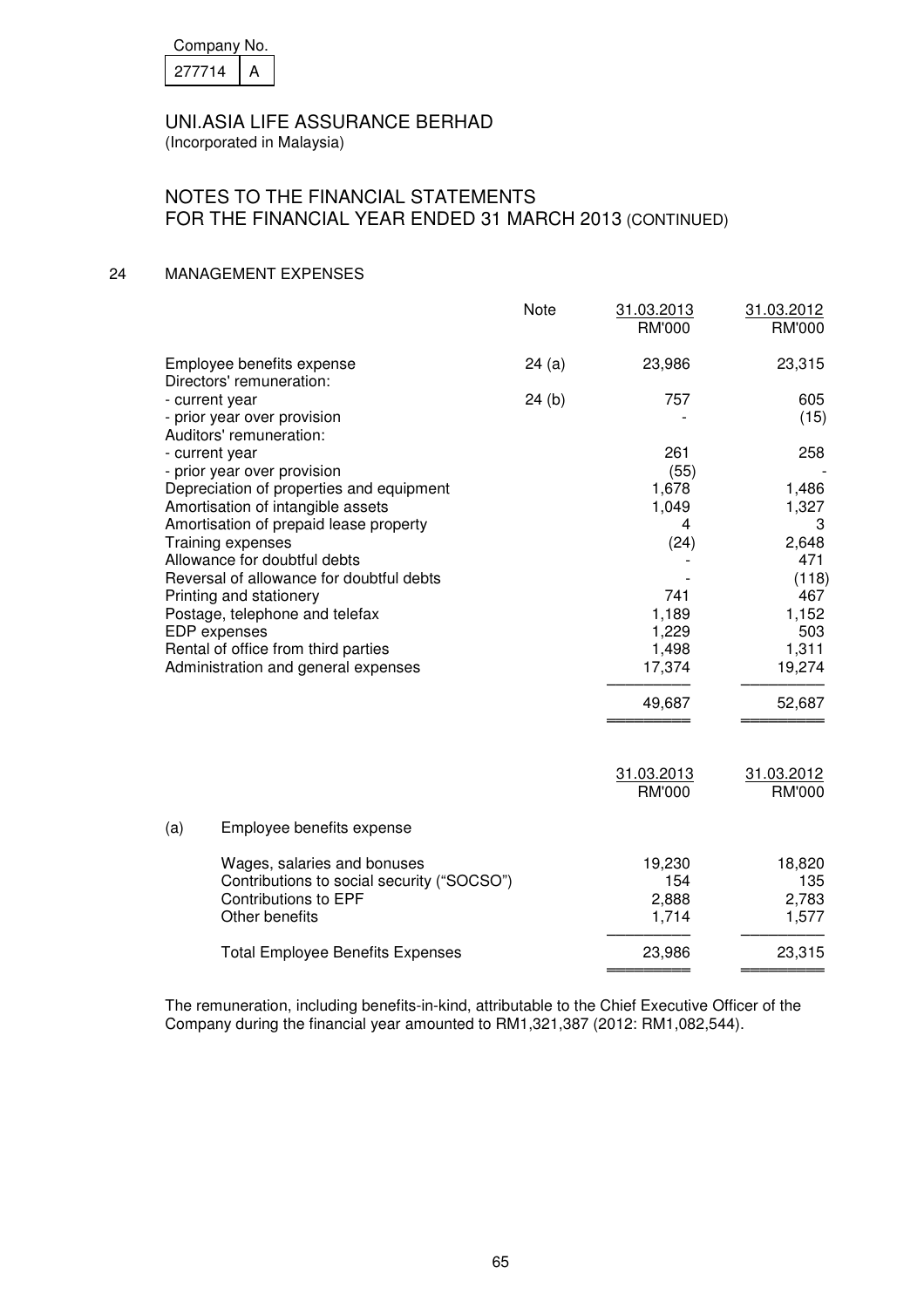| Company No. |  |
|-------------|--|
| 277714      |  |

NOTES TO THE FINANCIAL STATEMENTS FOR THE FINANCIAL YEAR ENDED 31 MARCH 2013 (CONTINUED)

## 24 MANAGEMENT EXPENSES (CONTINUED)

b) Compensation of key management personnel

 The compensation of the key management personnel including the Chief Executive Officer is as follows:

|                                                                                      | 31.03.2013<br><b>RM'000</b> | 31.03.2012<br><b>RM'000</b> |
|--------------------------------------------------------------------------------------|-----------------------------|-----------------------------|
| Short term employee benefits<br>Defined contribution plan<br>Other employee benefits | 3,055<br>460                | 2,893<br>436<br>2           |
| Salaries and other short-term<br>employee benefits                                   | 3,516                       | 3,331                       |

### 25 FINANCE COSTS

|                                    | 31.03.2013<br>RM'000 | 31.03.2012<br>RM'000 |
|------------------------------------|----------------------|----------------------|
| Interest on subordinated term loan | 2,869                | 2.912                |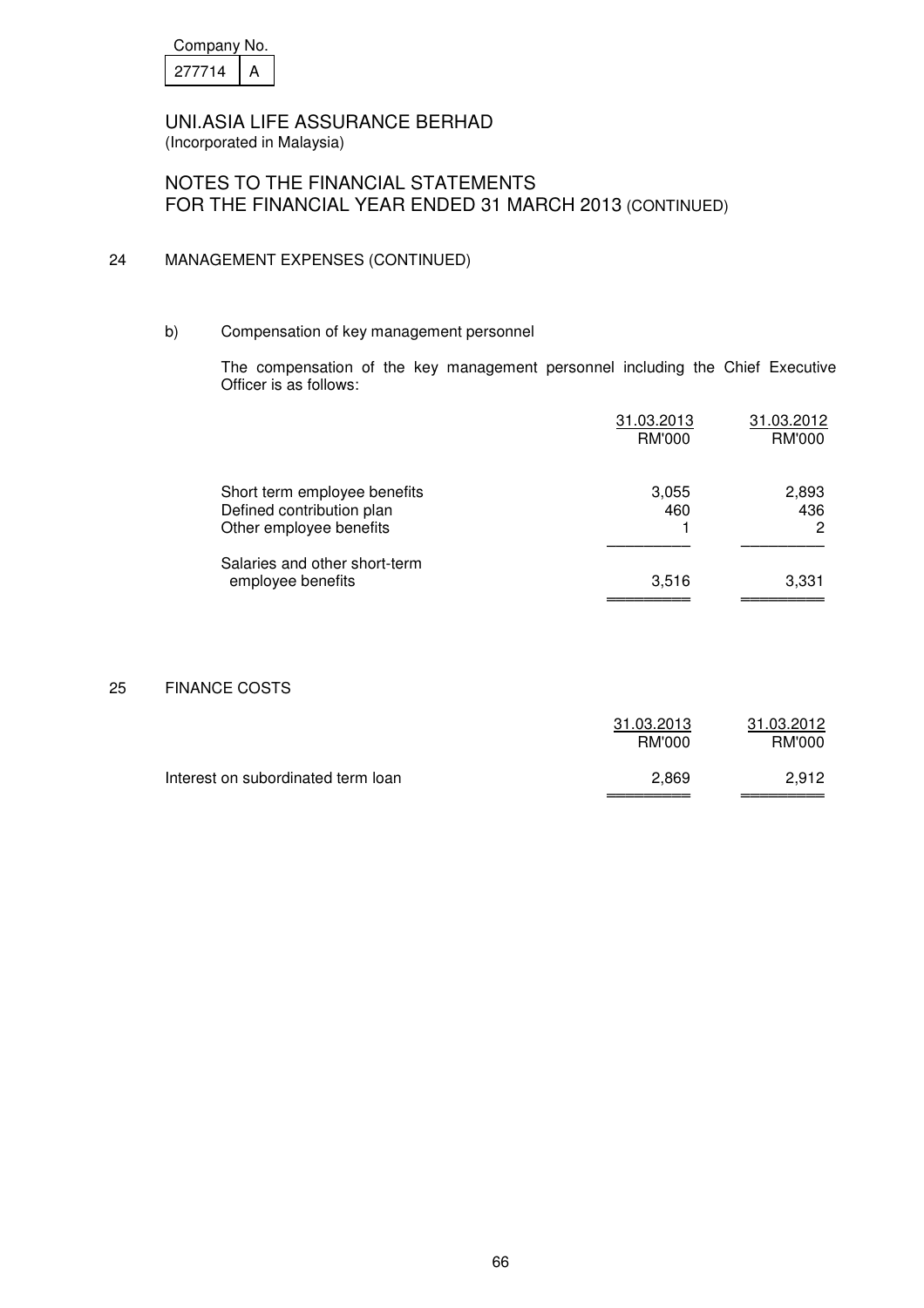| Company No. |  |
|-------------|--|
| 277714      |  |

# NOTES TO THE FINANCIAL STATEMENTS FOR THE FINANCIAL YEAR ENDED 31 MARCH 2013 (CONTINUED)

#### 26 TAXATION

| 31.03.2013<br><b>RM'000</b>    | Restated<br>31.03.2012<br><b>RM'000</b> |
|--------------------------------|-----------------------------------------|
| 8,517<br>(310)<br>(3, 162)     | 7,167<br>(55)<br>(1, 489)               |
| 5,045                          | 5,623                                   |
| 8,006<br>(978)<br>249<br>7,277 | 8,695<br>(480)<br>(1, 837)<br>6,378     |
|                                |                                         |

 Domestic income tax for shareholders' fund is calculated at the Malaysian statutory rate of 25% of the estimated assessable profit for the financial year.

 The amount of tax charged on the life fund is based on the method prescribed under the Income Tax Act, 1967 for life insurance business. The statutory tax rate for the life insurance business is 8%.

 Prior to the year of assessment 2008, Malaysian companies adopted the full imputation system. In accordance with the Finance Act, 2007 which was gazetted on 28 December 2007, companies shall not be entitled to deduct tax on dividend paid, credited or distributed to its shareholders, and such dividends will be exempted from tax in the hands of the shareholders ("single tier system"). However, there is a transitional period of six years, expiring on 31 December 2013, to allow companies to pay franked dividends to their shareholders under limited circumstances. Companies also have an irrevocable option to disregard the Section 108 balance and opt to pay dividends under the single tier system. The change in the tax legislation also provides for the Section 108 balance to be locked-in as at 31 December 2007 in accordance with Section 39 of the Finance Act 2007.

 The Company did not elect for the irrevocable option to disregard the Section 108 balance as at 31 March 2013.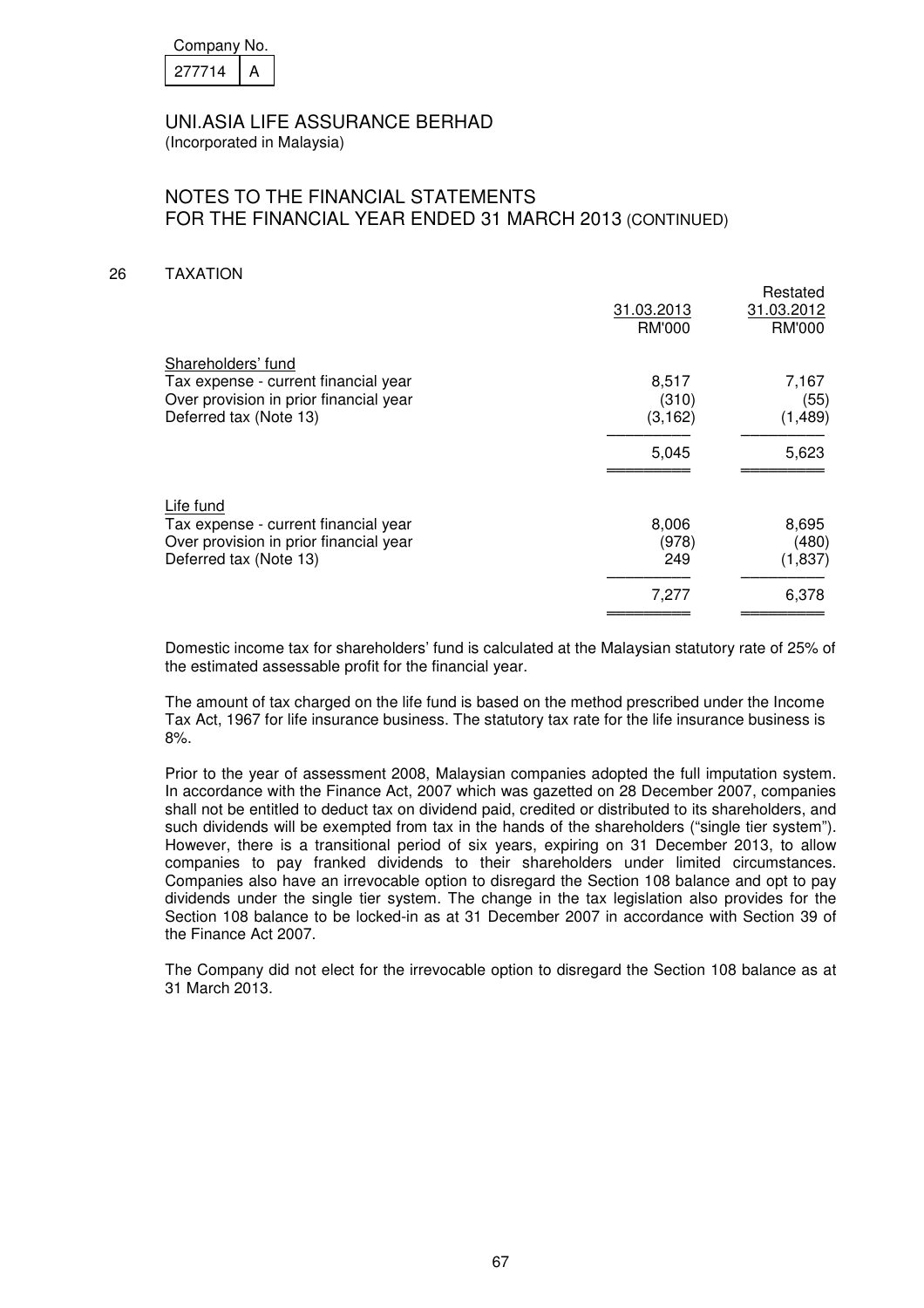| Company No. |  |  |
|-------------|--|--|
| 27714       |  |  |

## NOTES TO THE FINANCIAL STATEMENTS FOR THE FINANCIAL YEAR ENDED 31 MARCH 2013 (CONTINUED)

### 26 TAXATION (CONTINUED)

 A reconciliation of income tax expenses applicable to profit/surplus before taxation at the statutory income tax rate to income tax expense at the effective income tax rate of the Company is as follows:

|                                                                                                                                                                                           | 31.03.2013<br>RM'000                       | Restated<br>31.03.2012<br><b>RM'000</b>   |
|-------------------------------------------------------------------------------------------------------------------------------------------------------------------------------------------|--------------------------------------------|-------------------------------------------|
| Profit before tax                                                                                                                                                                         | 22,199                                     | 26,476                                    |
| Taxation at Malaysian statutory tax rate of 25%<br>Expenses not deductible for tax purposes<br>Income not subject to tax<br>Over provision in prior financial year<br>Section 110B credit | 5,550<br>1,922<br>(58)<br>(310)<br>(2,059) | 6,619<br>1,156<br>(42)<br>(55)<br>(2,055) |
| Tax expense for the financial year                                                                                                                                                        | 5.045                                      | 5,623                                     |

 Previously, investment income and gains from disposal of investments from the life fund was taxed twice, once at a tax rate of 8% in the life fund and again at a tax rate of 25% (2012: 25%) when the surplus from the life fund is transferred to the shareholders' fund. In Budget 2008 which was enacted via a Gazette order on 21 April 2008 and effective from year of assessment 2008 onwards, insurance companies are permitted a set-off ("Section 110B credits") from the total amount of tax imposed on the shareholders' fund to overcome the incidence of double taxation.

 Section 110B credits are governed by a specific Inland Revenue Board ("IRB") guideline issued on 5 November 2008 which details the computation of said credits available to the shareholders' fund of an insurance company. Section 110B credits are applied before dividend tax credits when computing net tax payable to IRB.

### 27 EARNINGS PER SHARE

| Basic:                                                        | 31.03.2013<br><b>RM'000</b> | Restated<br>31.03.2012<br><b>RM'000</b> |
|---------------------------------------------------------------|-----------------------------|-----------------------------------------|
| Profit for the financial year attributable to<br>shareholders | 17,154                      | 20,853                                  |
| Number of ordinary shares of RM1 each ('000)                  | 125,000                     | 125,000                                 |
| Basic earnings per share (sen)                                | 13.72                       | 16.68                                   |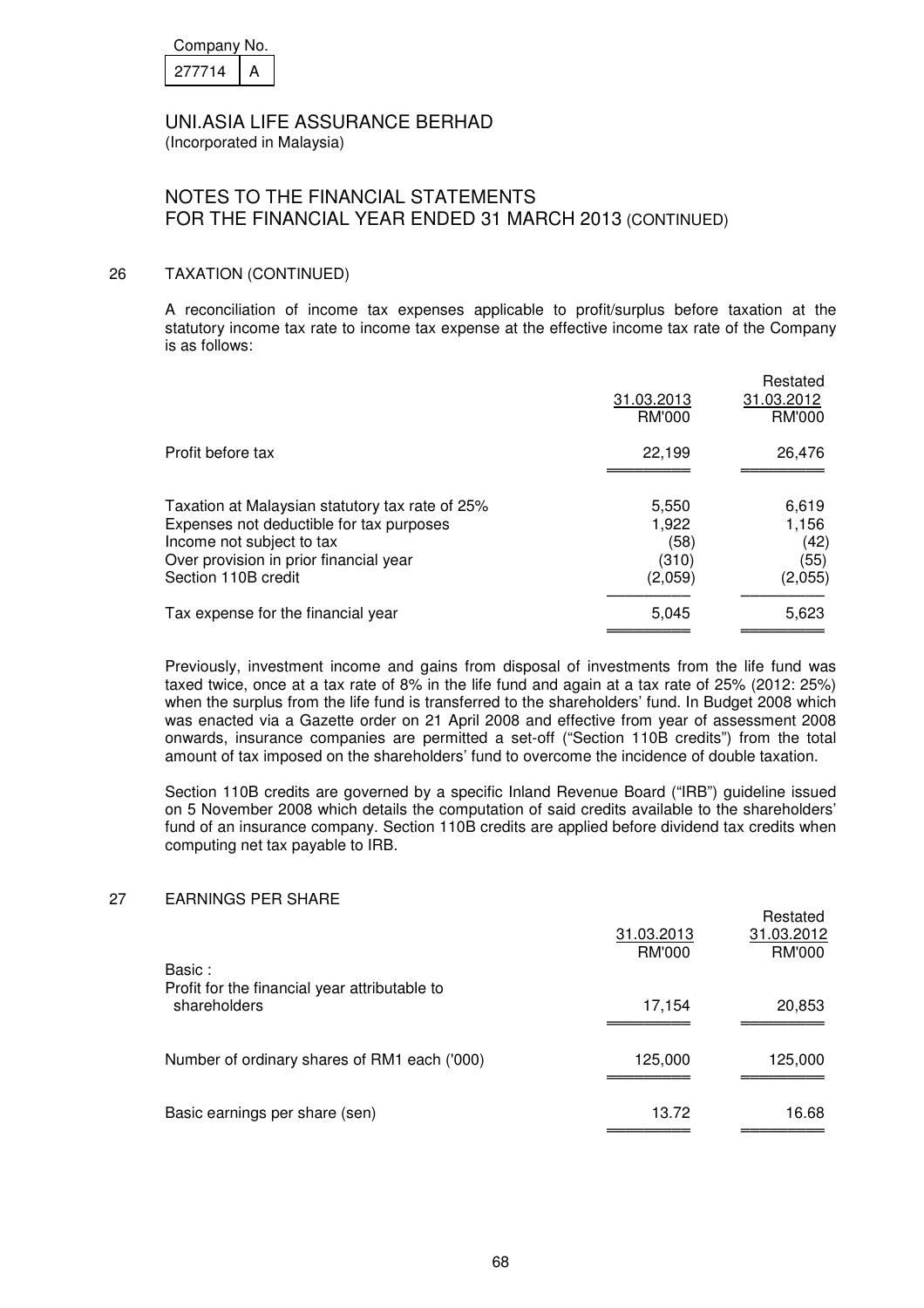| Company No. |  |  |
|-------------|--|--|
| 277714      |  |  |

# NOTES TO THE FINANCIAL STATEMENTS FOR THE FINANCIAL YEAR ENDED 31 MARCH 2013 (CONTINUED)

## 28 CASH FLOWS

|                                                            |               | Restated      |
|------------------------------------------------------------|---------------|---------------|
|                                                            | 31.03.2013    | 31.03.2012    |
|                                                            | <b>RM'000</b> | <b>RM'000</b> |
| Profit before taxation                                     | 22,199        | 26,476        |
| Taxation of life insurance fund                            | 7,277         | 6,378         |
| Investment income                                          | (97, 975)     | (89, 107)     |
| Realised gains recorded in income statement                | (17,589)      | (22, 049)     |
| Fair value (gains)/losses recorded in income statement     | (4, 443)      | 23,728        |
| Purchases of FVTPL financial investments                   | (315, 737)    | (480, 130)    |
| Maturity/proceeds from sale of FVTPL financial investments | 364,517       | 515,542       |
| Purchases of AFS financial investments                     | (98,096)      | (341, 429)    |
| Maturity/proceeds from sale of AFS financial investments   | 134,660       | 322,429       |
| Purchase of HTM financial investments                      | (5,021)       | (173, 679)    |
| Maturity of HTM financial investments                      | 36,492        | 98,221        |
| Increase in LAR                                            | (240, 357)    | (16,085)      |
| Non-cash items:                                            |               |               |
| Depreciation of properties and equipment                   | 1,678         | 1,486         |
| Amortisation of intangible assets                          | 1,349         | 1,327         |
| Amortisation of prepaid lease property                     | 4             | 3             |
| Interest expense                                           | 2,869         | 2,912         |
| Intangible assets written off                              | 761           |               |
| Allowance for doubtful debts                               |               | 471           |
| Reversal of allowance for doubtful debts                   | (471)         | (118)         |
|                                                            |               |               |
| Changes in working capital:                                |               |               |
| Decrease/(increase) in reinsurance assets                  | 3,006         | (9,039)       |
| (Increase)/decrease in insurance receivables               | (1,083)       | 1,047         |
| Decrease/(increase) in other receivables                   | 19,316        | (12, 582)     |
| Increase in insurance contract liabilities                 | 147,401       | 96,800        |
| Decrease in insurance payables                             | (15, 102)     | (17, 156)     |
| Decrease in other payables                                 | (12, 714)     | (937)         |
| Cash used in operating activities                          | (67,059)      | (65, 491)     |
|                                                            |               |               |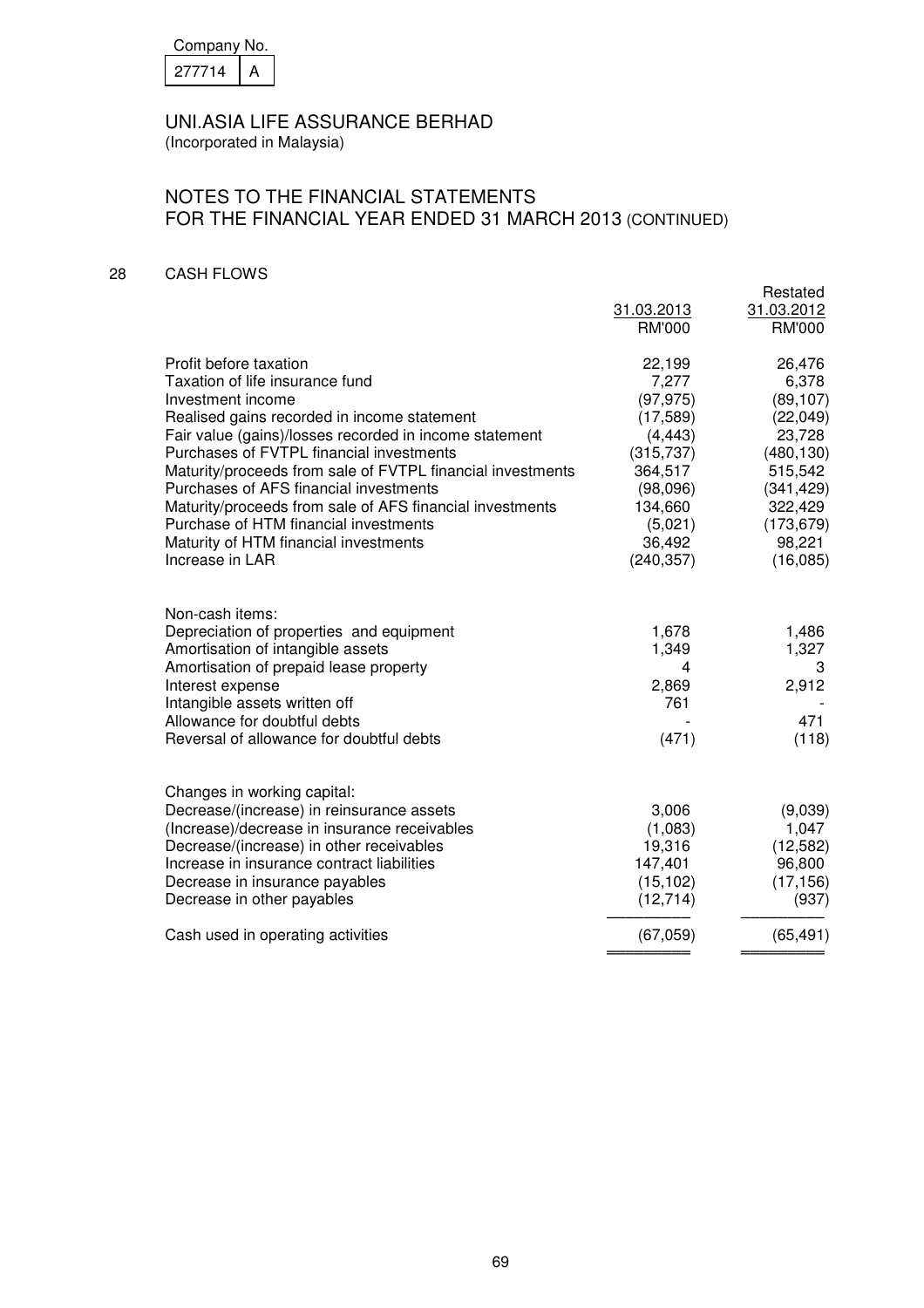| Company No. |  |  |
|-------------|--|--|
| 277714      |  |  |

# NOTES TO THE FINANCIAL STATEMENTS FOR THE FINANCIAL YEAR ENDED 31 MARCH 2013 (CONTINUED)

### 29 CAPITAL COMMITMENTS

 As of 31 March 2013, capital expenditure approved by Directors but not provided for in the financial statements are as follows:

|                                                 | 31.03.2013<br><b>RM'000</b> | 31.03.2012<br><b>RM'000</b> |
|-------------------------------------------------|-----------------------------|-----------------------------|
| Authorised and contracted but not provided for: |                             |                             |
| Computer hardware & software                    | 141                         | 967                         |
| Properties and equipment                        | 17                          | 93                          |
|                                                 | 158                         | 1.060                       |
|                                                 |                             |                             |

## 30 REGULATORY CAPITAL REQUIREMENTS

 The capital structure of the Company as at 31 March 2013, as prescribed under the Risk-Based Capital Framework is provided below:-

|                                                                                                                        | 31.03.2013<br>RM'000          | 31.03.2012<br>RM'000          |
|------------------------------------------------------------------------------------------------------------------------|-------------------------------|-------------------------------|
| Eligible Tier 1 Capital<br>Share capital (paid up)<br>Valuation surplus, retained earnings and other capital available | 125,000<br>419,578<br>544,578 | 125,000<br>400,129<br>525,129 |
| <b>Tier 2 Capital</b><br>Eligible Tier 2 Capital<br>Amount deducted from Capital                                       | 86,320<br>(4, 483)            | 94,125<br>(5,769)             |
| <b>Total Capital Available</b>                                                                                         | 81,837<br>626,415             | 88,356<br>613,485             |
|                                                                                                                        |                               |                               |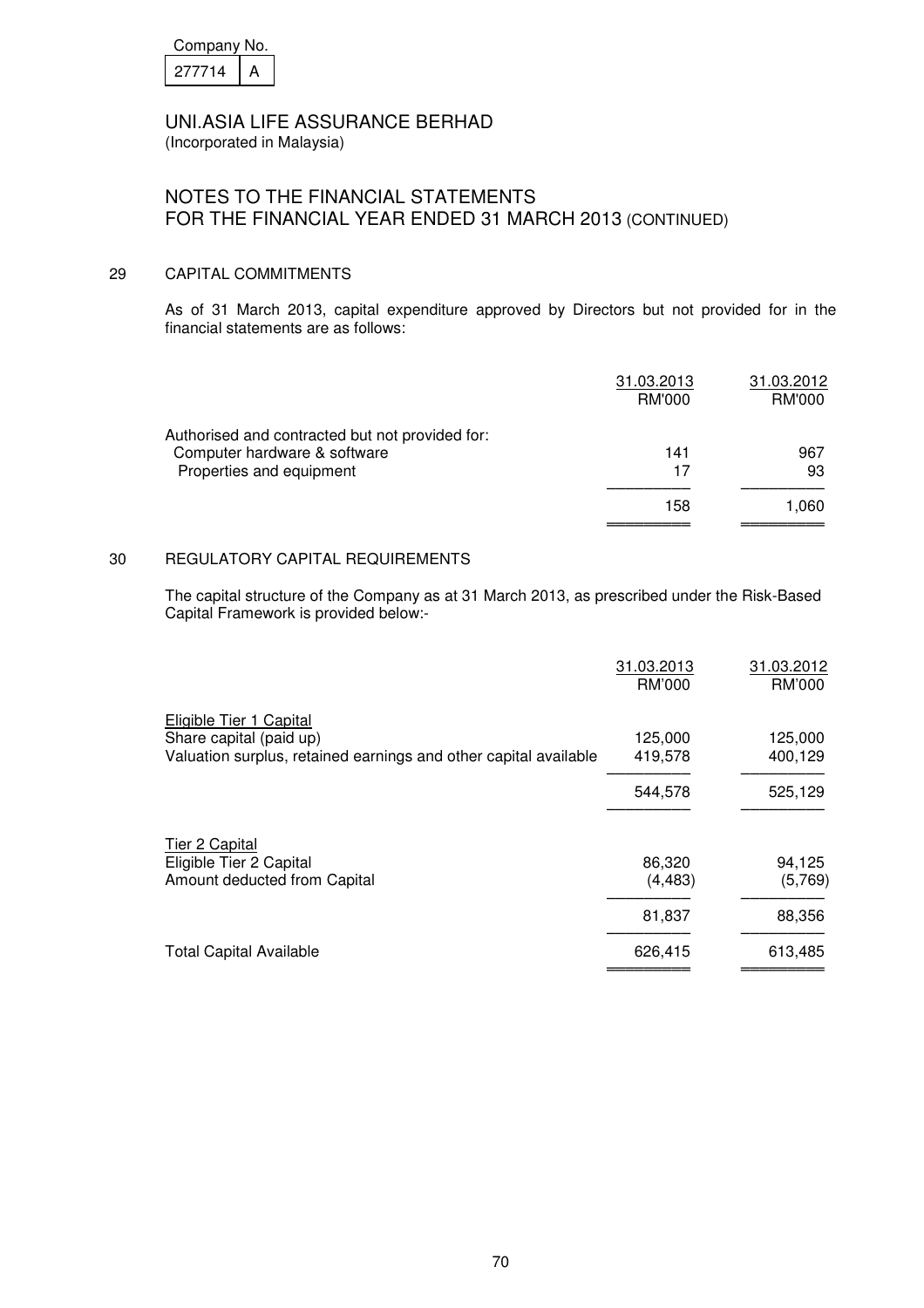| Company No. |  |  |
|-------------|--|--|
| 277714      |  |  |

# NOTES TO THE FINANCIAL STATEMENTS FOR THE FINANCIAL YEAR ENDED 31 MARCH 2013 (CONTINUED)

#### 31 RELATED PARTY DISCLOSURES

(a) Related parties

 In addition to related party disclosures mentioned elsewhere in the financial statements, set out below are other significant related party transactions and balances. In the normal course of business, the Company undertakes various transactions with other companies deemed related parties by virtue of them being members of DRB-Hicom Berhad group of companies ("DRB-HICOM Group") and other related parties on agreed terms.

| Related companies         | Country of<br>incorporation | Relationship                |
|---------------------------|-----------------------------|-----------------------------|
| DRB-HICOM Berhad          | Malaysia                    | Penultimate holding company |
| Etika Strategi Sdn Bhd    | Malaysia                    | Ultimate holding company    |
| Uni. Asia Capital Sdn Bhd | Malaysia                    | Immediate holding company   |
|                           |                             |                             |

| Affiliated company |
|--------------------|
|                    |

| United Overseas Bank Berhad | Malaysia | Substantial shareholder of the<br>immediate holding company                                                                                                                                                   |
|-----------------------------|----------|---------------------------------------------------------------------------------------------------------------------------------------------------------------------------------------------------------------|
| Key management personnel    | Malaysia | Key management personnel are<br>those people defined as having<br>authority and responsibility for<br>planning, directing and controlling<br>the activities of the Company, either<br>directly or indirectly. |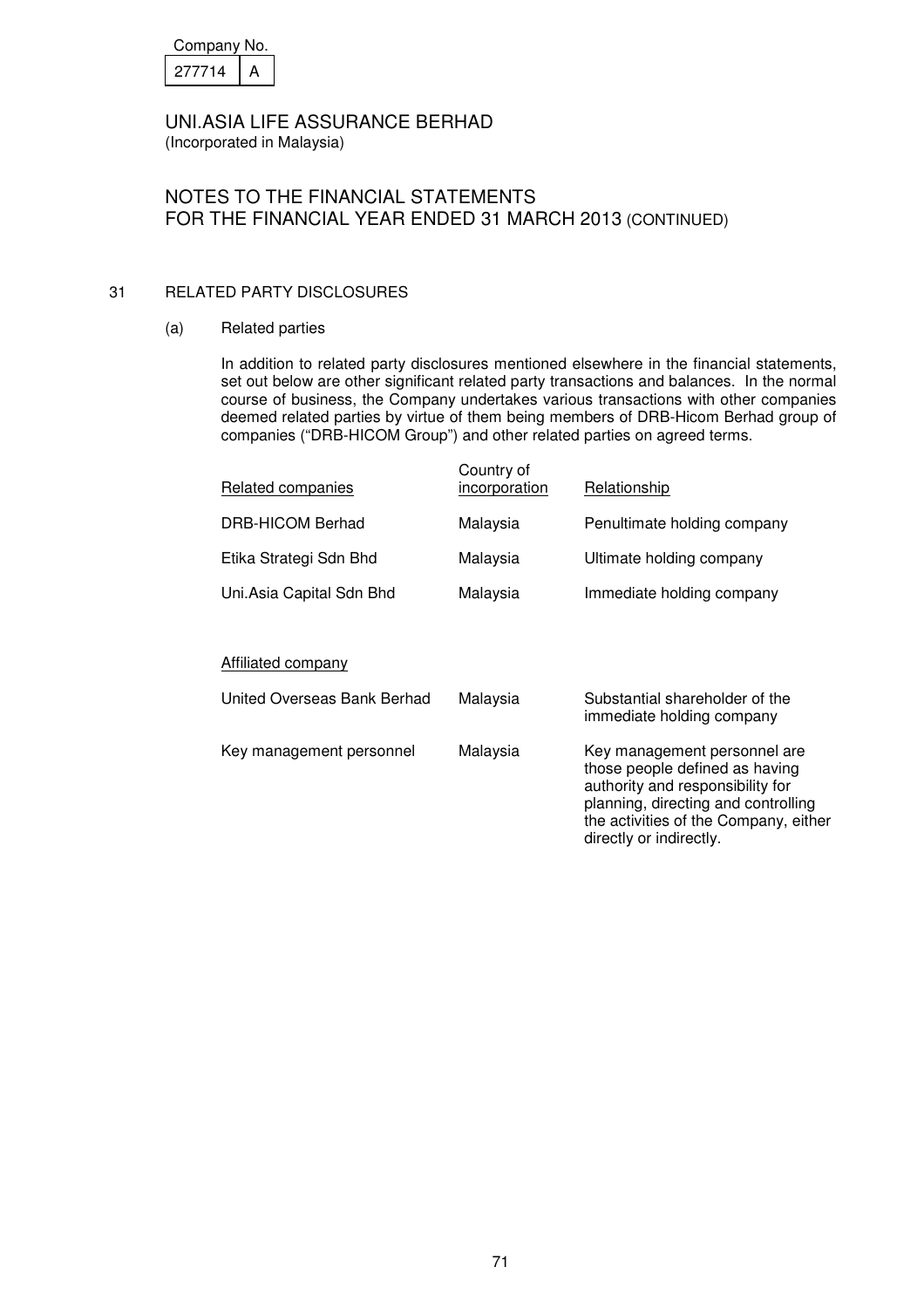| Company No. |  |  |
|-------------|--|--|
| 277714      |  |  |

# NOTES TO THE FINANCIAL STATEMENTS FOR THE FINANCIAL YEAR ENDED 31 MARCH 2013 (CONTINUED)

## 31 RELATED PARTY DISCLOSURES (CONTINUED)

### (b) Related party balances

Significant related party balances as at end of the financial year are as follows:

|                                                                           |             | 31.03.2013    | 31.03.2012    | 01.04.2011 |
|---------------------------------------------------------------------------|-------------|---------------|---------------|------------|
|                                                                           | <b>Note</b> | <b>RM'000</b> | <b>RM'000</b> | RM'000     |
| Included in investment:<br>Debt securities holding with other             | 7           |               |               |            |
| related companies                                                         |             | 85,986        | 80,765        | 58,138     |
| Fixed and call deposits placed with<br>other related companies            |             | 80,333        | 97,865        | 106,386    |
| Included in insurance receivables:                                        | 9           |               |               |            |
|                                                                           |             |               |               |            |
| Outstanding premium including agents/<br>brokers and co-insurers balances |             |               |               |            |
| due from related companies                                                |             | 590           | 204           | 289        |
| Included in subordinated term loan:                                       | 14          |               |               |            |
| Subordinated term loan from<br>holding company                            |             | (53,000)      | (53,000)      | (53,000)   |
|                                                                           |             |               |               |            |
| Included in insurance payables:<br>Outstanding premiums due to            | 15          |               |               |            |
| related companies                                                         |             | (133)         |               | (4)        |
| Outstanding commissions due to                                            |             |               |               |            |
| other related companies                                                   |             | (454)         | (660)         | (923)      |
| Included in other payables:                                               | 16          |               |               |            |
| Outstanding interest due to                                               |             |               |               |            |
| holding company                                                           |             | (244)         | (246)         | (235)      |
| Bank balances included in cash                                            |             |               |               |            |
| and bank balances                                                         |             |               |               |            |
| Placed with other related companies                                       |             | 2,819         | (2,946)       | 2,374      |
|                                                                           |             |               |               |            |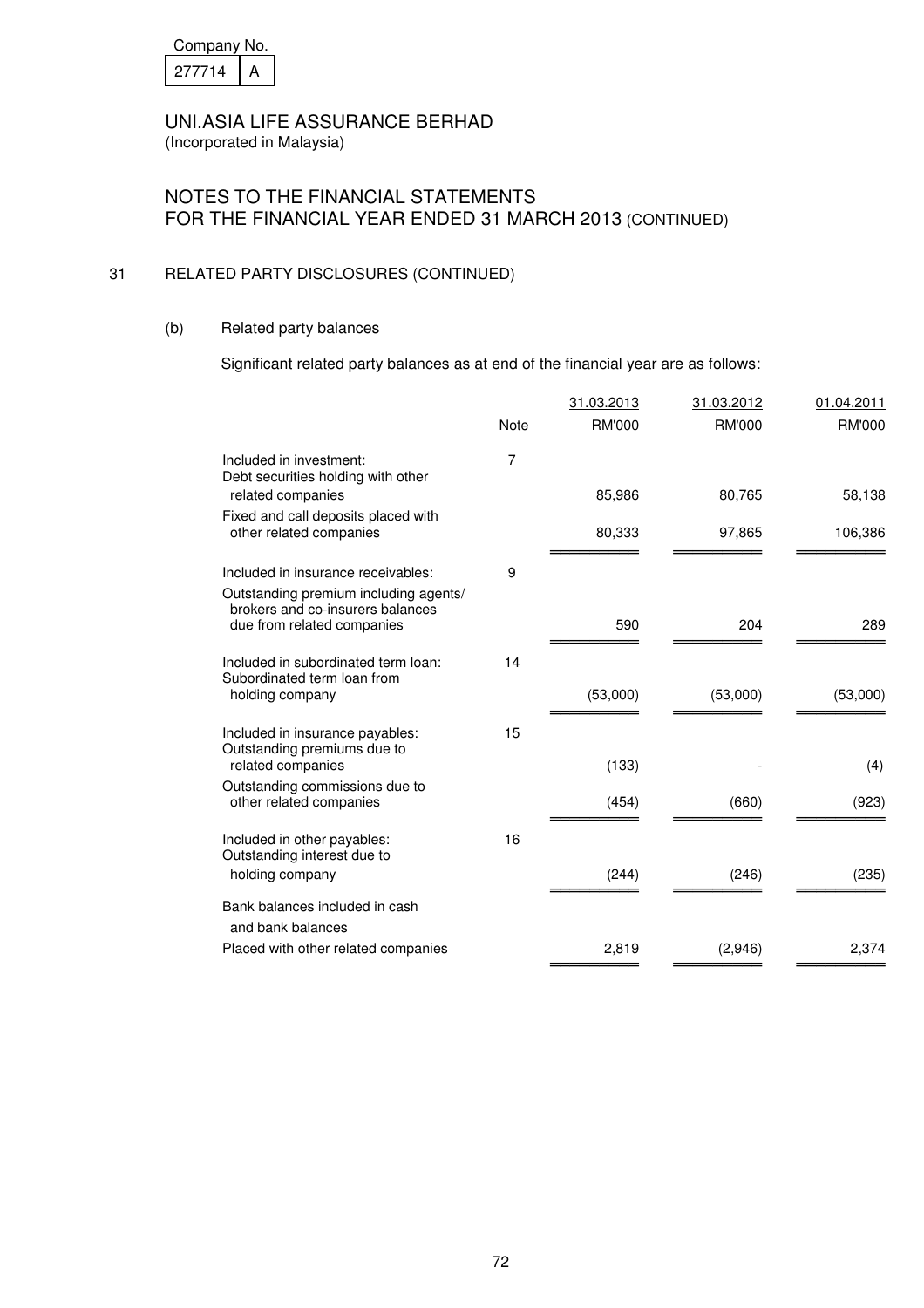| Company No. |  |  |
|-------------|--|--|
| 277714      |  |  |

## NOTES TO THE FINANCIAL STATEMENTS FOR THE FINANCIAL YEAR ENDED 31 MARCH 2013 (CONTINUED)

### 31 RELATED PARTY DISCLOSURES (CONTINUED)

(c) Related party transactions

 In the normal course of business, the Company undertakes various transactions with other companies deemed related parties by virtue of being subsidiaries and associated companies of DRB-HICOM. The Company sold insurance policies to related parties on agreed terms.

 The significant related party transactions of the Company with related parties during the financial year are as follows:

|                                                                                          | 31.03.2013<br><b>RM'000</b> | 31.03.2012<br><b>RM'000</b> |
|------------------------------------------------------------------------------------------|-----------------------------|-----------------------------|
| Gross premium received/receivable from:<br>Related companies<br>Key management personnel | 2,966<br>13                 | 1,266<br>9                  |
| Commission expenses paid/payable to:<br>Other related companies                          | 4,975                       | 7,025                       |
| Interest income received/receivable from:<br>Other related companies                     | 3,590                       | 3,040                       |
| Purchase of securities from/through:<br>Other related companies                          | 51,897                      | 59,425                      |
| Sale of securities from/through:<br>Other related companies                              | 32,990                      | 12,172                      |
| General and administrative expenses paid/payable to:<br>Other related companies          | 2,025                       | 1,057                       |
| Subordinated term loan interest paid/payable to:<br>Holding company                      | 2,869                       | 2,912                       |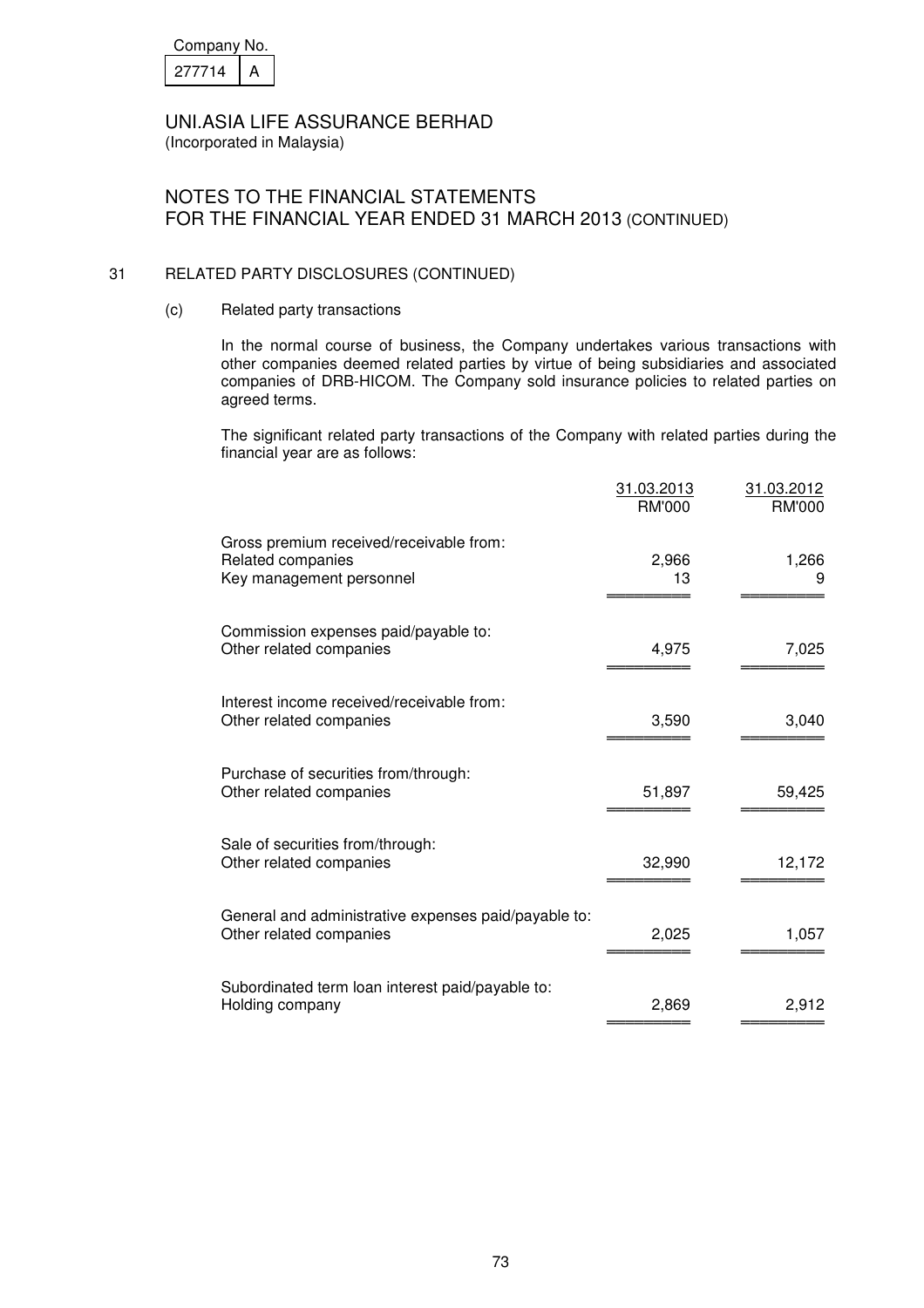| Company No. |  |  |
|-------------|--|--|
| 277714      |  |  |

# NOTES TO THE FINANCIAL STATEMENTS FOR THE FINANCIAL YEAR ENDED 31 MARCH 2013 (CONTINUED)

#### 32 RISK MANAGEMENT FRAMEWORK

#### (a) Enterprise Risk Management Overview

 Systematic enterprise-wide risk management is a key element of our corporate management. The role of enterprise risk management is to ensure that material risks are properly and adequately identified, evaluated, treated, monitored and reported, so as to safeguard our financial strength as well as business continuity and enable us to fulfill our obligations to our customers and stakeholders. We achieve these objectives by having in place an enterprise risk management framework that encompasses all key areas of our operations.

#### (b) Enterprise Risk Management Principles

 Risk is defined as the possibility that an event will occur and adversely impact the achievement of an entity's mission or business objectives. Risk is a key part of our business and the main objective of enterprise risk management is to ensure that all key risks are properly and adequately identified, evaluated, treated, monitored and reported.

 Under the Enterprise Risk Management ("ERM") Framework, risks are classified into five broad categories which are considered to be most central to our business:

- 1. Insurance Risk
- 2. Asset Risk (Market and Credit Risk)
- 3. Asset-Liability Management ("ALM") Risk
- 4. **Operational Risk**<br>5. Strategic / Busine
- Strategic / Business Risk
- c) Capital Management

 The Company's capital management policy is to ensure that scenarios under which the possibility of future shortage of capital are accurately and timely identified and reported so that immediate remedial actions can be taken, utilise capital efficiently given limited resources for life insurers, achieve optimal balance in the management of risk, return, capital requirement as well as capital availability, and reduce the capital requirement by putting in place proper controls, risk management processes and procedures to eliminate unwanted surprise / losses.

### Regulatory Capital

 The Company is required to comply with the Risk-Based Capital Framework ("RBC Framework") which is the capital adequacy framework for all insurers licensed under the Insurance Act, 1996. The RBC Framework took effect from 1 January 2009 and the company is expected to comply by maintaining the Capital Adequacy Ratio ("CAR") at above the supervisory target level of 130% at all times. The CAR is calculated as follows:

 CAR = Total Capital Available ('TCA') X 100% Total Capital Required ('TCR')

 The Company has met all the regulatory requirements and operate at capital level above ITCL throughout the financial year.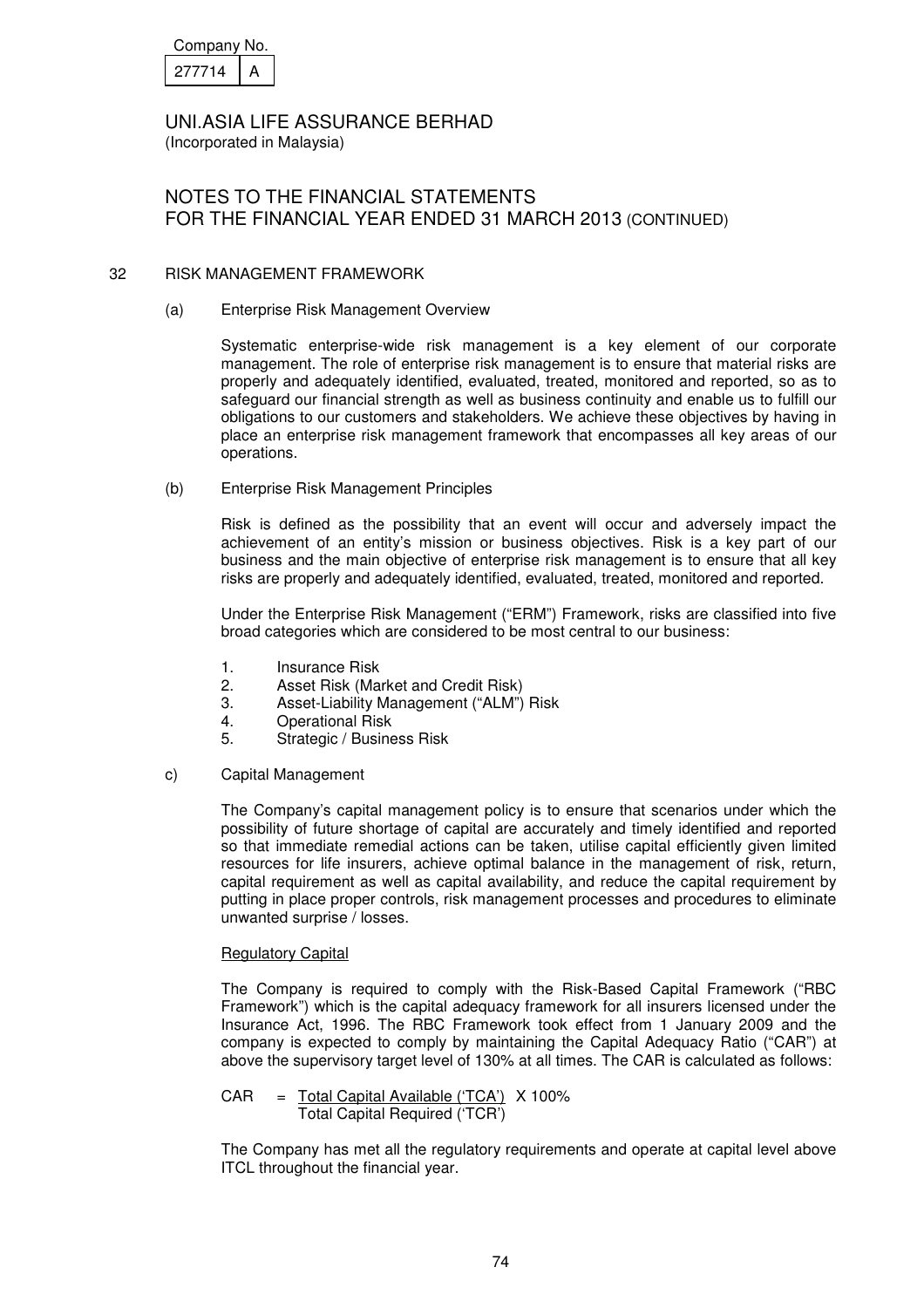| Company No. |  |  |
|-------------|--|--|
| 277714      |  |  |

 NOTES TO THE FINANCIAL STATEMENTS FOR THE FINANCIAL YEAR ENDED 31 MARCH 2013 (CONTINUED)

#### 32 RISK MANAGEMENT FRAMEWORK (CONTINUED)

#### (d) Governance Framework

 The Company's Board of Directors ("the Board") retains the overall risk management responsibilities in accordance with JPI/GPI 25 (Consolidated): Prudential Framework of Corporate Governance for Insurers, which requires the Board to establish an effective risk management and internal control system.

 Whilst the Board still retains ultimate responsibilities for risk management and for determining the appropriate level of risk appetite, a Board Risk Management Committee consisting of non-executive directors has been established to assist the Board in overseeing the risk management strategies and provide an independent risk management reporting line for the Company.

 An Executive Risk Management Committee is also established at senior management level and shall meet at least once every quarter, to review the Company's risk exposure and to raise and discuss matters regarding risk and risk management.

 Whilst Risk Management Department spearheads the development and implementation of the ERM Framework and ICAAP for the Company, the senior management is responsible for the development of detailed policies, procedures and limits for managing risks inherent in the Company's activities based on the business and risk management strategies approved by the Board.

 As stated in the ERM Framework, operational management or business lines are accountable for managing the day-to-day business activities and all types of risks associated with these activities within the established limits. Meanwhile, the internal audit function shall provide the Board with an independent assurance that the risk management systems, internal controls and governance processes of the Company are adequate and effective.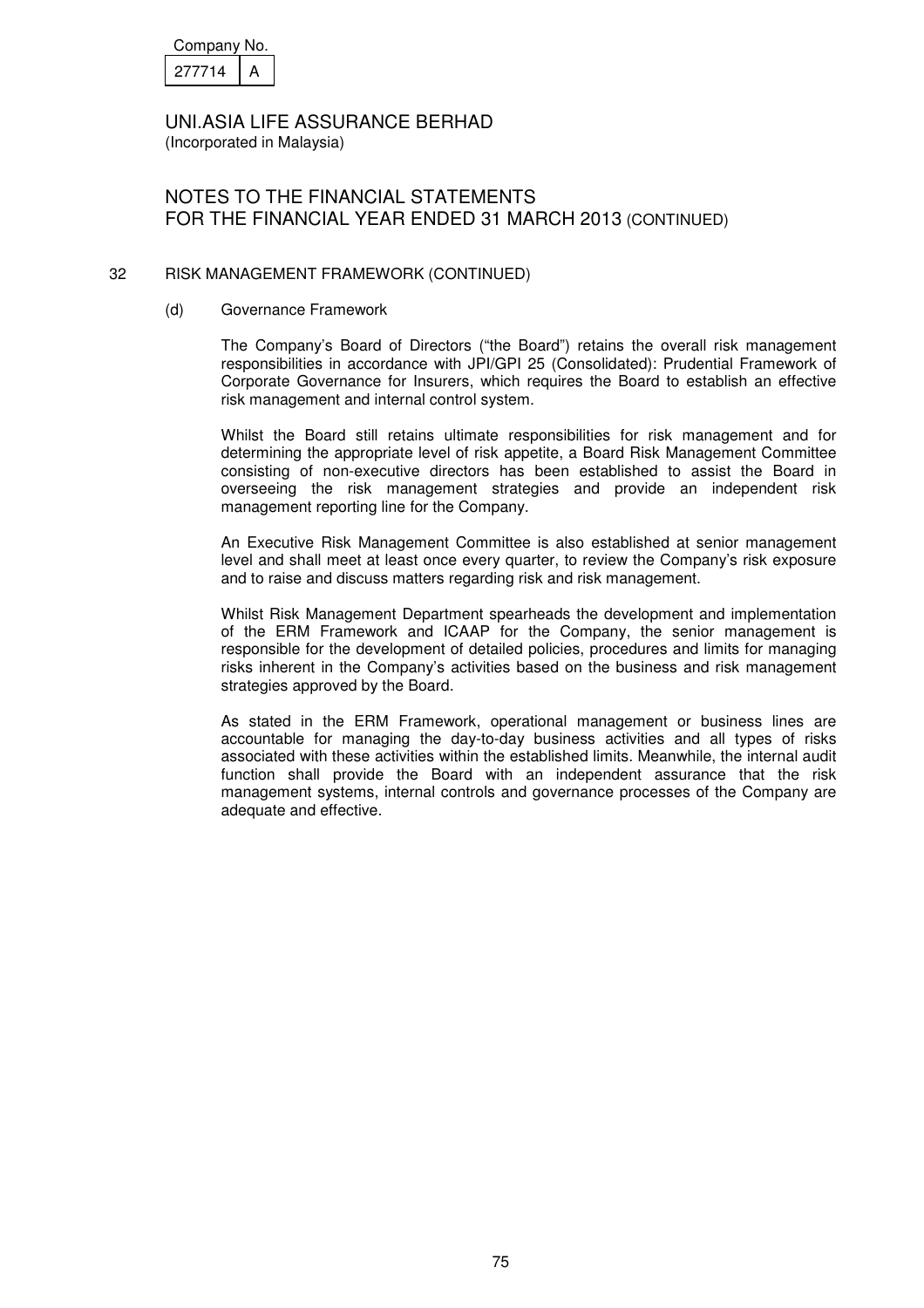| Company No. |  |  |
|-------------|--|--|
| 277714      |  |  |

## NOTES TO THE FINANCIAL STATEMENTS FOR THE FINANCIAL YEAR ENDED 31 MARCH 2013 (CONTINUED)

#### 32 RISK MANAGEMENT FRAMEWORK (CONTINUED)

(e) Insurance Risks of Life Insurance Contracts

 The Company is exposed to life insurance risks when it signs a contract with the insured party or policyholder for a premium amount and in return promises to compensate the policyholder if a specified uncertain future event or an insured event adversely affects the policyholder. Life insurance risks arise when the prices charged for life insurance contracts may be ultimately inadequate to support the future contractual obligations due to adverse deviation of the assumptions used in pricing the insurance contracts from the actual experience. Assumptions used in product pricing include items such as policy lapses, policy claims such as mortality and morbidity, expenses as well as investment return and discount rate.

 Experience studies are carried out annually to ensure that pricing assumptions are adequate, appropriate and consistent with the actual experience for insurance product pricing purposes.

 The Company has implemented underwriting and claims management guidelines and procedures to manage its life insurance risks. Whilst proper underwriting process is put in place to control the risk of anti-selection, appropriate claims management systems also help to identify fraudulent claims.

 The mortality and morbidity risks are also managed through reinsurance programme. The bulk of UAL's reinsurance is in the form of automatic treaties. These treaties are of risk premium type and cover both individual business and group business. In addition, there is another layer of reinsurance that is in the form of a catastrophe treaty. Both of these types of reinsurance serve to protect the Company's solvency, especially when there is an accumulation of risk, for example a natural disaster.

 A substantial portion of the Company's life insurance funds is participating in nature. In the event of volatile investment climate and/or unusual claims experience, the Company has the option of revising the bonus rates and dividends payable to the policyholders.

 For non-participating funds, the risk is that policy benefits are guaranteed to the policyholders and these obligations must be fulfilled in spite of the Company's poor investment performance or unfavorable claims experience. To mitigate this risk, investment mandate is put in place to ensure that appropriate investment strategy that focuses on Low Risk Assets ("LRA") and Private Debt Securities ("PDS") assets with minimum equity exposure is adopted by the fund managers.

 For investment-linked funds, the risk exposure for the Company is limited only to the underwriting aspect as all investment risks are borne by the policyholders and proper expense management is in place to minimise actual costs incurred.

 As required by the Bank Negara Malaysia's Guidelines on stress testing for Insurers, Stress Testing is performed at least once on a half-yearly basis. The purpose of Stress Testing is to test the solvency of life insurance funds under various scenarios according to the prescribed statutory valuation basis, simulating drastic changes in major parameters like interest rates, investment return, inflation rate, investment asset value, new business volume, mortality/morbidity patterns as well as expense patterns. In addition, stress testing also provides an early warning signal for the Company to take necessary measures to protect its financial position.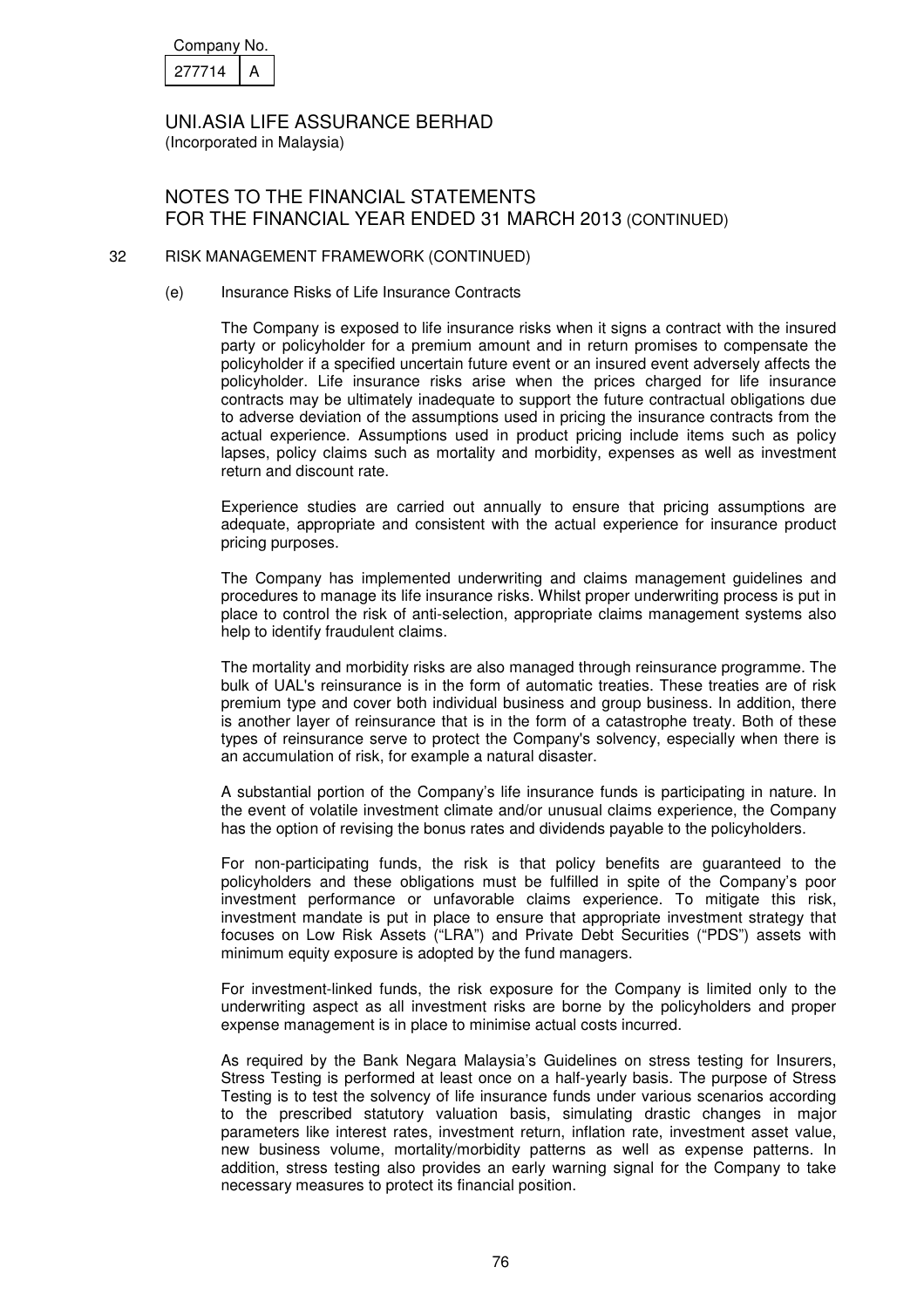# Company No.  $277714$  A

## UNI.ASIA LIFE ASSURANCE BERHAD(Incorporated in Malaysia)

# NOTES TO THE FINANCIAL STATEMENTS FOR THE FINANCIAL YEAR ENDED 31 MARCH 2013 (CONTINUED)

## 32 RISK MANAGEMENT FRAMEWORK (CONTINUED)

### **Insurance Risk**

#### Life Insurance Contracts

The table below shows the concentration of life insurance contract liabilities by type of contract.

|                                      |                              | Gross                           |                  |                              | Reinsurance                            |                        |                      |
|--------------------------------------|------------------------------|---------------------------------|------------------|------------------------------|----------------------------------------|------------------------|----------------------|
|                                      | With<br><b>DPF</b><br>RM'000 | Without<br><b>DPF</b><br>RM'000 | Total<br>RM'000  | With<br><b>DPF</b><br>RM'000 | Without<br><b>DPF</b><br><b>RM'000</b> | <b>Total</b><br>RM'000 | <u>Net</u><br>RM'000 |
| 31 March 2013                        |                              |                                 |                  |                              |                                        |                        |                      |
| Whole Life                           | 147,403                      | 12,801                          | 160,204          |                              |                                        |                        | 160,204              |
| Endowment                            | 913,438                      | 162,384                         | 1,075,822        |                              |                                        |                        | 1,075,822            |
| Term - Mortgage<br>Term - Others     |                              | 231,556                         | 231,556<br>2,529 |                              | (5,047)<br>63                          | (5,047)<br>63          | 226,509              |
| Riders                               | (1,067)                      | 2,529<br>963                    | (104)            |                              |                                        |                        | 2,592<br>(104)       |
| Total insurance contract liabilities | 1,059,774                    | 410,233                         | 1,470,007        |                              | (4,984)                                | (4,984)                | 1,465,023            |
| 31 March 2012 (as restated)          |                              |                                 |                  |                              |                                        |                        |                      |
| Whole Life                           | 125,533                      | (6,826)                         | 118,707          |                              |                                        |                        | 118,707              |
| Endowment                            | 855,563                      | 122,552                         | 978,115          |                              |                                        |                        | 978,115              |
| Term - Mortgage                      |                              | 237,594                         | 237,594          |                              | (5,227)                                | (5,227)                | 232,367              |
| Term - Others                        |                              | 1,971                           | 1,971            |                              | 258                                    | 258                    | 2,229                |
| Riders                               | (656)                        | 2,485                           | 1,829            |                              |                                        |                        | 1,829                |
| Total insurance contract liabilities | 980,440                      | 357,776                         | 1,338,216        | $\overline{\phantom{a}}$     | (4,969)                                | (4,969)                | 1,333,247            |
|                                      |                              |                                 |                  |                              |                                        |                        |                      |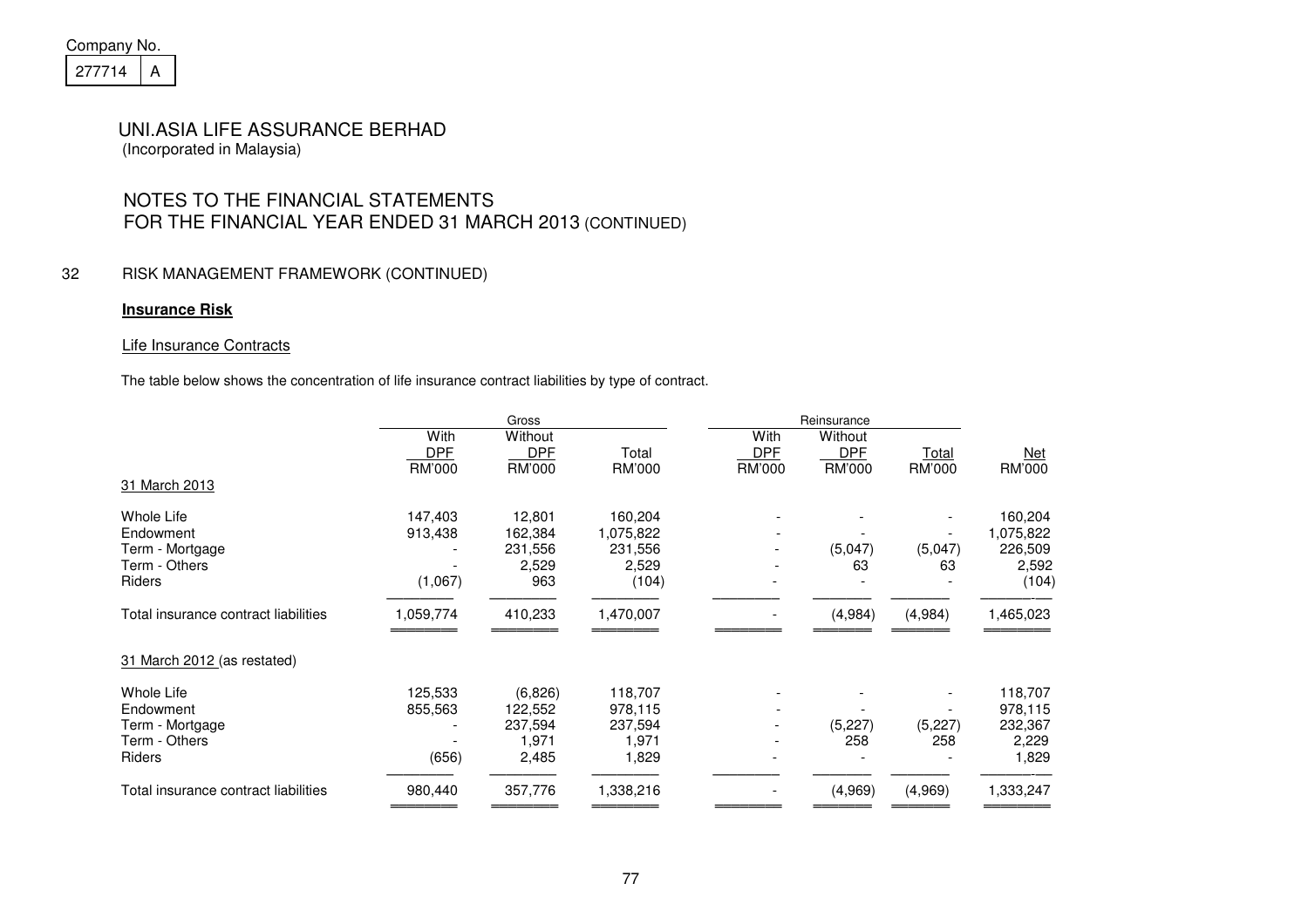# Company No.  $277714$  A

## UNI.ASIA LIFE ASSURANCE BERHAD(Incorporated in Malaysia)

# NOTES TO THE FINANCIAL STATEMENTS FOR THE FINANCIAL YEAR ENDED 31 MARCH 2013 (CONTINUED)

## 32 RISK MANAGEMENT FRAMEWORK (CONTINUED)

### **Insurance Risk** (continued)

## Life Insurance Contracts (continued)

The table below shows the concentration of life insurance contract liabilities by type of contract. (continued)

|                                      |                          | Gross      |           |                          | Reinsurance              |                          |            |
|--------------------------------------|--------------------------|------------|-----------|--------------------------|--------------------------|--------------------------|------------|
|                                      | With                     | Without    |           | With                     | Without                  |                          |            |
|                                      | <b>DPF</b>               | <b>DPF</b> | Total     | <b>DPF</b>               | <b>DPF</b>               | <b>Total</b>             | <b>Net</b> |
|                                      | RM'000                   | RM'000     | RM'000    | RM'000                   | RM'000                   | RM'000                   | RM'000     |
| 01 April 2011 (as restated)          |                          |            |           |                          |                          |                          |            |
| Whole Life                           | 102.324                  | (26,028)   | 76,296    | -                        |                          | $\overline{\phantom{a}}$ | 76,296     |
| Endowment                            | 793,827                  | 82,542     | 876,369   | -                        |                          | $\overline{\phantom{a}}$ | 876,369    |
| Term - Mortgage                      | $\overline{\phantom{a}}$ | 223,559    | 223,559   | $\overline{\phantom{0}}$ | 44                       | 44                       | 223,603    |
| Term - Others                        |                          | 1.742      | .742      | $\overline{\phantom{0}}$ | 540                      | 540                      | 2,282      |
| <b>Riders</b>                        | (1, 307)                 | 1,221      | (86)      | $\overline{\phantom{0}}$ | $\overline{\phantom{0}}$ | $\overline{\phantom{a}}$ | (86)       |
| Total insurance contract liabilities | 894,844                  | 283,036    | 1,177,880 |                          | 584                      | 584                      | 1,178,464  |
|                                      |                          |            |           |                          |                          |                          |            |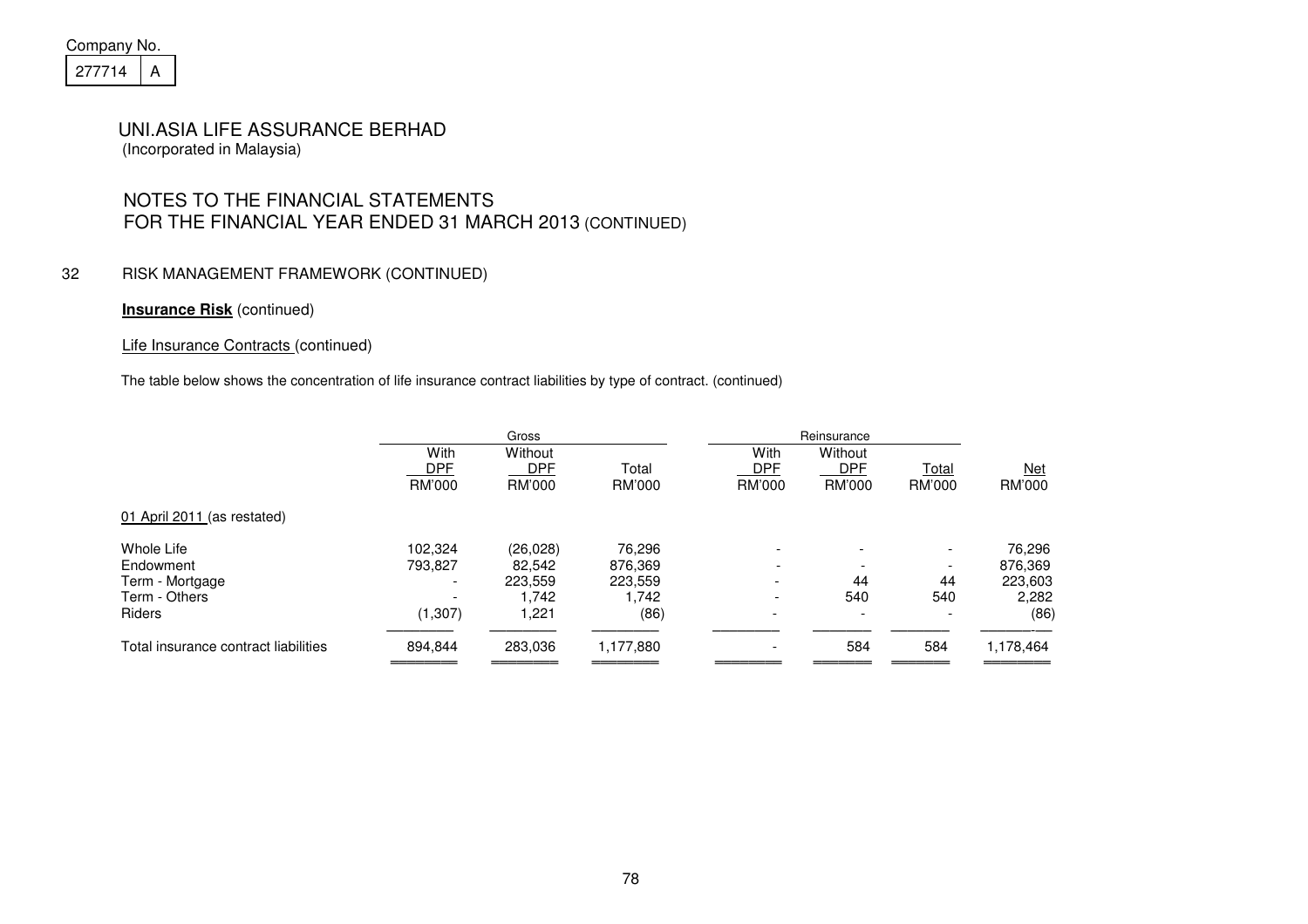| Company No. |  |  |
|-------------|--|--|
| 277714      |  |  |

# NOTES TO THE FINANCIAL STATEMENTS FOR THE FINANCIAL YEAR ENDED 31 MARCH 2013 (CONTINUED)

## 32 RISK MANAGEMENT FRAMEWORK (CONTINUED)

#### **Insurance Risk** (continued)

As all of the business is derived from Malaysia, the entire life insurance contract liabilities are in Malaysia.

#### Key assumptions

 Material judgment is required in determining the liabilities and in the choice of assumptions. Valuation assumptions used are based on past experience, current internal data, external market indices and benchmarks which reflect current observable market prices and other published information. Valuation assumptions and prudent estimates are determined at the date of valuation. Valuation assumptions are further evaluated on a continuous basis in order to ensure realistic and reasonable valuations.

 The key assumptions to which the estimation of liabilities is particularly sensitive are as the below:

#### (i) Mortality rates

Best estimate assumptions are based on the Company's recent experience studies.

#### (ii) Expenses

Best estimate assumptions are based on the experience of the Company. An inflation rate of 4% per annum is assumed over time. The Company conducts an expense study annually. Expense overrun expected over future years has been capitalised and set aside. Allowance is also made for payment of commission to distributors.

#### (iii) Lapse and surrender rates

Best estimate assumptions are based on the experience studies. The Company conducts a persistency study annually, or on a more regular basis when appropriate. Statistical methods are used to determine appropriate lapse and surrender rates. Lapse and surrender rates vary by product type and policy duration.

#### (iv) Discount rate

Risk free discount rate is used in the valuation of actuarial liabilities for non-participating fund and the non-unit liabilities of investment-linked funds and the guaranteed benefit liabilities of participating funds.

These risk free rates from durations of 1 to 15 years are the Malaysian Government Securities ("MGS") yields taken from BondWeb, which is recognised bond pricing agency in Malaysia. Interpolation or extrapolation is used to determine yields for terms where MGS yields are not available. For cash flows with duration of 15 years or more, the 15 year MGS yield is used for discounting purposes.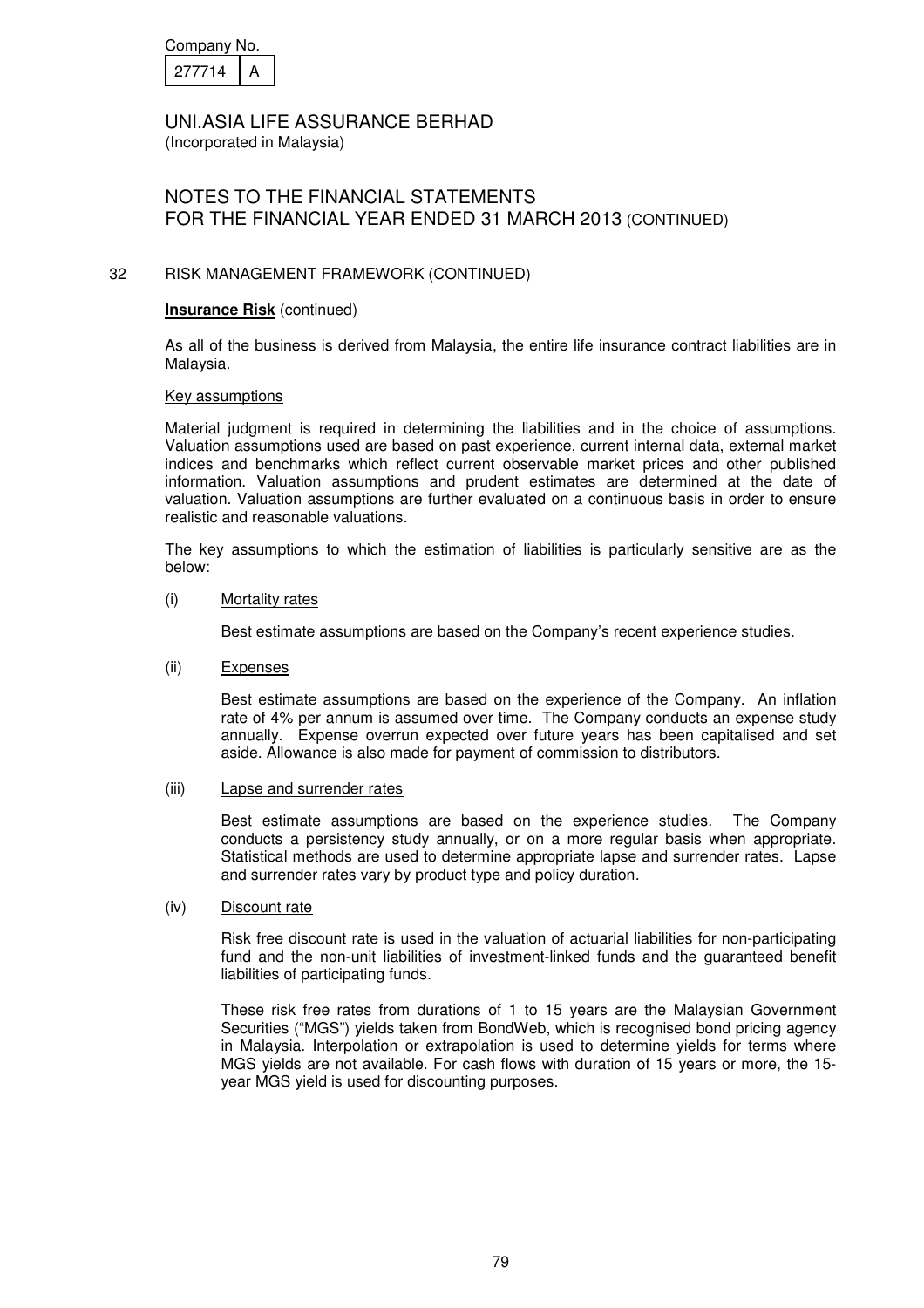| Company No. |  |  |
|-------------|--|--|
| 277714      |  |  |

## NOTES TO THE FINANCIAL STATEMENTS FOR THE FINANCIAL YEAR ENDED 31 MARCH 2013 (CONTINUED)

#### 32 RISK MANAGEMENT FRAMEWORK (CONTINUED)

#### **Insurance Risk** (continued)

Key assumptions (continued)

(v) Fund based yield

Fund based yield is used in the valuation of actuarial liabilities for participating fund to discount expected cashflows for future years. Expected cashflows include an allowance for non-guaranteed benefits. The selected yield reflects the expected return on participating fund, based on investment strategy employed, and can be differentiated between groups of products to reflect characteristics of the products, which may affect the investment strategy employed. The yield is reduced to allow for expected tax on investment income.

#### (vi) Sensitivities

The analysis below is performed for reasonably possible movements in key assumptions with all other assumptions held constant, showing the impact on gross and net liabilities. No management actions (eg, possible revision of bonus rates for participating fund products) have been assumed in the calculation of net and gross liabilities. The correlation of assumptions will have a significant effect in determining the ultimate claims liabilities, but to demonstrate the impact due to changes in assumptions, assumptions had to be changed on an individual basis. It should be noted that movements in these assumptions are non-linear. Sensitivity information will also vary according to the current economic assumptions.

|                                                                                                | Impact on<br>change in<br>assumptions<br>RM'000 | Impact on<br>gross<br>liabilities<br>RM'000 | Impact<br>on net<br>liabilities<br>RM'000 |
|------------------------------------------------------------------------------------------------|-------------------------------------------------|---------------------------------------------|-------------------------------------------|
| 31 March 2013                                                                                  |                                                 |                                             |                                           |
| Mortality/morbidity<br>Expenses<br>Lapse and surrender rates<br>Discount rate                  | + 25%<br>+ 25%<br>+ 25%<br>- 1%                 | 68,062<br>36,234<br>(2,353)<br>140,364      | 54,474<br>36,252<br>(2,253)<br>140,159    |
| 31 March 2012<br>Mortality/morbidity<br>Expenses<br>Lapse and surrender rates<br>Discount rate | + 25%<br>+ 25%<br>+ 25%<br>- 1%                 | 64,481<br>32,672<br>(305)<br>130,606        | 51,311<br>32,672<br>(203)<br>130,329      |
| 01 April 2011<br>Mortality/morbidity<br>Expenses<br>Lapse and surrender rates<br>Discount rate | + 25%<br>+ 25%<br>+ 25%<br>- 1%                 | 56,801<br>29,995<br>608<br>113,976          | 44,745<br>29,995<br>505<br>114,181        |

The method used and significant assumptions made for deriving sensitivity information did not change from the previous period.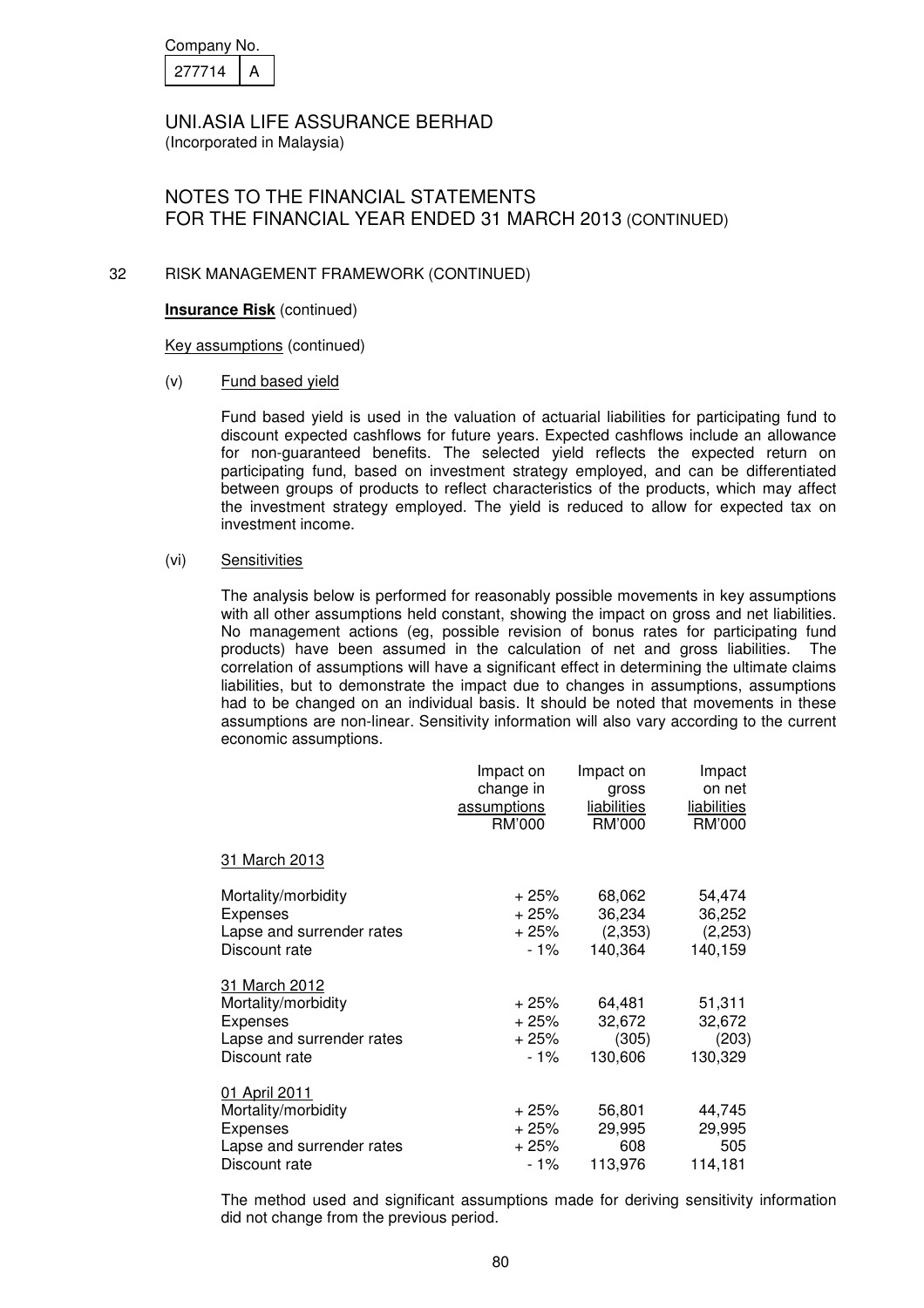| Company No. |  |  |
|-------------|--|--|
| 277714      |  |  |

 NOTES TO THE FINANCIAL STATEMENTS FOR THE FINANCIAL YEAR ENDED 31 MARCH 2013 (CONTINUED)

#### 32 RISK MANAGEMENT FRAMEWORK (CONTINUED)

#### **Asset Risk**

(f) Credit risk

 Credit risk is the potential financial loss resulting from counterparty's inability or unwillingness to fully meet its contractual financial obligations as and when they fall due. The counterparties may include debtors, borrowers, brokers, policyholders, reinsurers and guarantors.

 The Company's primary exposure to credit risk is through its investments in fixed income securities, lending activities such as policy loans are secured against the surrender value of policies and carry no substantial credit risk and potential obligations of reinsurers arising out of reinsurance arrangements.

 The Company's Investment Committee manages credit risk associated with investments in fixed income securities through the setting of investment policies as well as credit exposure limits approved by the Board and within the guidelines issued by BNM.

 Credit evaluation of an issuer of credit facilities is undertaken by the Investment Department. The credit profile of an issuer is assessed by considering factors such as industry and business background, operating performance or viability of a project, business risk factors, financial ratio analysis, financial strength and flexibility, availability of cash flows and identified sources of repayment, management credibility and shareholders' profile as well as security enhancement.

 In addition, a credit review of individual exposure is also conducted by the investment team at least once a year to review and monitor the creditworthiness of issuers or counterparties. Additional review will be carried out when there is a downgrade of credit rating, a change in the nature of an issuer's business or a corporate restructuring of an issuer.

 Reinsurance programme is arranged with reinsurers that have a good credit rating in order to reduce credit risk arising from reinsurance arrangements.

 Credit risk in respect of policyholder balances incurred on non-payment of premiums or contributions will only persist during the grace period specified in the policy document until expiry, when the policy is either paid up or terminated.

#### Credit exposure

The table below shows the maximum exposure to credit risk for the components on the statement of financial position and items such as future commitments. The maximum exposure is shown gross, before the effect of mitigation through the use of master netting or collateral agreements.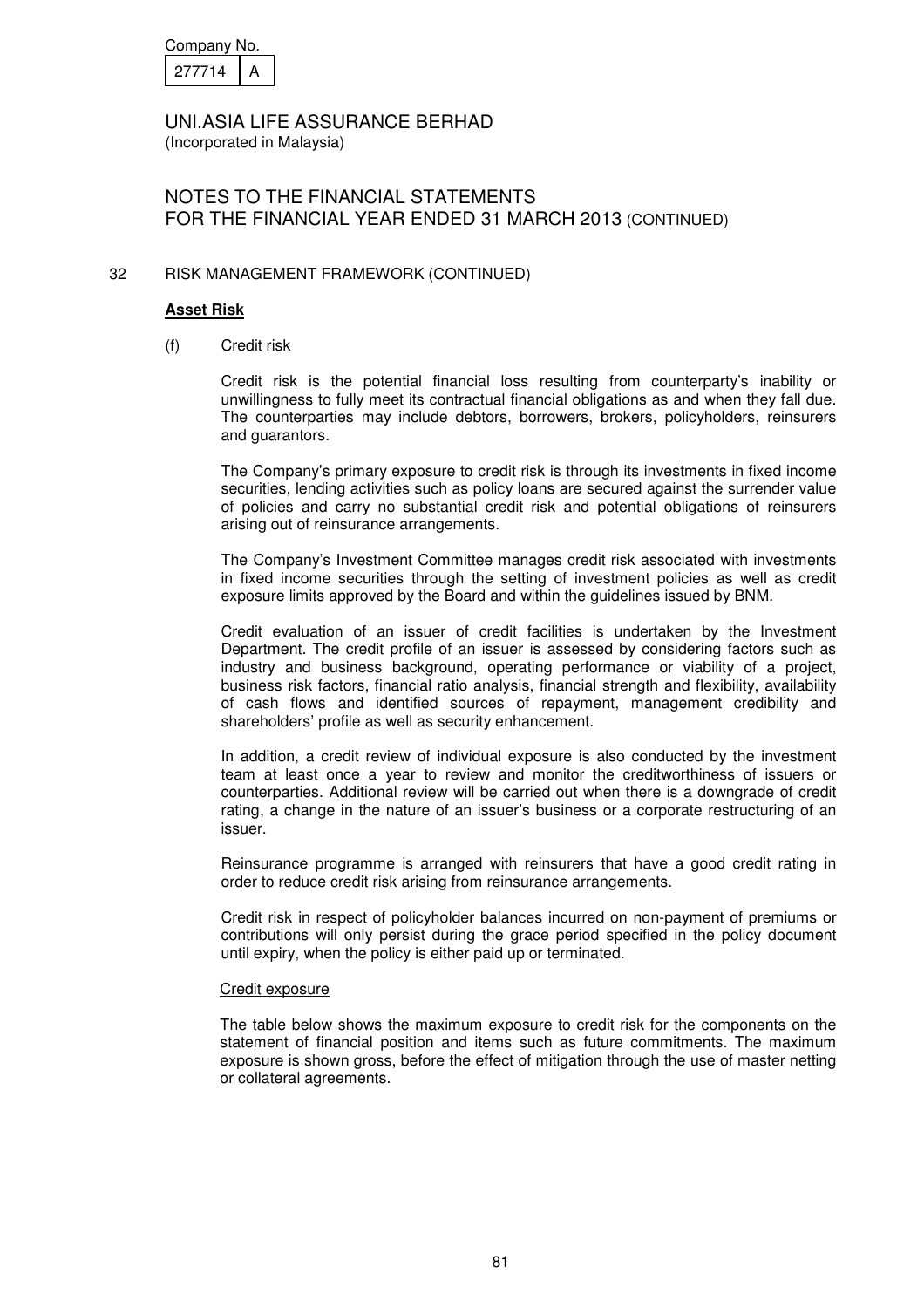| Company No. |  |  |
|-------------|--|--|
| 277714      |  |  |

# NOTES TO THE FINANCIAL STATEMENTS FOR THE FINANCIAL YEAR ENDED 31 MARCH 2013 (CONTINUED)

## 32 RISK MANAGEMENT FRAMEWORK (CONTINUED)

## **Asset Risk** (continued)

## (f) Credit risk (continued)

## Credit exposure (continued)

| 31 March 2013                                             | Life and<br>Shareholders'<br>Fund<br>RM'000 | Investment<br>-linked<br>Funds<br>RM'000 | <b>Total</b><br>RM'000 |
|-----------------------------------------------------------|---------------------------------------------|------------------------------------------|------------------------|
|                                                           |                                             |                                          |                        |
| HTM financial investments :                               | 20,004                                      |                                          | 20,004                 |
| <b>Malaysian Government Securities</b><br>Debt securities | 358,887                                     |                                          | 358,887                |
| Accrued interest                                          | 5,070                                       |                                          | 5,070                  |
| LAR:                                                      |                                             |                                          |                        |
| Loans                                                     | 78,227                                      |                                          | 78,227                 |
| Fixed and call deposits                                   | 607,563                                     | 25,511                                   | 633,074                |
| Accrued interest                                          | 11,990                                      | 43                                       | 12,033                 |
| AFS financial investments :                               |                                             |                                          |                        |
| <b>Equity securities</b>                                  | 2,140                                       |                                          | 2,140                  |
| Debt securities                                           | 792,261                                     |                                          | 792,261                |
| <b>Malaysian Government Securities</b>                    | 93,418                                      |                                          | 93,418                 |
| Accrued interest                                          | 10,023                                      |                                          | 10,023                 |
| Financial investments at FVTPL :                          |                                             |                                          |                        |
| Equity securities                                         | 138,703                                     | 49,217                                   | 187,920                |
| Structured investments                                    |                                             | 80,054                                   | 80,054                 |
| Debt securities                                           |                                             | 13,358                                   | 13,358                 |
| Unit and property trust funds                             | 25,507                                      | 54,534                                   | 80,041                 |
| Accrued interest                                          |                                             | 151                                      | 151                    |
| Reinsurance assets                                        | 8,360                                       |                                          | 8,360                  |
| Insurance receivables                                     | 8,799                                       |                                          | 8,799                  |
| Other receivables                                         | 4,225                                       | 1,761                                    | 5,986                  |
| Cash and cash equivalents                                 | 7,969                                       | 84                                       | 8,053                  |
|                                                           | 2,173,146                                   | 224,713                                  | 2,397,859              |
|                                                           |                                             |                                          |                        |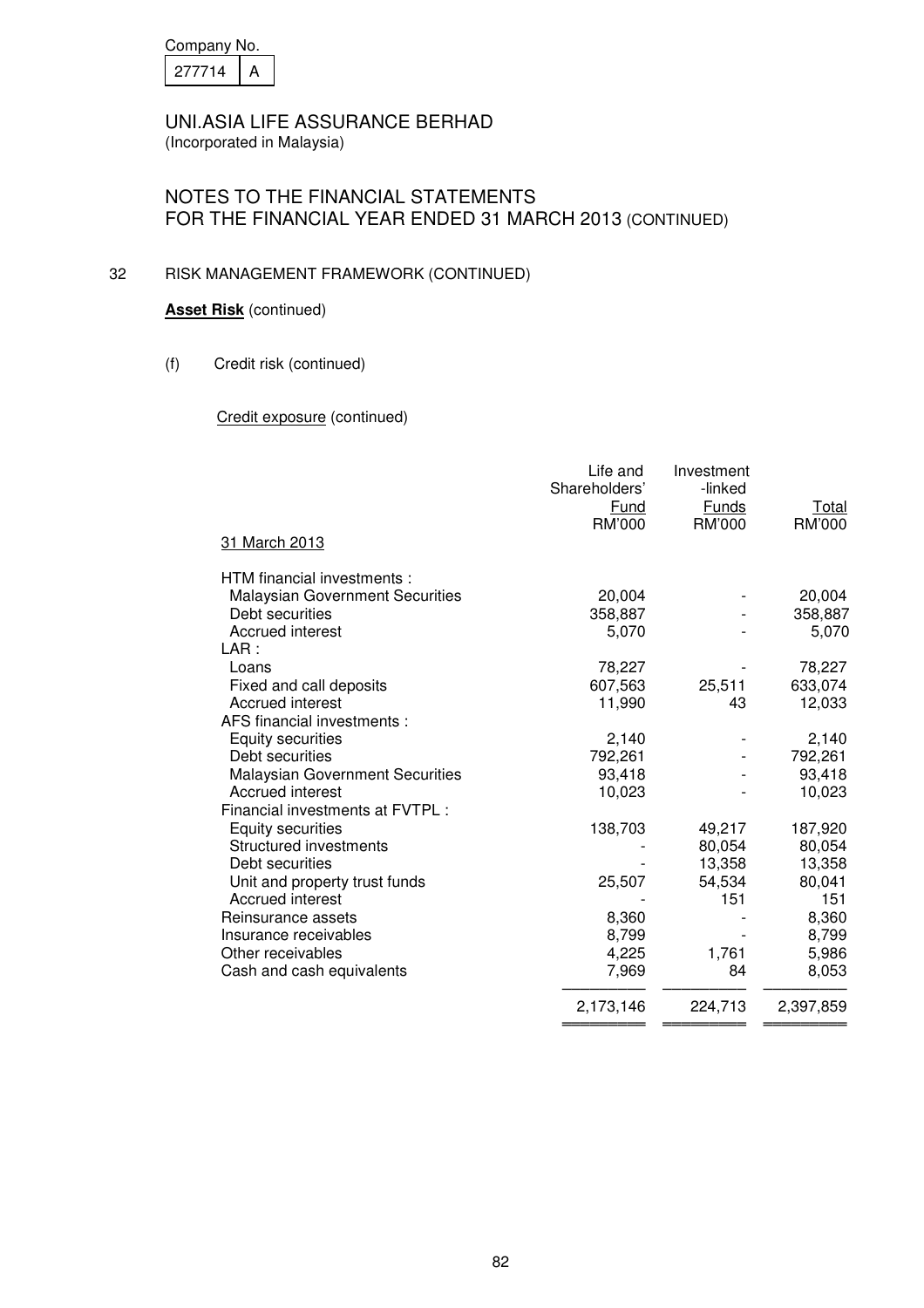| Company No. |  |  |
|-------------|--|--|
| 277714      |  |  |

# NOTES TO THE FINANCIAL STATEMENTS FOR THE FINANCIAL YEAR ENDED 31 MARCH 2013 (CONTINUED)

## 32 RISK MANAGEMENT FRAMEWORK (CONTINUED)

## **Asset Risk** (continued)

### (f) Credit risk (continued)

## Credit exposure (continued)

|                                        | Life and<br>Shareholders'<br><b>Fund</b><br><b>RM'000</b> | Investment<br>-linked<br><b>Funds</b><br>RM'000 | <b>Total</b><br>RM'000 |
|----------------------------------------|-----------------------------------------------------------|-------------------------------------------------|------------------------|
| 31 March 2012                          |                                                           |                                                 |                        |
| HTM financial investments :            |                                                           |                                                 |                        |
| <b>Malaysian Government Securities</b> | 20,021                                                    |                                                 | 20,021                 |
| Debt securities                        | 389,721                                                   |                                                 | 389,721                |
| Accrued interest                       | 5,430                                                     |                                                 | 5,430                  |
| LAR:                                   |                                                           |                                                 |                        |
| Loans                                  | 74,432                                                    |                                                 | 74,432                 |
| Fixed and call deposits                | 380,983                                                   | 15,551                                          | 396,534                |
| Accrued interest                       | 8,278                                                     | 40                                              | 8,318                  |
| AFS financial investments :            |                                                           |                                                 |                        |
| <b>Equity securities</b>               | 2,139                                                     |                                                 | 2,139                  |
| Debt securities                        | 809,203                                                   |                                                 | 809,203                |
| <b>Malaysian Government Securities</b> | 119,517                                                   |                                                 | 119,517                |
| Accrued interest                       | 10,480                                                    |                                                 | 10,480                 |
| Financial investments at FVTPL :       |                                                           |                                                 |                        |
| <b>Equity securities</b>               | 148,830                                                   | 42,999                                          | 191,829                |
| Structured investments                 |                                                           | 82,277                                          | 82,277                 |
| Debt securities                        |                                                           | 14,009                                          | 14,009                 |
| Unit and property trust funds          | 31,596                                                    | 71,963                                          | 103,559                |
| Accrued interest                       |                                                           | 212                                             | 212                    |
| Reinsurance assets                     | 11,366                                                    |                                                 | 11,366                 |
| Insurance receivables                  | 7,245                                                     |                                                 | 7,245                  |
| Other receivables                      | 14,222                                                    | 1,270                                           | 15,492                 |
| Cash and cash equivalents              | 4,071                                                     | 101                                             | 4,172                  |
|                                        | 2,037,534                                                 | 228,422                                         | 2,265,956              |
|                                        |                                                           |                                                 |                        |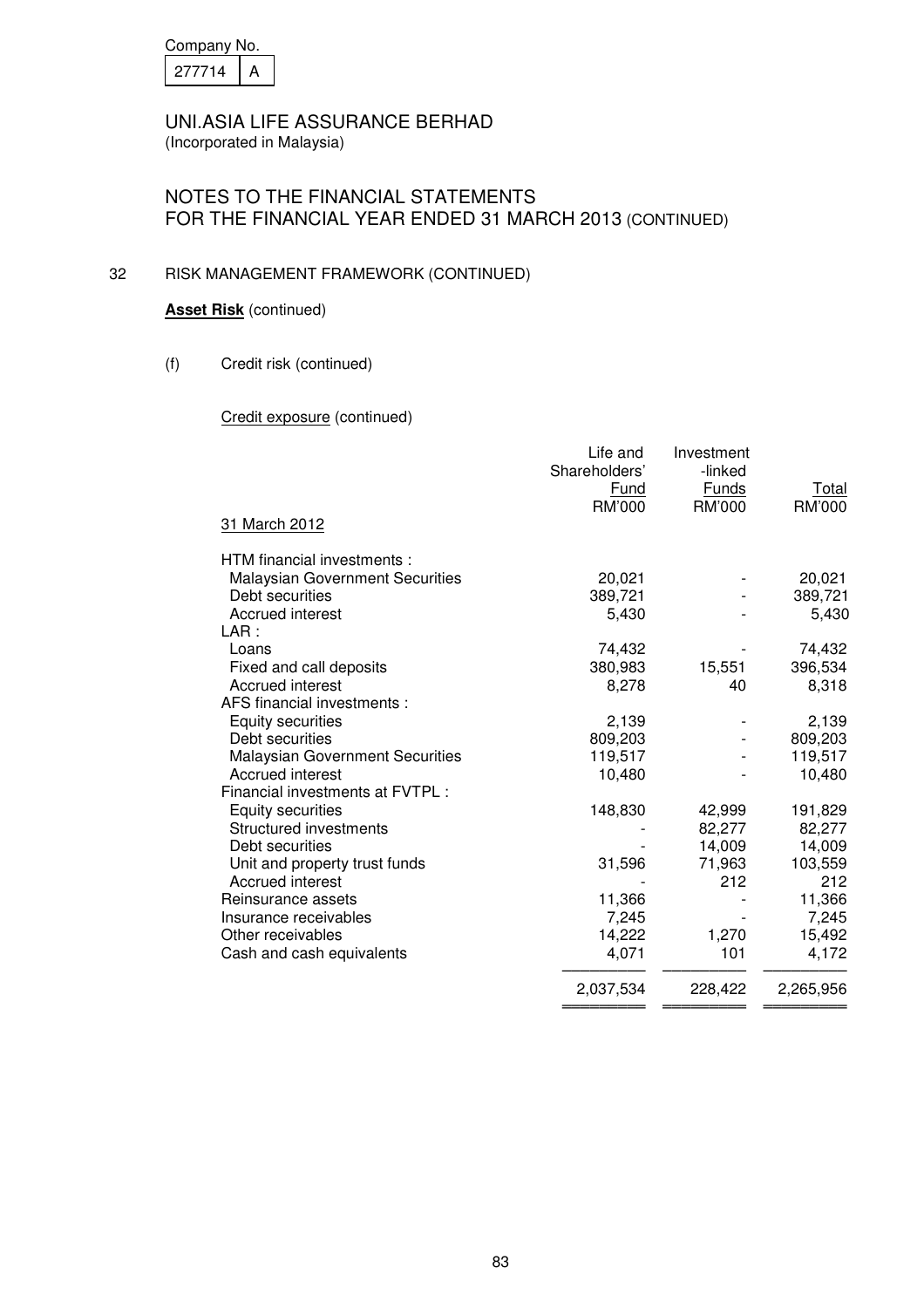| Company No. |  |  |
|-------------|--|--|
| 277714      |  |  |

# NOTES TO THE FINANCIAL STATEMENTS FOR THE FINANCIAL YEAR ENDED 31 MARCH 2013 (CONTINUED)

## 32 RISK MANAGEMENT FRAMEWORK (CONTINUED)

## **Asset Risk** (continued)

### (f) Credit risk (continued)

## Credit exposure (continued)

|                                        | Life and<br>Shareholders' | Investment<br>-linked |           |
|----------------------------------------|---------------------------|-----------------------|-----------|
|                                        | <b>Fund</b>               | Funds                 | Total     |
|                                        | <b>RM'000</b>             | <b>RM'000</b>         | RM'000    |
| 01 April 2011                          |                           |                       |           |
| HTM financial investments :            |                           |                       |           |
| <b>Malaysian Government Securities</b> | 20,037                    |                       | 20,037    |
| Debt securities                        | 308,648                   |                       | 308,648   |
| Accrued interest                       | 4,073                     |                       | 4,073     |
| LAR:                                   |                           |                       |           |
| Loans                                  | 70,290                    |                       | 70,290    |
| Fixed and call deposits                | 371,074                   | 13,680                | 384,754   |
| Accrued interest                       | 6,591                     | 46                    | 6,637     |
| AFS financial investments :            |                           |                       |           |
| Equity securities                      | 2,138                     |                       | 2,138     |
| Debt securities                        | 735,874                   |                       | 735,874   |
| <b>Malaysian Government Securities</b> | 149,666                   |                       | 149,666   |
| Accrued interest                       | 9,622                     |                       | 9,622     |
| Financial investments at FVTPL :       |                           |                       |           |
| Equity securities                      | 155,791                   | 50,710                | 206,501   |
| Structured investments                 |                           | 112,568               | 112,568   |
| Debt securities                        |                           | 12,116                | 12,116    |
| Unit and property trust funds          | 23,993                    | 88,031                | 112,024   |
| Accrued interest                       |                           | 202                   | 202       |
| Reinsurance assets                     | 2,327                     |                       | 2,327     |
| Insurance receivables                  | 8,763                     |                       | 8,763     |
| Other receivables                      | 1,575                     | 47                    | 1,622     |
| Cash and cash equivalents              | 6,994                     | 94                    | 7,088     |
|                                        | 1,877,456                 | 277,494               | 2,154,950 |
|                                        |                           |                       |           |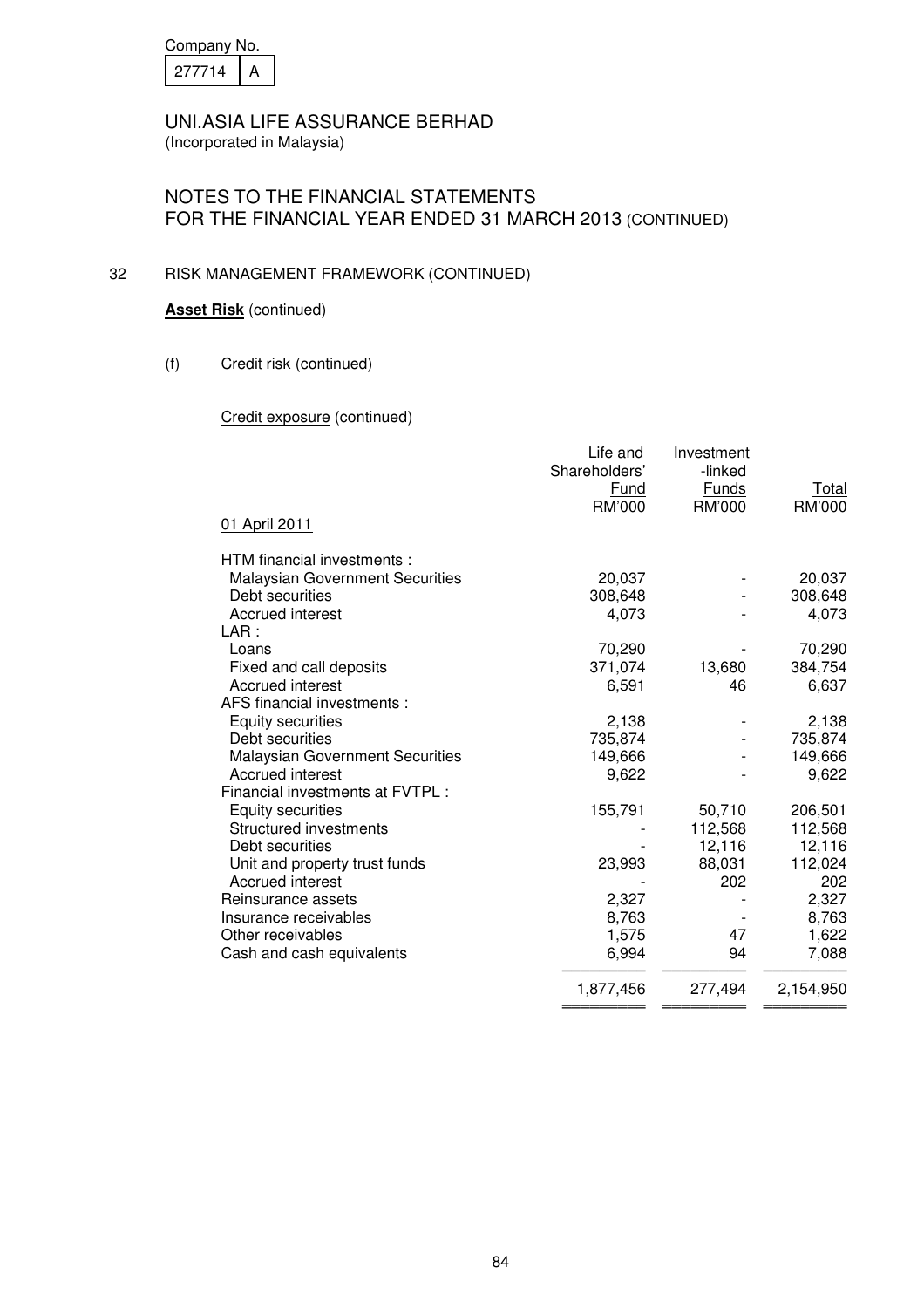| Company No. |  |  |
|-------------|--|--|
| 27714       |  |  |

# NOTES TO THE FINANCIAL STATEMENTS FOR THE FINANCIAL YEAR ENDED 31 MARCH 2013 (CONTINUED)

#### 32 RISK MANAGEMENT FRAMEWORK (CONTINUED)

#### **Asset Risk** (continued)

(f) Credit risk (continued)

#### Credit exposure by credit rating

The table below provides information regarding the credit risk exposure of the Company by classifying assets according to the Company's credit ratings of counterparties.

|                                 | Investment<br>grade<br>(A to AAA) | Non-investment<br>grade<br>(BBB and below) | Not rated                | Not subject<br>to credit risk | Investment-<br>linked | Past-due but<br>not impaired | Total     |
|---------------------------------|-----------------------------------|--------------------------------------------|--------------------------|-------------------------------|-----------------------|------------------------------|-----------|
|                                 | RM'000                            | RM'000                                     | RM'000                   | RM'000                        | RM'000                | RM'000                       | RM'000    |
| 31 March 2013                   |                                   |                                            |                          |                               |                       |                              |           |
| HTM financial investments       |                                   |                                            |                          |                               |                       |                              |           |
| Malaysian Government Securities |                                   |                                            | 20,004                   | $\overline{a}$                |                       | $\sim$                       | 20,004    |
| Debt securities                 | 306,243                           | 46,866                                     | 5,778                    |                               |                       | $\overline{\phantom{a}}$     | 358,887   |
| Accrued interest                | 4,041                             | 861                                        | 168                      |                               |                       |                              | 5,070     |
| LAR                             |                                   |                                            |                          |                               |                       |                              |           |
| Loans                           |                                   | $\sim$                                     | 78,227                   |                               |                       | $\sim$                       | 78,227    |
| Fixed and call deposits         | 476,906                           | $\overline{\phantom{a}}$                   | 130,657                  |                               | 25,511                | $\overline{\phantom{a}}$     | 633,074   |
| Accrued interest                | 2,173                             |                                            | 9,817                    |                               | 43                    |                              | 12,033    |
| AFS financial investments       |                                   |                                            |                          |                               |                       |                              |           |
| Equity securities               |                                   |                                            | 2,140                    |                               |                       | $\sim$                       | 2,140     |
| Debt securities                 | 762,531                           | 6,901                                      | 22,829                   |                               |                       | $\overline{\phantom{a}}$     | 792,261   |
| Malaysian Government Securities |                                   |                                            | 93,418                   |                               |                       |                              | 93,418    |
| Accrued interest                | 9,195                             | 52                                         | 776                      |                               |                       |                              | 10,023    |
| Financial investments at FVTPL  |                                   |                                            |                          |                               |                       |                              |           |
| Equity securities               | $\overline{\phantom{a}}$          | $\sim$                                     | $\sim$                   | 138,703                       | 49,217                | $\sim$                       | 187,920   |
| Structured investments          |                                   |                                            |                          |                               | 80,054                |                              | 80,054    |
| Debt securities                 |                                   |                                            | $\overline{a}$           |                               | 13,358                | $\overline{\phantom{a}}$     | 13,358    |
| Unit and property trust funds   |                                   |                                            | $\overline{\phantom{a}}$ | 25,507                        | 54,534                |                              | 80,041    |
| Accrued interest                |                                   |                                            |                          |                               | 151                   |                              | 151       |
| Reinsurance assets              | 8,360                             |                                            |                          |                               |                       |                              | 8,360     |
| Insurance receivables           |                                   |                                            | 8,799                    |                               |                       |                              | 8,799     |
| Other receivables               | $\overline{\phantom{a}}$          |                                            | 4,225                    |                               | 1,761                 | $\overline{\phantom{a}}$     | 5,986     |
| Cash and cash equivalents       | 7,945                             |                                            | 24                       |                               | 84                    | $\overline{\phantom{a}}$     | 8,053     |
|                                 | 1,577,394                         | 54,680                                     | 376,862                  | 164,210                       | 224,713               | $\sim$                       | 2,397,859 |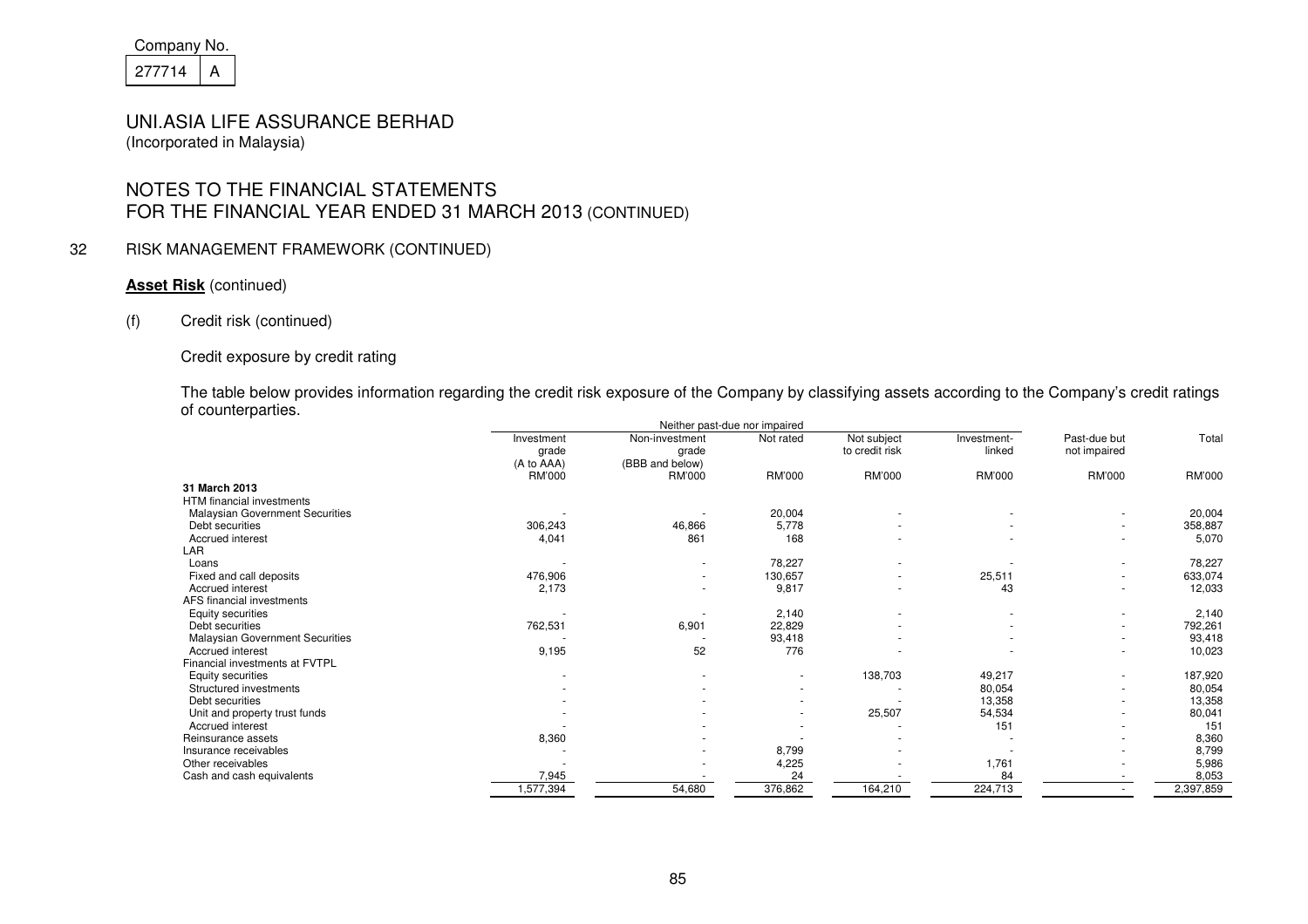| Company No. |  |  |  |
|-------------|--|--|--|
| 27714       |  |  |  |

## NOTES TO THE FINANCIAL STATEMENTS FOR THE FINANCIAL YEAR ENDED 31 MARCH 2013 (CONTINUED)

## 32 RISK MANAGEMENT FRAMEWORK (CONTINUED)

#### **Asset Risk** (continued)

(f) Credit risk (continued)

## Credit exposure by credit rating

The table below provides information regarding the credit risk exposure of the Company by classifying assets according to the Company's credit ratings of counterparties.

|                                  |                                   | Neither past-due nor impaired              |           |                               |                       |                              |           |
|----------------------------------|-----------------------------------|--------------------------------------------|-----------|-------------------------------|-----------------------|------------------------------|-----------|
|                                  | Investment<br>grade<br>(A to AAA) | Non-investment<br>grade<br>(BBB and below) | Not rated | Not subject<br>to credit risk | Investment-<br>linked | Past-due but<br>not impaired | Total     |
|                                  | <b>RM'000</b>                     | <b>RM'000</b>                              | RM'000    | RM'000                        | RM'000                | RM'000                       | RM'000    |
| 31 March 2012                    |                                   |                                            |           |                               |                       |                              |           |
| <b>HTM</b> financial investments |                                   |                                            |           |                               |                       |                              |           |
| Malaysian Government Securities  |                                   |                                            | 20,021    |                               |                       | ٠                            | 20,021    |
| Debt securities                  | 383,839                           |                                            | 5,882     |                               |                       |                              | 389,721   |
| Accrued interest                 | 5,258                             |                                            | 172       |                               |                       | ×                            | 5,430     |
| LAR                              |                                   |                                            |           |                               |                       |                              |           |
| Loans                            |                                   |                                            | 74,432    | $\overline{a}$                |                       | ٠                            | 74,432    |
| Fixed and call deposits          | 292,615                           |                                            | 88,368    |                               | 15,551                | ٠                            | 396,534   |
| Accrued interest                 | 472                               |                                            | 7,806     |                               | 40                    |                              | 8,318     |
| AFS financial investments        |                                   |                                            |           |                               |                       |                              |           |
| Equity securities                |                                   |                                            |           | 2,139                         | $\sim$                | ٠                            | 2,139     |
| Debt securities                  | 796,616                           |                                            | 12,587    |                               |                       |                              | 809,203   |
| Malaysian Government Securities  |                                   |                                            | 119,517   | $\sim$                        |                       |                              | 119,517   |
| Accrued interest                 | 9,494                             |                                            | 986       |                               |                       | $\overline{\phantom{a}}$     | 10,480    |
| Financial investments at FVTPL   |                                   |                                            |           |                               |                       |                              |           |
| Equity securities                |                                   |                                            |           | 148,830                       | 42,999                | ٠                            | 191,829   |
| Structured investments           |                                   |                                            |           |                               | 82,277                | $\overline{\phantom{a}}$     | 82,277    |
| Debt securities                  |                                   |                                            |           |                               | 14,009                |                              | 14,009    |
| Unit and property trust funds    |                                   |                                            |           | 31,596                        | 71,963                | $\overline{\phantom{a}}$     | 103,559   |
| Accrued interest                 |                                   |                                            |           | $\overline{\phantom{a}}$      | 212                   |                              | 212       |
| Reinsurance assets               | 11,366                            |                                            |           | $\overline{\phantom{a}}$      |                       |                              | 11,366    |
| Insurance receivables            |                                   |                                            | 7,245     |                               |                       |                              | 7,245     |
| Other receivables                | $\overline{a}$                    |                                            | 14,222    |                               | 1,270                 |                              | 15,492    |
| Cash and cash equivalents        | 4,056                             |                                            | 15        |                               | 101                   |                              | 4,172     |
|                                  | 1,503,716                         | $\sim$                                     | 351,253   | 182,565                       | 228,422               | $\sim$                       | 2,265,956 |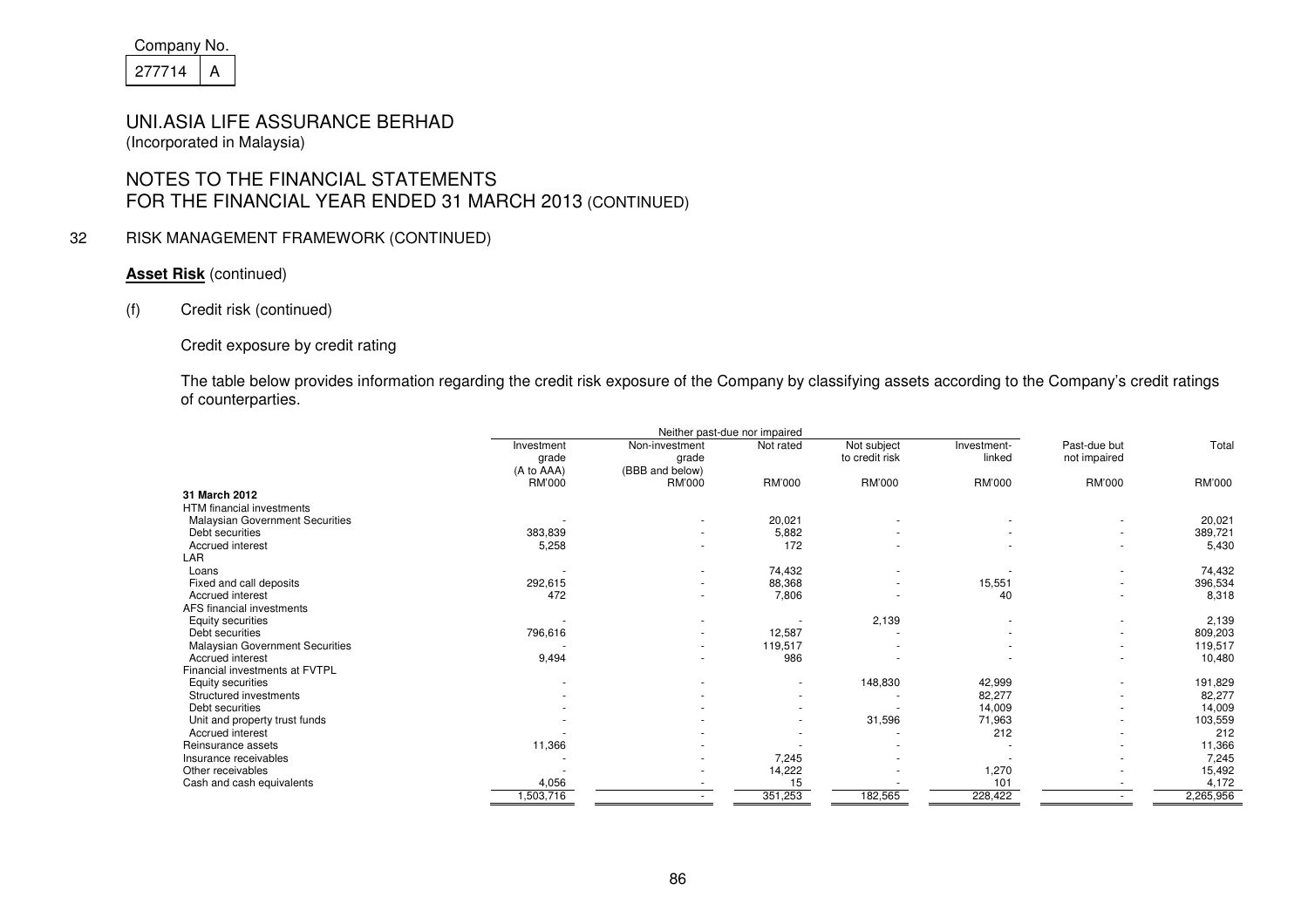| Company No. |  |  |  |
|-------------|--|--|--|
| 27714       |  |  |  |

# NOTES TO THE FINANCIAL STATEMENTS FOR THE FINANCIAL YEAR ENDED 31 MARCH 2013 (CONTINUED)

### 32 RISK MANAGEMENT FRAMEWORK (CONTINUED)

### **Asset Risk** (continued)

#### (f) Credit risk (continued)

#### Credit exposure by credit rating

The table below provides information regarding the credit risk exposure of the Company by classifying assets according to the Company's credit ratings of counterparties. Neither past-due nor impaired

|                                        |                          | Neither past-due nor impaired |           |                               |                       |                              |           |
|----------------------------------------|--------------------------|-------------------------------|-----------|-------------------------------|-----------------------|------------------------------|-----------|
|                                        | Investment<br>grade      | Non-investment<br>grade       | Not rated | Not subject<br>to credit risk | Investment-<br>linked | Past-due but<br>not impaired | Total     |
|                                        | (A to AAA)               | (BBB and below)               |           |                               |                       |                              |           |
|                                        | RM'000                   | RM'000                        | RM'000    | RM'000                        | RM'000                | RM'000                       | RM'000    |
| 01 April 2011                          |                          |                               |           |                               |                       |                              |           |
| HTM financial investments              |                          |                               |           |                               |                       |                              |           |
| <b>Malaysian Government Securities</b> |                          |                               | 20,037    |                               |                       |                              | 20,037    |
| Debt securities                        | 302,663                  |                               | 5,985     |                               |                       | $\sim$                       | 308,648   |
| Accrued interest                       | 4,033                    |                               | 40        |                               |                       |                              | 4,073     |
| LAR                                    |                          |                               |           |                               |                       |                              |           |
| Loans                                  |                          |                               | 70,290    |                               |                       |                              | 70,290    |
| Fixed and call deposits                | 317,048                  |                               | 54,026    |                               | 13,680                | $\sim$                       | 384,754   |
| <b>Accrued Interest</b>                | 148                      |                               | 6,443     |                               | 46                    |                              | 6,637     |
| AFS financial investments              |                          |                               |           |                               |                       |                              |           |
| Equity securities                      |                          |                               |           | 2,138                         |                       |                              | 2,138     |
| Debt securities                        | 723,961                  |                               | 11,913    |                               |                       |                              | 735,874   |
| Malaysian Government Securities        | 20,152                   |                               | 129,514   |                               |                       |                              | 149,666   |
| Accrued interest                       | 8,658                    |                               | 964       |                               |                       |                              | 9,622     |
| Financial investments at FVTPL         |                          |                               |           |                               |                       |                              |           |
| Equity securities                      | $\overline{\phantom{a}}$ |                               |           | 155,791                       | 50,710                | $\sim$                       | 206,501   |
| Structured investments                 |                          |                               |           |                               | 112,568               |                              | 112,568   |
| Debt securities                        |                          |                               |           |                               | 12,116                |                              | 12,116    |
| Unit and property trust funds          |                          |                               |           | 23,993                        | 88,031                |                              | 112,024   |
| Accrued interest                       |                          |                               |           |                               | 202                   | $\sim$                       | 202       |
| Reinsurance assets                     | 2,327                    |                               |           |                               |                       |                              | 2,327     |
| Insurance receivables                  |                          |                               | 8,763     |                               |                       |                              | 8,763     |
| Other receivables                      |                          |                               | 1,575     |                               | 47                    |                              | 1,622     |
| Cash and cash equivalents              | 6,981                    |                               | 13        |                               | 94                    |                              | 7,088     |
|                                        | 1,385,971                |                               | 309,563   | 181,922                       | 277,494               |                              | 2,154,950 |

All financial assets of the Company as at 31 March 2013 are neither past due nor impaired.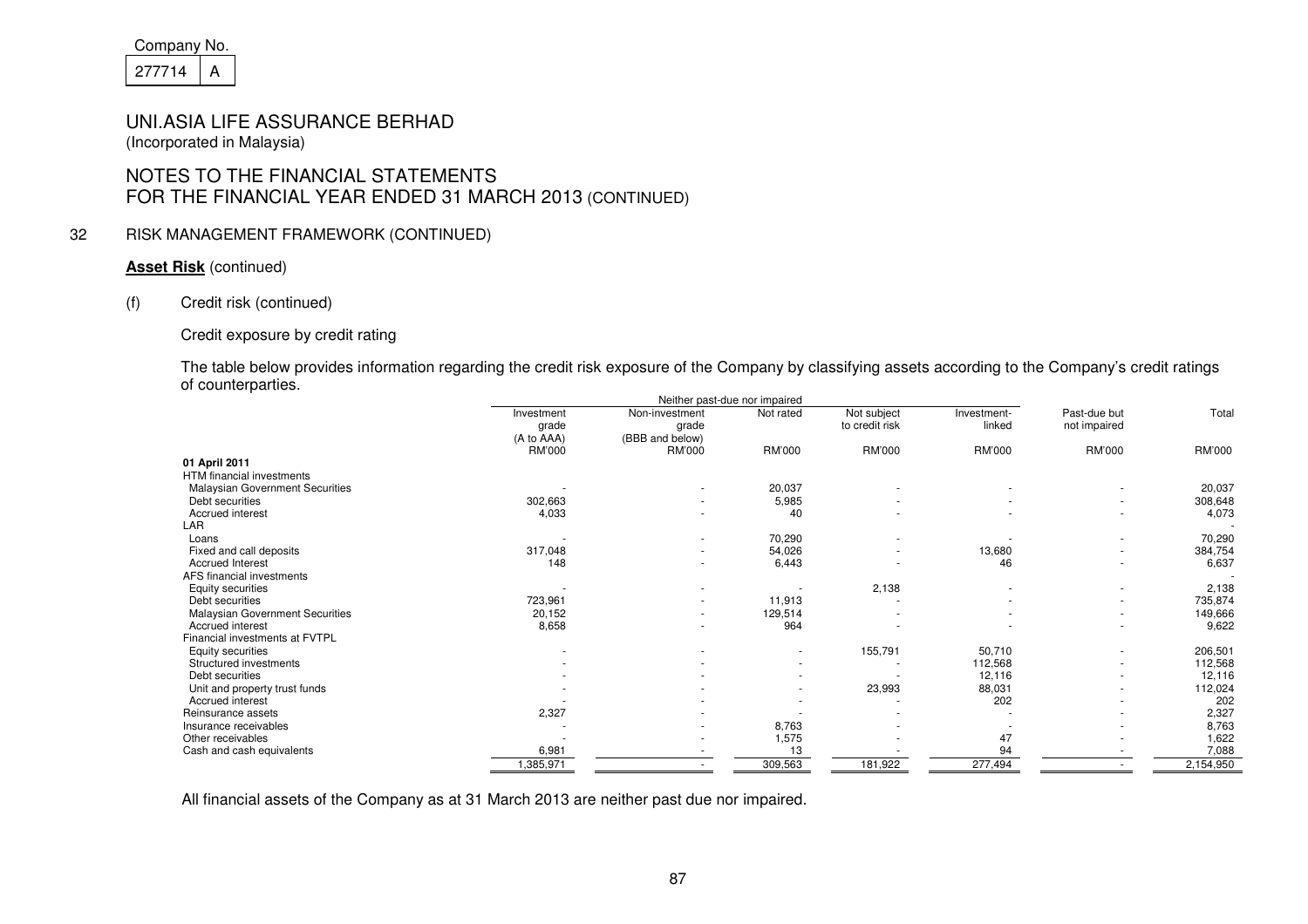| Company No. |  |
|-------------|--|
| 277714      |  |

# NOTES TO THE FINANCIAL STATEMENTS FOR THE FINANCIAL YEAR ENDED 31 MARCH 2013 (CONTINUED)

## 32 RISK MANAGEMENT FRAMEWORK (CONTINUED)

### **Asset Risk** (continued)

(f) Credit risk (continued)

**Collateral** 

Credit risk is mitigated by entering into collateral agreements. For staff loans, the title of the properties is held as collateral.

### **Asset-Liability Management Risk**

 Liquidity risk is the risk of exposure to losses in the event that insufficient liquid asset will be available from among the assets supporting the policy obligations to meet the cash flow requirements of the obligations to policyholders when they fall due. For example, lower than expected investment income to meet claims necessitate unexpected realisation of assets. Unexpected demands for liquidity may also be triggered by market conditions that encourage widespread exercise of embedded options, adverse change in the surrender rate as well as uncertainty in the level of new business growth.

The Company monitors its liquidity risk and maintains a level of cash and cash flow deemed adequate by the management to finance its operations and to mitigate the effects of fluctuations in cash requirements. Liquidity management requires the Company to maintain a liquid position at all times to meet unexpected claims payments when they fall due and simultaneously hold an asset mix that meets the Company's target return.

The Company manages its liquidity risk by maintaining an adequate level of cash and cash equivalents as well as calculating the asset and liability durations and monitoring the asset-liability gap on a monthly basis. The liquidity risk is also minimized by close monitoring of surrenders and redemptions.

In addition, guidelines on asset allocation, portfolio limit structure and maturity profile of assets are also put in place to ensure sufficient funding is available to meet insurance and investment contracts' obligations. Compliance with the guidelines and policies, exposures and breaches are monitored and reported monthly to the Company's Executive Risk Management Committee ("ERMC").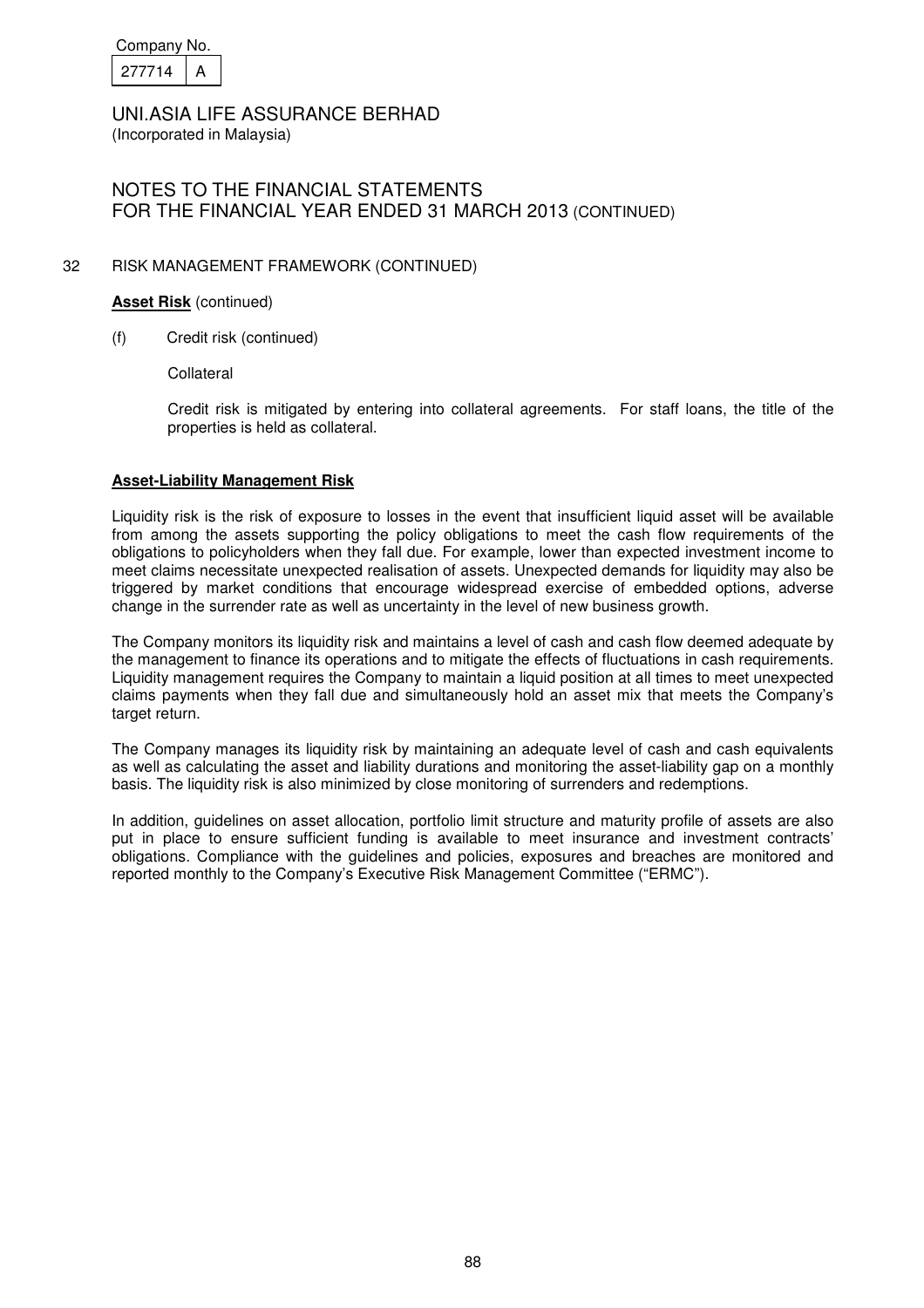| Company No. |  |  |  |
|-------------|--|--|--|
| 277714      |  |  |  |

# NOTES TO THE FINANCIAL STATEMENTS FOR THE FINANCIAL YEAR ENDED 31 MARCH 2013 (CONTINUED)

### 32 RISK MANAGEMENT FRAMEWORK (CONTINUED)

#### **Asset-Liability Management Risk (continued)**

Maturity Analysis

 The table below summarises the maturity profile of the financial assets and liabilities based on remaining undiscounted contractual obligations, including interest / profit payable and receivable.

For insurance contracts liabilities, maturity profiles are determined based on estimated timing of net cash outflows from the recognised insurance liabilities.

 Unit-linked liabilities are repayable or transferable on demand and are included in the "up to a year" column. Repayments which are subject to notice are treated as if notice were to be given immediately.

| 31 March 2013             | Carrying<br>Value<br>RM'000 | Current<br>RM'000 | $1 - 5$<br>years<br>RM'000 | $5 - 15$<br>years<br>RM'000 | Over 15<br>years<br><b>RM'000</b> | No maturity<br>date<br>RM'000 | Total<br>RM'000 |
|---------------------------|-----------------------------|-------------------|----------------------------|-----------------------------|-----------------------------------|-------------------------------|-----------------|
| Financial instruments:    |                             |                   |                            |                             |                                   |                               |                 |
| HTM                       | 378,891                     | 33,809            | 124,892                    | 341,149                     | 44,168                            | 100                           | 544,118         |
| LAR                       | 711,301                     | 625,170           | 46,745                     | 636                         | 38,751                            |                               | 711,302         |
| <b>AFS</b>                | 887,819                     | 61,953            | 518,553                    | 501,327                     | 70,463                            | 2,140                         | 1,154,436       |
| <b>FVTPL</b>              | 361,373                     | 1,003             | 8,227                      | 5,453                       | 2,539                             | 348,016                       | 365,238         |
| Accrued interest          |                             |                   |                            |                             |                                   |                               |                 |
| HTM                       | 5,070                       | 5,070             | $\overline{\phantom{a}}$   |                             |                                   |                               | 5,070           |
| LAR                       | 12,033                      | 12,033            | $\overline{\phantom{a}}$   | $\overline{\phantom{a}}$    |                                   |                               | 12,033          |
| <b>AFS</b>                | 10,023                      | 10,023            | $\overline{\phantom{a}}$   | $\overline{\phantom{a}}$    |                                   |                               | 10,023          |
| <b>FVTPL</b>              | 151                         | 151               |                            |                             |                                   |                               | 151             |
| Reinsurance assets        | 8,360                       | 3,355             | (620)                      | 2,625                       | 1,924                             |                               | 7,284           |
| Insurance receivables     | 8,799                       | 8,799             |                            |                             |                                   |                               | 8,799           |
| Other receivables         | 7,751                       | 7,408             | 185                        |                             | 158                               |                               | 7,751           |
| Cash and cash equivalents | 8,053                       | 8,053             |                            |                             |                                   |                               | 8,053           |
| <b>Total assets</b>       | 2,399,624                   | 776,827           | 697,982                    | 851,190                     | 158,003                           | 350,256                       | 2,834,258       |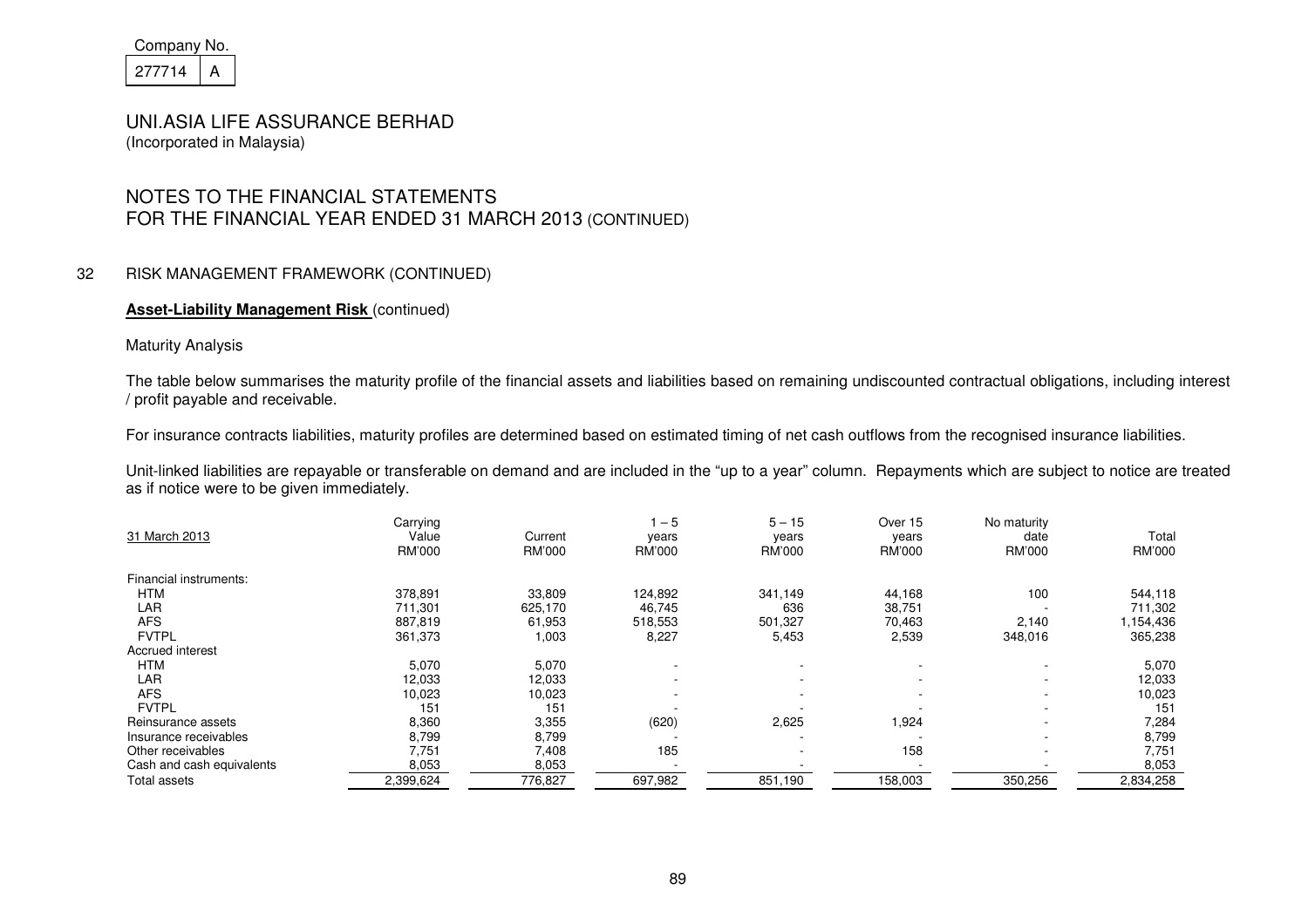| Company No. |  |  |  |
|-------------|--|--|--|
| 277714      |  |  |  |

# NOTES TO THE FINANCIAL STATEMENTS FOR THE FINANCIAL YEAR ENDED 31 MARCH 2013 (CONTINUED)

## 32 RISK MANAGEMENT FRAMEWORK (CONTINUED)

## **Asset-Liability Management Risk (continued)**

| 31 March 2013                  | Carrying<br>Value<br>RM'000 | Current<br>RM'000 | $-5$<br>vears<br>RM'000 | $5 - 15$<br>vears<br>RM'000 | Over 15<br>vears<br>RM'000 | No maturity<br>date<br>RM'000 | Total<br>RM'000 |
|--------------------------------|-----------------------------|-------------------|-------------------------|-----------------------------|----------------------------|-------------------------------|-----------------|
| Insurance contract liabilities | ,828,200                    | 549.611           | 257.915                 | 1,087,045                   | 835,508                    |                               | 2,730,079       |
| Insurance payables             | 125.071                     | 12.051            | 13.815                  | 80,005                      | 19,200                     |                               | 125.071         |
| Subordinated term loan         | 53,000                      |                   |                         | 53,000                      |                            |                               | 53,000          |
| Other payables                 | 15.991                      | 15,896            | 2.722                   |                             | 0                          |                               | 18,620          |
| <b>Total liabilities</b>       | 2,022,262                   | 577,558           | 274,452                 | .220,050                    | 854,710                    |                               | 2,926,770       |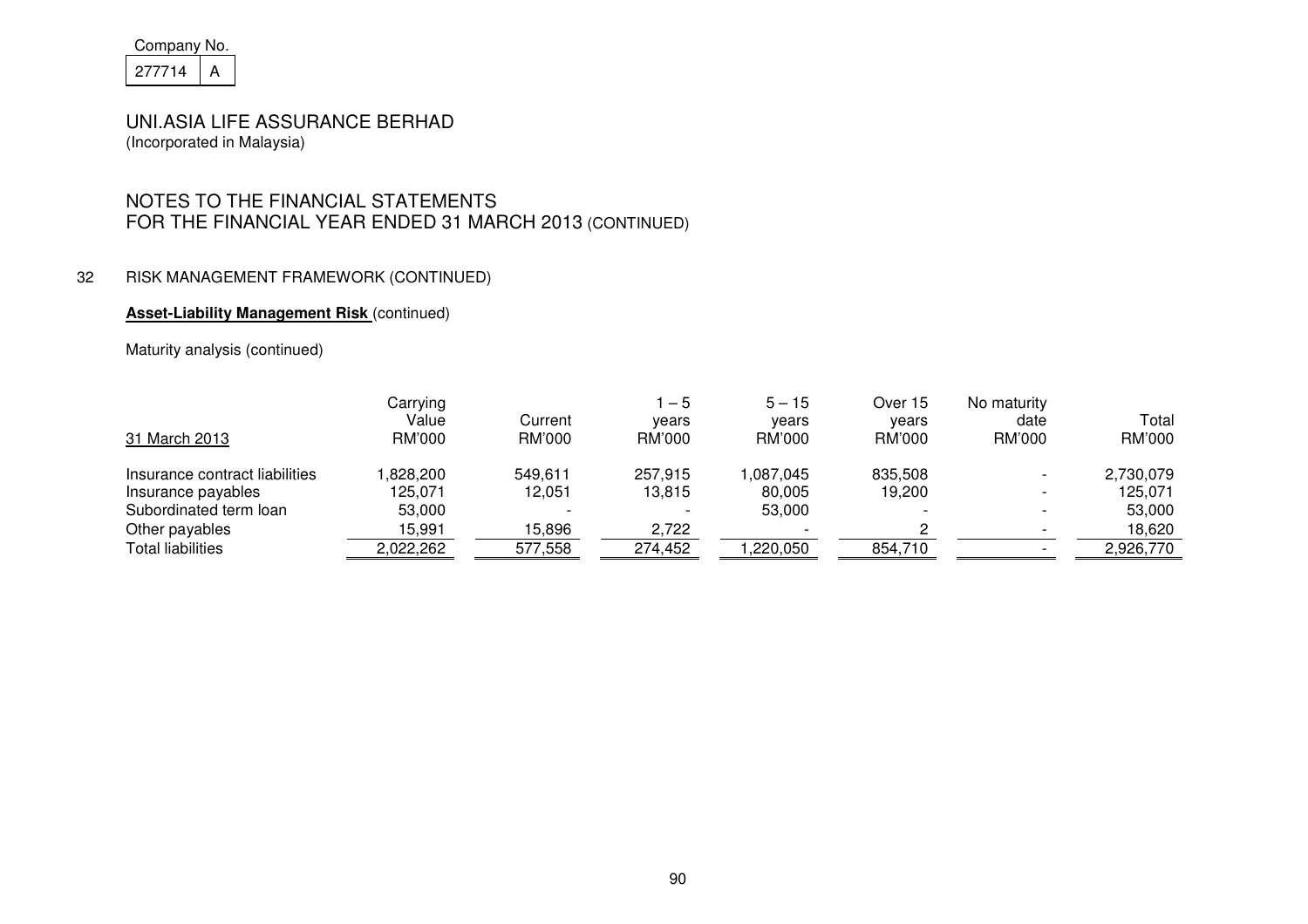| Company No. |  |  |  |
|-------------|--|--|--|
| 277714      |  |  |  |

# NOTES TO THE FINANCIAL STATEMENTS FOR THE FINANCIAL YEAR ENDED 31 MARCH 2013 (CONTINUED)

## 32 RISK MANAGEMENT FRAMEWORK (CONTINUED)

## **Asset-Liability Management Risk** (continued)

|                           | Carrying  |         | $-5$    | $5 - 15$ | Over 15                  | No maturity              |           |
|---------------------------|-----------|---------|---------|----------|--------------------------|--------------------------|-----------|
| 31 March 2012             | Value     | Current | years   | years    | years                    | date                     | Total     |
|                           | RM'000    | RM'000  | RM'000  | RM'000   | RM'000                   | RM'000                   | RM'000    |
| Financial instruments:    |           |         |         |          |                          |                          |           |
| <b>HTM</b>                | 409,742   | 40,671  | 159,670 | 329,725  | 64,711                   | 100                      | 594,877   |
| LAR                       | 470,966   | 384,168 | 4,671   | 49,599   | 32,529                   |                          | 470,967   |
| <b>AFS</b>                | 930,859   | 67,224  | 527,336 | 540,514  | 68,417                   | 2,139                    | 1,205,630 |
| <b>FVTPL</b>              | 391,674   | 1,573   | 89,551  | 7,137    | 2,609                    | 297,271                  | 398,141   |
| Accrued interest          |           |         |         |          |                          |                          |           |
| <b>HTM</b>                | 5,430     | 5,430   |         |          |                          |                          | 5,430     |
| LAR                       | 8,318     | 8,318   | -       |          | $\overline{\phantom{a}}$ | Ξ.                       | 8,318     |
| <b>AFS</b>                | 10,480    | 10,480  |         |          | $\overline{\phantom{a}}$ |                          | 10,480    |
| <b>FVTPL</b>              | 212       | 212     |         |          |                          | $\overline{\phantom{0}}$ | 212       |
| Reinsurance assets        | 11,366    | 6,413   | (487)   | 2,215    | 2,205                    |                          | 10,346    |
| Insurance receivables     | 7,245     | 7,245   |         |          |                          |                          | 7,245     |
| Other receivables         | 16,272    | 15,792  | 317     |          | 163                      |                          | 16,272    |
| Cash and cash equivalents | 4,172     | 4,172   |         |          |                          |                          | 4,172     |
| Total assets              | 2,266,736 | 551,698 | 781,058 | 929,190  | 170,634                  | 299,510                  | 2,732,090 |
|                           |           |         |         |          |                          |                          |           |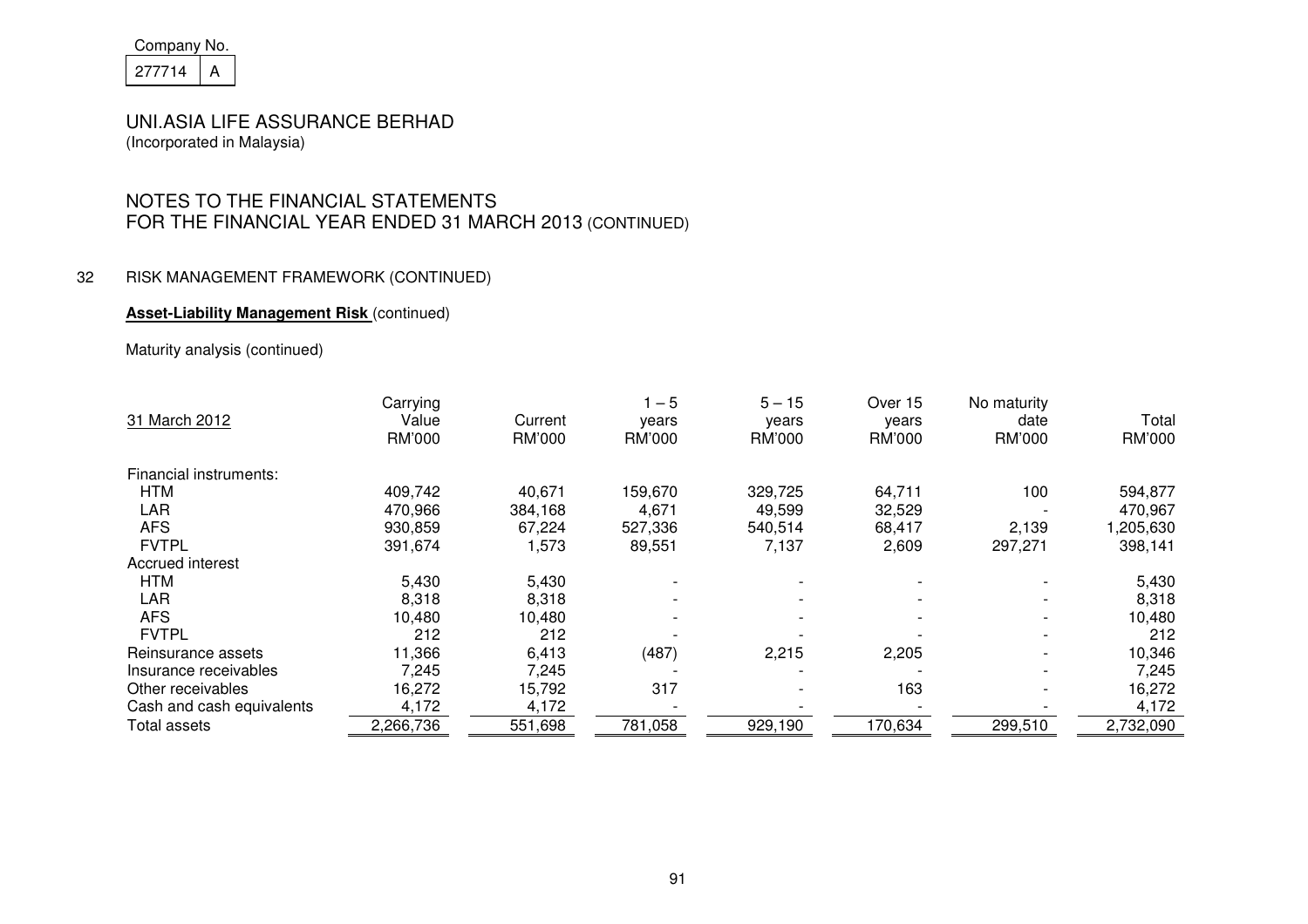| Company No. |  |  |  |
|-------------|--|--|--|
| 277714      |  |  |  |

# NOTES TO THE FINANCIAL STATEMENTS FOR THE FINANCIAL YEAR ENDED 31 MARCH 2013 (CONTINUED)

## 32 RISK MANAGEMENT FRAMEWORK (CONTINUED)

## **Asset-Liability Management Risk (continued)**

| 31 March 2012                  | Carrying<br>Value<br>RM'000 | Current<br>RM'000 | $-5$<br>years<br>RM'000 | $5 - 15$<br>years<br>RM'000 | Over 15<br>vears<br>RM'000 | No maturity<br>date<br>RM'000 | Total<br>RM'000 |
|--------------------------------|-----------------------------|-------------------|-------------------------|-----------------------------|----------------------------|-------------------------------|-----------------|
| Insurance contract liabilities | 1,687,979                   | 293.124           | 458.025                 | 1,047,245                   | 736,038                    |                               | 2,534,432       |
| Insurance payables             | 140.173                     | 12.521            | 26,029                  | 79,383                      | 22,240                     |                               | 140.173         |
| Subordinated term loan         | 53,000                      |                   |                         | 53,000                      |                            |                               | 53,000          |
| Other payables                 | 17,321                      | 17.241            | 4,384                   |                             | 2                          |                               | 21,627          |
| <b>Total liabilities</b>       | ,898,473                    | 322,886           | 488.438                 | 1,179,628                   | 758,280                    |                               | 2,749,232       |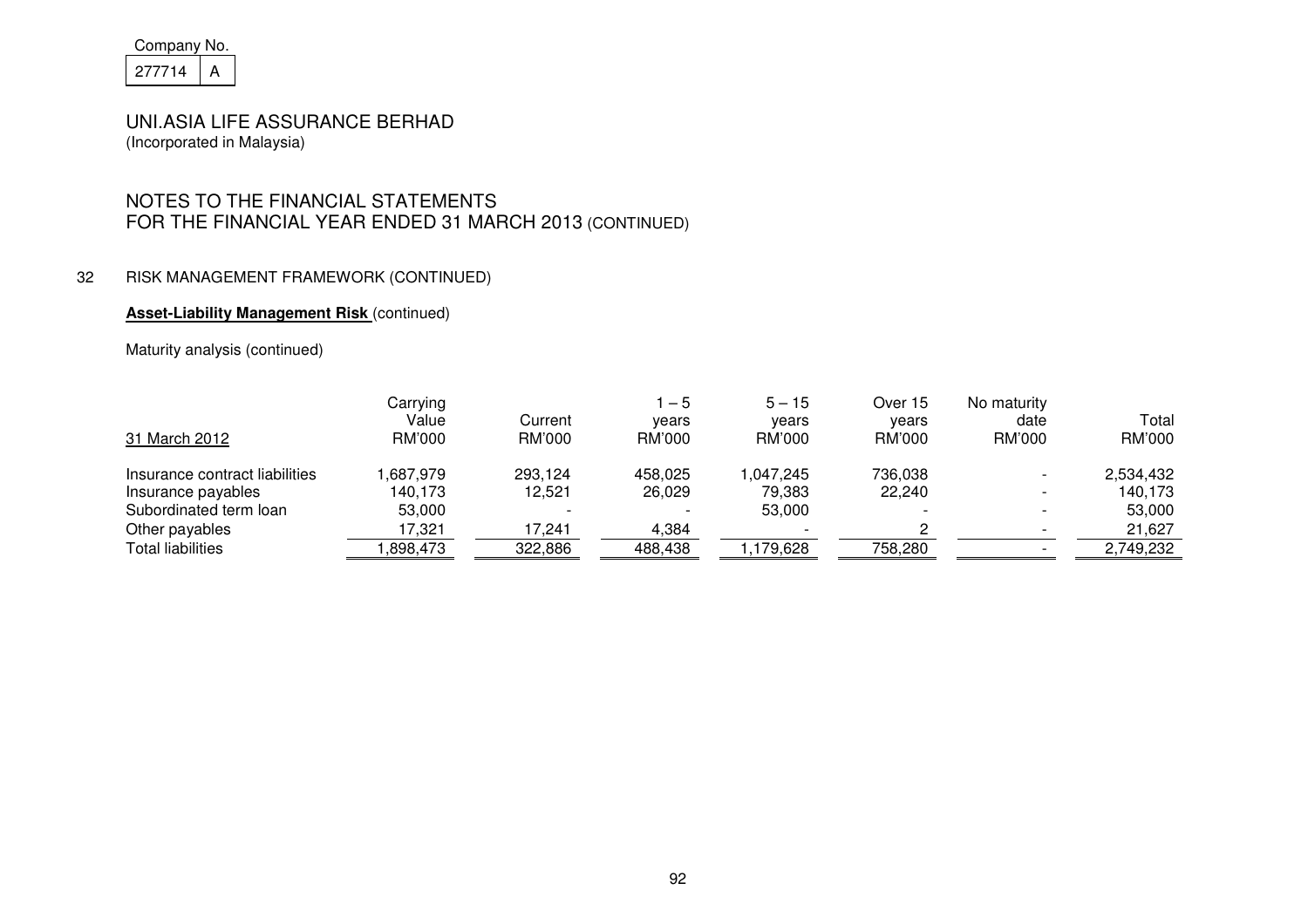| Company No. |  |  |  |
|-------------|--|--|--|
| 277714      |  |  |  |

# NOTES TO THE FINANCIAL STATEMENTS FOR THE FINANCIAL YEAR ENDED 31 MARCH 2013 (CONTINUED)

## 32 RISK MANAGEMENT FRAMEWORK (CONTINUED)

## **Asset-Liability Management Risk** (continued)

|                           | Carrying  |         | $-5$          | $5 - 15$ | Over 15                  | No maturity              |           |
|---------------------------|-----------|---------|---------------|----------|--------------------------|--------------------------|-----------|
| 01 April 2011             | Value     | Current | years         | years    | years                    | date                     | Total     |
|                           | RM'000    | RM'000  | <b>RM'000</b> | RM'000   | RM'000                   | RM'000                   | RM'000    |
| Financial instruments:    |           |         |               |          |                          |                          |           |
| <b>HTM</b>                | 328,685   | 17,775  | 165,004       | 275,613  | 6,973                    | 100                      | 465,465   |
| LAR                       | 455,044   | 373,920 | 4,428         | 49,303   | 27,392                   |                          | 455,043   |
| <b>AFS</b>                | 887,678   | 73,585  | 490,167       | 542,751  | 65,839                   | 2,179                    | 1,174,521 |
| <b>FVTPL</b>              | 443,209   | 30,397  | 8,357         | 89,566   |                          | 318,523                  | 446,843   |
| Accrued interest          |           |         |               |          |                          |                          |           |
| <b>HTM</b>                | 4,073     | 4,073   |               |          |                          |                          | 4,073     |
| LAR                       | 6,637     | 6,637   | -             |          | $\overline{\phantom{a}}$ | $\overline{\phantom{0}}$ | 6,637     |
| <b>AFS</b>                | 9,622     | 9,622   |               |          | $\overline{\phantom{a}}$ |                          | 9,622     |
| <b>FVTPL</b>              | 202       | 202     |               |          |                          | $\overline{\phantom{0}}$ | 202       |
| Reinsurance assets        | 2,327     | 2,343   | (1,007)       | 1,042    | 1,855                    |                          | 4,233     |
| Insurance receivables     | 8,763     | 8,763   |               |          |                          |                          | 8,763     |
| Other receivables         | 2,417     | 2,013   | 237           |          | 167                      |                          | 2,417     |
| Cash and cash equivalents | 7,088     | 7,088   |               |          |                          |                          | 7,088     |
| Total assets              | 2,155,745 | 536,418 | 667,186       | 958,275  | 102,226                  | 320,802                  | 2,584,907 |
|                           |           |         |               |          |                          |                          |           |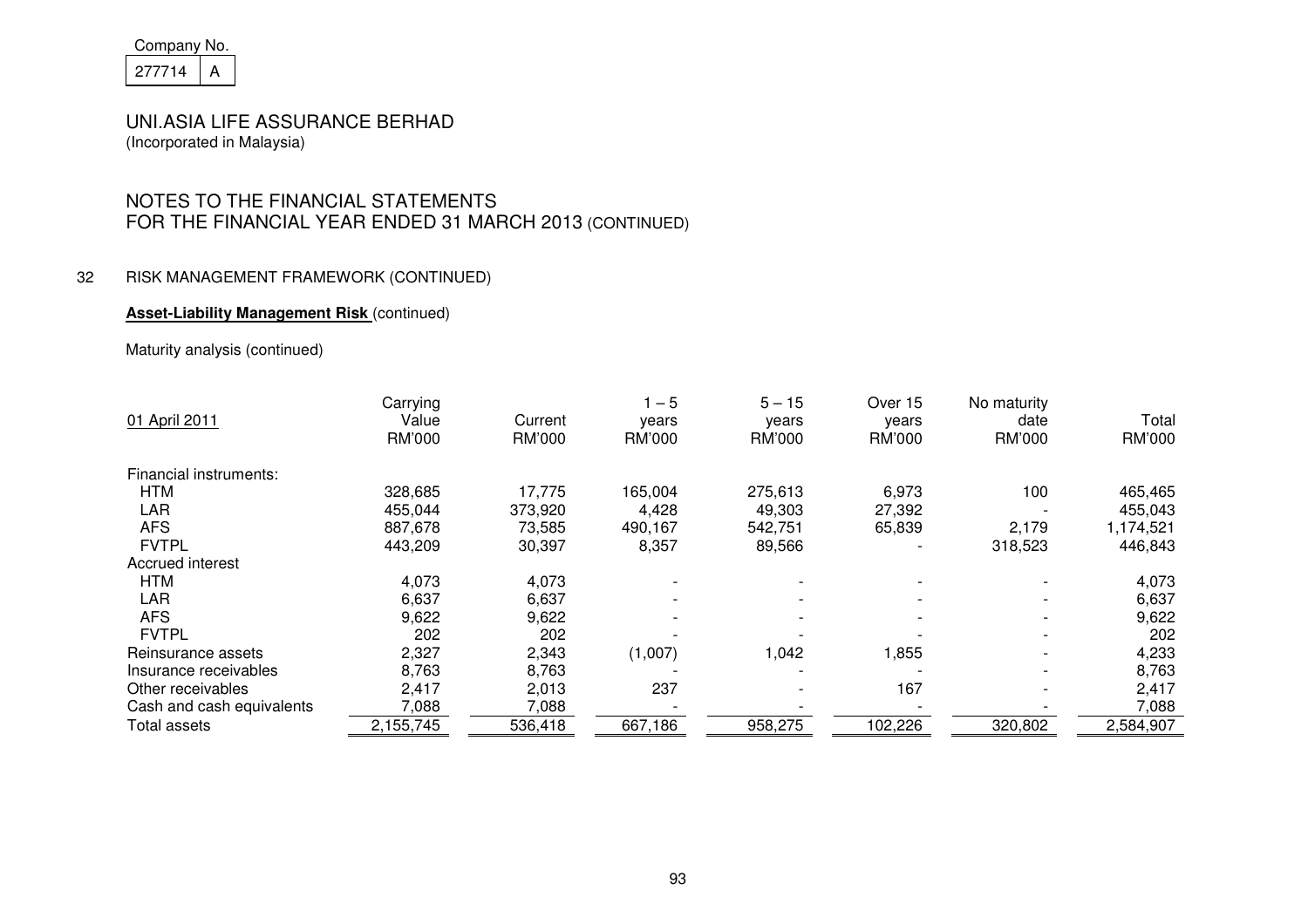| Company No. |  |  |  |
|-------------|--|--|--|
| 277714      |  |  |  |

# NOTES TO THE FINANCIAL STATEMENTS FOR THE FINANCIAL YEAR ENDED 31 MARCH 2013 (CONTINUED)

## 32 RISK MANAGEMENT FRAMEWORK (CONTINUED)

### **Asset-Liability Management Risk (continued)**

| 01 April 2011                  | Carrying<br>Value<br>RM'000 | Current<br>RM'000 | $-5$<br>vears<br>RM'000 | $5 - 15$<br>vears<br>RM'000 | Over 15<br>vears<br>RM'000 | No maturity<br>date<br>RM'000 | Total<br>RM'000 |
|--------------------------------|-----------------------------|-------------------|-------------------------|-----------------------------|----------------------------|-------------------------------|-----------------|
| Insurance contract liabilities | .585.678                    | 338,407           | 435.530                 | 1.059.977                   | 555,164                    |                               | 2,389,078       |
| Insurance payables             | 157,329                     | 18.731            | 37.857                  | 77,998                      | 22,743                     |                               | 157.329         |
| Subordinated term loan         | 53,000                      |                   |                         | 53,000                      |                            |                               | 53,000          |
| Other payables                 | 17.285                      | 17.205            | 11,605                  | 11,246                      | っ                          |                               | 40.058          |
| <b>Total liabilities</b>       | 813,292                     | 374,343           | 484,992                 | .202,221                    | 577,909                    |                               | 2,639,465       |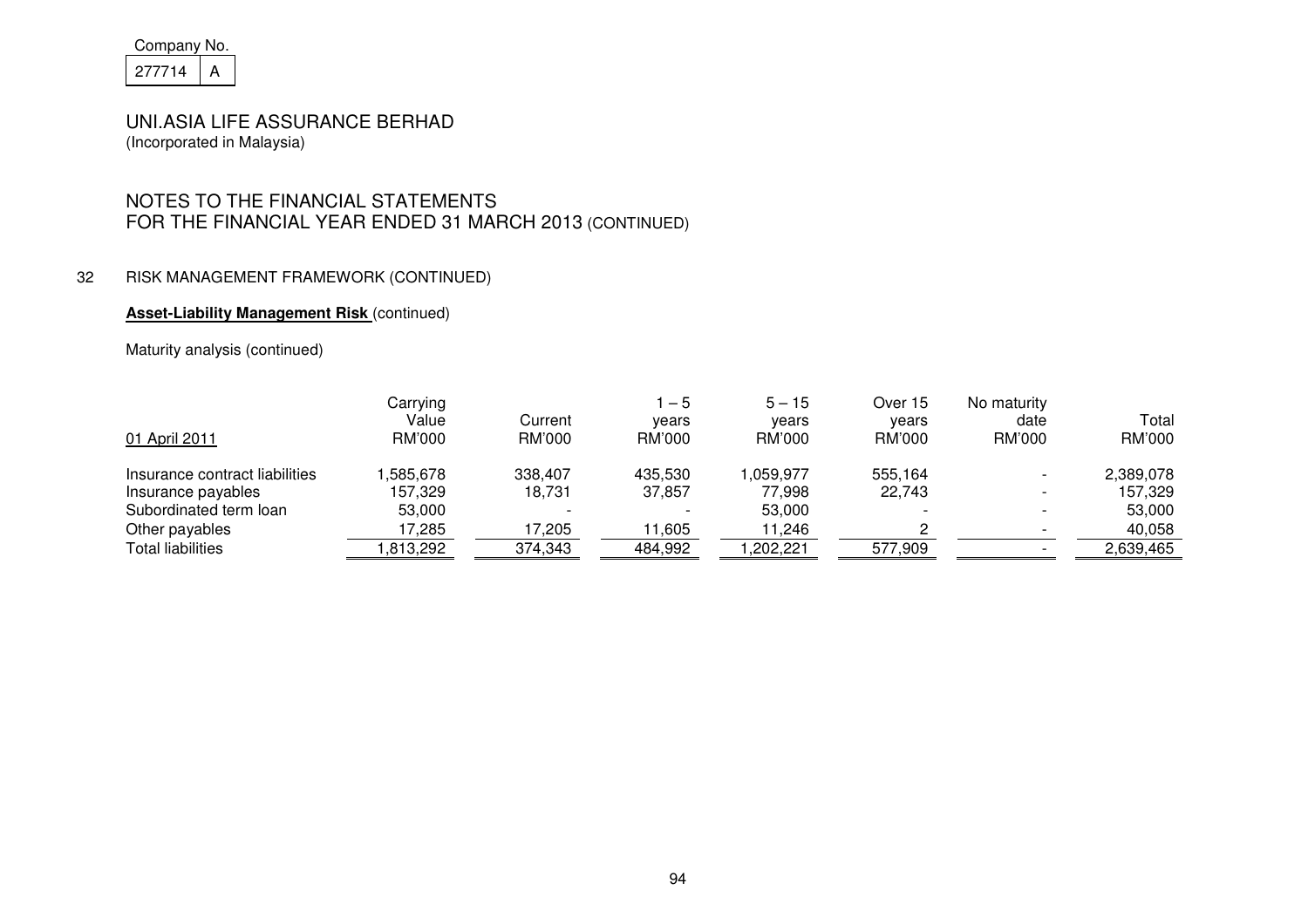| Company No. |  |  |
|-------------|--|--|
| 277714      |  |  |

 NOTES TO THE FINANCIAL STATEMENTS FOR THE FINANCIAL YEAR ENDED 31 MARCH 2013 (CONTINUED)

#### 32 RISK MANAGEMENT FRAMEWORK (CONTINUED)

#### **Asset-Liability Management Risk (continued)**

(a) Market risk

 Market risk is the risk that the fair value of assets or future cash flows of assets supporting the insurance / investment contract liabilities, or the carrying value of the contract liabilities will fluctuate because of changes in market prices and rates. These include changes in equity prices, interest rates and exchange rates. Market risk also includes such factors as changes in economic environment, consumption pattern and investor's expectation that may have significant impact on the value of the investments.

The Company distinguishes market risk as follows:

- (i) Interest rate risk;
- (ii) Equity price risk; and
- (iii) Currency risk.

 The Company manages market risk by putting in place investment mandates and policies to ensure that appropriate investment strategy is adopted by the fund managers. In addition, asset allocation, portfolio and exposure limit structure as well as performance benchmark are also set to ensure that assets support the specific contract liabilities and that assets held are adequate and sufficient to deliver income and gains to policyholders in accordance with the terms of respective contracts and in line with the policyholders' expectations. Compliance with the investment mandates and policies is monitored and reported monthly to the Company's Executive Risk Management Committee ("ERMC") and exposures and breaches are reported as soon as practicable.

 The Company also issues investment-linked policies. In the investment-linked business, the policyholders bear the investment risk on the assets held in the investment-linked funds as the policy benefits are directly linked to the net asset value of the funds. The Company's exposure to market risk on this business is therefore limited to the extent that income arising from asset management charges is based on the net asset value of the funds.

(i) Interest rate risk

 The Company is exposed to interest rate risk primarily through investments of insurance funds in fixed income securities, credit facilities as well as cash deposits.

 The presence of interest rate risk is the result of asset-liability duration mismatch. To illustrate, since the duration of contract liabilities is longer than the duration of assets, the Company's financial position is vulnerable to decrease in interest rates. When interest rates fall, the value of liabilities will increase significantly more than the value of assets due to the asset-liability duration mismatch, thus reducing the insurance fund's surplus.

 As one of the reasons for asset-liability duration mismatch is the scarcity of longer tenure assets in the local financial market, the Company has adopted investment strategy that focuses on identifying suitable investment opportunities which can lengthen the duration of assets and acquiring longer tenure assets whenever available so as to mitigate interest rate risk.

The Company has no significant concentration of interest rate risk.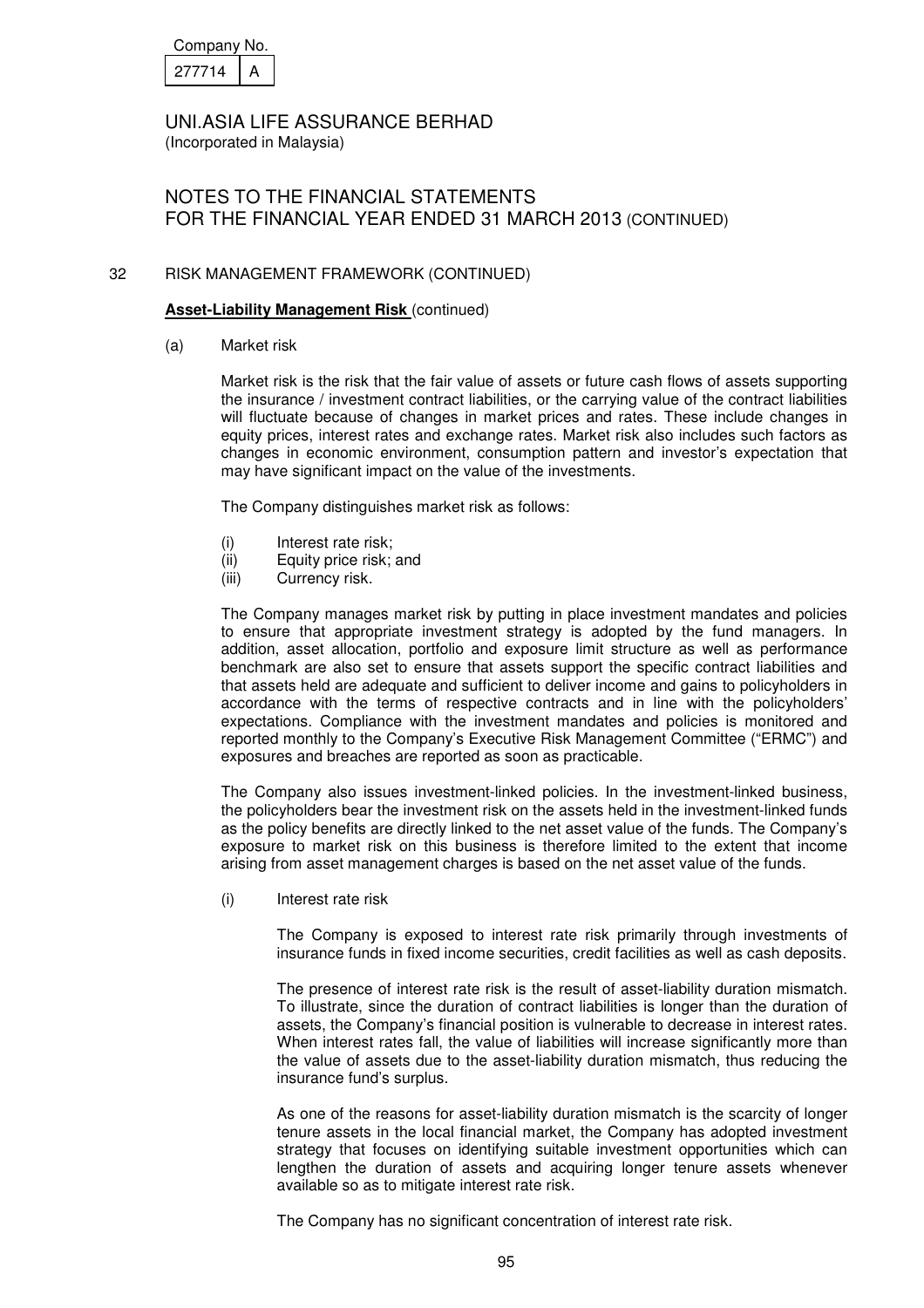| Company No. |  |  |
|-------------|--|--|
| 277714      |  |  |

 NOTES TO THE FINANCIAL STATEMENTS FOR THE FINANCIAL YEAR ENDED 31 MARCH 2013 (CONTINUED)

#### 32 RISK MANAGEMENT FRAMEWORK (CONTINUED)

#### **Asset-Liability Management Risk (continued)**

- (a) Market risk (continued)
	- (i) Interest rate risk (continued)

 The sensitivity analysis below is performed for reasonably possible movements in key variables with all other variables held constant, showing the impact on profit before tax for the financial year ended:

|                     | Impact on   | Impact on      |
|---------------------|-------------|----------------|
|                     | equity      | policyholders' |
| Change in variables | before tax* | fund           |
|                     | RM'000      | RM'000         |
| 31 March 2013       |             |                |
| +50 basis points    | (3,089)     | (21,037)       |
| -50 basis points    | 3,042       | 19,060         |
|                     |             |                |
| 31 March 2012       |             |                |
| +50 basis points    | (2,823)     | (27,688)       |
| -50 basis points    | 2,719       | 13,379         |
|                     |             |                |
| 01 April 2011       |             |                |
| +50 basis points    | (2,705)     | (22,600)       |
| -50 basis points    | 2,559       | 24,046         |
|                     |             |                |

The above impact to the Company's equity arises from the Shareholders' fund investment in fixed income securities which are classified as financial assets. In the above analysis, the impact arising from changes in interest rate risk to fixed income securities and liabilities of the life fund are retained in the life insurance contract liabilities.

 The method used for deriving sensitivity information and significant variables did not change from the previous period.

(ii) Equity price risk

 The Company is exposed to equity price risk through direct investments in equity of listed and unlisted companies by both life insurance funds and shareholders' fund as the Company bears all or most of the volatility in returns and investment performance risk.

 Equity price risk also exists in investment-linked products as the revenue of the insurance operations are linked to the value of the underlying equity funds and this has an impact on the level of fees earned.

 The Company monitors its equity exposure against a benchmark set and agreed by the Investment Committee. The portfolio benchmarks include indices such as the Kuala Lumpur Composite Index and the FTSE Bursa Malaysia Index.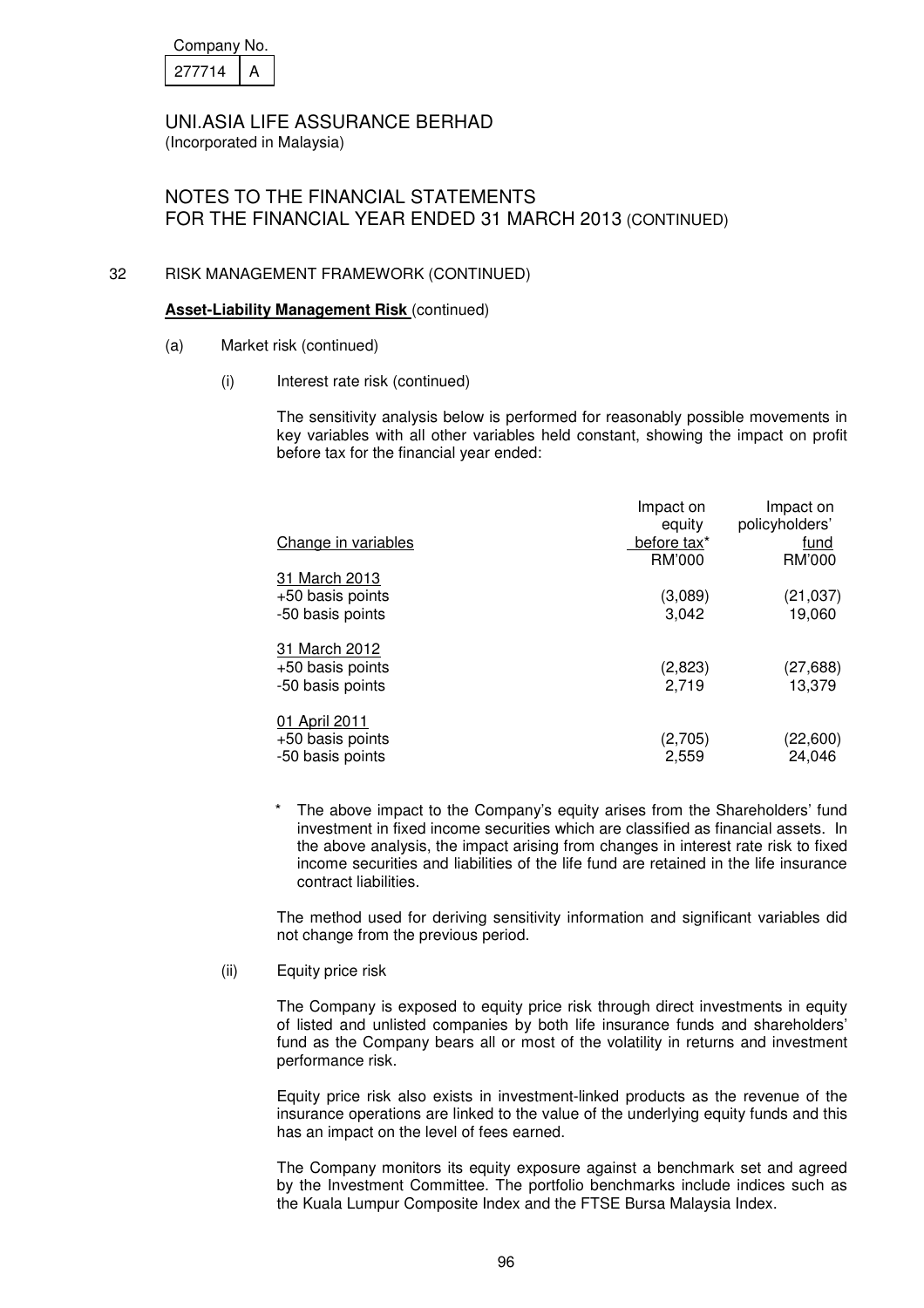| Company No. |  |  |
|-------------|--|--|
| 277714      |  |  |

 NOTES TO THE FINANCIAL STATEMENTS FOR THE FINANCIAL YEAR ENDED 31 MARCH 2013 (CONTINUED)

#### 32 RISK MANAGEMENT FRAMEWORK (CONTINUED)

#### **Asset-Liability Management Risk (continued)**

- (a) Market risk (continued)
	- (ii) Equity price risk (continued)

 The Company's investment policy also requires it to manage market risk by monitoring the country, sector and single security exposure of the portfolio against the internal investment limits as well as regulatory limits stipulated by BNM. The Company has complied with both the internal and BNM stipulated investment limits during the financial year and has no significant concentration of equity price risk.

 The sensitivity analysis below is performed for reasonably possible movements in key variables with all other variables held constant, showing the impact on Profit before Tax for the financial year ended:

|                                                   | Change in<br>variables | Impact on<br>equity<br>RM'000 | Impact on<br>policyholders'<br>fund and<br>liabilities<br>RM'000 |
|---------------------------------------------------|------------------------|-------------------------------|------------------------------------------------------------------|
| 31 March 2013<br>Bursa Malaysia<br>Bursa Malaysia | 30%<br>$-30%$          | 2,678<br>(2,678)              | 46,585<br>(46,585)                                               |
| 31 March 2012<br>Bursa Malaysia<br>Bursa Malaysia | $30\%$<br>- 30%        | 1,425<br>(1, 425)             | 48,859<br>(48, 859)                                              |
| 01 April 2011<br>Bursa Malaysia<br>Bursa Malaysia | 40%<br>- 40%           | 1,480<br>(1,480)              | 67,520<br>(67, 520)                                              |

 The potential impact arising from other market indices are deemed insignificant as the Company's holdings in equity securities listed in other bourses are not material.

 The method used for deriving sensitivity information and significant variables did not change from the previous period.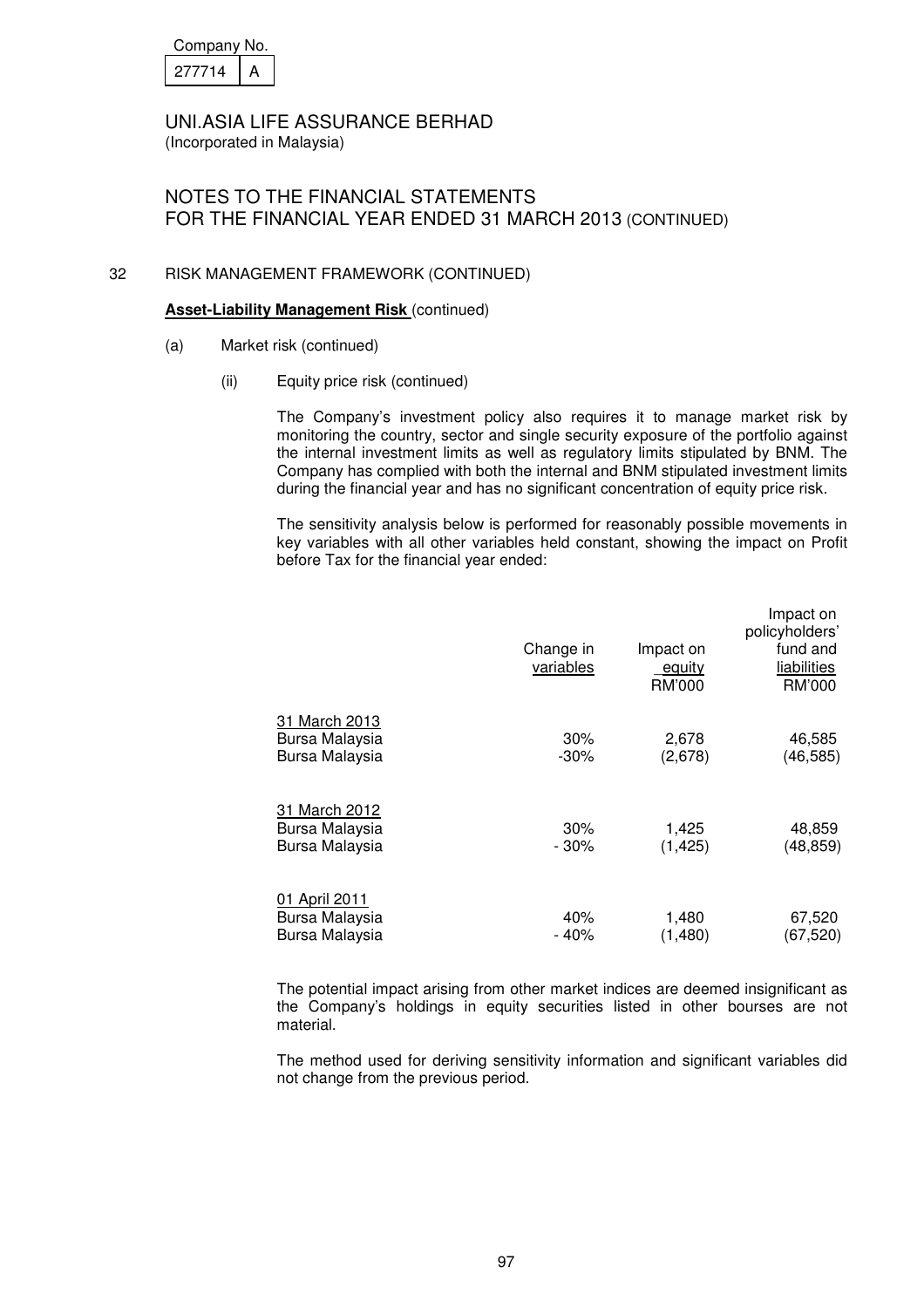| Company No. |  |  |
|-------------|--|--|
| 277714      |  |  |

 NOTES TO THE FINANCIAL STATEMENTS FOR THE FINANCIAL YEAR ENDED 31 MARCH 2013 (CONTINUED)

#### 32 RISK MANAGEMENT FRAMEWORK (CONTINUED)

#### **Asset-Liability Management Risk (continued)**

- (a) Market risk (continued)
	- (iii) Currency risk

 Currency risk is the risk that relative changes in currency values will ultimately decrease the value of foreign assets or increase the value of financial obligations denominated in foreign currencies.

 As the Company operates mainly in Malaysia, its financial assets are primarily maintained in Malaysia as required under the Insurance Act, 1996, and are primarily denominated in the same currency (the local RM) as its insurance and investment contract liabilities. Therefore, the main foreign exchange risk from recognised assets and liabilities arises from transactions other than those in which the insurance and investment contract liabilities are expected to be settled.

 The Company does not engage in derivative transactions for speculative or hedging purposes.

 As the Company's main foreign exchange risk from recognised assets and liabilities arises from reinsurance transactions for which the balances are expected to be settled and realised in less than a year, the impact arising from sensitivity in foreign exchange rates is deemed minimal as the Company has no significant concentration of foreign currency risk.

 In the investment-linked business, the policyholders bear the currency risk on the foreign assets held in some of the investment-linked funds as the policy benefits are directly linked to the net asset value of the funds. The Company's exposure to currency risk on this business is therefore limited to the extent that income arising from asset management charges is based on the net asset value of the funds.

|                                            | Singapore<br>Dollar<br>RM'000 |
|--------------------------------------------|-------------------------------|
| At 31 March 2013<br>Financial instruments: |                               |
| <b>FVTPL</b>                               | 64,466                        |
| <b>Total assets</b>                        | 64,466                        |
| At 31 March 2012<br>Financial instruments: |                               |
| <b>FVTPL</b>                               | 79,335                        |
| <b>Total assets</b>                        | 79,335                        |
| At 01 April 2011<br>Financial instruments: |                               |
| <b>FVTPL</b>                               | 102,924                       |
| <b>Total assets</b>                        | 102,924                       |
|                                            |                               |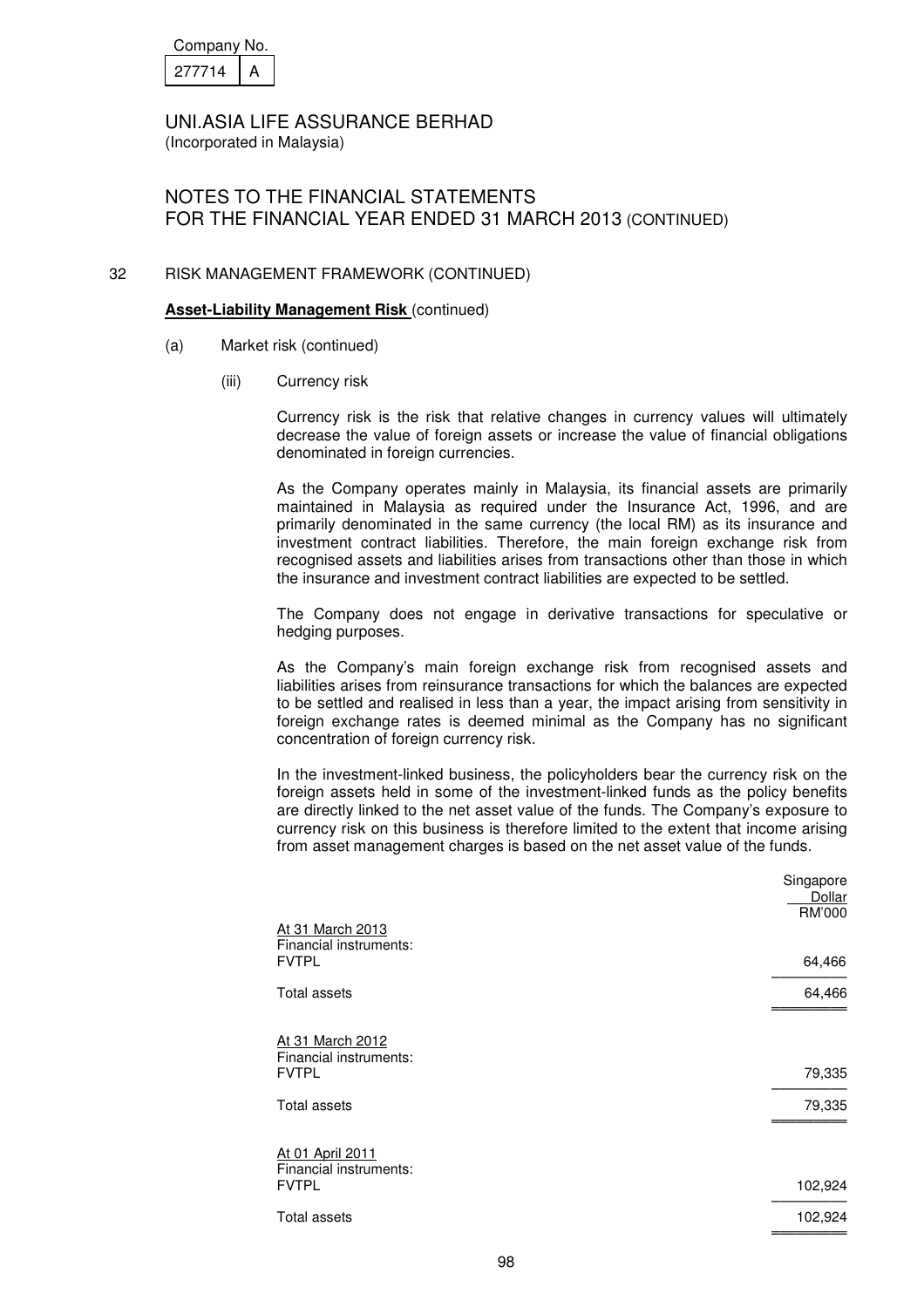| Company No. |  |
|-------------|--|
| 277714      |  |

## NOTES TO THE FINANCIAL STATEMENTS FOR THE FINANCIAL YEAR ENDED 31 MARCH 2013 (CONTINUED)

#### 32 RISK MANAGEMENT FRAMEWORK (CONTINUED)

#### **Operational Risk**

Operational risk is the risk of loss arising from inadequate or failed internal processes, human factors and systems, or from external events. When risk control measures are inadequate or not properly implemented, operational risks can cause damage to the Company's reputation, have legal or regulatory implications or can lead to financial losses.

The day-to-day management of operational risk is through the maintenance of comprehensive internal controls supported by infrastructure, systems and procedures to monitor processes and transactions. These include effective segregation of duties, check and balance, clear reporting lines, access controls, authorization and reconciliation procedures, staff training and evaluation procedures.

The assessment of operational risk is carried out every quarter using the Q-Radar risk management system. Risk identified and rated as high will be treated with a risk mitigation action plan so as to bring down the risk to an acceptable level.

Control Self-Assessment ("CSA") exercise is also carried out twice every year to review and examine the effectiveness of the Company's key business processes, internal controls and risk management procedures.

The Internal Auditor reviews the system of internal controls to assess their ongoing relevance and effectiveness, and reports at least quarterly to the Audit Committee.

#### **Strategic / Business Risk**

Business risk is the risk of loss arising from uncertainty about the demand for products, the price that can be charged for those products, or the cost of producing and delivering the products. The Company manages business risk by having in place a proper product development process and implementing effective product risk management procedures.

Strategic risk is the risk of loss arising from adverse business decisions, improper implementation of those decisions, and lack of responsiveness to industry or competitive environmental changes. This risk is monitored through the Company's strategic planning and budgeting process.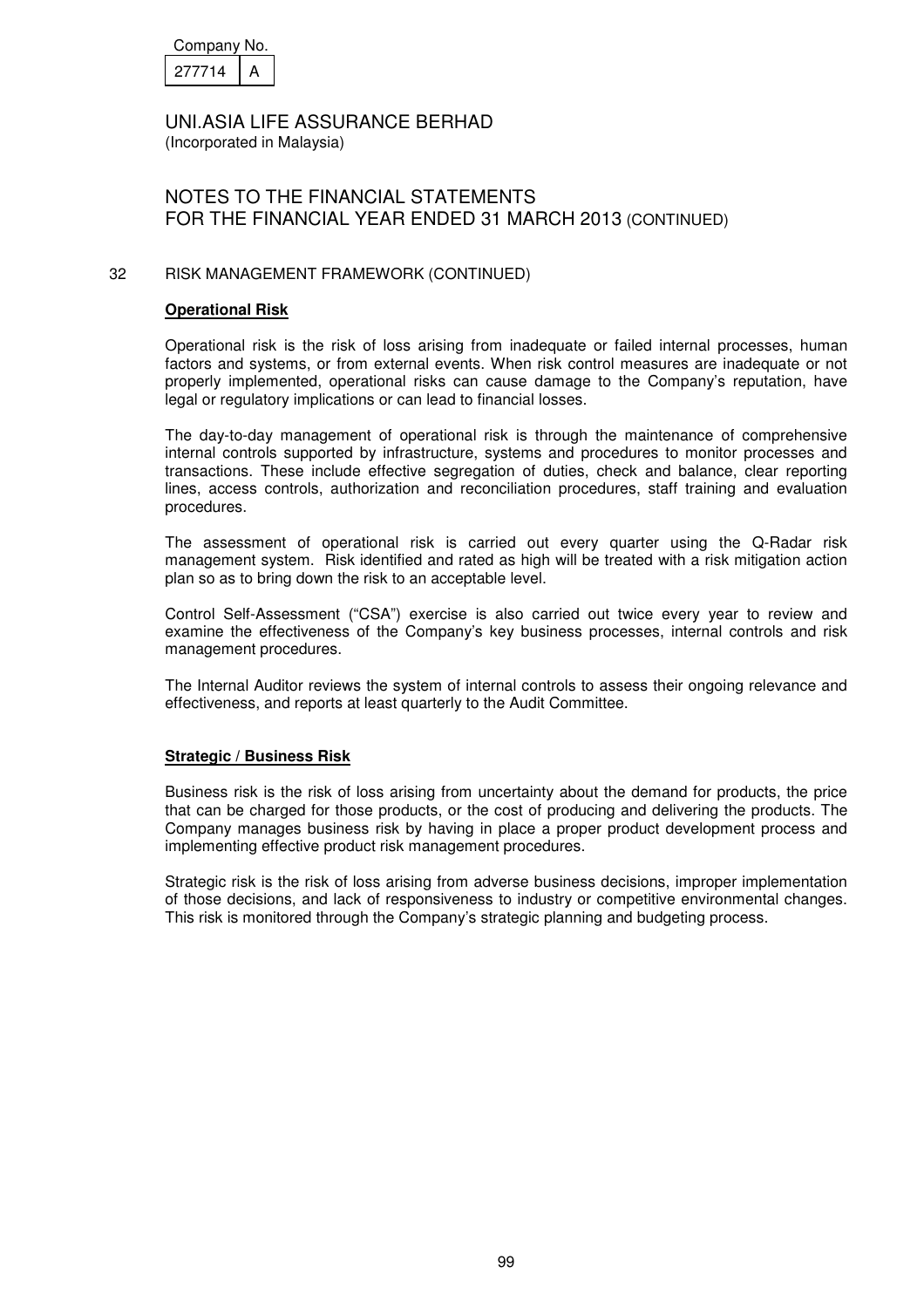| Company No. |  |  |
|-------------|--|--|
| 277714      |  |  |

## NOTES TO THE FINANCIAL STATEMENTS FOR THE FINANCIAL YEAR ENDED 31 MARCH 2013 (CONTINUED)

#### 33 TRANSITION FROM FRS TO MFRS

#### (a) Changes in accounting policies

 The adoption of MFRS which was effective from 1 April 2012, do not have significant financial impact to the financial statements of the Company, other than as discussed below.

Prior to 1 April 2012, the Company accounted for unallocated surplus, AFS fair value reserves and assets revaluation reserves of the life insurance non-participating fund as part of its insurance contract liabilities as required under Guideline BNM/RH/GL 003-28 on Financial Reporting for Insurers issued by BNM on 22 July 2010.

Following the transition from FRS to MFRS and in accordance with MFRS 4 Insurance contracts, the Company has now reclassified the unallocated surplus, AFS fair value reserves and assets revaluation reserves of the life insurance non-participating fund from insurance contract liabilities to the respective equity components in the statement of financial position. These changes to the accounting policies are applied retrospectively.

The comparative figures have been restated following the transition to MFRS as described and illustrated below:

- i. Reclassification of unallocated surplus, AFS fair value reserves and asset revaluation reserves of the life insurance non-participating fund which was previously accounted for within the insurance contract liabilities to retained earnings, AFS fair value reserves and assets revaluation reserves.
- ii. Recognition of corresponding deferred taxation impact to retained earnings, AFS fair value reserves and assets revaluation reserves.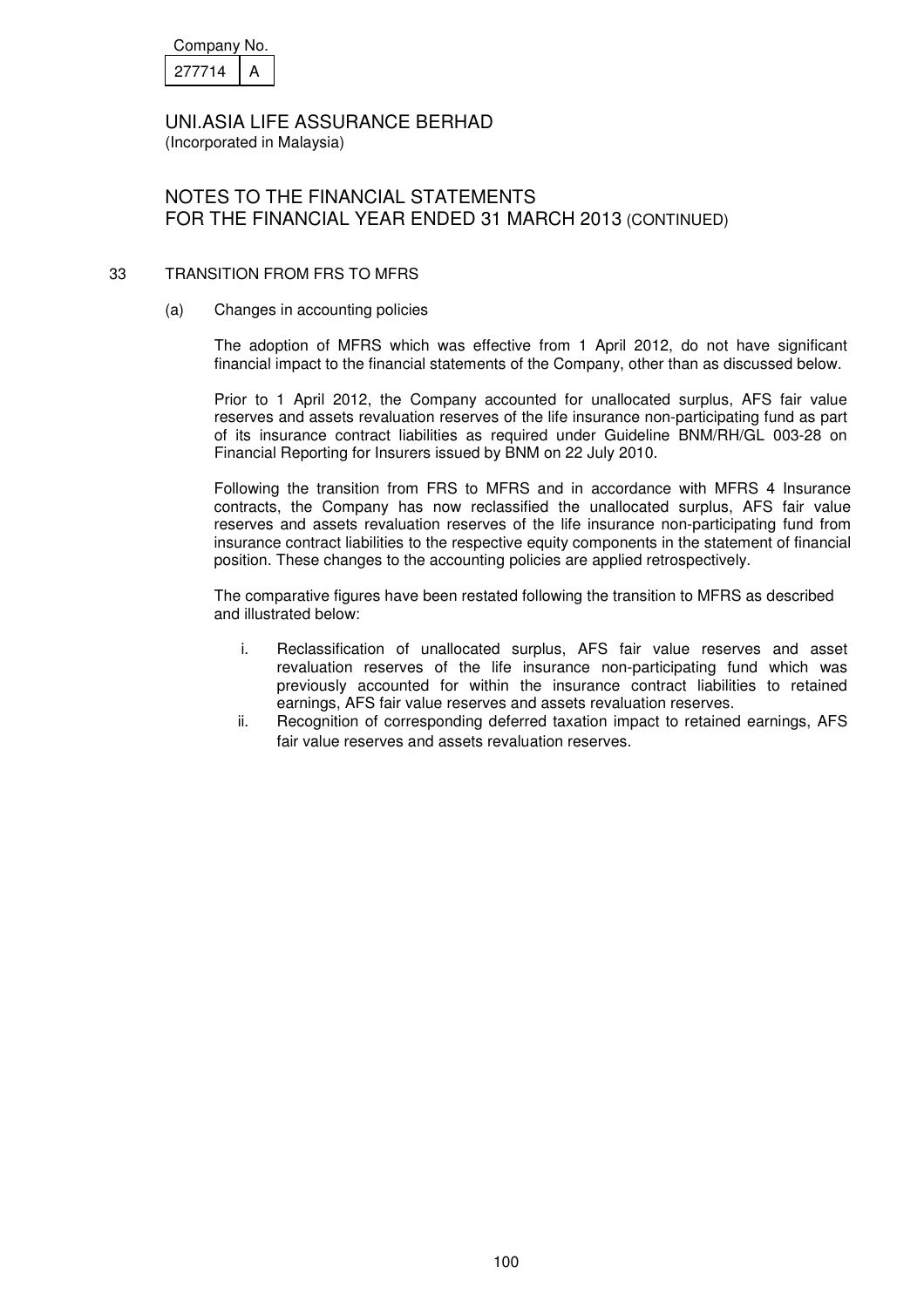| Company No. |  |  |
|-------------|--|--|
| 277714      |  |  |

# NOTES TO THE FINANCIAL STATEMENTS FOR THE FINANCIAL YEAR ENDED 31 MARCH 2013 (CONTINUED)

## 33 TRANSITION FROM FRS TO MFRS (CONTINUED)

### (b) Summary of effect of changes in accounting policies (continued)

Restatement of comparatives

### Statement of Financial Position

| 31 March 2012                                                                                                                                       | As<br>audited<br>under<br><b>FRS</b><br>RM'000             | <b>MFRS</b><br>adjustments<br>RM'000 | Restated<br>31.03.2012<br>RM'000                            |
|-----------------------------------------------------------------------------------------------------------------------------------------------------|------------------------------------------------------------|--------------------------------------|-------------------------------------------------------------|
| EQUITY, POLICYHOLDERS'<br><b>FUNDS AND LIABILITIES</b>                                                                                              |                                                            |                                      |                                                             |
| Share capital<br>Retained earnings<br>Available-for-sale fair value reserves<br>Assets revaluation reserves                                         | 125,000<br>49,055<br>3,120                                 | 161,689<br>9,813<br>2,037            | 125,000<br>210,744<br>12,933<br>2,037                       |
| <b>TOTAL EQUITY</b>                                                                                                                                 | 177,175                                                    | 173,539                              | 350,714                                                     |
| Insurance contract liabilities<br>Deferred tax liabilities<br>Subordinated term loan<br>Insurance payables<br>Current tax payable<br>Other payables | 1,904,903<br>2,177<br>53,000<br>140,173<br>1,564<br>17,321 | (216, 924)<br>43,385                 | 1,687,979<br>45,562<br>53,000<br>140,173<br>1,564<br>17,321 |
| <b>TOTAL LIABILITIES</b>                                                                                                                            | 2,119,138                                                  | (173, 539)                           | 1,945,599                                                   |
| TOTAL EQUITY, POLICYHOLDERS'<br><b>FUNDS AND LIABILITIES</b>                                                                                        | 2,296,313                                                  |                                      | 2,296,313                                                   |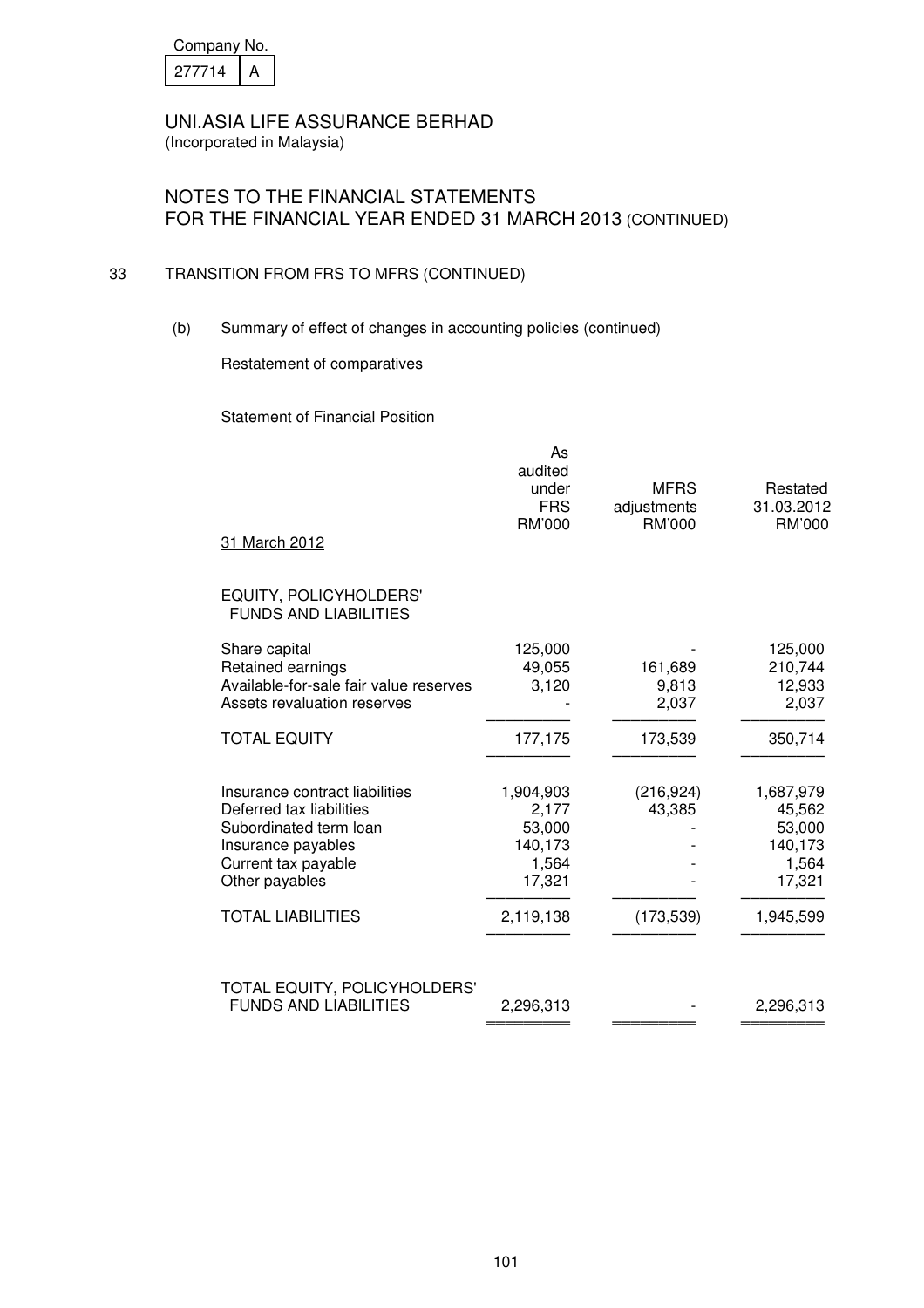| Company No. |  |  |
|-------------|--|--|
| 277714      |  |  |

# NOTES TO THE FINANCIAL STATEMENTS FOR THE FINANCIAL YEAR ENDED 31 MARCH 2013 (CONTINUED)

## 33 TRANSITION FROM FRS TO MFRS (CONTINUED)

### (b) Summary of effect of changes in accounting policies (continued)

Restatement of comparatives (continued)

Statement of Financial Position (continued)

|                                                                                                                                                     | As<br>audited<br>under<br><b>FRS</b><br>RM'000             | <b>MFRS</b><br>adjustments<br>RM'000 | Restated<br>01.04.2011<br>RM'000                            |
|-----------------------------------------------------------------------------------------------------------------------------------------------------|------------------------------------------------------------|--------------------------------------|-------------------------------------------------------------|
| 1 April 2011                                                                                                                                        |                                                            |                                      |                                                             |
| EQUITY, POLICYHOLDERS'<br><b>FUNDS AND LIABILITIES</b>                                                                                              |                                                            |                                      |                                                             |
| Share capital<br>Retained earnings<br>Available-for-sale fair value reserves<br>Assets revaluation reserves                                         | 125,000<br>23,290<br>2,107                                 | 166,601<br>5,671<br>1,994            | 125,000<br>189,891<br>7,778<br>1,994                        |
| <b>TOTAL EQUITY</b>                                                                                                                                 | 150,397                                                    | 174,266                              | 324,663                                                     |
| Insurance contract liabilities<br>Deferred tax liabilities<br>Subordinated term loan<br>Insurance payables<br>Current tax payable<br>Other payables | 1,803,511<br>3,036<br>53,000<br>157,329<br>1,427<br>17,285 | (217, 833)<br>43,567                 | 1,585,678<br>46,603<br>53,000<br>157,329<br>1,427<br>17,285 |
| <b>TOTAL LIABILITIES</b>                                                                                                                            | 2,035,588                                                  | (174, 266)                           | 1,861,322                                                   |
| TOTAL EQUITY, POLICYHOLDERS'<br><b>FUNDS AND LIABILITIES</b>                                                                                        | 2,185,985                                                  |                                      | 2,185,985                                                   |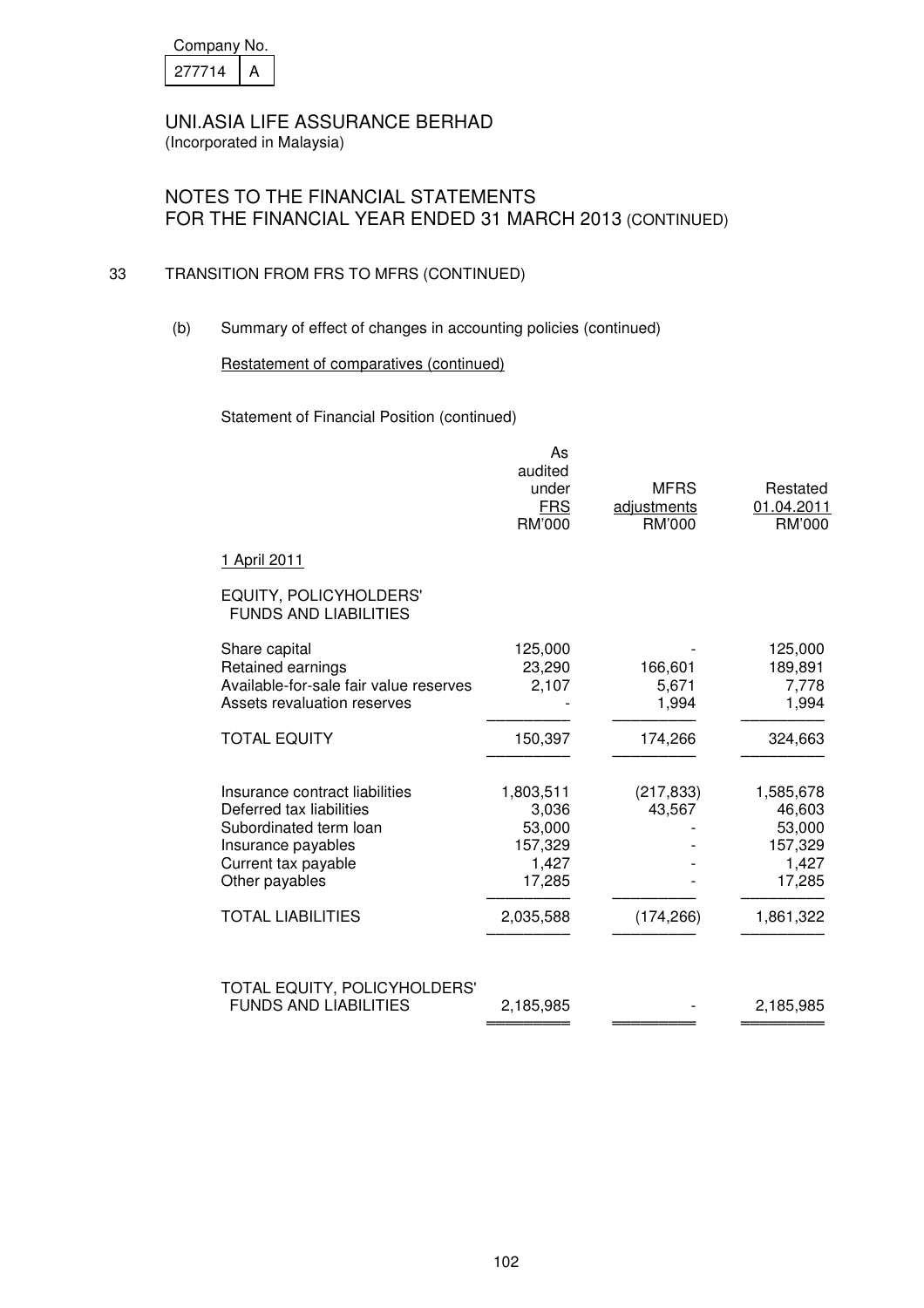| Company No. |  |  |
|-------------|--|--|
| 277714      |  |  |

## NOTES TO THE FINANCIAL STATEMENTS FOR THE FINANCIAL YEAR ENDED 31 MARCH 2013 (CONTINUED)

## 33 TRANSITION FROM FRS TO MFRS (CONTINUED)

(b) Summary of effect of changes in accounting policies (continued)

## Restatement of comparatives (continued)

Income Statement

|                                                                                                                                                          |  | For the financial year ended 31 March 2012     |                                      |                                              |
|----------------------------------------------------------------------------------------------------------------------------------------------------------|--|------------------------------------------------|--------------------------------------|----------------------------------------------|
|                                                                                                                                                          |  | As<br>audited<br>under<br><b>FRS</b><br>RM'000 | <b>MFRS</b><br>adjustments<br>RM'000 | As<br>restated<br>RM'000                     |
| Operating revenue                                                                                                                                        |  | 402,868                                        |                                      | 402,868                                      |
| Gross premiums<br>Premiums ceded to reinsurers                                                                                                           |  | 313,761<br>(12, 521)                           |                                      | 313,761<br>(12, 521)                         |
| Net premiums                                                                                                                                             |  | 301,240                                        |                                      | 301,240                                      |
| Investment Income<br>Realised gains and losses<br>Fair value gains and losses<br>Fee income<br>Other operating income                                    |  | 89,107<br>22,049<br>(23, 728)<br>13<br>2,415   |                                      | 89,107<br>22,049<br>(23, 728)<br>13<br>2,415 |
| Other income                                                                                                                                             |  | 89,856                                         |                                      | 89,856                                       |
| Gross benefits and claims<br>Claims ceded to reinsurers<br>Gross change in contract liabilities<br>Change in contract liabilities ceded<br>to reinsurers |  | (180, 168)<br>9,592<br>(97, 166)<br>5,553      | (6, 140)                             | (180, 168)<br>9,592<br>(103, 306)<br>5,553   |
| Net insurance benefits and claims                                                                                                                        |  | (262, 189)                                     | (6, 140)                             | (268, 329)                                   |
| Fee and commission expenses<br>Management expenses                                                                                                       |  | (34, 314)<br>(52,687)                          |                                      | (34, 314)<br>(52, 687)                       |
| Other expenses                                                                                                                                           |  | (87,001)                                       |                                      | (87,001)                                     |
| Profit and surplus before taxation                                                                                                                       |  | 41,906                                         | (6, 140)                             | 35,766                                       |
| Taxation of life insurance fund                                                                                                                          |  | (6,378)                                        |                                      | (6,378)                                      |
| Profit from operations                                                                                                                                   |  | 35,528                                         | (6, 140)                             | 29,388                                       |
| Finance costs                                                                                                                                            |  | (2,912)                                        |                                      | (2,912)                                      |
| Profit before taxation                                                                                                                                   |  | 32,616                                         | (6, 140)                             | 26,476                                       |
| Taxation                                                                                                                                                 |  | (6, 851)                                       | 1,228                                | (5,623)                                      |
| Profit for the financial year                                                                                                                            |  | 25,765                                         | (4, 912)                             | 20,853                                       |
| Basic earnings per share (sen)                                                                                                                           |  | 20.61                                          | (3.93)                               | 16.68                                        |
|                                                                                                                                                          |  |                                                |                                      |                                              |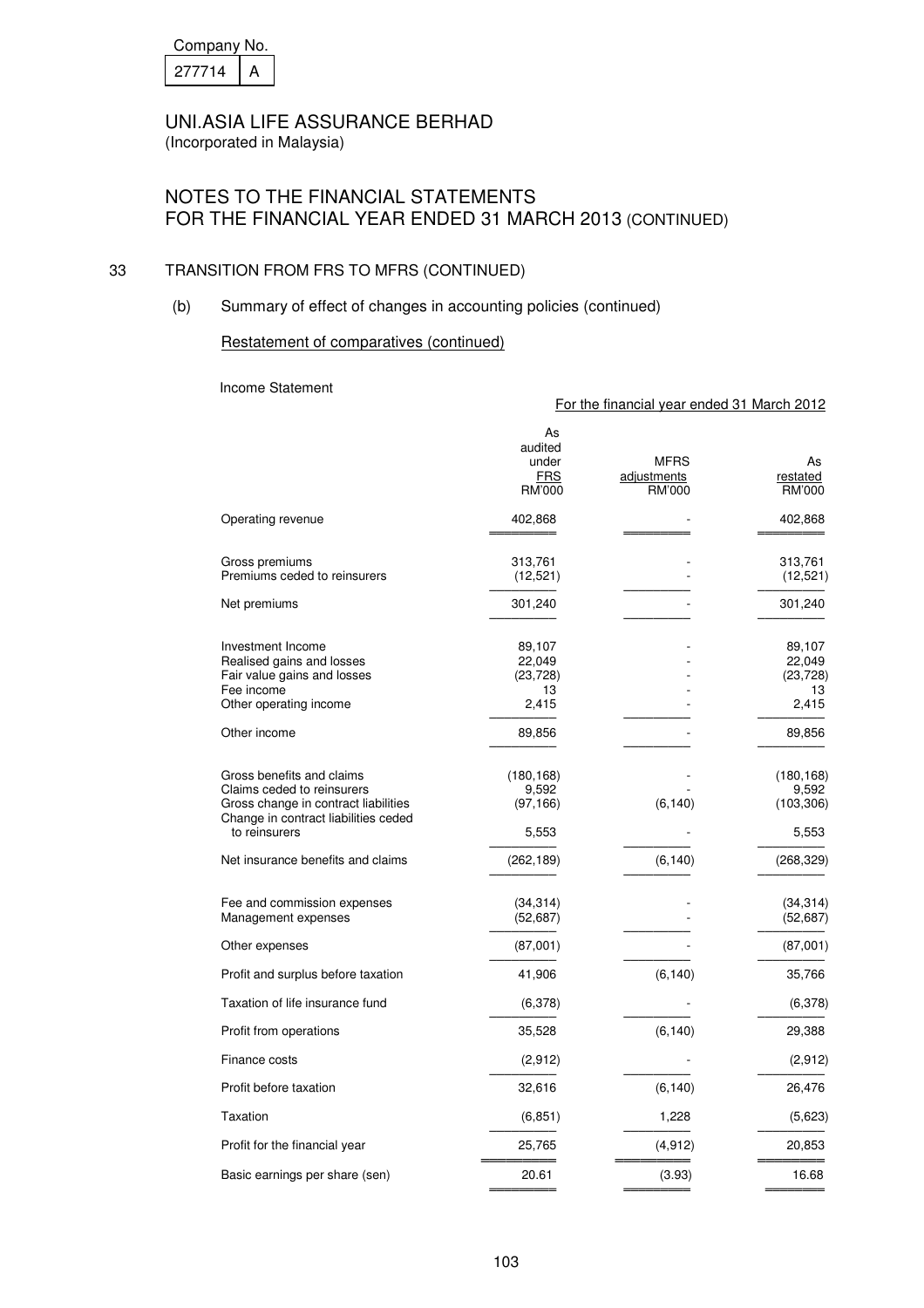| Company No. |  |  |
|-------------|--|--|
| 277714      |  |  |

# NOTES TO THE FINANCIAL STATEMENTS FOR THE FINANCIAL YEAR ENDED 31 MARCH 2013 (CONTINUED)

## 33 TRANSITION FROM FRS TO MFRS (CONTINUED)

### (b) Summary of effect of changes in accounting policies (continued)

Restatement of comparatives (continued)

Statement of Comprehensive Income

|                                                                                        | For the financial year ended 31 March 2012     |                                      |                          |
|----------------------------------------------------------------------------------------|------------------------------------------------|--------------------------------------|--------------------------|
|                                                                                        | As<br>audited<br>under<br><b>FRS</b><br>RM'000 | <b>MFRS</b><br>adjustments<br>RM'000 | As<br>restated<br>RM'000 |
| Profit for the financial year                                                          | 25,765                                         | (4, 912)                             | 20,853                   |
| Other comprehensive income/(loss):                                                     |                                                |                                      |                          |
| Available-for-sale fair value reserves<br>Gross fair value change<br>Deferred taxation | 1,342<br>(329)                                 | 5,178<br>(1,036)                     | 6,520<br>(1, 365)        |
|                                                                                        | 1,013                                          | 4,142                                | 5,155                    |
| Assets revaluation reserves<br>Gross surplus from revaluation<br>Deferred taxation     |                                                | 53<br>(10)                           | 53<br>(10)               |
|                                                                                        | 1,013                                          | 4,185                                | 5,198                    |
| Total comprehensive income/(loss)<br>for the financial year                            | 26,778                                         | (727)                                | 26,051                   |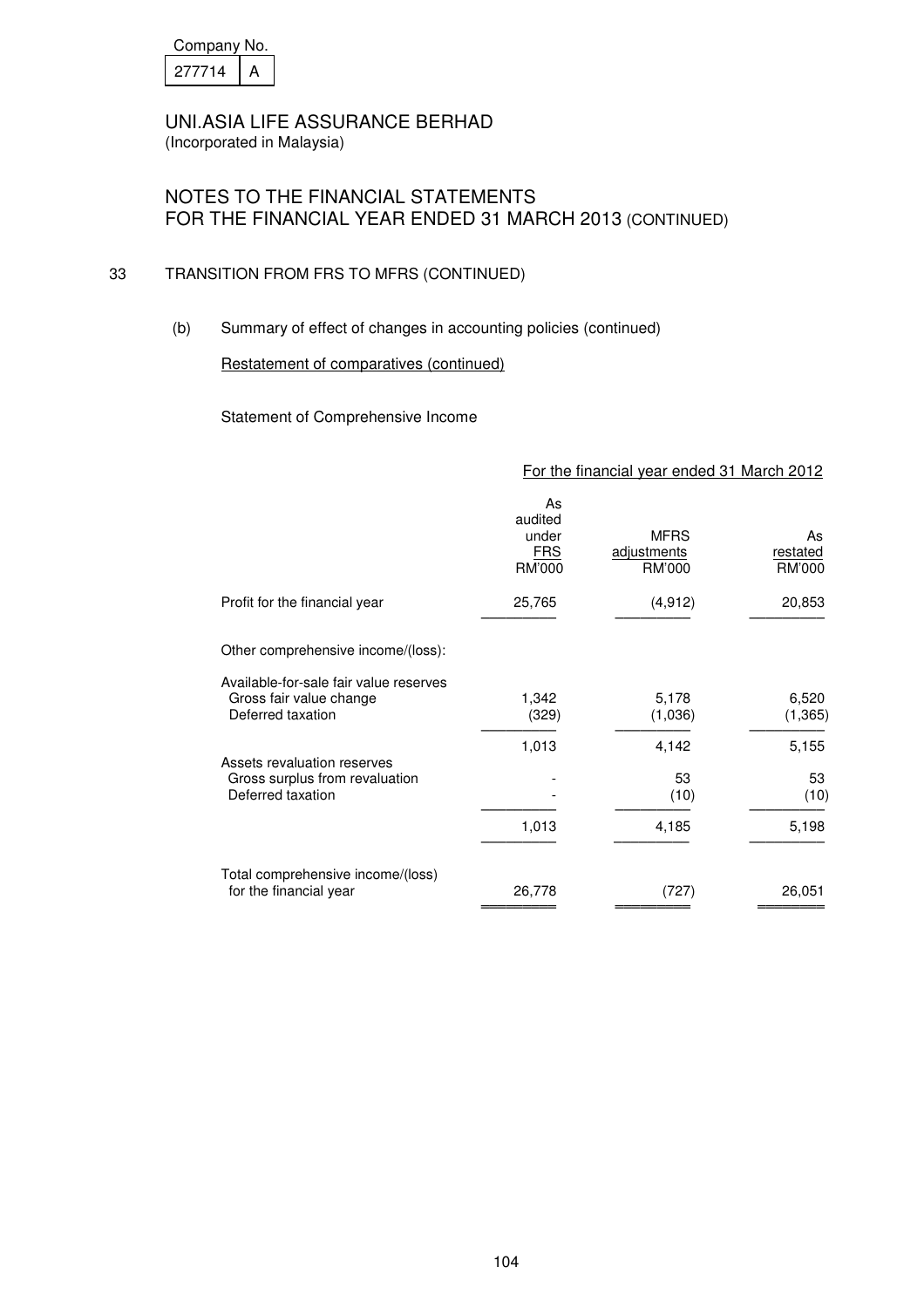| Company No. |  |  |
|-------------|--|--|
| 277714      |  |  |

# NOTES TO THE FINANCIAL STATEMENTS FOR THE FINANCIAL YEAR ENDED 31 MARCH 2013 (CONTINUED)

## 34 INSURANCE FUNDS (CONTINUED)

The Company's activities are organised by funds and segregated into the life and shareholders' fund in accordance with the Insurance Act, 1996 and Insurance Regulations, 1996.

#### **Statement of Financial Position by Funds**

|                                                      | <b>Shareholders' Fund</b> |               |               | <b>Life Fund</b> |                          |               | <b>Investment-linked Funds</b> |               |               | Elimination * |               |                          | Total         |               |               |
|------------------------------------------------------|---------------------------|---------------|---------------|------------------|--------------------------|---------------|--------------------------------|---------------|---------------|---------------|---------------|--------------------------|---------------|---------------|---------------|
|                                                      |                           | Restated      | Restated      |                  | Restated                 | Restated      |                                | Restated      | Restated      |               | Restated      | Restated                 |               | Restated      | Restated      |
|                                                      | 31.03.2013                | 31.03.2012    | 01.04.2011    | 31.03.2013       | 31.03.2012               | 01.04.2011    | 31.03.2013                     | 31.03.2012    | 01.04.2011    | 31.03.2013    | 31.03.2012    | 01.04.2011               | 31.03.2013    | 31.03.2012    | 01.04.2011    |
| <b>Assets</b><br>Properties and                      | <b>RM'000</b>             | <b>RM'000</b> | <b>RM'000</b> | <b>RM'000</b>    | <b>RM'000</b>            | <b>RM'000</b> | <b>RM'000</b>                  | <b>RM'000</b> | <b>RM'000</b> | <b>RM'000</b> | <b>RM'000</b> | <b>RM'000</b>            | <b>RM'000</b> | <b>RM'000</b> | <b>RM'000</b> |
| equipment                                            |                           |               |               | 21,473           | 19,838                   | 14,858        |                                |               |               |               |               |                          | 21,473        | 19,838        | 14,858        |
| Investment property                                  |                           |               |               | 5,000            | 4,850                    | 9,800         |                                |               |               |               |               |                          | 5,000         | 4,850         | 9,800         |
| Intangible assets                                    |                           |               |               | 3,381            | 4,639                    | 5,329         |                                |               |               |               |               | ٠                        | 3,381         | 4,639         | 5,329         |
| Prepaid lease property                               |                           |               |               | 246              | 250                      | 253           |                                |               |               |               |               |                          | 246           | 250           | 253           |
| Investments                                          | 225,324                   | 201,085       | 174,954       | 1,918,469        | 1,799,545                | 1,682,843     | 222,868                        | 227,051       | 277,353       |               |               |                          | 2,366,661     | 2,227,681     | 2,135,150     |
| Reinsurance assets                                   |                           |               |               | 8,360            | 11,366                   | 2,327         |                                |               |               |               |               | ٠                        | 8,360         | 11,366        | 2,327         |
| Insurance receivables                                | $\overline{\phantom{a}}$  |               |               | 8,799            | 7,245                    | 8,763         | $\sim$                         |               |               |               |               |                          | 8,799         | 7,245         | 8,763         |
| Other receivables                                    | 235,708                   | 248,291       | 248,038       | 4,057            | 12,861                   | 4,495         | 2,402                          | 1,270         | 47            | (236, 181)    | (246, 930)    | (250.958)                | 5,986         | 15,492        | 1,622         |
| Tax recoverable                                      | 9                         | 8             | 18            | 918              | $\overline{\phantom{a}}$ |               | 838                            | 772           | 777           |               |               |                          | 1,765         | 780           | 795           |
| Cash and cash<br>equivalents                         | 184                       | 100           | 15            | 7,785            | 3,971                    | 6,979         | 84                             | 101           | 94            |               |               |                          | 8,053         | 4,172         | 7,088         |
|                                                      | 461,225                   | 449,484       | 423,025       | 1,978,488        | 1,864,565                | 1,735,647     | 226,192                        | 229,194       | 278,271       | (236, 181)    | (246, 930)    | (250, 958)               | 2,429,724     | 2,296,313     | 2,185,985     |
| Share capital                                        | 125,000                   | 125,000       | 125,000       |                  |                          |               |                                |               |               |               |               | $\overline{\phantom{a}}$ | 125,000       | 125,000       | 125,000       |
| Retained earnings                                    | 227,898                   | 210,744       | 189,891       |                  |                          |               |                                |               |               |               |               |                          | 227,898       | 210,744       | 189,891       |
| AFS fair value reserves                              | 11,019                    | 12,933        | 7,778         |                  |                          |               |                                |               |               |               |               |                          | 11,019        | 12,933        | 7,778         |
| Asset revaluation<br>reserves                        | 2,074                     | 2,037         | 1,994         |                  |                          |               |                                |               |               |               |               |                          | 2,074         | 2,037         | 1,994         |
| <b>Total Equity</b>                                  | 365,991                   | 350,714       | 324,663       |                  |                          |               |                                |               |               |               |               |                          | 365,991       | 350,714       | 324,663       |
| Insurance contract<br>liabilities                    | $\overline{\phantom{a}}$  |               | $\sim$        | 1,600,728        | 1,456,657                | 1,309,708     | 227,472                        | 231,322       | 275,970       |               |               |                          | 1,828,200     | 1,687,979     | 1,585,678     |
| Deferred tax liabilities                             | 40,868                    | 44,552        | 44,666        | 2,551            | 3,178                    | 3,063         | (1,948)                        | (2, 168)      | (1, 126)      |               |               | ٠                        | 41,471        | 45,562        | 46,603        |
| Subordinate term loan                                | 53,000                    | 53,000        | 53,000        |                  | $\overline{\phantom{a}}$ |               |                                |               |               |               |               |                          | 53,000        | 53,000        | 53,000        |
| Insurance payables                                   |                           |               |               | 125,071          | 140,173                  | 157,329       |                                |               |               |               |               |                          | 125,071       | 140,173       | 157,329       |
| Current tax payable                                  |                           |               |               |                  | 1,564                    | 1,427         |                                |               |               |               |               |                          |               | 1,564         | 1,427         |
| Other payables                                       | 1,366                     | 1,218         | 696           | 250,138          | 262,993                  | 264,120       | 668                            | 40            | 3,427         | (236, 181)    | (246, 930)    | (250, 958)               | 15,991        | 17,321        | 17,285        |
| <b>Total policyholders' funds</b><br>and liabilities | 95,234                    | 98,770        | 98,362        | 1,978,488        | 1,864,565                | 1,735,647     | 226,192                        | 229,194       | 278,271       | (236, 181)    | (246, 930)    | (250, 958)               | 2,063,733     | 1,945,599     | 1,861,322     |
|                                                      | 461.225                   | 449.484       | 423.025       | 1,978,488        | 1.864.565                | 1,735,647     | 226.192                        | 229.194       | 278,271       | (236.181)     | (246.930)     | (250.958)                | 2,429,724     | 2.296.313     | 2,185,985     |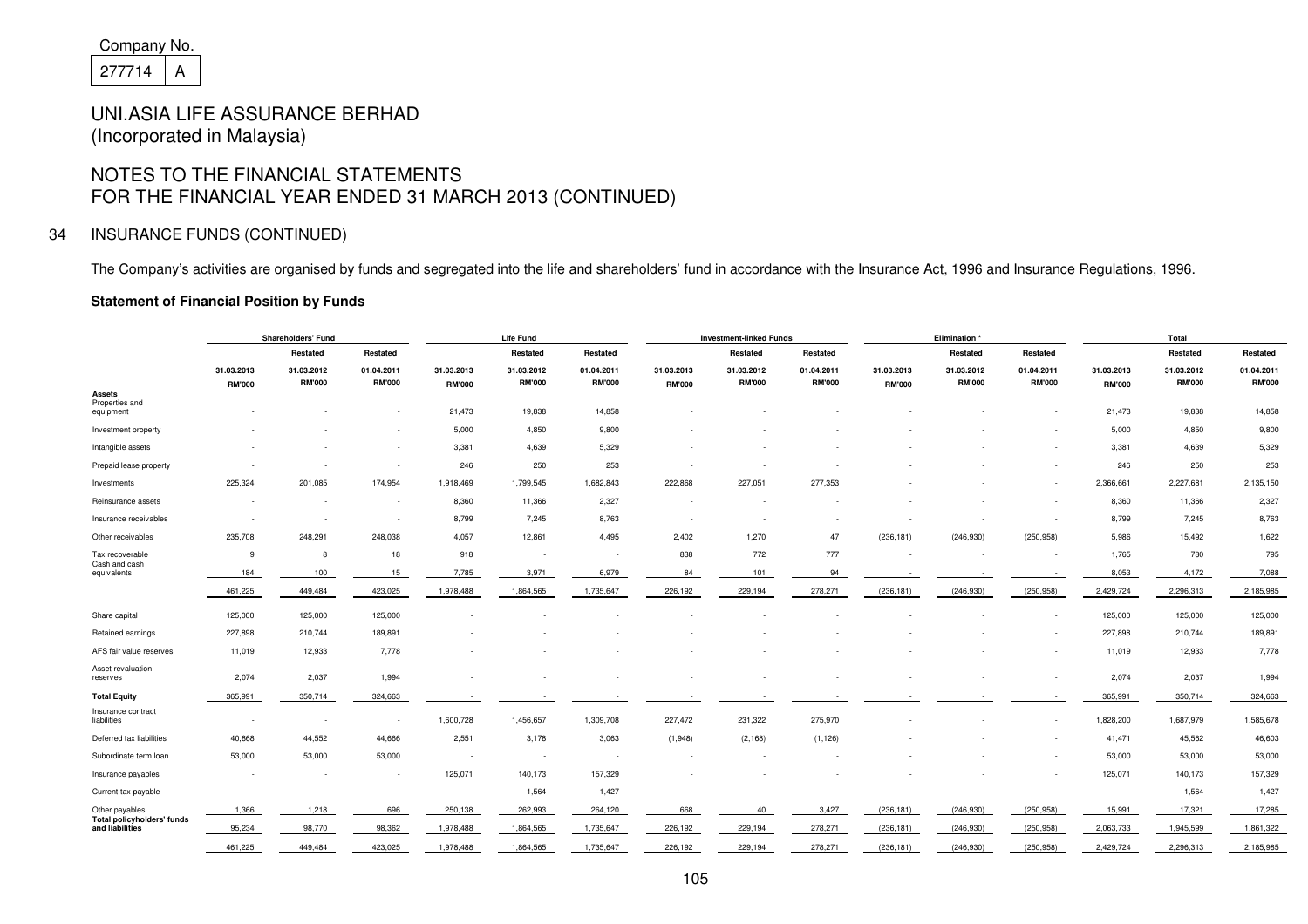

## NOTES TO THE FINANCIAL STATEMENTS FOR THE FINANCIAL YEAR ENDED 31 MARCH 2013 (CONTINUED)

## 34 INSURANCE FUNDS (CONTINUED)

# **Income Statement by Funds**

 **For the financial year ended** 

| Shareholders' Fund |                               |                          |                                     |                                         |                                     | Total                                |                                                                             |  |
|--------------------|-------------------------------|--------------------------|-------------------------------------|-----------------------------------------|-------------------------------------|--------------------------------------|-----------------------------------------------------------------------------|--|
| Restated           |                               |                          | Restated                            |                                         | Restated                            |                                      | Restated                                                                    |  |
| 31.03.2013         | 31.03.2012                    | 31.03.2013               | 31.03.2012                          | 31.03.2013                              | 31.03.2012                          | 31.03.2013                           | 31.03.2012                                                                  |  |
|                    |                               |                          |                                     |                                         |                                     |                                      | RM'000                                                                      |  |
| 9,057              | 8,123                         | 337,643                  | 363,810                             | 27,117                                  | 30,935                              | 373,817                              | 402,868                                                                     |  |
|                    |                               | 256,925                  | 290,308                             | 18,917                                  | 23,453                              | 275,842                              | 313,761                                                                     |  |
|                    |                               | (12, 539)                | (12,521)                            |                                         |                                     | (12, 539)                            | (12, 521)                                                                   |  |
|                    |                               | 244,386                  | 277,787                             | 18,917                                  | 23,453                              | 263,303                              | 301,240                                                                     |  |
|                    |                               |                          |                                     |                                         |                                     |                                      | 89,107                                                                      |  |
|                    | 340                           |                          |                                     |                                         |                                     |                                      | 22,049                                                                      |  |
|                    |                               |                          |                                     |                                         |                                     |                                      | (23, 728)                                                                   |  |
|                    |                               |                          | 13                                  |                                         |                                     |                                      | 13                                                                          |  |
|                    |                               | 1,324                    | 1,316                               | 512                                     | 1,099                               | 1,836                                | 2,415                                                                       |  |
| 9,757              | 8,121                         | 103,005                  | 83,881                              | 9,083                                   | (2, 146)                            | 121,845                              | 89,856                                                                      |  |
|                    |                               | (117, 542)               | (116,970)                           | (28, 860)                               | (63, 198)                           | (146, 402)                           | (180, 168)                                                                  |  |
|                    |                               | 2,642                    | 9,592                               |                                         |                                     | 2,642                                | 9,592                                                                       |  |
|                    |                               | (129, 736)               | (147, 954)                          | 3,850                                   | 44,648                              | (125, 886)                           | (103, 306)                                                                  |  |
|                    |                               | 15                       | 5,553                               |                                         |                                     | 15                                   | 5,553                                                                       |  |
|                    |                               | (244, 621)               | (249, 779)                          | (25,010)                                | (18, 550)                           | (269, 631)                           | (268, 329)                                                                  |  |
|                    | RM'000<br>9,057<br>205<br>495 | RM'000<br>8,123<br>(342) | RM'000<br>80,718<br>19,772<br>1,189 | RM'000<br>73,502<br>19,407<br>(10, 357) | RM'000<br>8,200<br>(2,388)<br>2,759 | RM'000<br>7,482<br>2,302<br>(13,029) | Life Fund<br>Investment-linked Funds<br>RM'000<br>97,975<br>17,589<br>4,443 |  |